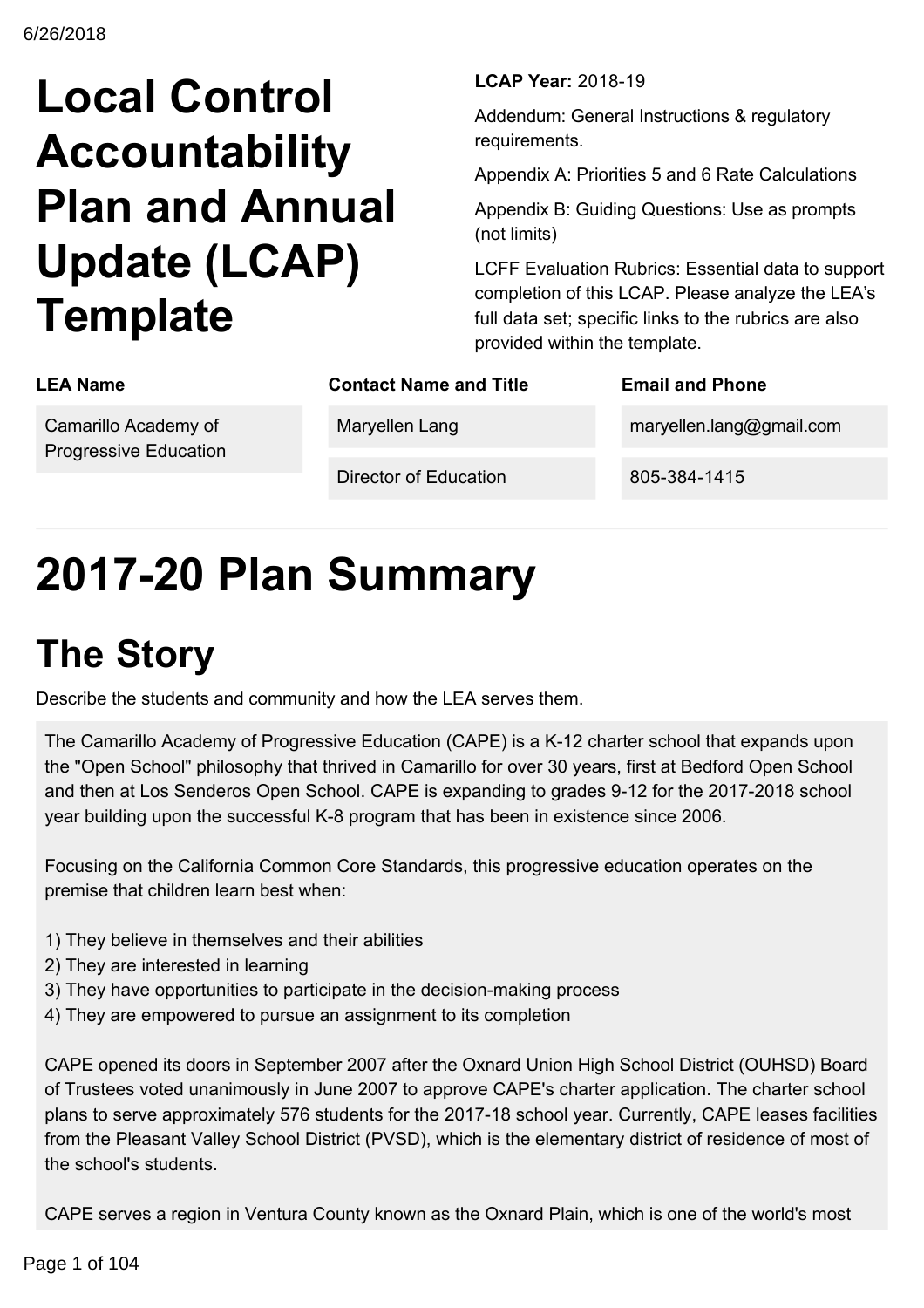### 6/26/2018

important agricultural centers, with distinctions as one of the nation's leading producers of strawberries and lima beans. The area is home to nearly 300,000 residents, two U.S. Navy bases, the Port of Hueneme (which is the busiest commercial port between Los Angeles and San Francisco) and California State University at Channel Islands. CAPE serves a diverse community: agricultural and industrial, rural and suburban.

The CAPE Philosophy is based upon a set of beliefs about children and how they learn. Children have a natural curiosity, a desire to please, and are motivated to learn. Further, these assets may be capitalized upon by careful planning to make education both interesting and successful. Thus, CAPE produces students with a life-long interest in learning, with solid experience in self-direction and goal selection, and with the confidence to succeed. The students learn the value of community membership and are equipped with the requisite skills: intellectual, physical, social, and emotional.

The mission of Camarillo Academy of Progressive Education is to foster global, independent, creative thinkers who feel confident in themselves, are willing to take risks, and can work cooperatively. Together, teachers, students and parents create and sustain an environment in accordance with a progressive philosophy that sparks imagination, ignites a love for learning and encourages each individual to be and do the best that he/she can, enabling pupils to become self-motivated, competent, life-long learners, who are equipped for the challenges of the 21st century.

CAPE' s School Wide Learning Outcomes

- Every student will achieve academic success
- Every student will be a conscientious and effective communicator
- Every student will positively contribute to CAPE and beyond

# **LCAP Highlights**

Identify and briefly summarize the key features of this year's LCAP.

CAPE is expanding into grades 9-12 for the 2017-2018 school year.

CAPE will continue to offer teachers trainings specific to their strengths, weaknesses or school needs. CAPE will offer loaner technology to any student who cannot access technology outside of the school day.

CAPE will expand on the existing theatre program to provide opportunities for more students especially those interested in the backstage of the theatre world.

CAPE will expand on the existing music program and offer more opportunities for students to become involved in music and explore different instruments.

CAPE will continue the Spanish program implemented in the 2016-2017 LCAP.

CAPE will continue to offer California common core standards curriculum with course access to all students and identified subgroups.

CAPE will have a computer adapted normative assessment program to be give at least 3 times per year to all students. Information from these benchmarks will help drive instruction and provide meaningful data to meet subgroup needs on a regular basis not just after state testing identification.

CAPE teachers will be trained in data team analysis and how to implement differentiation both intervention and depth to student subgroups.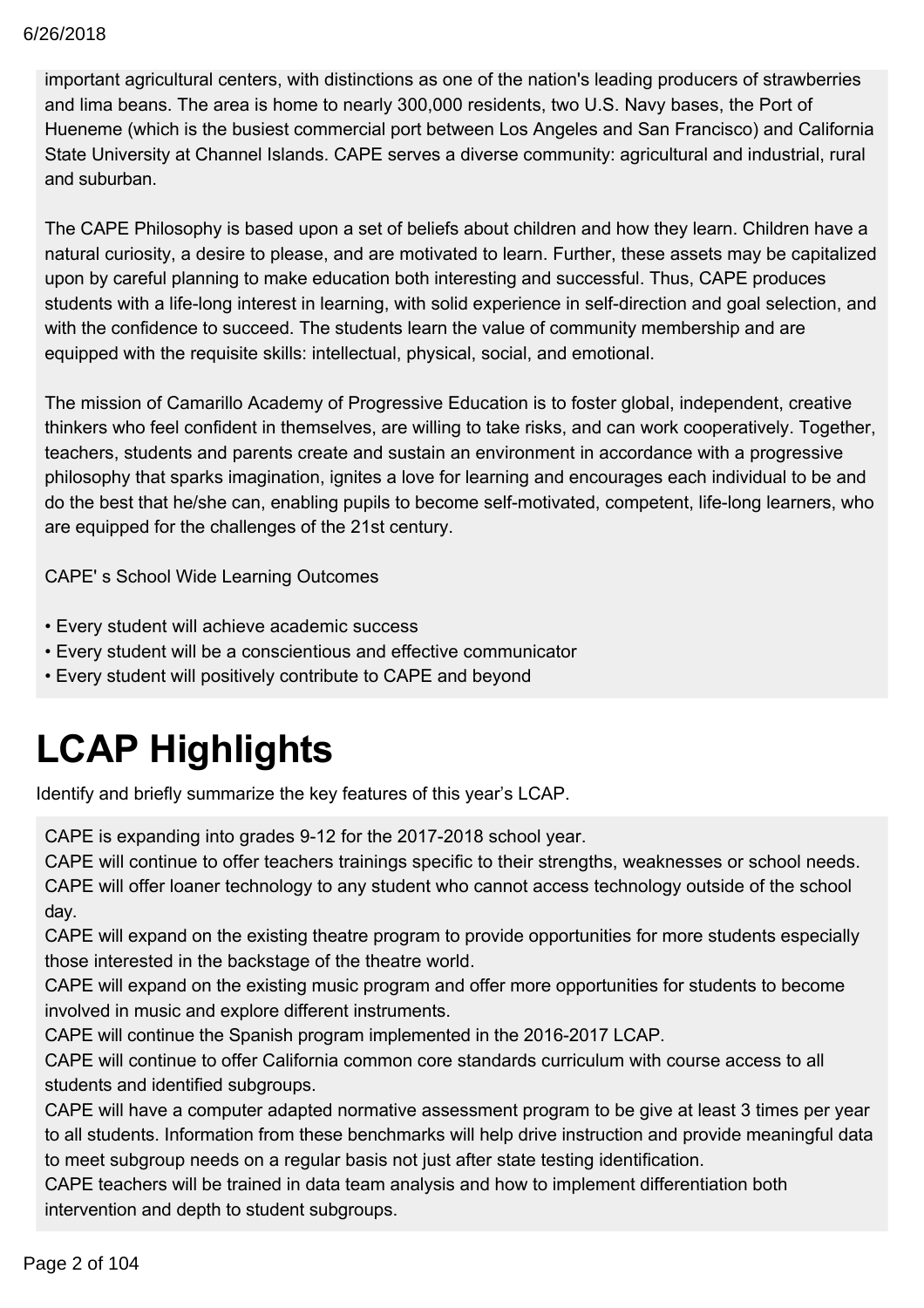# **Review of Performance**

Based on a review of performance on the state indicators and local performance indicators included in the LCFF Evaluation Rubrics, progress toward LCAP goals, local self-assessment tools, stakeholder input, or other information, what progress is the LEA most proud of and how does the LEA plan to maintain or build upon that success? This may include identifying any specific examples of how past increases or improvements in services for low-income students, English learners, and foster youth have led to improved performance for these students.

## **Greatest Progress**

The CAPE community was very excited when the new California Dashboard was available online. CAPE received the California Gold Ribbon Award in the spring of 2016 and also completed our mid cycle WASC review. We had an increase in test scores across the grade levels in third through eighth as reported from the CAASSP. Almost all areas of the dashboard showed blue circles indicating that CAPE is on target for academic success.

Referring to the LCFF Evaluation Rubrics, identify any state indicator or local performance indicator for which overall performance was in the "Red" or "Orange" performance category or where the LEA received a "Not Met" or "Not Met for Two or More Years" rating. Additionally, identify any areas that the LEA has determined need significant improvement based on review of local performance indicators or other local indicators. What steps is the LEA planning to take to address these areas with the greatest need for improvement?

## **Greatest Needs**

Although the majority of the dashboard showed blue circles, CAPE did have areas to improve as indicated with green or yellow circles (CAPE did not have any orange or red performance leveled circles). One area that needs improvement is English Language Arts (grades 3-8) for our sub population of students with disabilities. This sub population also needs improvement in Mathematics (grades 3-8). Another area this is shown in green is our English Language Arts (grades 3-8) for students who are Hispanic. CAPE does not have a large enough English learner population to be shown as a subgroup on the dashboard, but from data team research, CAPE also feels that it is important to improve the English Language Arts program for our student subpopulation of English Learners.

Referring to the LCFF Evaluation Rubrics, identify any state indicator for which performance for any student group was two or more performance levels below the "all student" performance. What steps is the LEA planning to take to address these performance gaps?

## **Performance Gaps**

CAPE did not show any performance gaps for any student group as related to the LCFF Evaluation Rubric. Please see above for areas that CAPE will focus on as related to student achievement.

If not previously addressed, identify the two to three most significant ways that the LEA will increase or improve services for low-income students, English learners, and foster youth.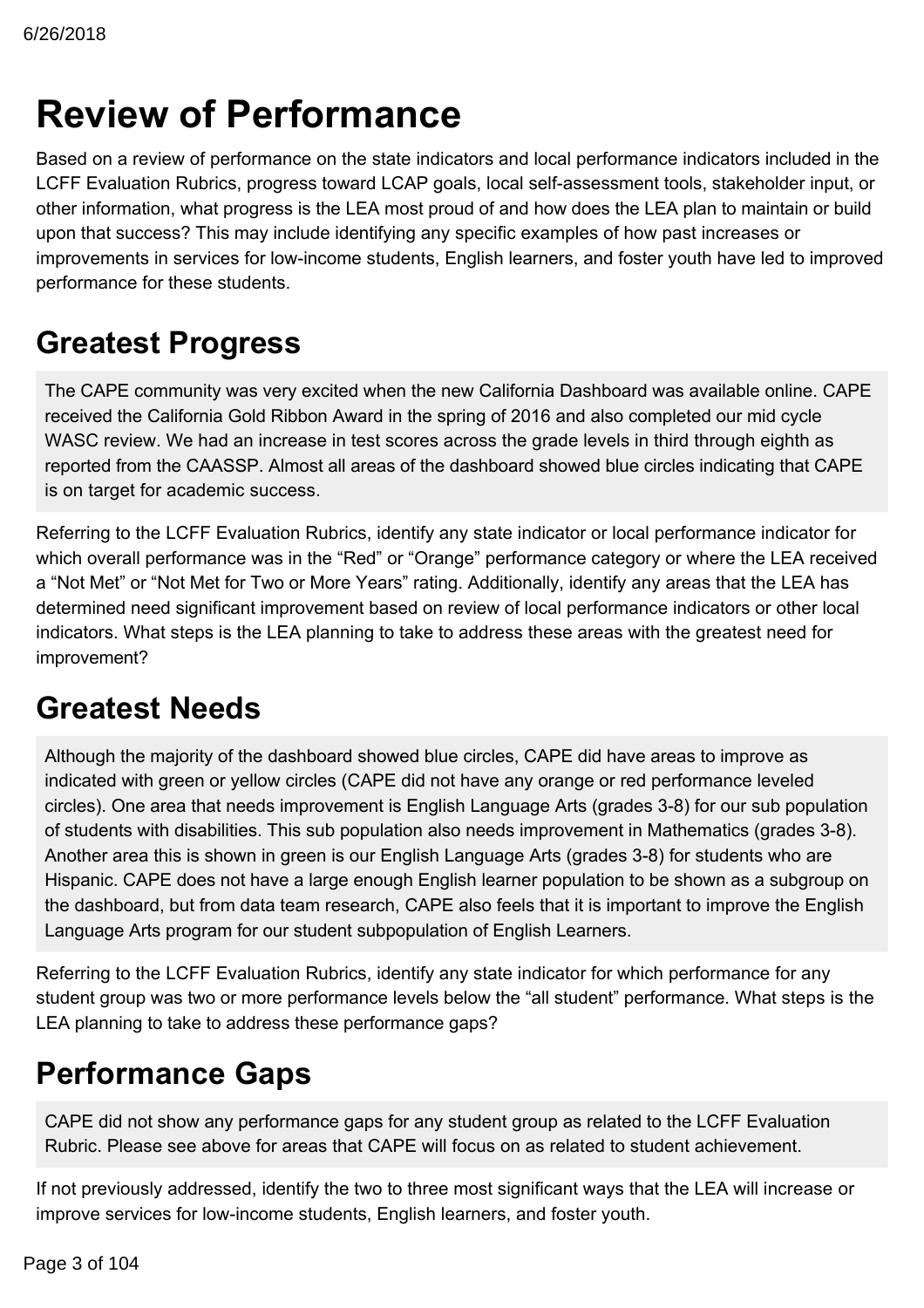## **Increased or Improved Services**

CAPE will continue to work on teacher trainings as related to English learner students. CAPE will offer an afterschool intervention program during the school year that will support all students and be of no cost to the CAPE families. CAPE will have loaner technology available for any student who does not have access to technology outside of the school day. CAPE will support furthering all student's education by offering every 8th and 9th grade CAPE student to take the PSAT 8/9 at CAPE for no charge, the PSAT 10 will also be given free of charge to any 10th grader enrolled at CAPE.

# **Budget Summary**

Complete the table below. LEAs may include additional information or more detail, including graphics.

| <b>DESCRIPTION</b>                                       | <b>AMOUNT</b>                                  |  |  |
|----------------------------------------------------------|------------------------------------------------|--|--|
| <b>Total General Fund Budget Expenditures for LCAP</b>   | \$4,554,041 Budget for the 2018-2019 school    |  |  |
| Year                                                     | year                                           |  |  |
| <b>Total Funds Budgeted for Planned Actions/Services</b> | \$87,666.00 Estimated Budget for the 2018-2019 |  |  |
| to Meet the Goals in the LCAP for LCAP Year              | school year                                    |  |  |

The LCAP is intended to be a comprehensive planning tool but may not describe all General Fund Budget Expenditures. Briefly describe any of the General Fund Budget Expenditures specified above for the LCAP year not included in the LCAP.

General Fund Budget Expenditures include costs associated with running the school, including but not limited to teacher salaries, support staff salaries, administrator salaries, staff benefits, student materials and supplies, operational systems, maintenance, facilities and other costs.

### **DESCRIPTION**

Total Projected LCFF Revenues for LCAP Year

### **AMOUNT**

\$4,444,841(\$4,357,175 - BASE / 87,666 -SUPPLEMENTAL) Estimated Budget for the 2018-2019 school year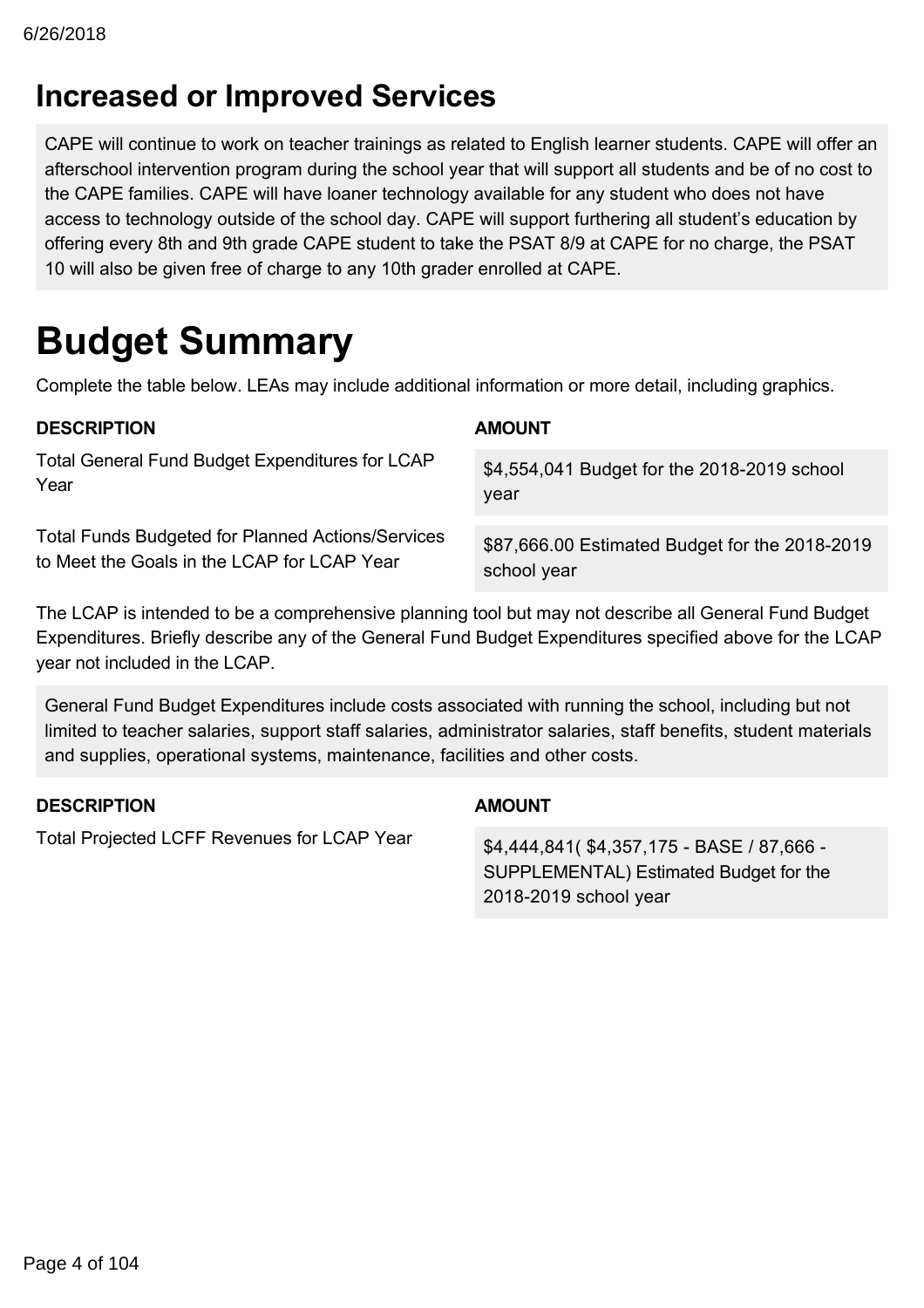# **Annual Update**

**LCAP Year Reviewed: 2017-18** 

Complete a copy of the following table for each of the LEA's goals from the prior year LCAP. Duplicate the table as needed.

# **Goal 1**

Students will discover the joy of learning and retain what they have learned through hands-on learning, resulting in students being self-motivated and engaged in their own education.

### **State and/or Local Priorities addressed by this goal:**

**State Priorities:** 1, 2, 3, 4, 5

**Local Priorities:** Intrinsic Motivation

## **Annual Measurable Outcomes**

**Expected Actual** CAPE will meet or exceed a 96% attendance rate. CAPE did meet the goal of an average daily attendance rate of 96%. This was a very difficult year though with many outside factors affecting attendance (including but not limited to the Thomas Fires that caused schools in the area to close and many families displaced).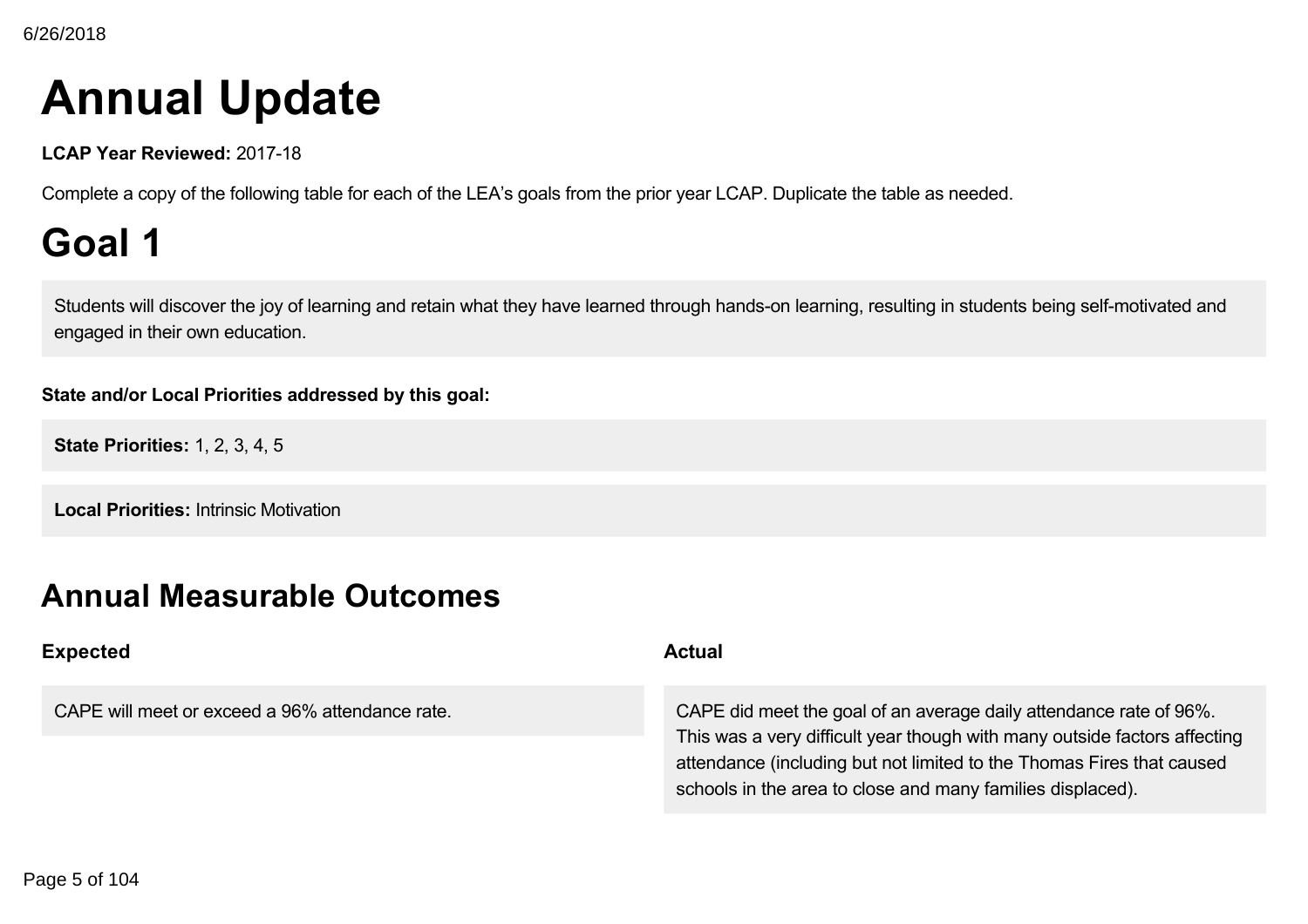| 6/26/2018 |  |
|-----------|--|
|-----------|--|

| <b>Expected</b>                                       | <b>Actual</b>                                                                                                                                                                                                                                                                                                                                                                                                           |
|-------------------------------------------------------|-------------------------------------------------------------------------------------------------------------------------------------------------------------------------------------------------------------------------------------------------------------------------------------------------------------------------------------------------------------------------------------------------------------------------|
| Less than 10% of students will be chronically absent  | This is an area that CAPE will continue to work on. Although we have hit<br>our target, we would like to see the percentage lower. The Thomas Fires<br>and poor air quality were a factor in absence rates for the 2017-2018<br>school year.                                                                                                                                                                            |
| Suspension and expulsion rates will be less than 2%   | CAPE continues to believe that finding the root of the issue and<br>developing a comprehensive plan of action with both the student and<br>their parent(s) is more beneficial than suspension. But in certain<br>circumstances, when student safety is at risk, suspension along with the<br>comprehensive plan is needed. CAPE did not suspend more than 2% of<br>their student body during the 2017-2018 school year. |
| The dropout rate will be zero                         | CAPE reports that no students dropped out of school during the 2017-<br>2018 school year.                                                                                                                                                                                                                                                                                                                               |
| CAPE will enroll between 1-10 students in grades 9-12 | CAPE enrolled 4 students for the 2017-2018 school year. One student<br>did decide to return to a traditional brick and mortar high school which<br>left the high school enrollment for CAPE at 3 (one tenth grader and two<br>eleventh graders).                                                                                                                                                                        |

### **Actions/Services**

Duplicate the Actions/Services from the prior year LCAP and complete a copy of the following table for each. Duplicate the table as needed.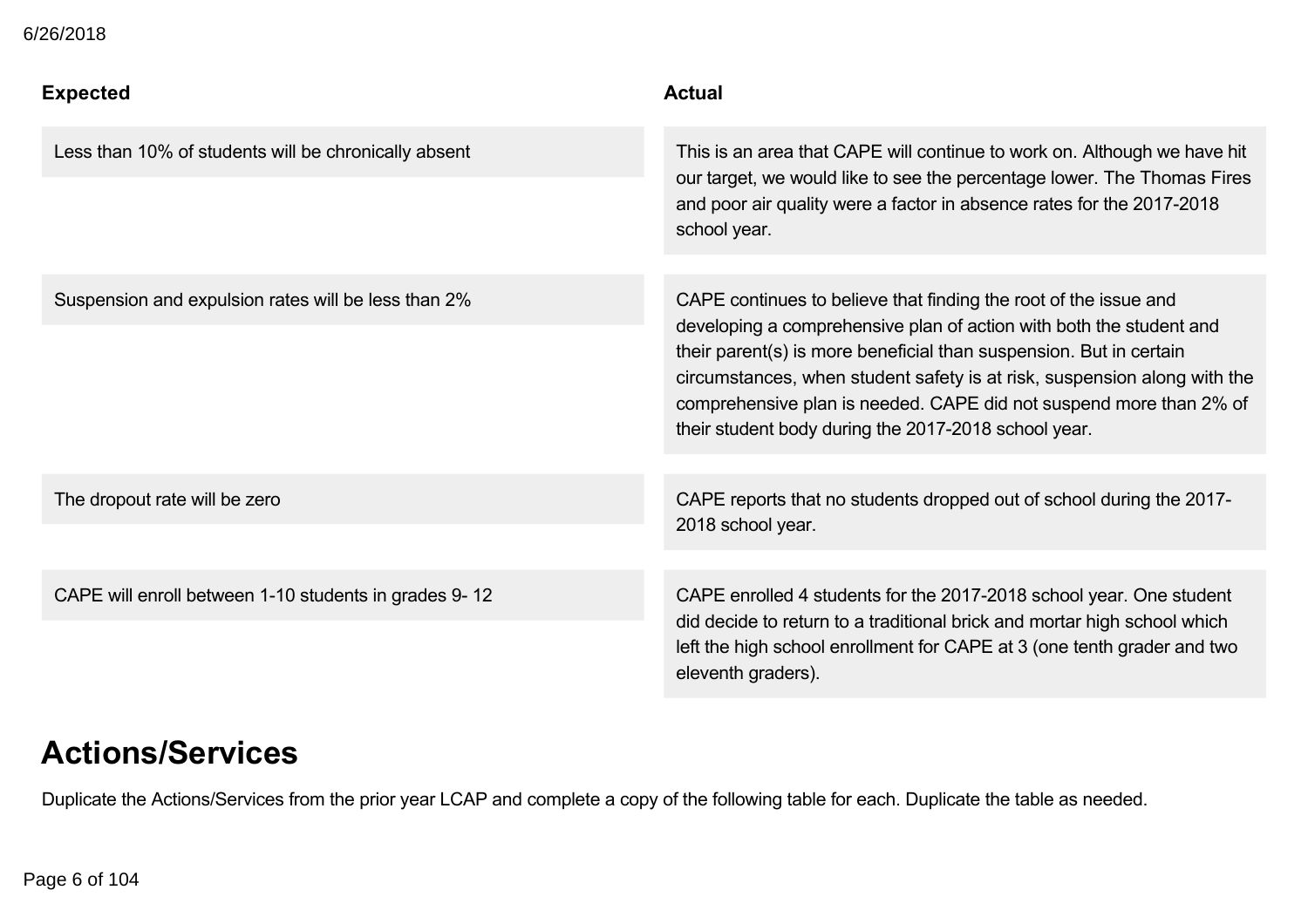### **Action 1 Planned Actions/Services Actual Actions/Services Budgeted Expenditures Estimated Actual Expenditures**

Teachers will attend training that support the curriculum and philosophies of CAPE. At least one training will focus on English Learner support, foster youth support and resources or resources for students from low income households.

CAPE held 4 staff development training days at the beginning of the 2017-2018 school year. The staff development topics included intervention, Lucy Caulkins Readers and Writers Literacy Program, CAPE philosophy, and suicide prevention. CAPE hired teacher new to the profession and partnered her with an existing teacher for beginning teacher support. (CHAMPS, CANGSS, UCLA LIT SESSIONS, PEARSON ONLINE, CPR)

 $Total = $8,000$ 

LCFF Base Rate \$5,000 Supplemental and Concentration Rate \$3,000

\$2,240.00 (Off-Site Training) \$1,500 (BTSA - Beginning Teacher Support) \$37,037.84 (4 PD Days at Daily Rates)

**Action 2**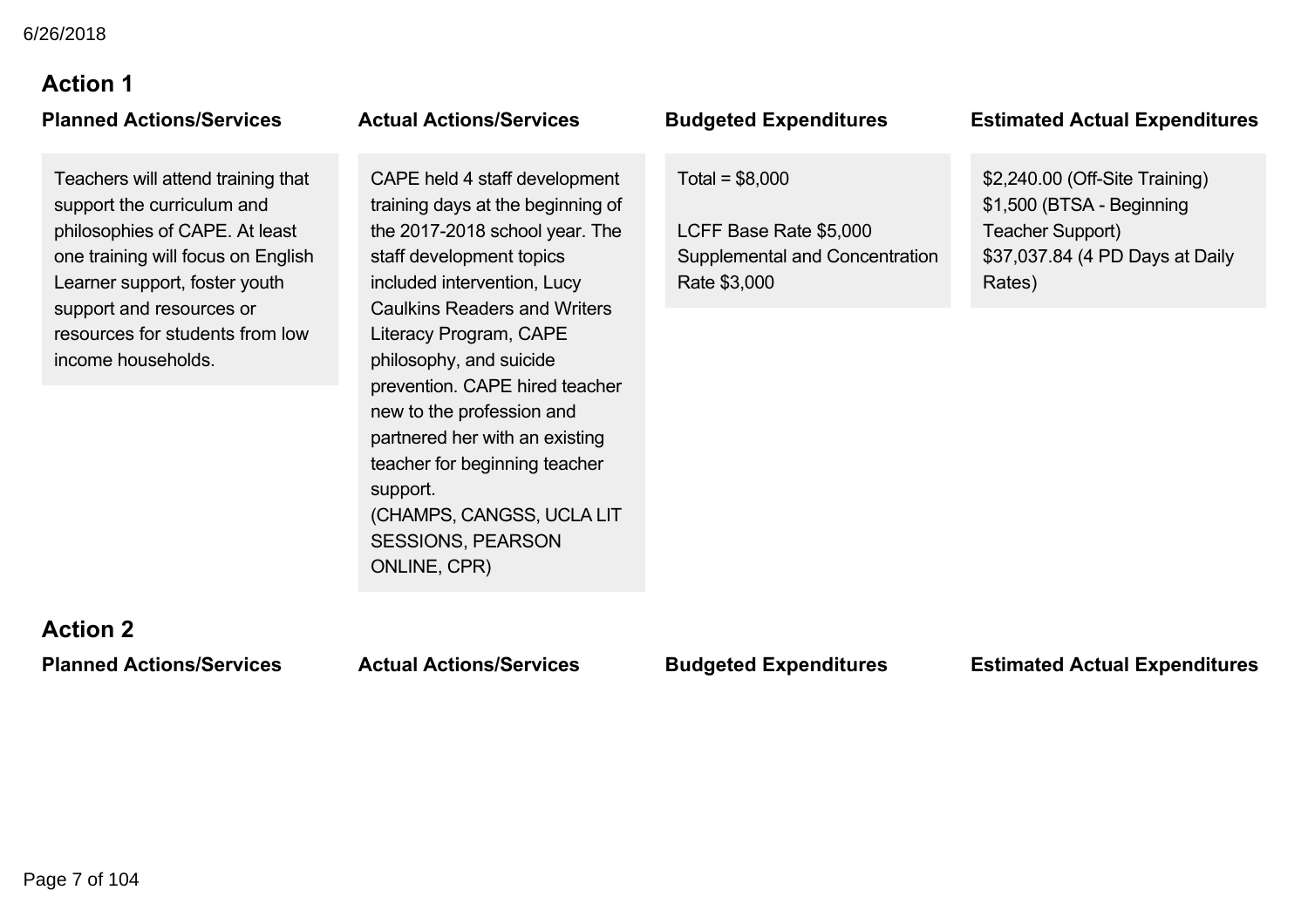Teachers will integrate field trips into their instruction, ensuring that field trips are connected to their classroom instruction with time allotted for learning activities before, during and after each field trip.

Students were given an opportunity to attend a number of field trips relating to grade specific curriculum. To name a few: La Purisma, Wolf Museum, Painted Pony, Body Worlds, Chumash Indian Museum, Washington DC, Knotts Berry Farm, Medieval Times, The Nutcracker, Pumpkin Patch, Underwood Farms, Into the Woods, Hill Canyon, Gold Rush, Santa Barbara Zoo, Catalina). Field trips were funded on a donation basis and anyone who could not donate was covered completely. All students in grade 4 attended a theatrical experience including a behind the screens look at theater and costume design and seeing a live action musical.

Total = \$30,000

LCFF Base Rate: Fundraising/ Donations 29k LCFF Supplemental Concentration 1k

### \$30,813.45

**Action 3**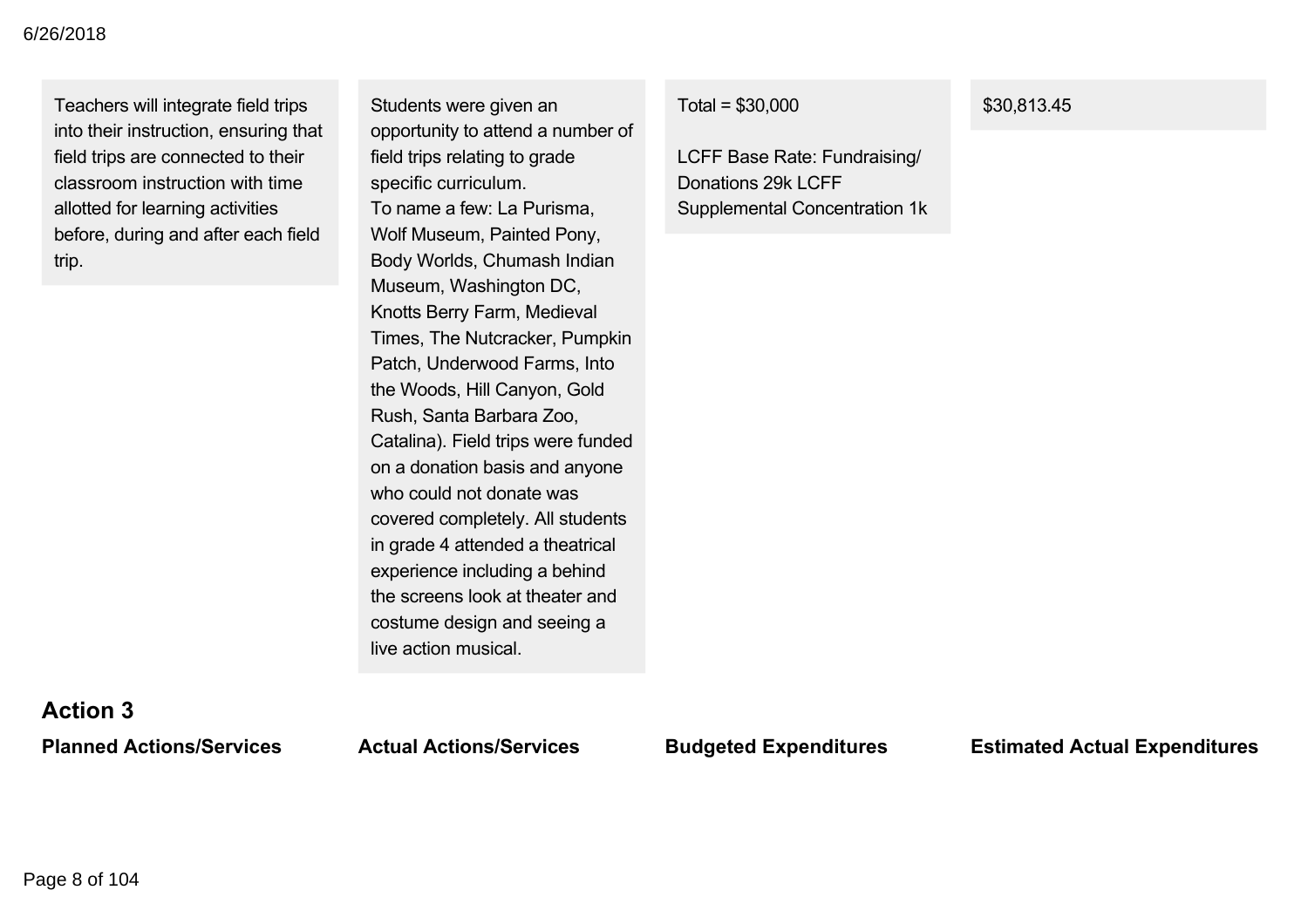The orientation given on tours will be reviewed and possibly modified to ensure that incoming families understand CAPE's focus on intrinsic motivation. A focus on CAPE's philosophy will also be more intentionally incorporated into back-to-school nights, staff meetings and other communication channels with stakeholders.

CAPE took out numerous ads in the Happenings Magazine (a local magazine for Camarillo residents). CAPE also had ads in promotional fliers for events happening in Ventura County (including Camarillo Academic Olympics).

 $Total = $500$ 

LCFF Base Rate \$500

\$852.00

# **Action 4**

**Planned Actions/Services Actual Actions/Services Budgeted Expenditures Estimated Actual Expenditures**

Page 9 of 104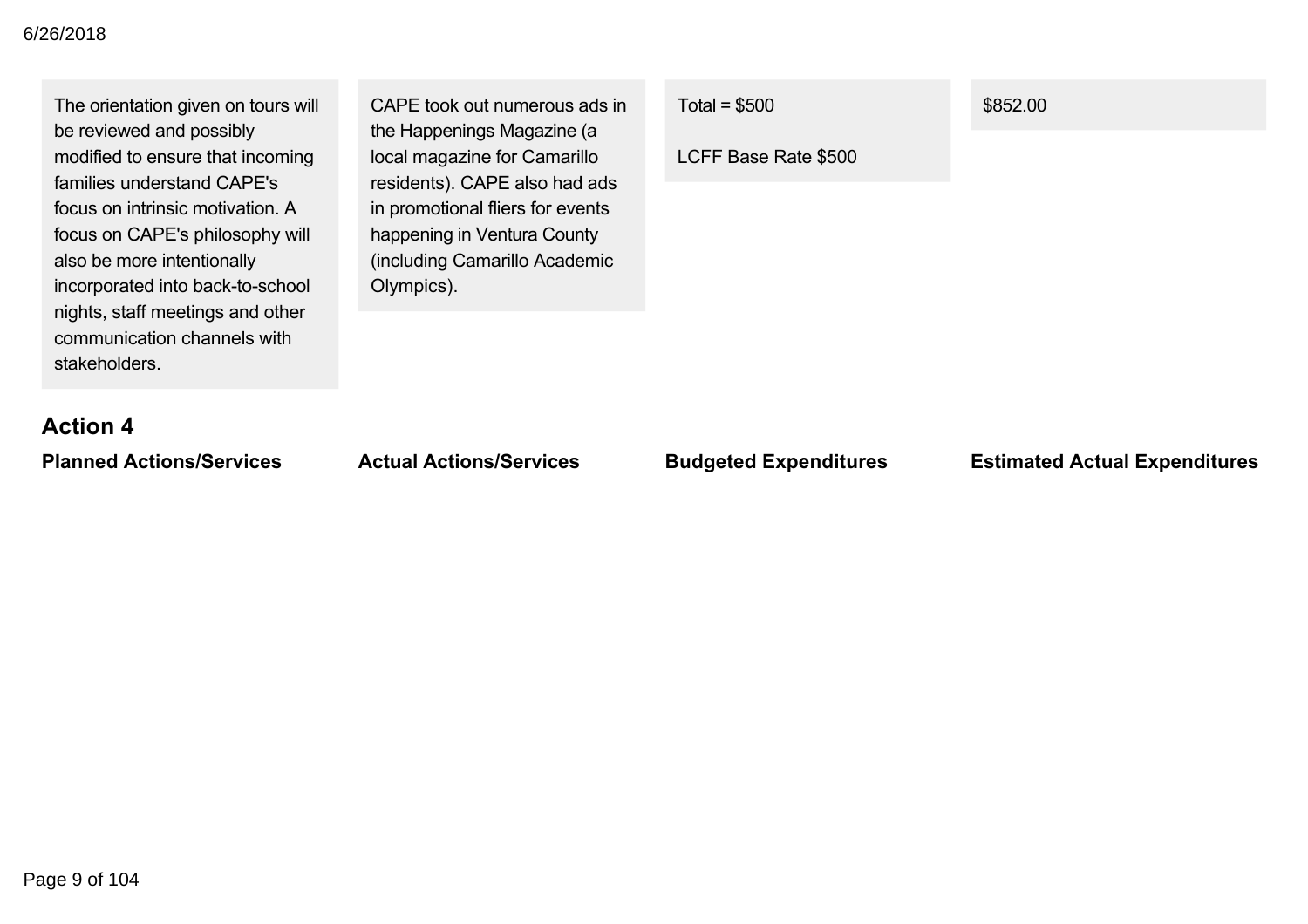CAPE will focus a campaign that will help inform the outer community, specifically students from Spanish speaking families and low income households, about CAPE and the lottery process.

CAPE took out numerous ads in the Happenings Magazine (a local magazine for Camarillo residents). CAPE also had ads in promotional fliers for events happening in Ventura County (including Camarillo Academic Olympics). The CAPE Website was updated to include more information to be readily available. CAPE utilized Facebook to push our more information and used Facebook BOOSTS to filter information through "moms of...." groups. The CAPE student handbook was updated.

 $Total = $500$ 

LCFF Base Rate

\$8473.90

**Action 5**

### **Planned Actions/Services Actual Actions/Services Budgeted Expenditures Estimated Actual Expenditures**

Page 10 of 104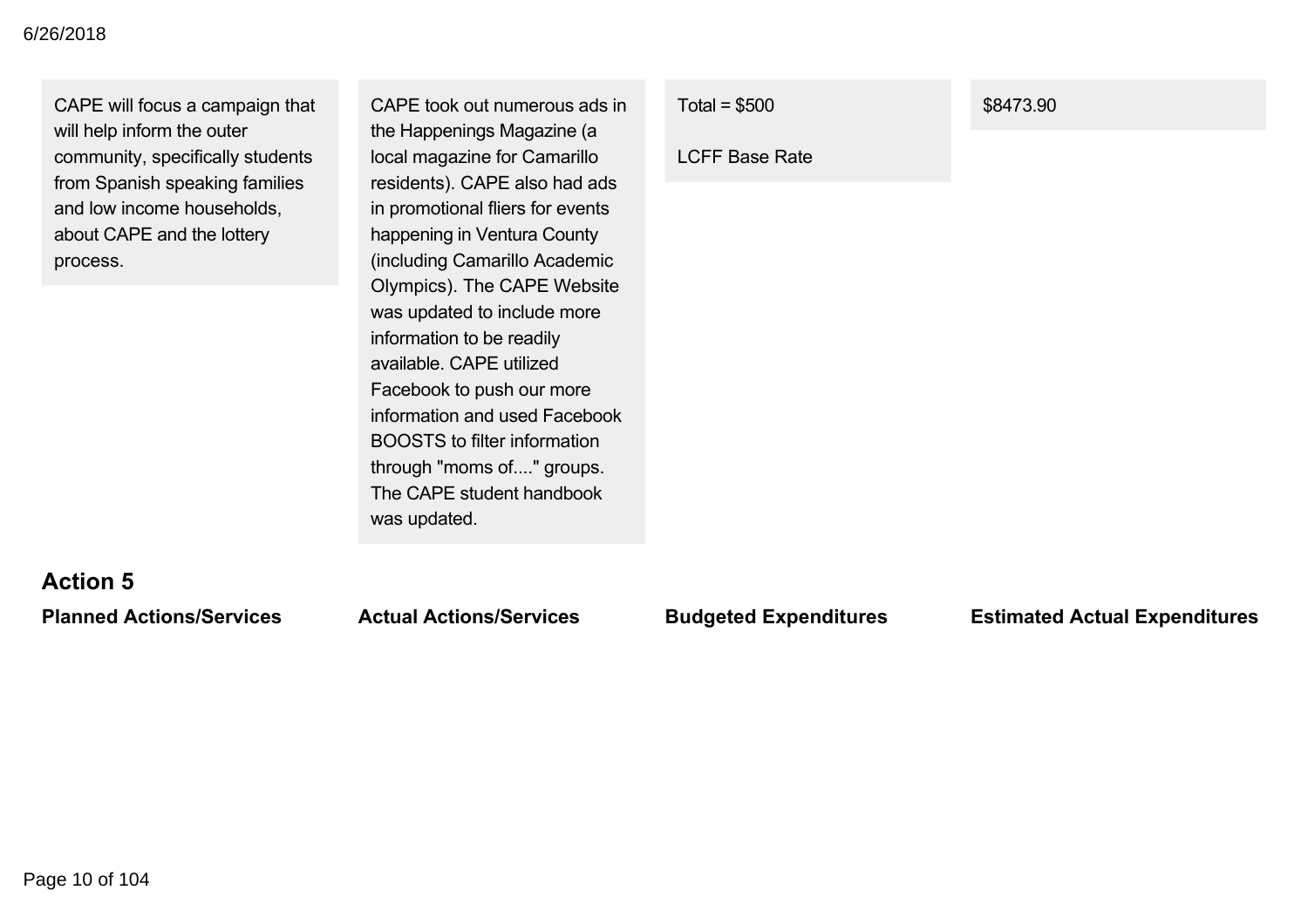At least one parent education event will happen. Either an outside speaker or teachers will present parents with information on either curriculum or philosophy. At least one student assembly will happen that enhances the school's philosophy or curriculum.

**Action 6**

CAPE will communicate with parents regarding the importance of attending school at least twice during the school year. A student who is considered chronically absent or excessively tardy will receive notification from CAPE and a plan will be set in place to make improvements on his or her absences and/or tardies.

CAPE sent out two letters to the parent population regarding the importance of attendance. Once at the beginning of the year and once after winter holiday break. Phone calls regarding absences and tadies were made at the end of each day (automatic robo calls) if a student was not marked as present on the daily attendance sheets.

CAPE was able to provide many opportunities for adult, student

evening events. Included in the 2017-2018 assembly line up were: Family Science Night,

Author Assemblies, Anti-Bullying Assembly, Extreme Science Performance, Internet Safety Seminar, So You Think You Can

and family assemblies or

Do Science Show and Reptacular Animals

Total = \$7,0000

Supplemental and Concentration Rate

\$7,352.50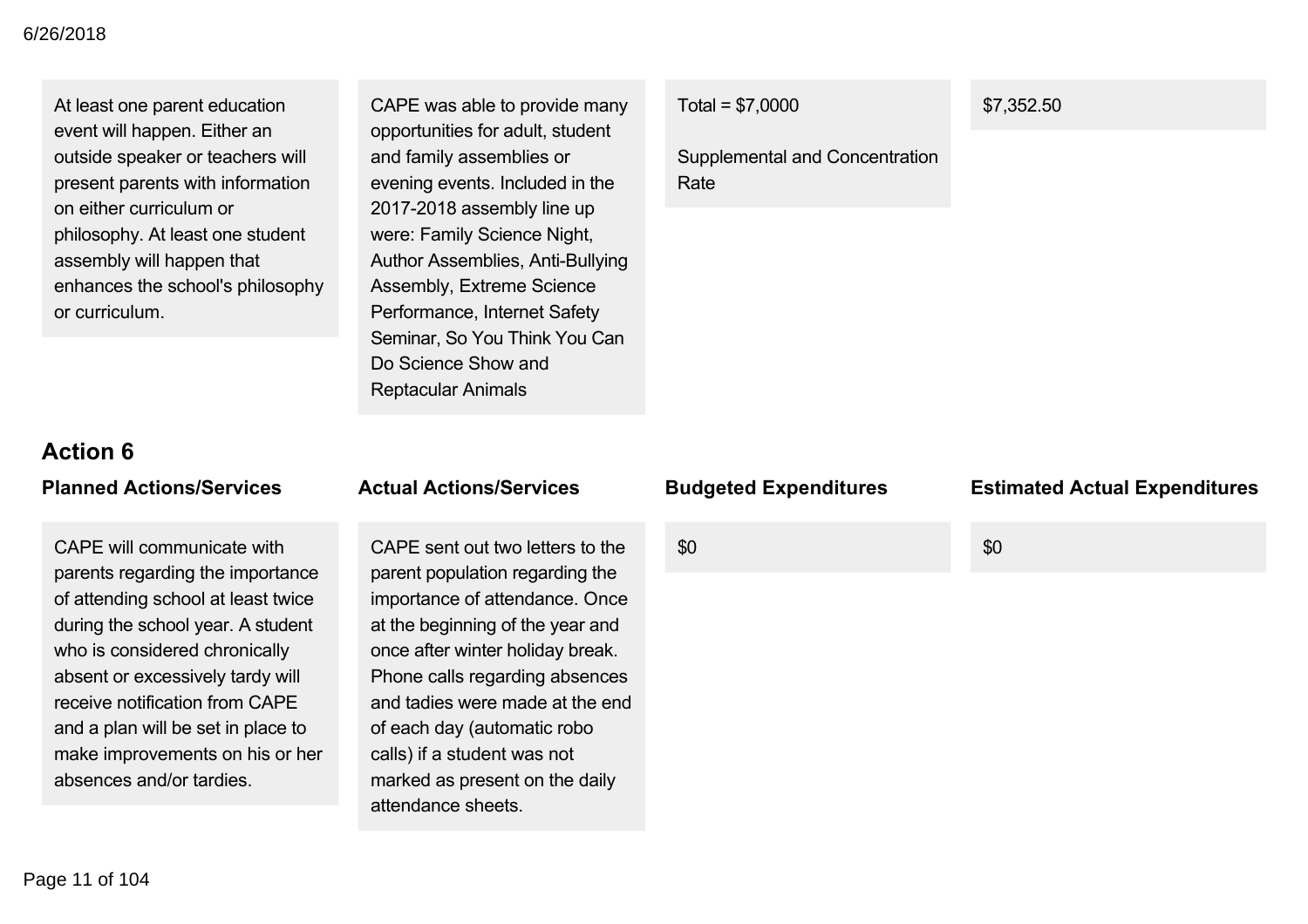**Planned Actions/Services Actual Actions/Services Budgeted Expenditures Estimated Actual Expenditures**

## **Analysis**

Complete a copy of the following table for each of the LEA's goals from the prior year LCAP. Duplicate the table as needed. Use actual annual measurable outcome data, including performance data from the LCFF Evaluation Rubrics, as applicable.

Describe the overall implementation of the actions/services to achieve the articulated goal.

All actions and services within goal #1 were met. Even with the challenges of the surrounding area (the Thomas Fire which was a state emergency and caused CAPE to close for 10 days), CAPE was able to meet its daily attendance rates. CAPE saw an increase in medical conditions as a result to air quality that caused more students to miss school days than in past years.

Describe the overall effectiveness of the actions/services to achieve the articulated goal as measured by the LEA.

All actions within the goal are essential components to academic achievement and growth.

Explain material differences between Budgeted Expenditures and Estimated Actual Expenditures.

CAPE's budgeted expenditures and estimated expenditures for goal #1 were on target.

Describe any changes made to this goal, expected outcomes, metrics, or actions and services to achieve this goal as a result of this analysis and analysis of the LCFF Evaluation Rubrics, as applicable. Identify where those changes can be found in the LCAP.

CAPE will focus on attendance and chronic absenteeism for the 2018-2019 school year. The CAPE population loves to travel and with changes to the independent study policy put forth by the CAPE Governing Board in the fall of 2017, CAPE saw in increase in absent days. The policy was meant to deter families from pulling students out of school for family trips, but doing year 1 of implementation, parents continued to pull students out of school but did not do independent study. CAPE will focus on communication with parents regarding the importance of attendance and how many tardies and absences their child has on file (a monthly report total will be sent home).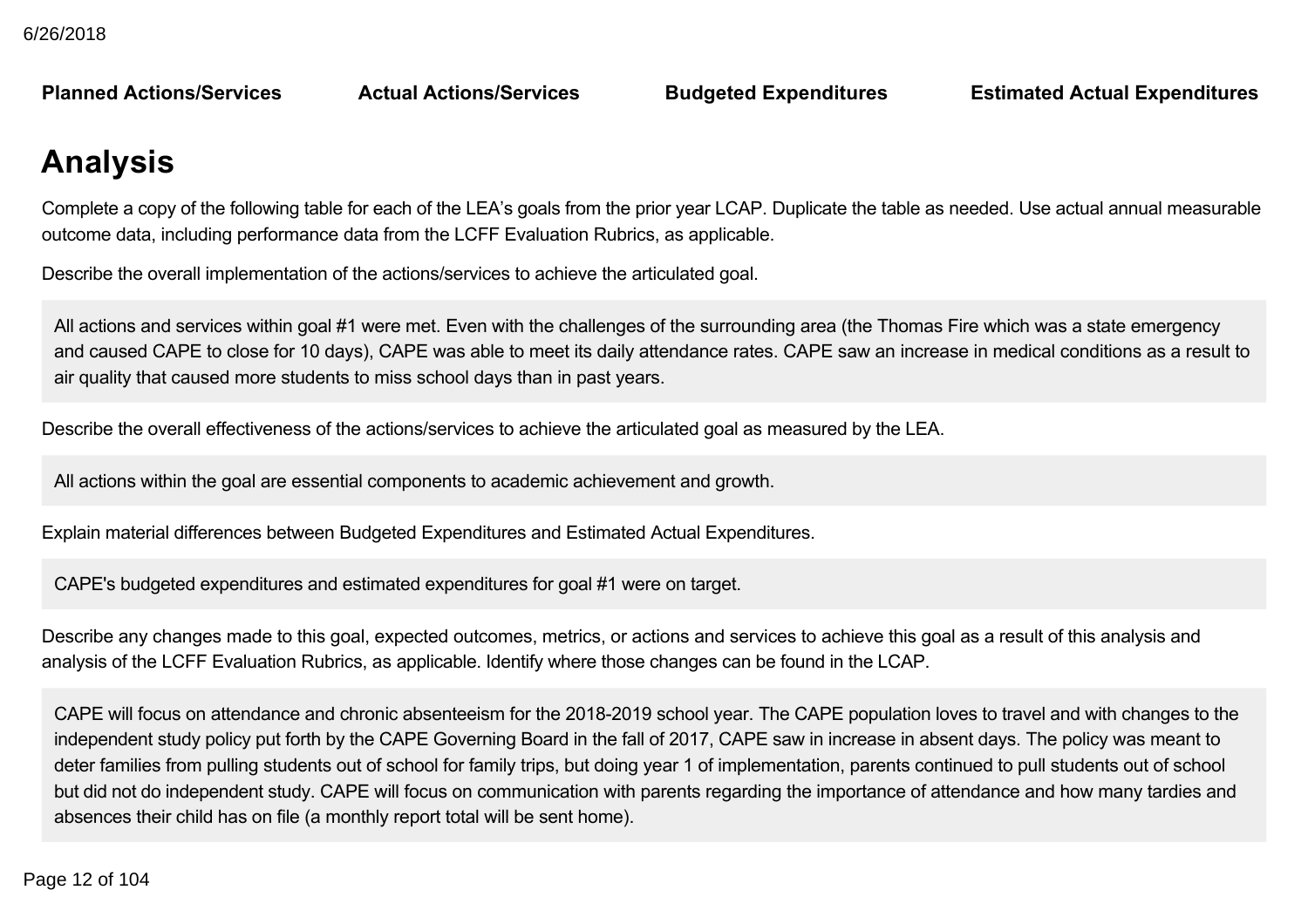$\delta/2018$ 6/26/2018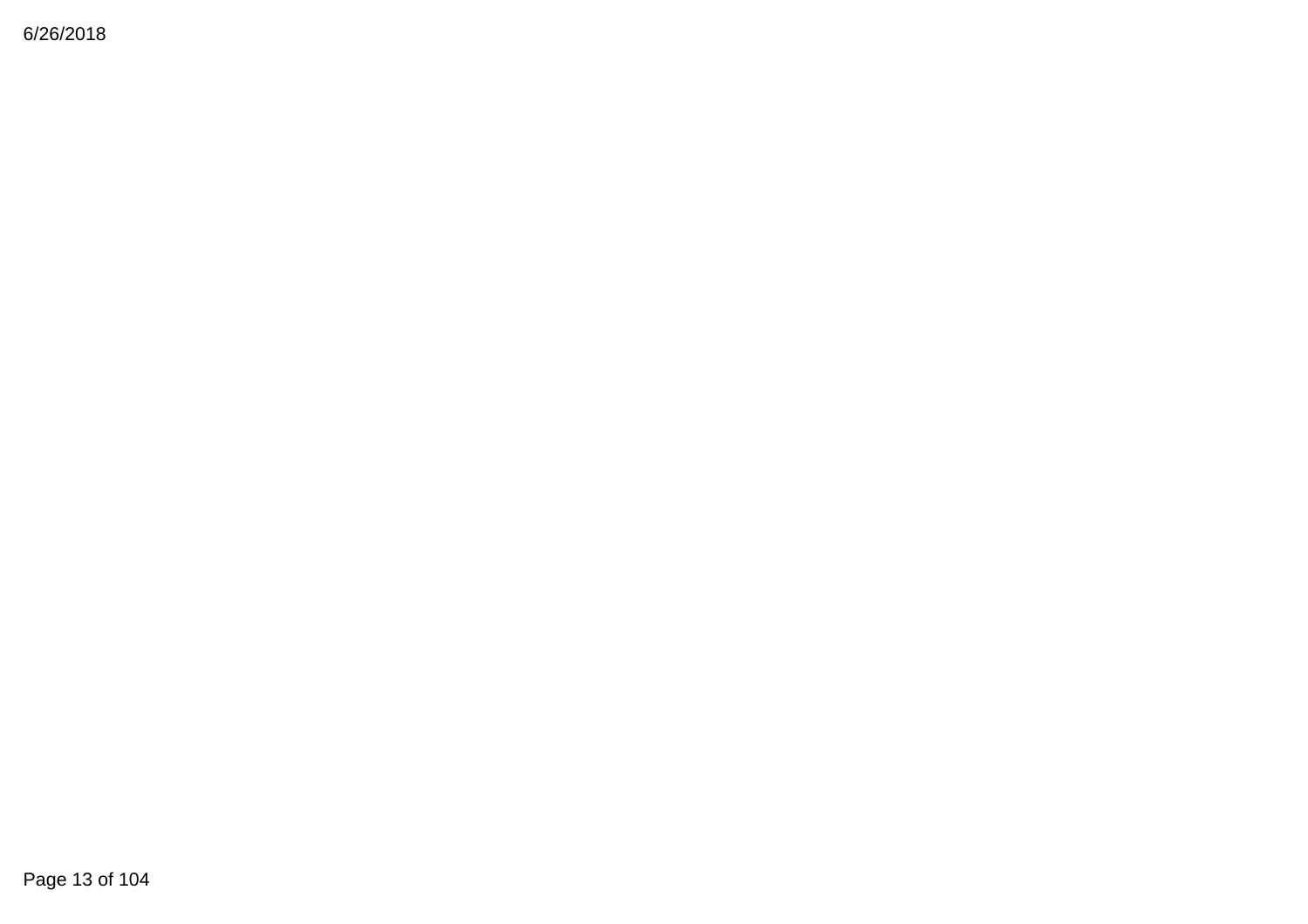# **Goal 2**

CAPE will seek to provide a well-rounded education that includes not only academic content, but also education in the arts, music, physical fitness and other areas, while tailoring instruction to the individual backgrounds, abilities and interests of all children, including low achievers, high achievers and English- language learners.

### **State and/or Local Priorities addressed by this goal:**

**State Priorities:** 1, 2, 4

**Local Priorities:**

## **Annual Measurable Outcomes**

| <b>Expected</b>                                                                                                                                | <b>Actual</b>                                                                                                                                                                                              |  |  |
|------------------------------------------------------------------------------------------------------------------------------------------------|------------------------------------------------------------------------------------------------------------------------------------------------------------------------------------------------------------|--|--|
| A majority of low- performing students receiving intervention within a year<br>will be brought to grade level in their focus areas of concern. | All students who received intervention through CAPE did have in<br>increase as shown in the Benchmark 360 assessments. CAPE will<br>continue to strive for all students to be at grade level.              |  |  |
| A majority of high- performing students will achieve greater depth and<br>complexity in their focus areas of accelerated aptitude.             | As reported by student survey, students were given many opportunities<br>during the school year to achieve greater depth and complexity while<br>studying language arts, math, science and social studies. |  |  |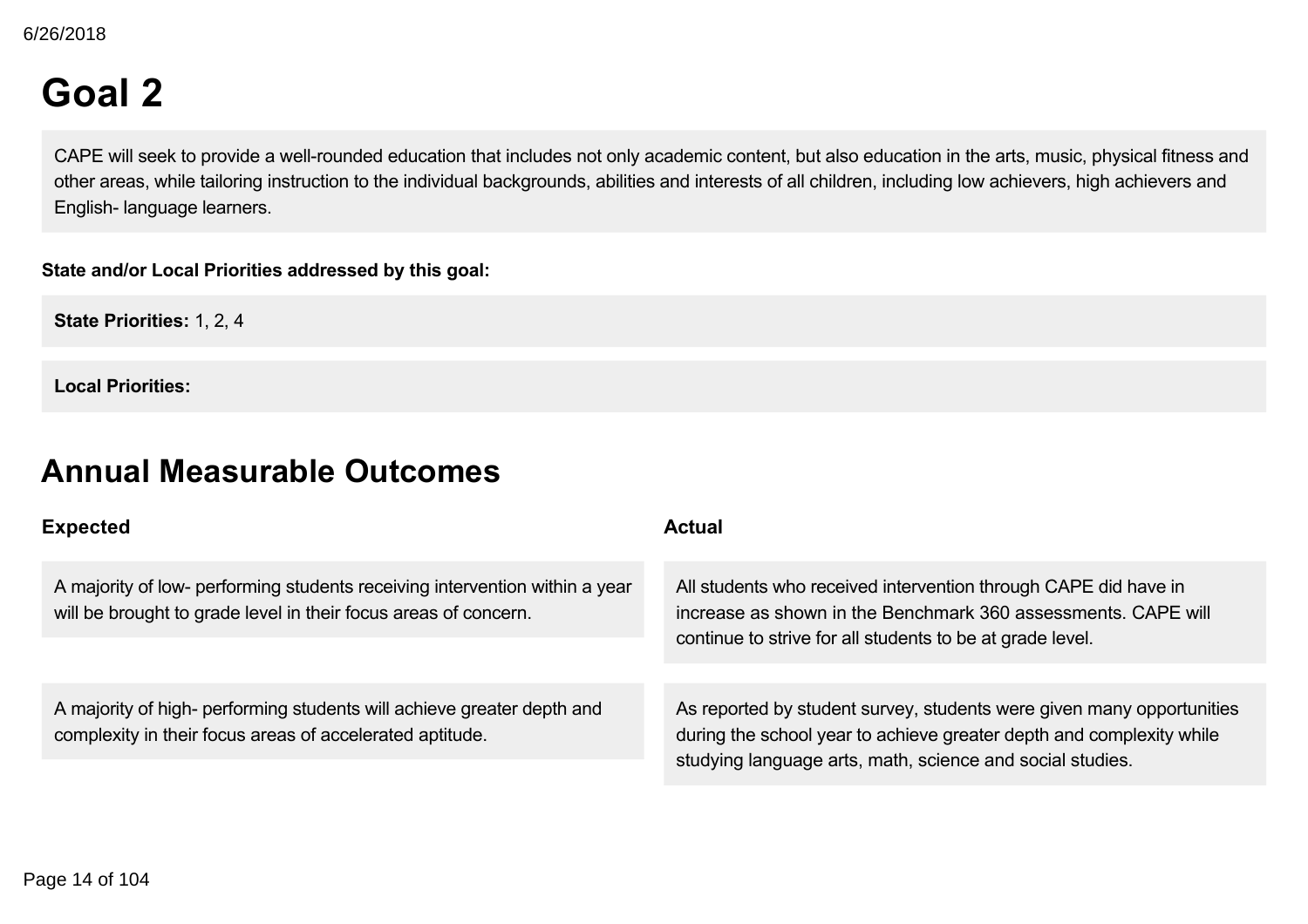### $\delta/2018$ 6/26/2018

| <b>Expected</b>                                                                                                                                                                                                      | <b>Actual</b>                                                                                                                                                                                                       |
|----------------------------------------------------------------------------------------------------------------------------------------------------------------------------------------------------------------------|---------------------------------------------------------------------------------------------------------------------------------------------------------------------------------------------------------------------|
| 75% of English-language learners who have completed one year of<br>instruction will be reclassified based on the California English Language<br>Development Test and students', teachers' and parents' observations. | CAPE was able to reclassify more than 75% of English-Language<br>learners. This was the first year of the ELPAC implementation (a test<br>given to identified EL students in the spring to check on progress).      |
|                                                                                                                                                                                                                      |                                                                                                                                                                                                                     |
| 100% of students will receive a well-rounded education that includes<br>music, P.E., arts and other subjects related to their enrichment as<br>lifelong learners.                                                    | All students were able to participate in a well-rounded education that<br>included opportunities for physical education, music arts and other<br>subjects related to their interests (mini-courses twice per year). |
|                                                                                                                                                                                                                      |                                                                                                                                                                                                                     |

## **Actions/Services**

Duplicate the Actions/Services from the prior year LCAP and complete a copy of the following table for each. Duplicate the table as needed.

### **Action 1**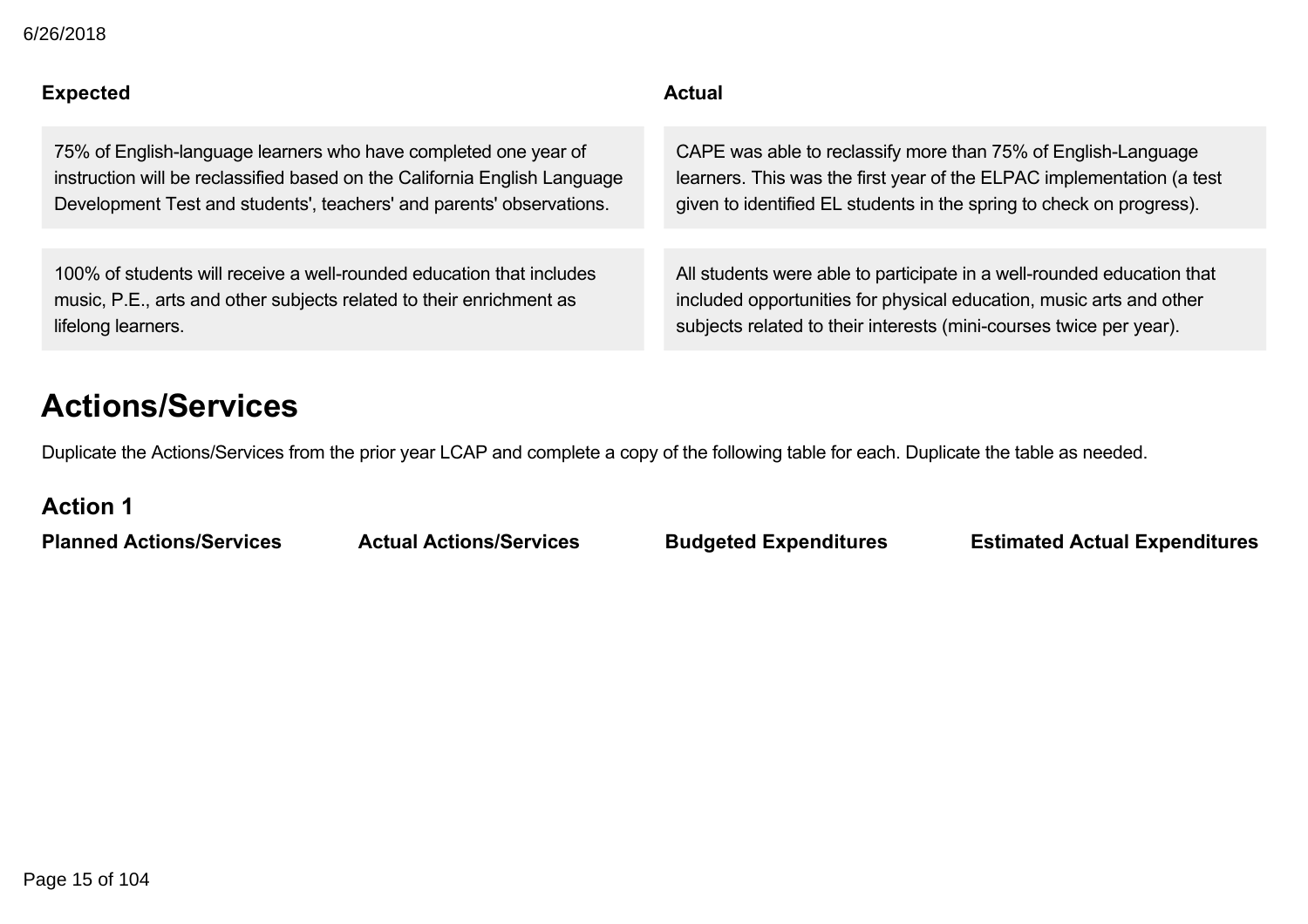Teachers will continue to implement and evaluate intervention materials and refine formative and summative assessments for low-achieving students

Teachers were able to look at the new language arts curriculum and build intervention programs that work within the program. CAPE purchased new benchmark assessments programs to help determine reading levels to best met the needs of students and provide them with opportunities for success at their own level and intervention strategies to get them at grade level reading.

Total = \$14,000

Supplemental and Concentration Rate

\$15,737.96 Leveled Literacy Intervention and Benchmark Testing - Heinman

### **Action 2**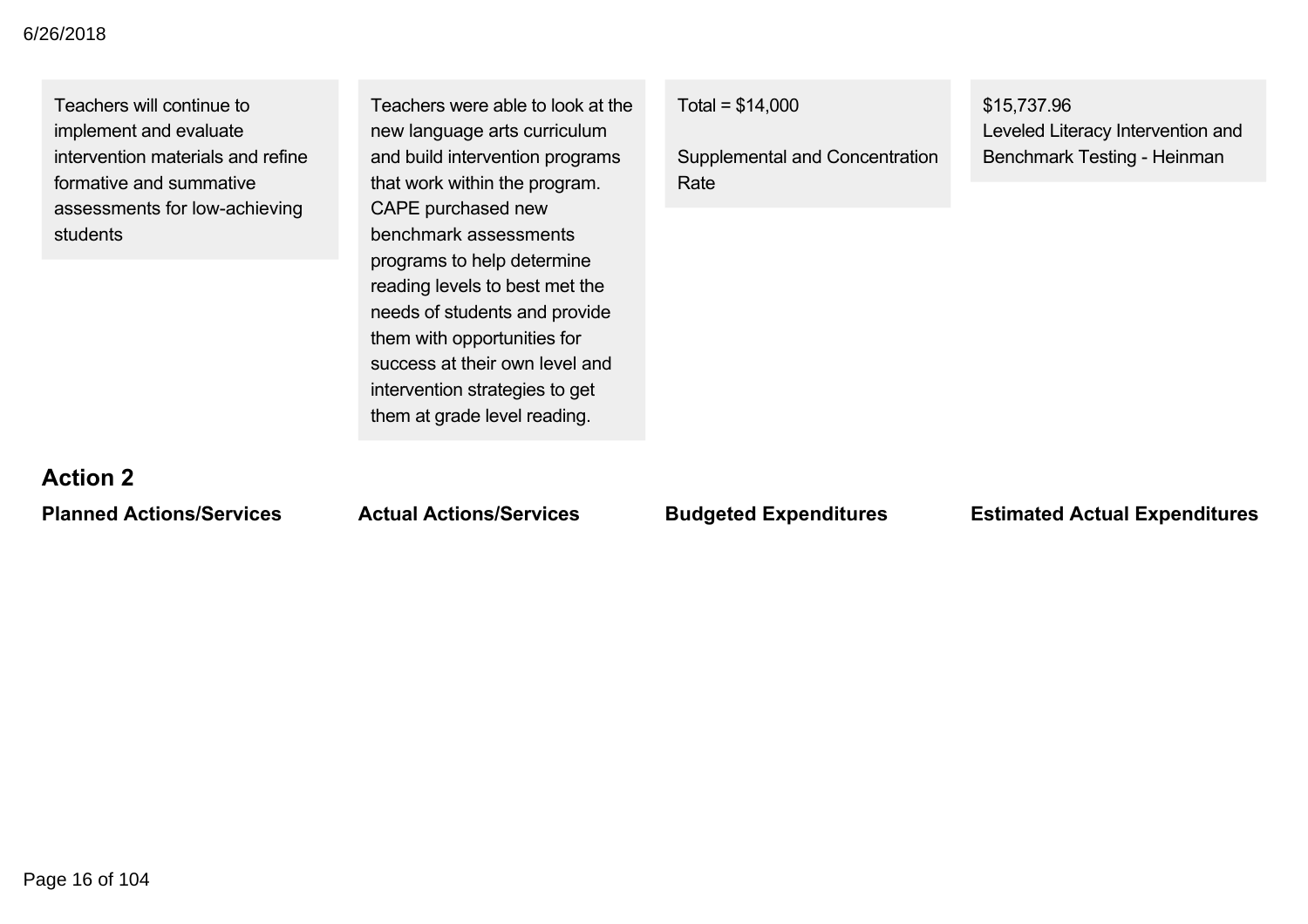Teachers will continue to assess and implement differentiation techniques, using assessments and input from students and parents to measure progress for high- achieving students.

Teachers were able to find ways to incorporate higher level thinking skills within the project based and storyline projects in their classrooms. Teachers ere provided with funds to purchase books which sparked the interest of high achieving students and books at a high reading levels than their taught grade level. One of the great benefits of the Lucy Caulkins Reading program is the leveled libraries and teaching students to read at their level rather than to set the bar at grade level.

 $Total = $1,000$ 

LCFF Base Rate

\$300.00 CIVIC MIRROR COUNTRY **SUBSCRIPTION** MRS. FIGS BOOKWORM

# **Action 3**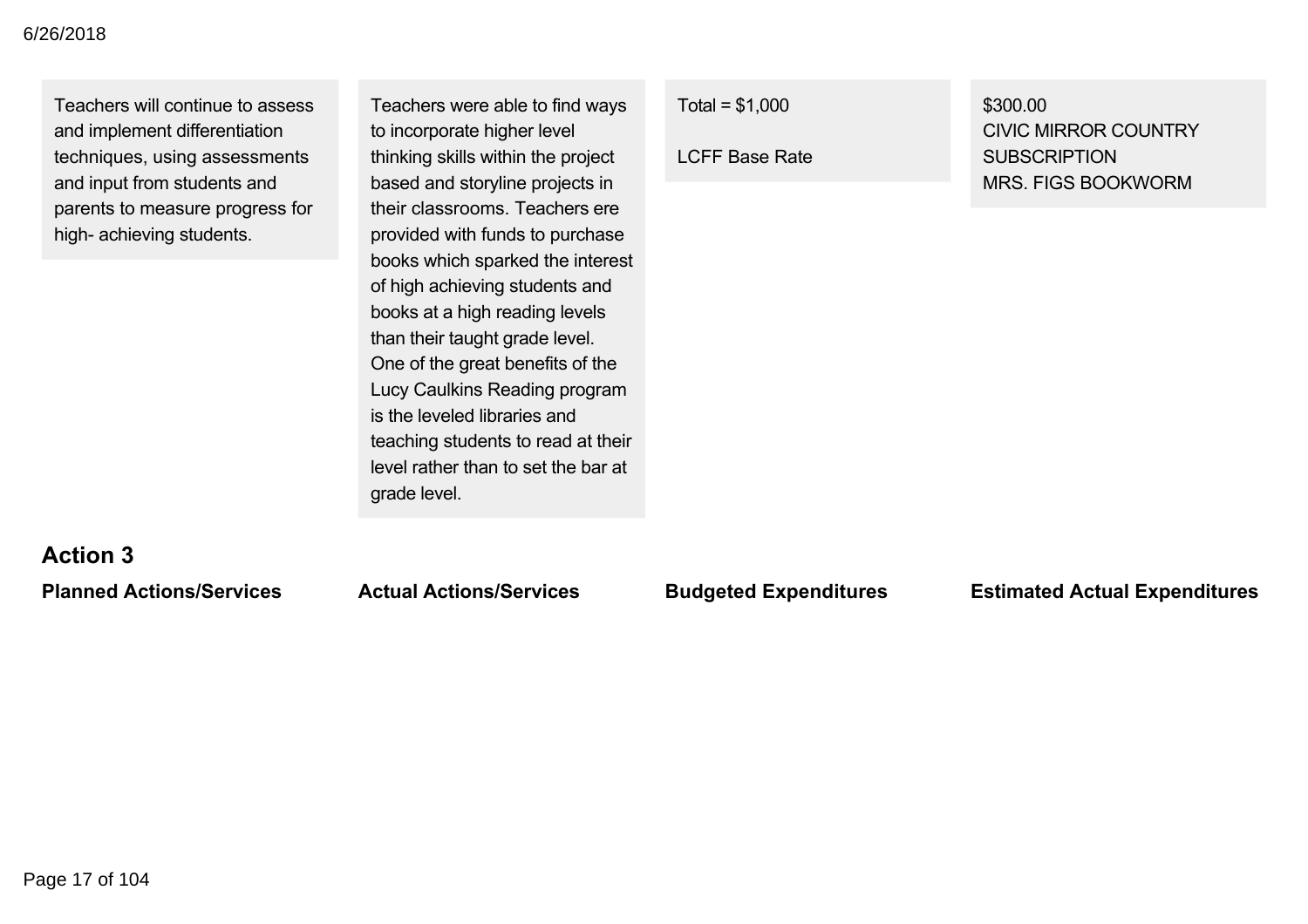Teachers will be trained in techniques for teaching Englishlanguage learners and incorporate them into the classroom, including Specially Designed Academic Instruction in English, active learning, prior knowledge and collaboration among students Teachers shared best practices during staff meetings on ways to meet English-Language learners in their classrooms. Teachers were also given opportunities to visit each other's classrooms to see how lessons were scaffolded for success and how access to prior knowledge was best achieved in the regular classroom.

Total = \$7,000

LCFF Base Rate

Supplemental and Concentration Rate

\$7700.00 HEINNEMAN - ONLINE LEVELED LITERACY INTERVENTION **CAL LUTHERAN - ENGLISH** PROFICIENCY ADEPT **TRAINING** 

# **Action 4**

Teachers will collaborate within grade level teams and cross grade levels. Teachers will be trained on how to use Data Teams to discuss assessments and use data analysis to drive instruction and share best practices.

Teachers meet weekly in grade level teams and at least once per month in cross grade level groups to discuss lesson plans, achievement goals and benchmark data. Teachers discussed benchmark data and how they were going to use the information to drive instruction at the end of each trimester.

### **Planned Actions/Services Actual Actions/Services Budgeted Expenditures Estimated Actual Expenditures** Total = \$3,000 \$3,000.00

## **Action 5**

Page 18 of 104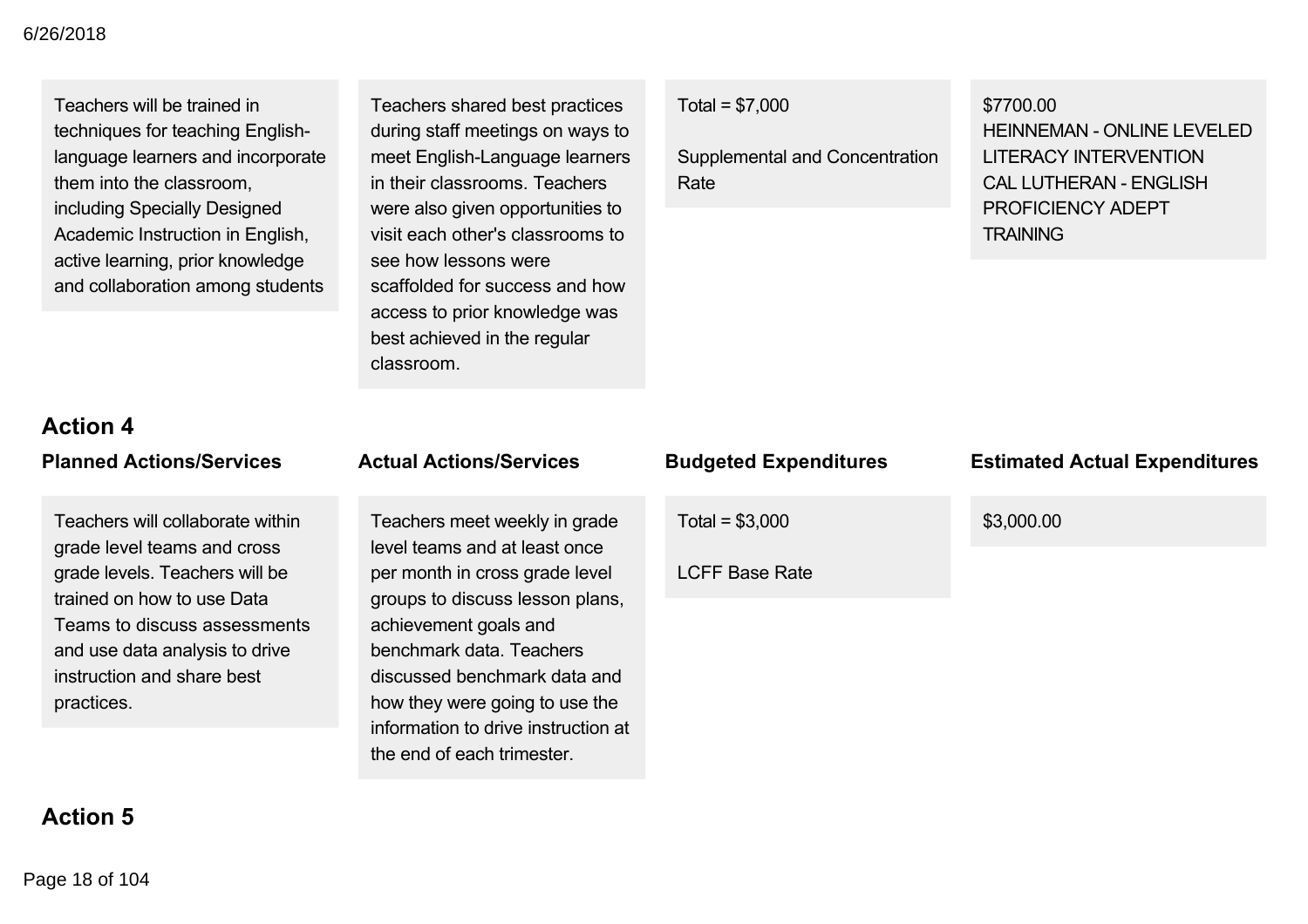Students will learn and apply principles of physical fitness and be exposed to various physical fitness activities. Schoolsponsored after-school. competitive sports teams will be organized for students in grades 6-8. CAPE will purchase uniforms and equipment as needed to make the program successful. Students in grades 4-8 will participate in the Camarillo City Wide Track and Field Day.

CAPE held PE classes for all students in grades K-8. Students in grades 6-8 had PE daily for 55 minutes. CAPE participated in a "like schools" league. During the 2017-2018 school year, CAPE had boys and girls basketball, co-ed flag football, girls volleyball, co-ed soccer and coed track. New uniforms were purchased for all sporting events.

Total = \$2,000

LCFF Base Rate

### **Planned Actions/Services Actual Actions/Services Budgeted Expenditures Estimated Actual Expenditures**

\$10,584.32 \$ 7,000.00 PE SALARIES MARK IT PI ACF SPORTS EQUIPMENT

## **Action 6**

Students in grades K-3 will learn and apply a basic understanding of music, such as reading notes and learning the vocabulary of music.

### **Planned Actions/Services Actual Actions/Services** All students in grades K-3 learned and were able to apply the basic understanding of music. Students had a recital in the spring to show parents their new knowledge.

| <b>Budgeted Expenditures</b> | <b>Estimated Actual Expenditures</b> |
|------------------------------|--------------------------------------|
| Total = $$6,000$             | \$6,000.00<br><b>Music Salaries</b>  |
| LCFF Base Rate               |                                      |
|                              |                                      |

### **Action 7**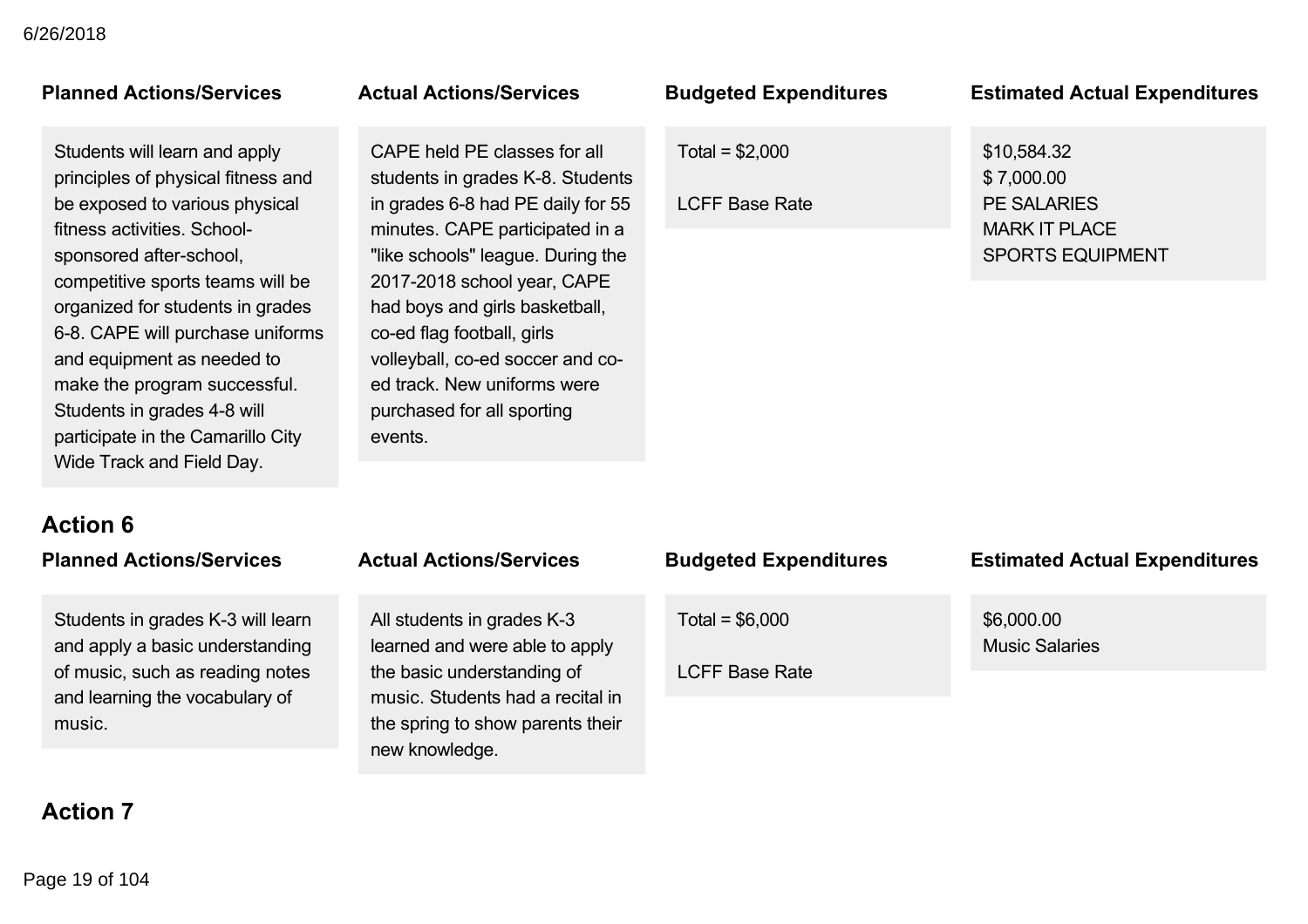| <b>Planned Actions/Services</b> |  |
|---------------------------------|--|
|---------------------------------|--|

An after-school performing arts program will be offered for grades 4-8 in the fall and grades 1-3 in the spring. The program will expand to include a sound/lighting aspect for those students interested in the behind the scenes of theatre.

CAPE offered two opportunities for musical theatre during the 2017-2018 school year. In the fall, students in grades 4-8 were able to participate in the musical Once Upon a Mattress. During the spring, students in grades 1 3 were able to participate in CAPE Sings America and were able to preform at the CAPE 2018 International Fair.

\$8,000

LCFF Base Rate

### **Planned Actions/Services Actual Actions/Services Budgeted Expenditures Estimated Actual Expenditures**

\$8,000.00 Salaries

# **Action 8**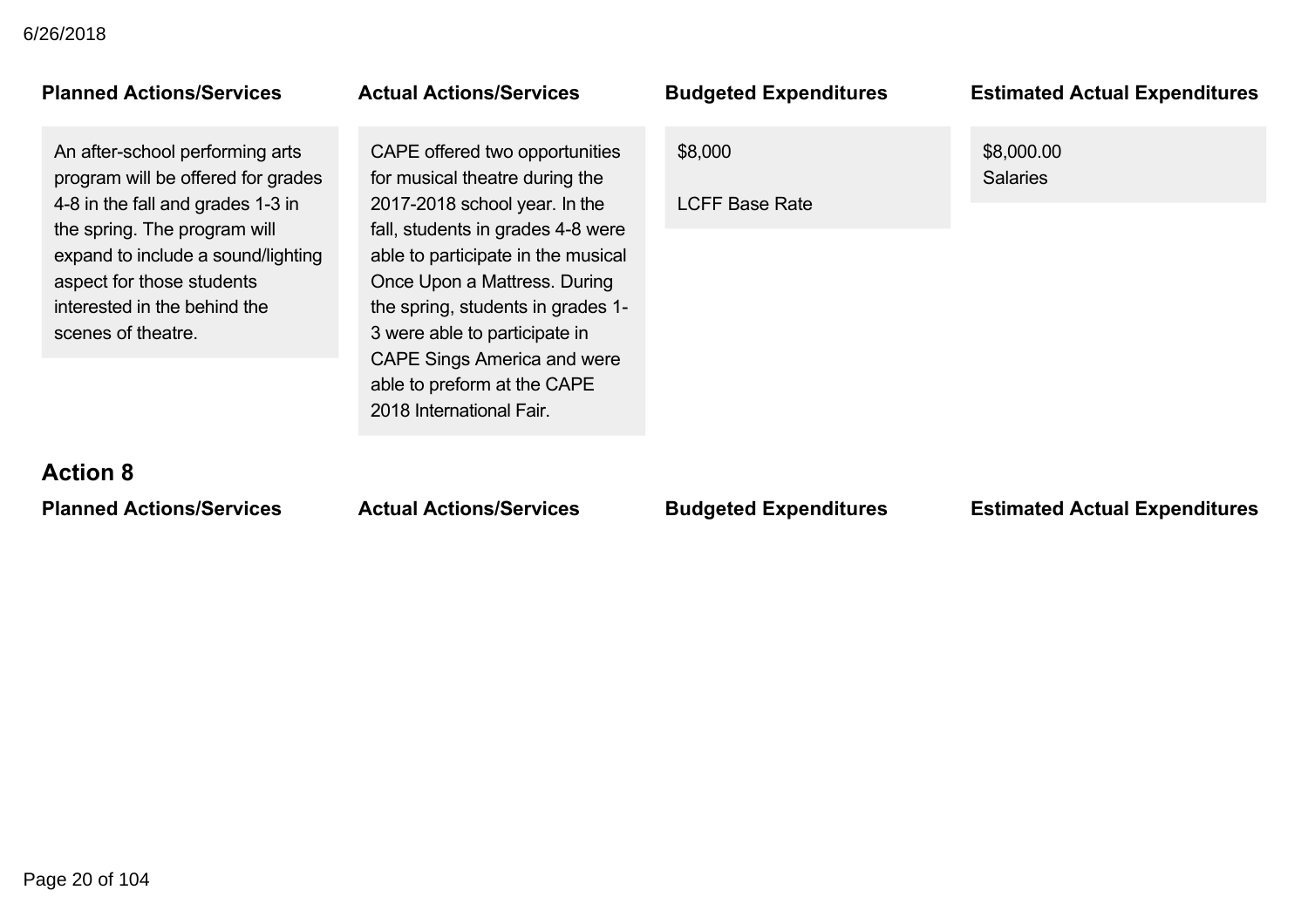Students will help create and maintain a living outdoor classroom. The kindergarten class will create and maintain a garden to be added to the outside edge of the garden.

The kindergarten class of 2017 2018 created and maintained a small garden within the outdoor classroom. The entire school community read the book "One and Only Fish" and created an outdoor rock river with fish representing CAPE stakeholders (parents, students, teachers, etc). CAPE also placed a piano in the outdoor garden and allowed students to come practice piano during their lunches and recess.

 $Total = $2,000$ 

LCFF Base Rate

\$2675.12 Jerry Landscaping Home Depot Camping Wagon

# **Action 9**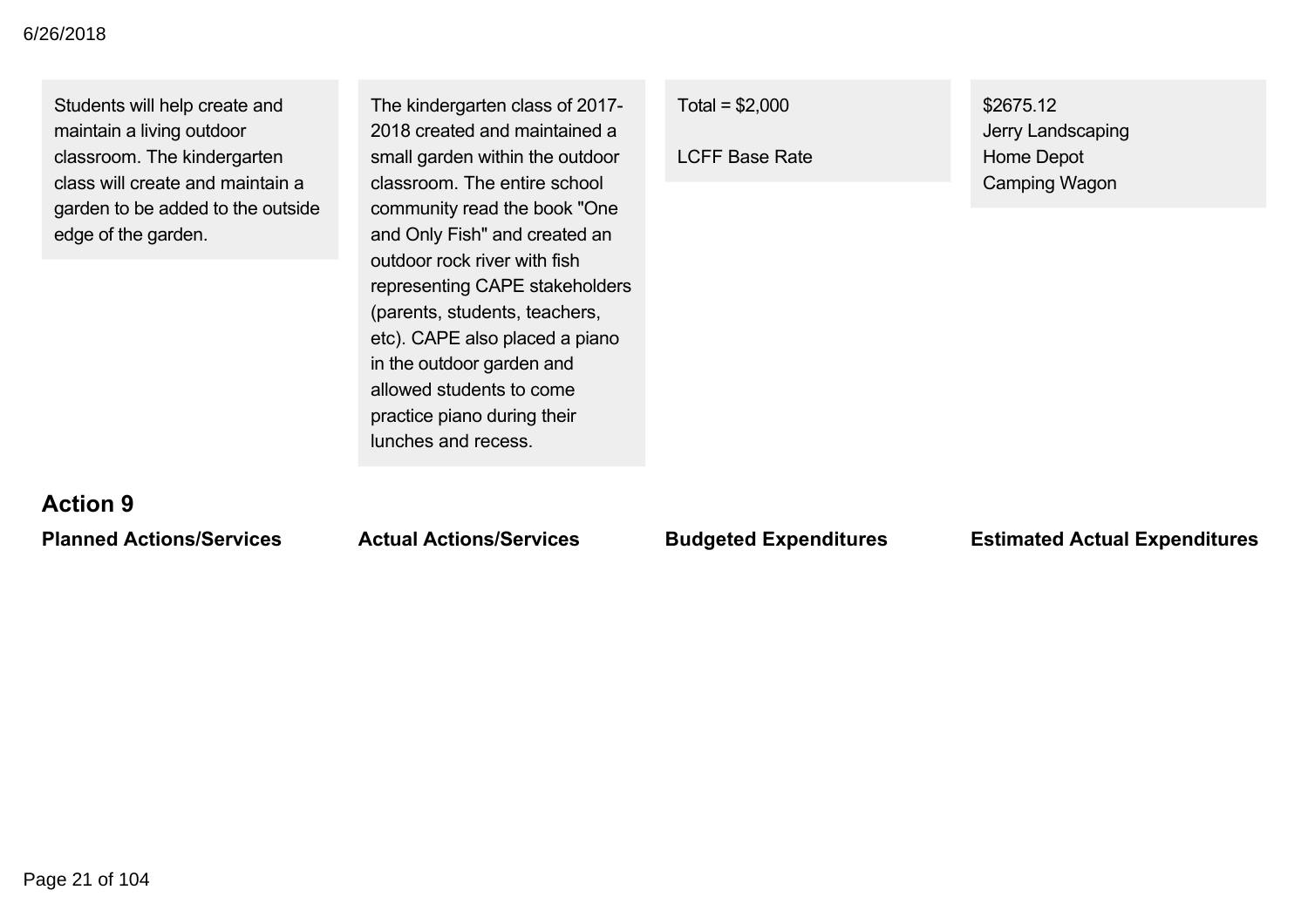**Action 10**

Band will be a required half-year course for fourth graders. It will also be a voluntary program for students in grades 4-8, which takes place both during school and after school. A voluntary strings program will be added for students in grades 2-5. Students in grades 5-8 can take afterschool guitar classes.

CAPE was also to provide free instrumental use to all students who were interested in band in grades 4-8. CAPE also provided free instruction and instruments to all fourth graders to try and spark their interest in music.

 $Total = $6,000$ 

Supplemental and Concentration Rate

\$6,000.00 Music Salaries

| ACUOIL TU                                                                                                                                                                                                                                                                                                                                                  |                                |                                                      |                                      |  |
|------------------------------------------------------------------------------------------------------------------------------------------------------------------------------------------------------------------------------------------------------------------------------------------------------------------------------------------------------------|--------------------------------|------------------------------------------------------|--------------------------------------|--|
| <b>Planned Actions/Services</b>                                                                                                                                                                                                                                                                                                                            | <b>Actual Actions/Services</b> |                                                      | <b>Estimated Actual Expenditures</b> |  |
| All classes will receive monthly<br>All student participated in the<br>month artist and composer of<br>presentations on the artist and<br>composer of the month.<br>the month program at CAPE.<br>CAPE held an art expo during<br>Open House in the CAPE<br>community room showcasing art<br>from across grade levels and<br>from various artists studied. |                                | Total = $$3,500$<br>\$4,000<br><b>LCFF Base Rate</b> |                                      |  |
| <b>Action 11</b><br><b>Planned Actions/Services</b>                                                                                                                                                                                                                                                                                                        | <b>Actual Actions/Services</b> | <b>Budgeted Expenditures</b>                         | <b>Estimated Actual Expenditures</b> |  |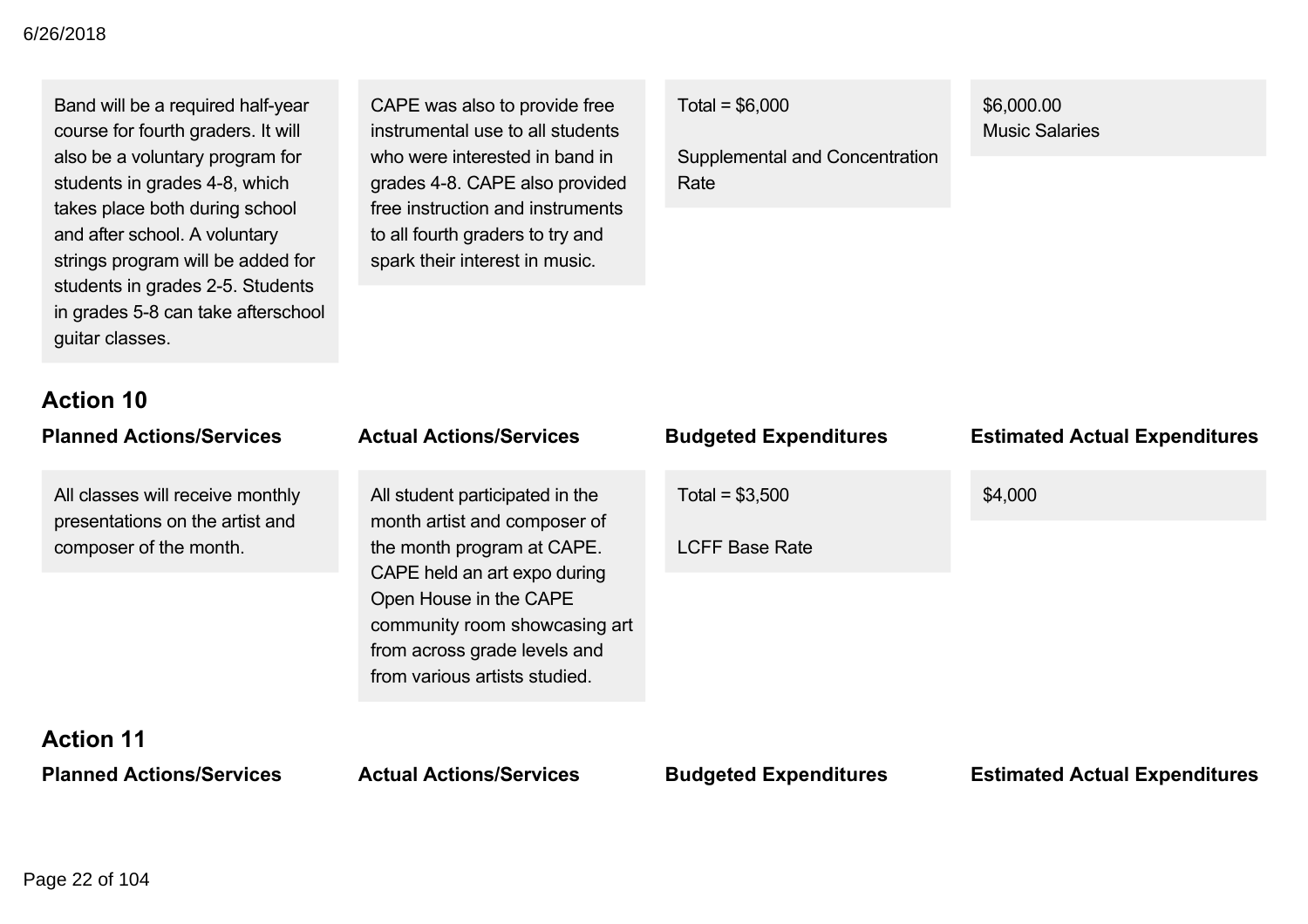CAPE will create a task force to look into new human growth and development curriculum and a possible change to the time line of implementation of the program. The task force will present options to the CAPE governing board, which will make the final review and approval of program changes.

**Action 12**

CAPE will employee a part time Spanish Teacher to provide Spanish instruction to all students in grades K-5. Students in grades 6-8 will take Spanish class as an elective class for at least 1/6th of the school year.

CAPE was able to create, purchase and implement a new human growth and development curriculum for the 2017-2018 school year. The board approved the new plan at their regularly scheduled April 2018 board meeting.

from year to year.

Total= \$3,000

LCFF Base Rate

\$1000.00 \$1700.00 HUMAN RELATIONS MEDIA PE Salaries

### **Planned Actions/Services Actual Actions/Services Budgeted Expenditures Estimated Actual Expenditures** All students in grades K-8 were exposed to Spanish and taught Spanish Communication skills. This is the second year of implementation of this LCAP action and CAPE is seeing progress as students transition Total = \$20,000 LCFF Base Rate \$18,000.00 \$2724.52 Spanish Salary and Spanish Materials (Books and Art Supplies)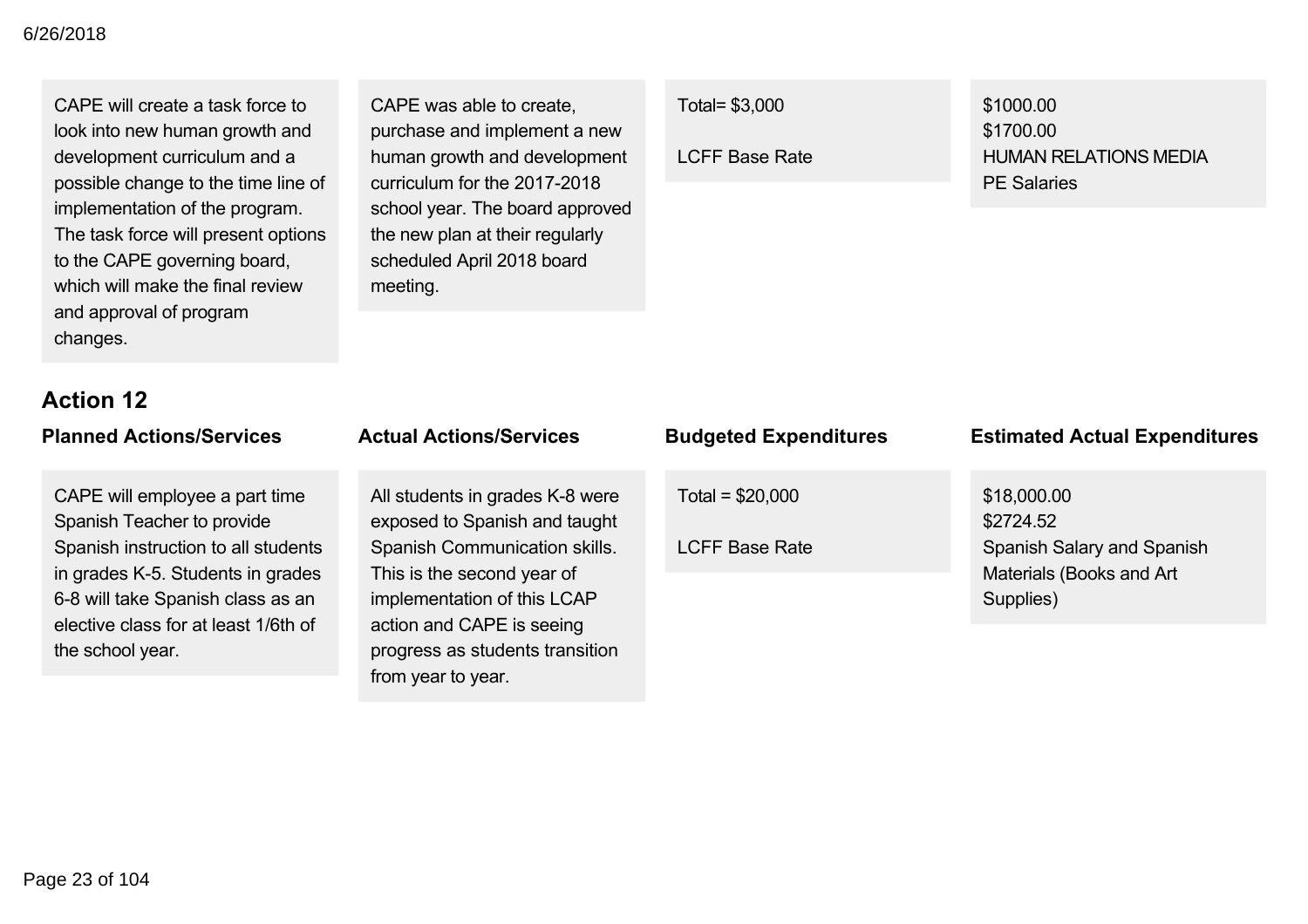**Planned Actions/Services Actual Actions/Services Budgeted Expenditures Estimated Actual Expenditures**

## **Analysis**

Complete a copy of the following table for each of the LEA's goals from the prior year LCAP. Duplicate the table as needed. Use actual annual measurable outcome data, including performance data from the LCFF Evaluation Rubrics, as applicable.

Describe the overall implementation of the actions/services to achieve the articulated goal.

CAPE met all the actions and service plans associated with Goal #2.

Describe the overall effectiveness of the actions/services to achieve the articulated goal as measured by the LEA.

All the action and services were effective in helping CAPE met goal #2.

Explain material differences between Budgeted Expenditures and Estimated Actual Expenditures.

CAPE was slightly under budget for the Human Growth and Development action plan. All other areas of goal number 2 were within a reasonable range. The actions in goal #2 do incorporate salaries which are subject to the new increase to STRS and PERS. Although CAPE was within range of the budget this year, the budgeted expense in out years will need to increase to allow for the increase to state retirement programs.

Describe any changes made to this goal, expected outcomes, metrics, or actions and services to achieve this goal as a result of this analysis and analysis of the LCFF Evaluation Rubrics, as applicable. Identify where those changes can be found in the LCAP.

CAPE will continue to implement the current actions and service plans to met the goal of a well rounded education for all students. From discussions with the local school district, it does appear the the sports league will no longer be run independently and will transfer to a district run sport program but they will continue to allow charter schools to compete. If this is not the case, CAPE will need to create a new sport league in future years for the 6-8 grade sports program. During the 2018-2019 school year CAPE would like to send teachers and administrators to observe classes with a larger population of English-Learners to see techniques and programs that are successful at helping English learners to grasp the English language and scaffold lessons for better academic success and those that help build student confidence levels.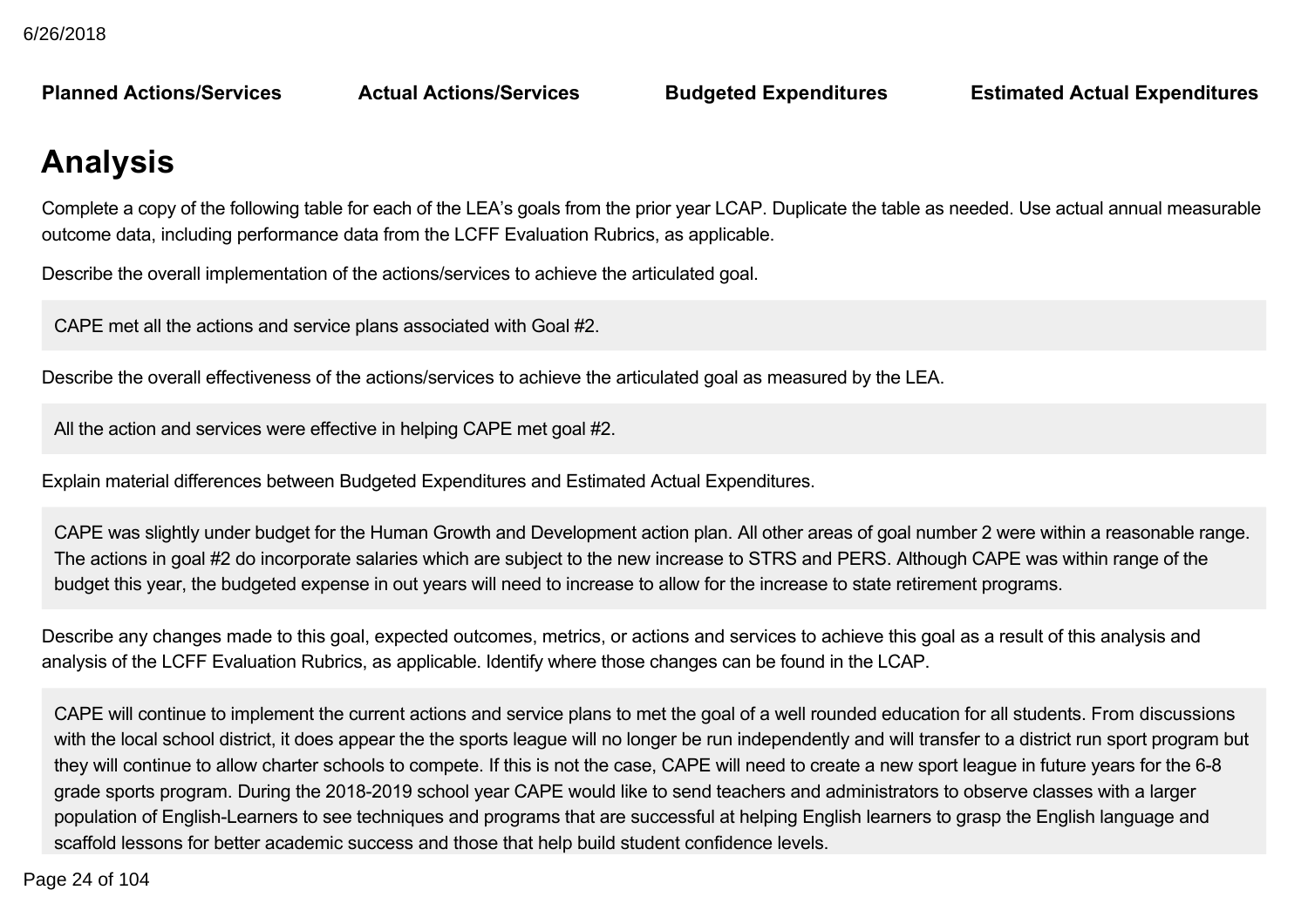$\delta/2018$ 6/26/2018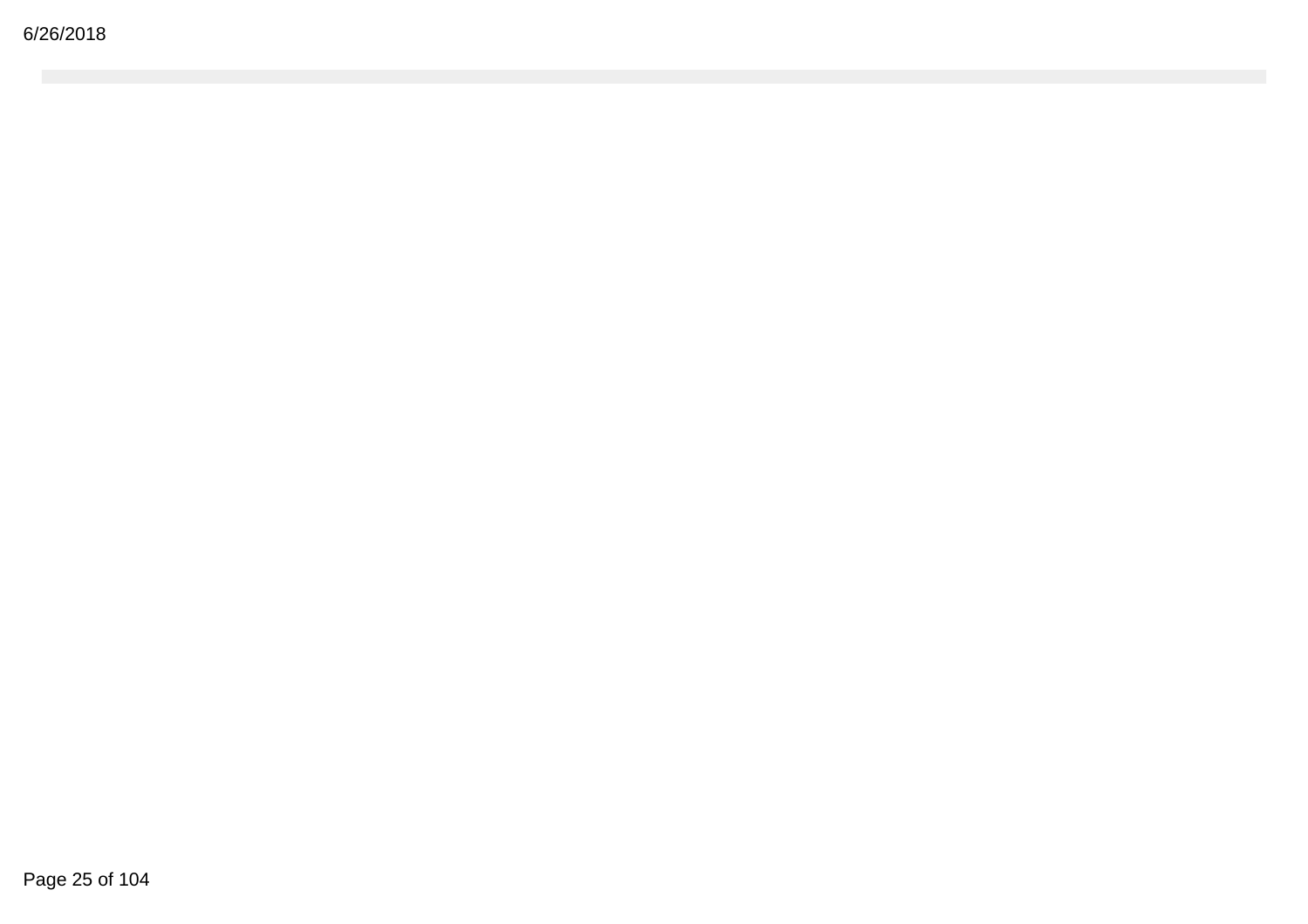# **Goal 3**

To prepare students to be competitive in high school and beyond, CAPE will meet state standards, and students will be well-versed in technology.

### **State and/or Local Priorities addressed by this goal:**

**State Priorities:** 4

**Local Priorities:** Technology Proficiency

### **Annual Measurable Outcomes**

| <b>Expected</b>                                                                                                                                | <b>Actual</b>                                                                                                                                                               |  |  |
|------------------------------------------------------------------------------------------------------------------------------------------------|-----------------------------------------------------------------------------------------------------------------------------------------------------------------------------|--|--|
| At least 70% of CAPE 3-8th graders will score at "standards met or<br>higher" in English Language Arts as reported by California State Testing | Over 70% of CAPE 3rd - 8th graders scored at "standard met" or<br>"standard exceeded" as reported by the CAASPP testing scores for<br>spring 2017 in English Language Arts. |  |  |
|                                                                                                                                                |                                                                                                                                                                             |  |  |
| At least 70% of CAPE 3-8th graders will score at "standards met or<br>higher" in Mathematics as reported by California State Testing           | Over 70% of CAPE 3rd - 8th graders scored at "standard met" or<br>"standard exceeded" as reported by the CAASPP testing scores for<br>spring 2017 in Mathematics.           |  |  |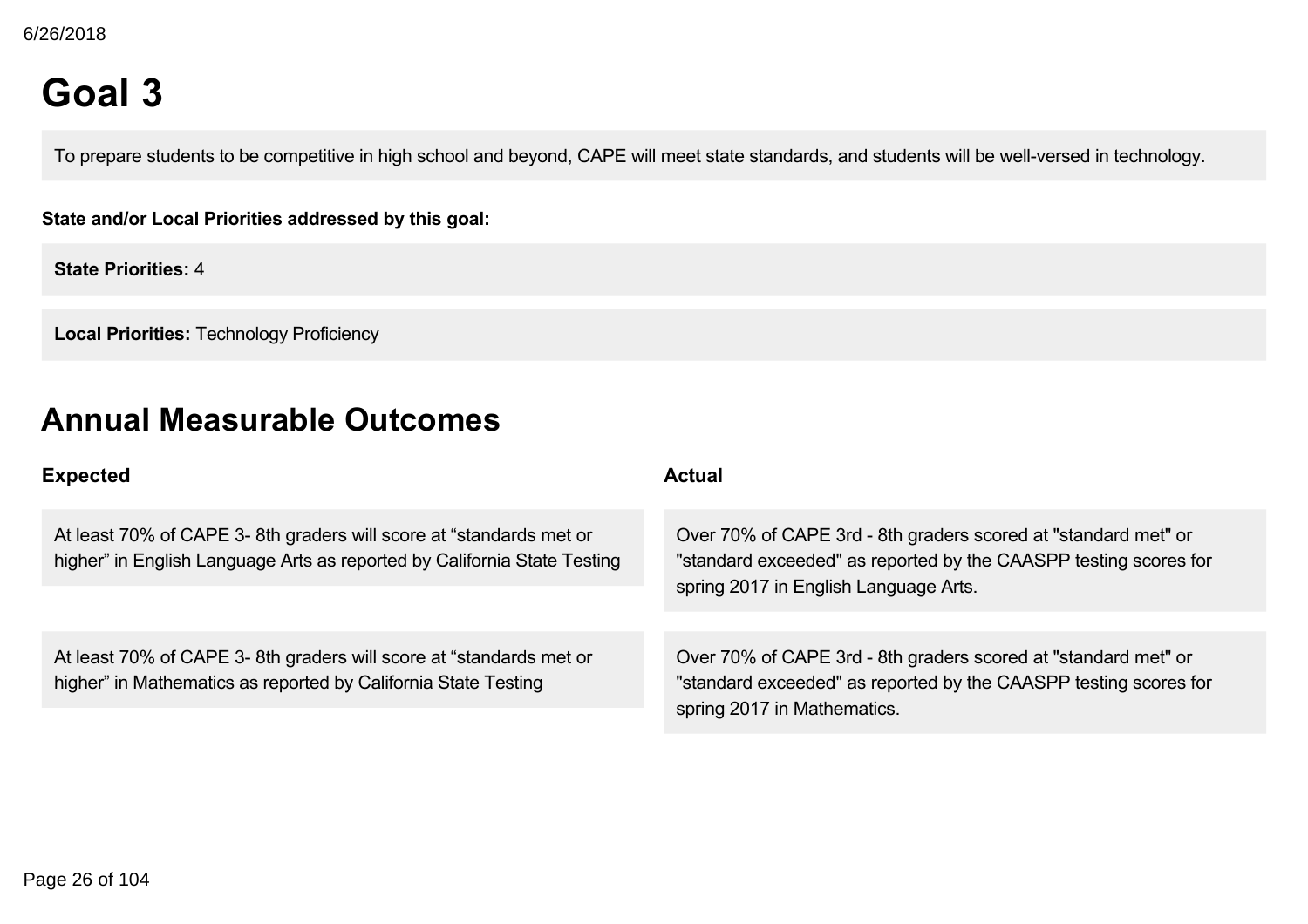| Expected                                                                                | <b>Actual</b>                                                                                                                                                                                                                                                                                                                                                                                                                                                                                        |
|-----------------------------------------------------------------------------------------|------------------------------------------------------------------------------------------------------------------------------------------------------------------------------------------------------------------------------------------------------------------------------------------------------------------------------------------------------------------------------------------------------------------------------------------------------------------------------------------------------|
| All students at CAPE will take a normative referenced test at least 3<br>times per year | All students at CAPE took a school wide Benchmark test. The norm<br>referenced test has been purchased through Renaissance Learning.<br>Kindergarten students took the Early literacy test 3 times during the<br>school year. First graders took the Early Literacy Test, Reading and Math<br>exams 4 times during the school year. All other grades take the Reading<br>and Math Benchmark exams 4 times during the school year (at the<br>beginning of the year and at the end of each trimester). |
| Students in grades K-3 will use technology at least twice a month related               | Technology has become imbedded into everyday instruction at CAPE.                                                                                                                                                                                                                                                                                                                                                                                                                                    |
| to their learning                                                                       | Students in grades K-3 used technology almost daily.                                                                                                                                                                                                                                                                                                                                                                                                                                                 |
| Students in grades 4-8 will use technology at least twice a week related                | Technology has become imbedded into everyday instruction at CAPE.                                                                                                                                                                                                                                                                                                                                                                                                                                    |
| to their learning                                                                       | Students in grades 4-8 used technology almost daily.                                                                                                                                                                                                                                                                                                                                                                                                                                                 |

### **Actions/Services**

 $\delta$ /2018

Duplicate the Actions/Services from the prior year LCAP and complete a copy of the following table for each. Duplicate the table as needed.

### **Action 1**

6/26/2018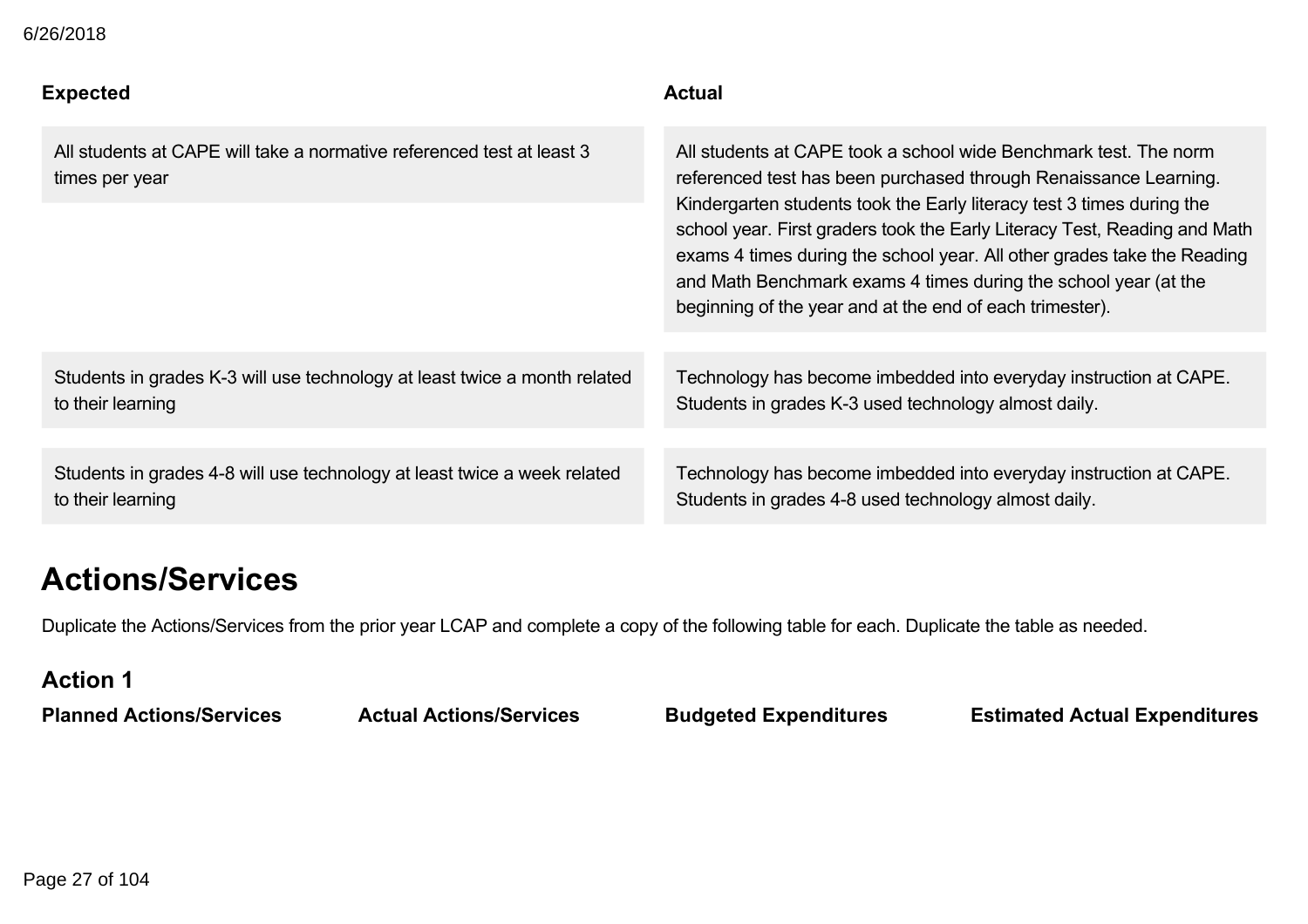| 6/26/2018 |  |  |  |
|-----------|--|--|--|
|           |  |  |  |

Teachers will hold a valid California Teacher Credentialing certificate, permit, or other document equivalent to what a teacher in other public schools would be required to hold and CAPE will assign teachers to grade levels and subject matters that are consistent with their credentials and experience.

All CAPE teachers hold and maintain valid California Teaching credentials in the subject areas that they currently teach.

 $Total = $0$  \$0

# **Action 2**

**Planned Actions/Services Actual Actions/Services Budgeted Expenditures Estimated Actual Expenditures**

Page 28 of 104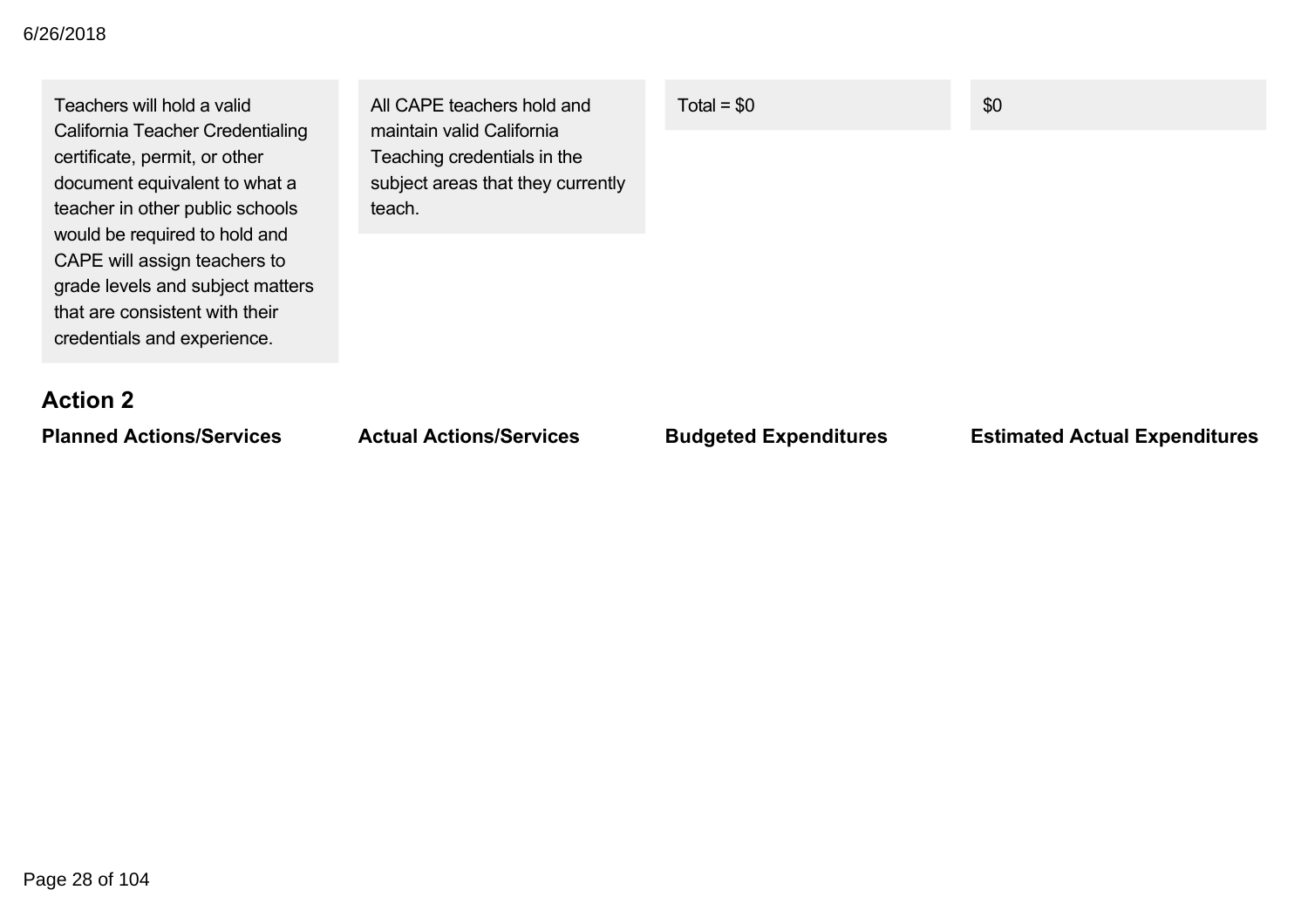CAPE will adopt Lucy Calkins Readers and Writers for the K-5 language arts program. Supplemental intervention for students who are struggling and students who have been identified as English Learners will be purchased. Grades 6-8 will use the Collection series with supplemental materials purchased to help struggling readers and students identified as English Learners.

CAPE adopted Lucy Caulkins Readers and Writers. This program allows students to read at their own level. All teachers were given supplemental funds to purchase a wide assortment of books to spark interest in their students and books at multiple reading levels. CAPE used Accelerated Reader and IXL language art to help spark excitement in struggling students. Book clubs and other intervention strategies were implemented across grade levels.

for implementation was

teachers and students.

purchased and provided to the

Total = \$15,000

LCFF Base Rate \$10,000 and Supplemental and Concentration Rate \$5,000

\$11,157.84 DELTA ED FOSS KITS FIGS BOOKWORM Renaissance Learning  $IXI$ 

# **Action 3**

Teachers will be trained to competently administer the CAASPP assessments to all qualifying students, and technology will support CAASPP testing.

| <b>Planned Actions/Services</b> | <b>Actual Actions/Services</b> | <b>Budgeted Expenditures</b> | <b>Estimated Actual Expenditures</b> |
|---------------------------------|--------------------------------|------------------------------|--------------------------------------|
| Teachers will be trained to     | All teachers were trained to   | Total = $$1,000$             | \$4,000.00                           |
| competently administer the      | administer the CAASPP          |                              | <b>OUHSD OVERSIGHT COST</b>          |
| CAASPP assessments to all       | assessments. Any technology    | <b>LCFF Base Rate</b>        | $(10\%)$                             |
| qualifying students, and        | (or technology updated) needed |                              | <b>HOURLY TEACHERS</b>               |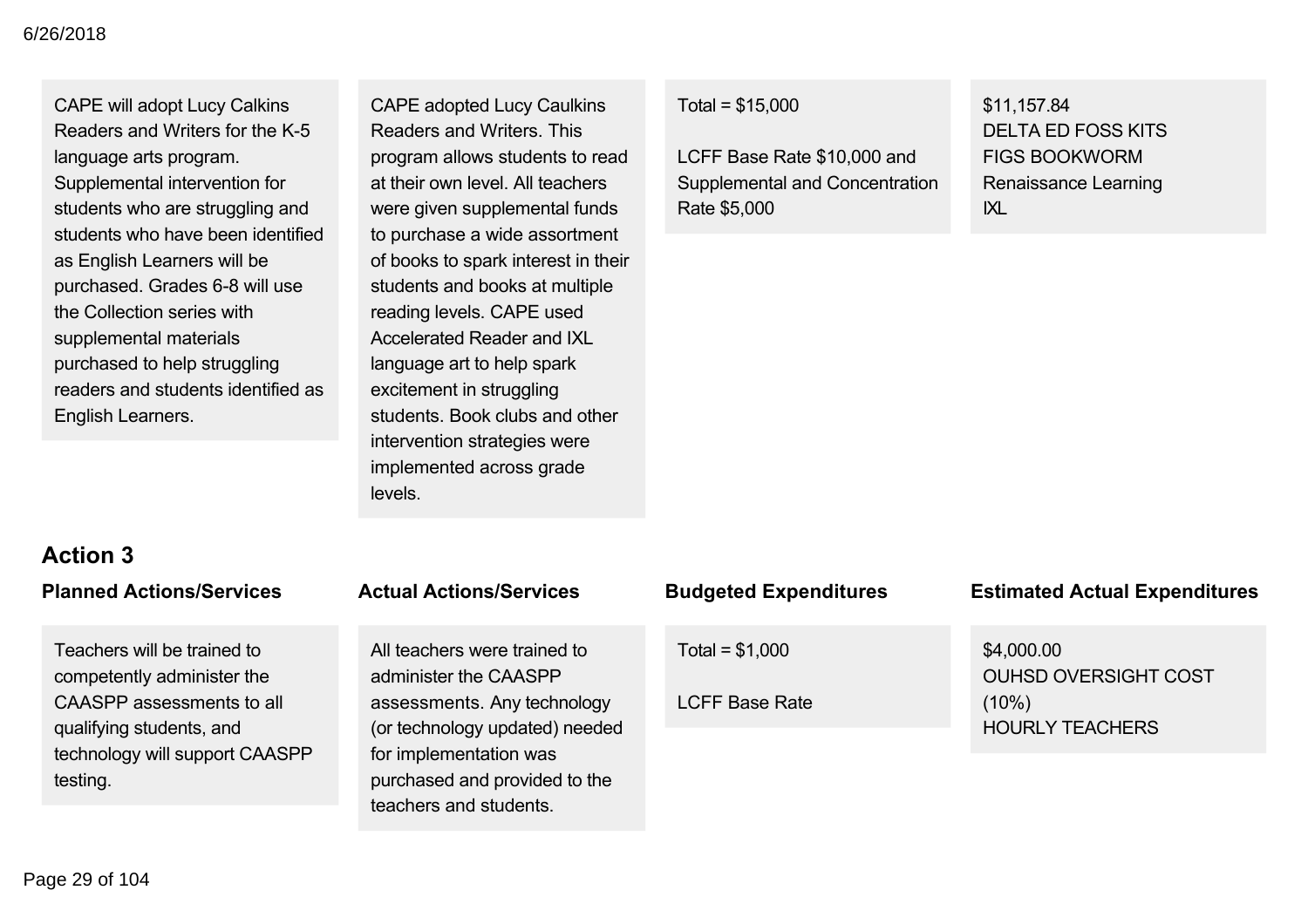# **Action 4**

CAPE will use an outside testing module to test all students in grades K12 on grade specific California standards. Students will be assessed at least 3 times per year. These will be computer adapted benchmarks to help drive teacher instruction. Student data can be grouped together to help meet individual subgroup needs on a regular basis instead of only at state testing times.

All students at CAPE took a school wide Benchmark test. The norm referenced test has been purchased through Renaissance Learning. Kindergarten students took the Early literacy test 3 times during the school year. First graders took the Early Literacy Test, Reading and Math exams 4 times during the school year. All other grades take the Reading and Math Benchmark exams 4 times during the school year (at the beginning of the year and at the end of each trimester).

 $Total = $4,000$ 

Supplemental and Concentration Rate

### **Planned Actions/Services Actual Actions/Services Budgeted Expenditures Estimated Actual Expenditures**

\$5,952.22 **RENAISSANCE** 

**Action 5**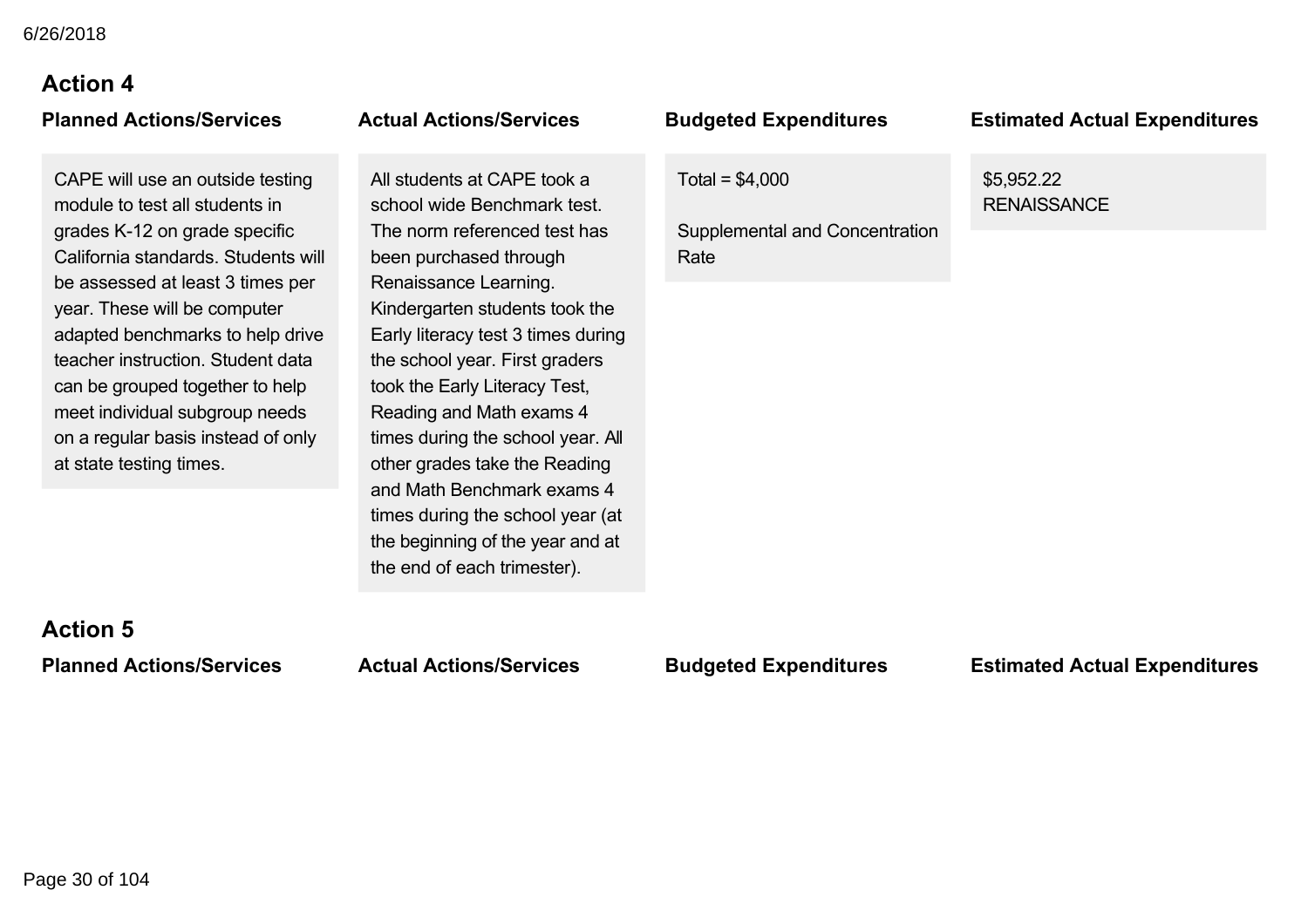Teachers will create lesson plans and projects that will utilize technology in the classrooms, and technology will be adequate to meet the student's needs. CAPE will provide loaner technology as needed for students who do not have access outside of school.

CAPE teachers created lesson plans and projects that utilized technology and made the students into producers of technology. CAPE purchased laptops that could be loaned out to families in need of technology at home (especially those enrolled in the online high school program).

Total = \$8,000

LCFF Base Rate (\$4,000) and Supplemental and Concentration Rate (\$4,000)

\$49439.24 35 LENOVO THINKPADS 300 IPAD CASE W/KEYBOARDS **SCANNER** ADAPTERS **BATTERIES**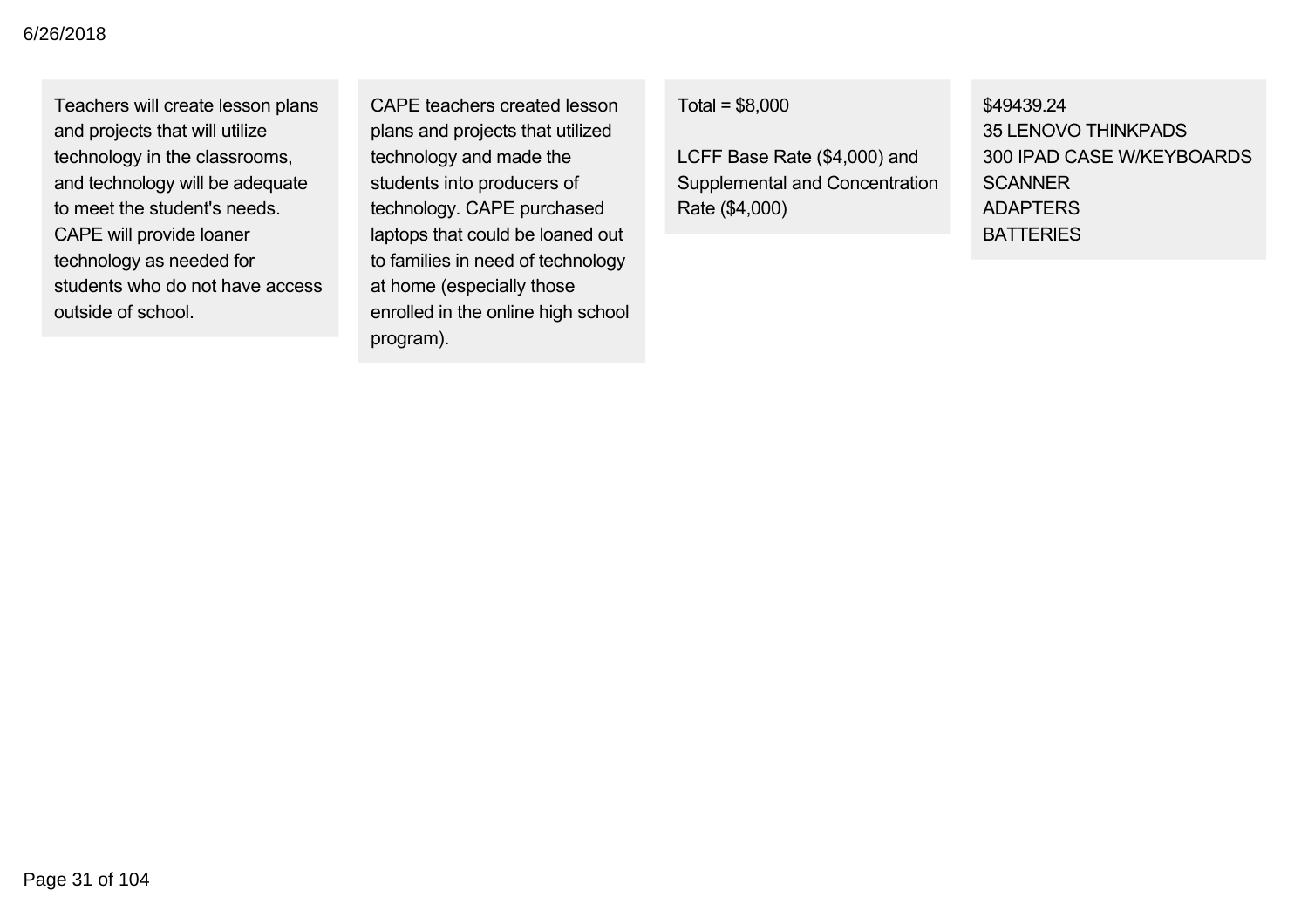**Planned Actions/Services Actual Actions/Services Budgeted Expenditures Estimated Actual Expenditures**

## **Analysis**

Complete a copy of the following table for each of the LEA's goals from the prior year LCAP. Duplicate the table as needed. Use actual annual measurable outcome data, including performance data from the LCFF Evaluation Rubrics, as applicable.

Describe the overall implementation of the actions/services to achieve the articulated goal.

CAPE met all the actions set forth in Goal #3.

Describe the overall effectiveness of the actions/services to achieve the articulated goal as measured by the LEA.

All actions were met and effective toward achieving the goal.

Explain material differences between Budgeted Expenditures and Estimated Actual Expenditures.

CAPE spent more funds than originally budgeted especially on action #5. The cost of computers and computer repairs was greater than initially planned. CAPE also needed to replace batteries in many of the older laptops. We had a great number of students who needed loaner laptops to complete schoolwork outside of the school day.

Describe any changes made to this goal, expected outcomes, metrics, or actions and services to achieve this goal as a result of this analysis and analysis of the LCFF Evaluation Rubrics, as applicable. Identify where those changes can be found in the LCAP.

CAPE would like to incorporate more career readiness and planning for not only students in grades 9-12 but also for those in grades K-8. CAPE will hold a "career month" in January during the 2018-2019 school year to showcase different career paths. The high school coordinator will be working with 9-12 grade students on tests that show interest levels and career path and colleges that might be a good match.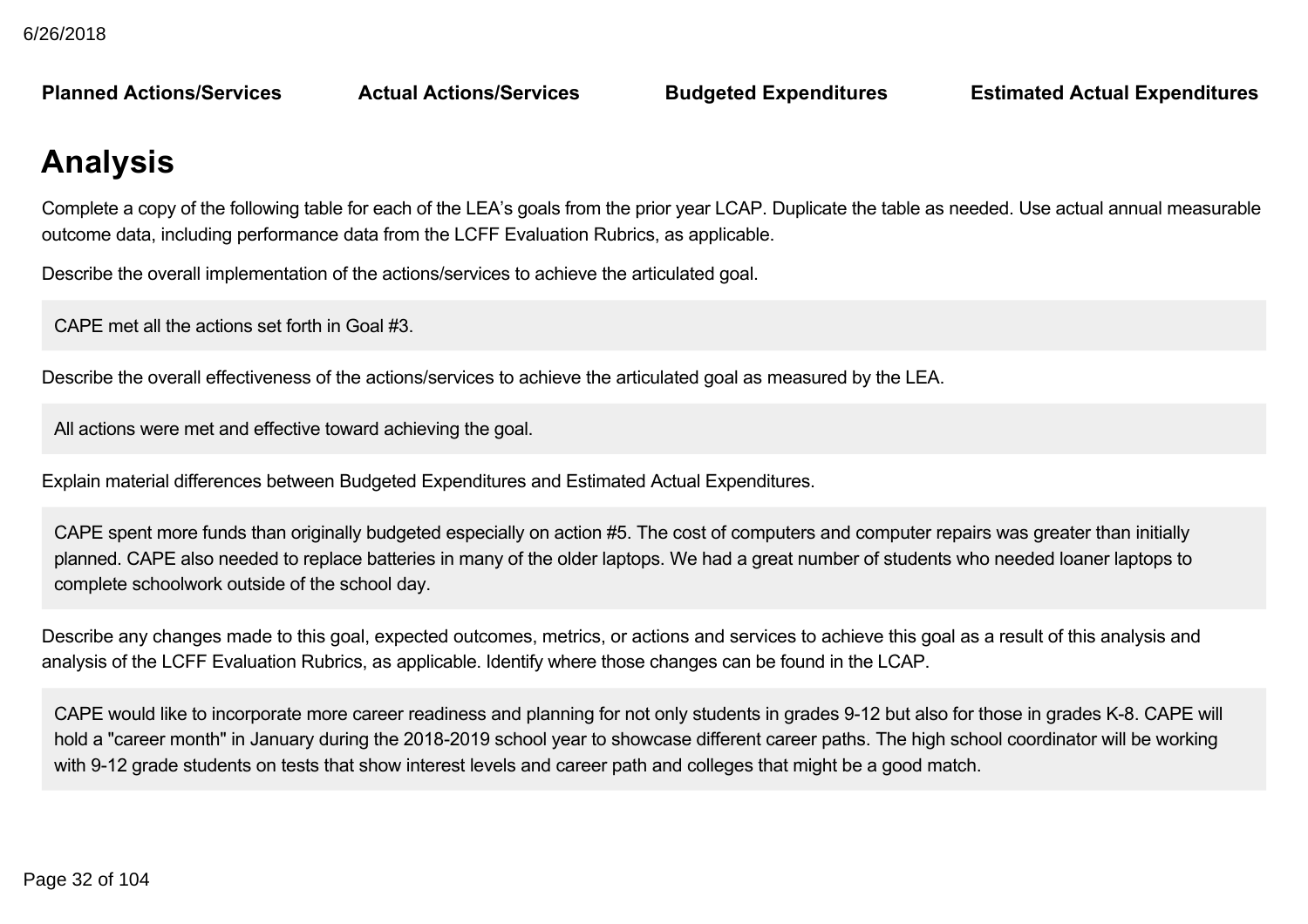# **Goal 4**

Facilities will be physically safe, students will feel emotionally safe, and all stakeholders will collaborate as partners in the students' education.

### **State and/or Local Priorities addressed by this goal:**

**State Priorities:** 6

**Local Priorities:** Citizenship

## **Annual Measurable Outcomes**

| <b>Expected</b>                                                        | <b>Actual</b>                                                                                                                                                                                                                                                                                                                                                                                    |  |
|------------------------------------------------------------------------|--------------------------------------------------------------------------------------------------------------------------------------------------------------------------------------------------------------------------------------------------------------------------------------------------------------------------------------------------------------------------------------------------|--|
| CAPE was 100% compliant with all items on the Facility Inspection Tool | CAPE was 100% compliant with all terms on the facility inspection tool.                                                                                                                                                                                                                                                                                                                          |  |
|                                                                        |                                                                                                                                                                                                                                                                                                                                                                                                  |  |
| CAPE families will average 35 hours of volunteer time each year        | CAPE used a program called Track it Forward to track volunteer hours<br>and also gathered data from teachers and public meetings to determine<br>the average year volunteer hours per family. CAPE determined that the<br>average family volunteered 38.1 hours. CAPE needs to continue to<br>encourage parents to log their volunteer hours. Many parent volunteer<br>hours are under reported. |  |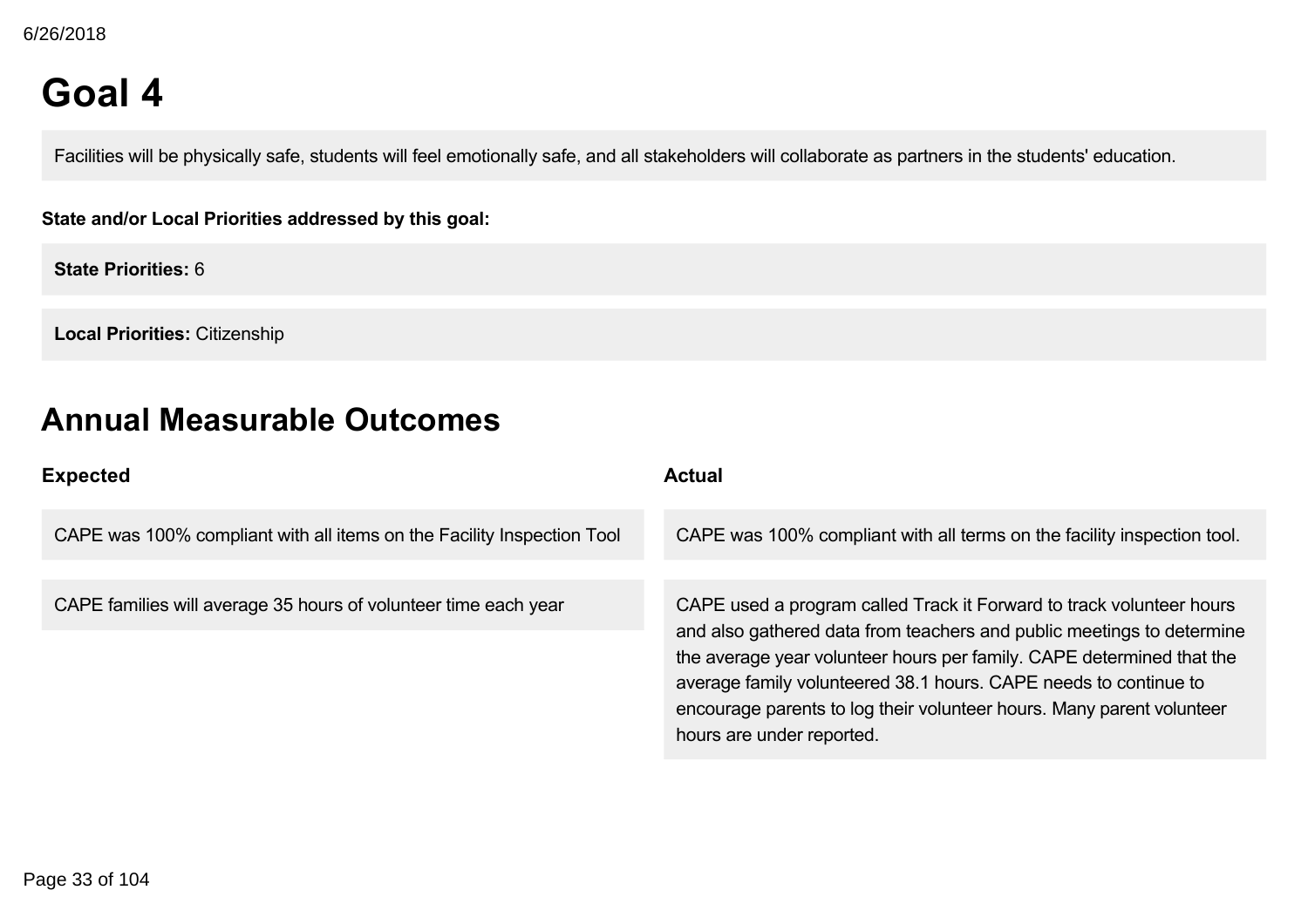| 3/26/2018                                                                                                                                  |                                                                                                                                                                                                                                             |
|--------------------------------------------------------------------------------------------------------------------------------------------|---------------------------------------------------------------------------------------------------------------------------------------------------------------------------------------------------------------------------------------------|
| <b>Expected</b>                                                                                                                            | <b>Actual</b>                                                                                                                                                                                                                               |
| 100% of students will receive educational resources as related to<br>character education/social skills trainings                           | 100% of students will receive educational resources as related to<br>character education/social skills trainings. CAPE will continue to provide<br>resources through Second Step, Responsive Classroom, Morning<br>Meetings and Leadership. |
| CAPE students will learn how to participate positively within the CAPE<br>community and the larger, surrounding community, preparing for a | CAPE created the CAPE Cares Team during the 2017-2018 school year.<br>The team went into action quickly when the Thomas Fires hit the county                                                                                                |

### **Actions/Services**

lifetime of positive contributions to society

Duplicate the Actions/Services from the prior year LCAP and complete a copy of the following table for each. Duplicate the table as needed.

### **Action 1**

and caused many families to be displaced.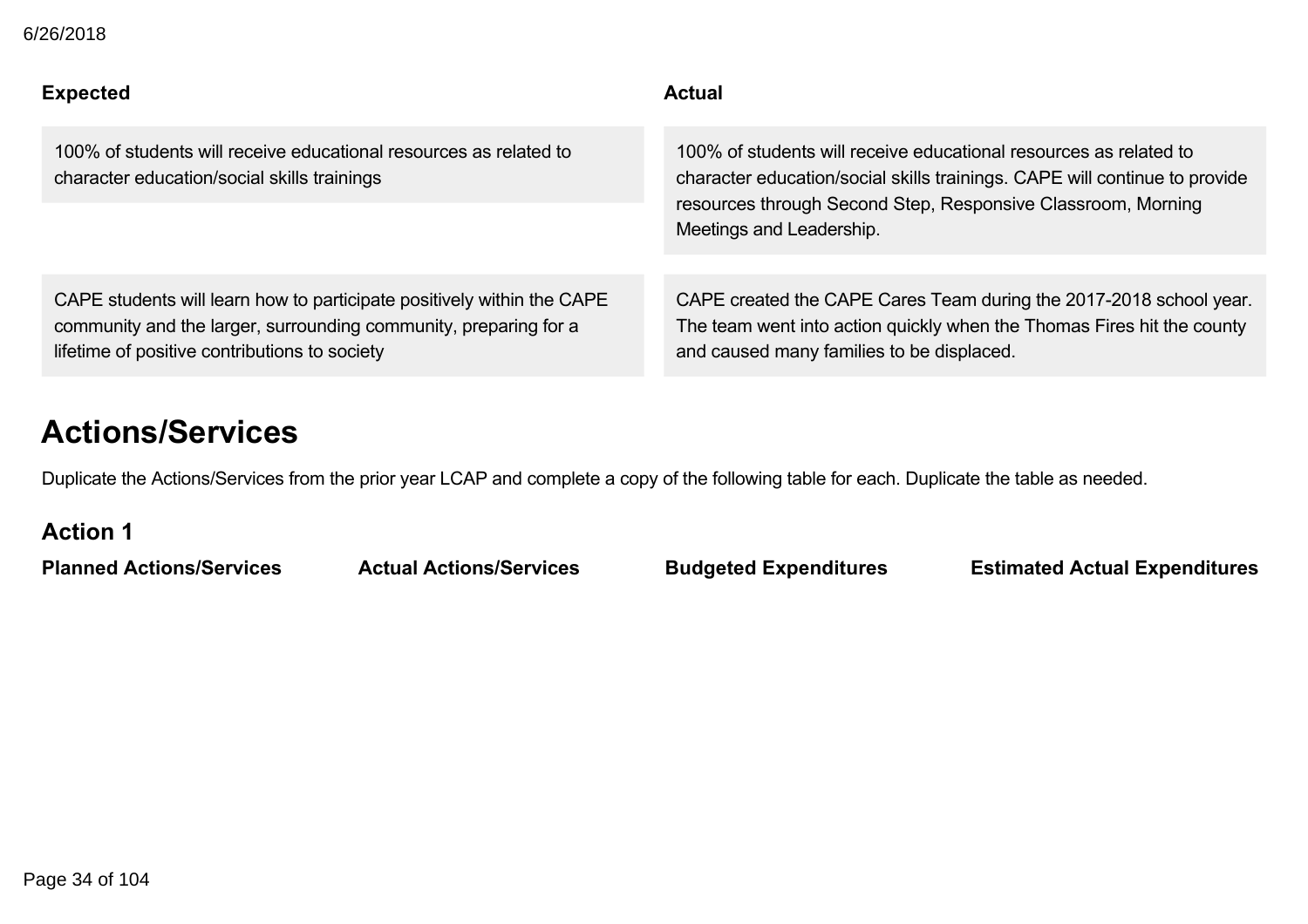School facilities will be maintained in good repair, as measured by the state's Facility Inspection Tool. School facilities were maintained in good repair, as measured by the state's Facility Inspection Tool. Any area of concern was corrected and CAPE is in compliance with all facility inspection rules and guidelines. CAPE installed panic buttons throughout the campus and added to the security system. CAPE also allowed Ventura County Sheriff Department SWAT team to conduct a rapid response team training at CAPE. This will allow CAPE access to a very specific designed safety plan to implement during the 2018-2019 school year.

Total = \$10,000

LCFF Base Rate

\$1,350.00 \$3,000.00

**Action 2**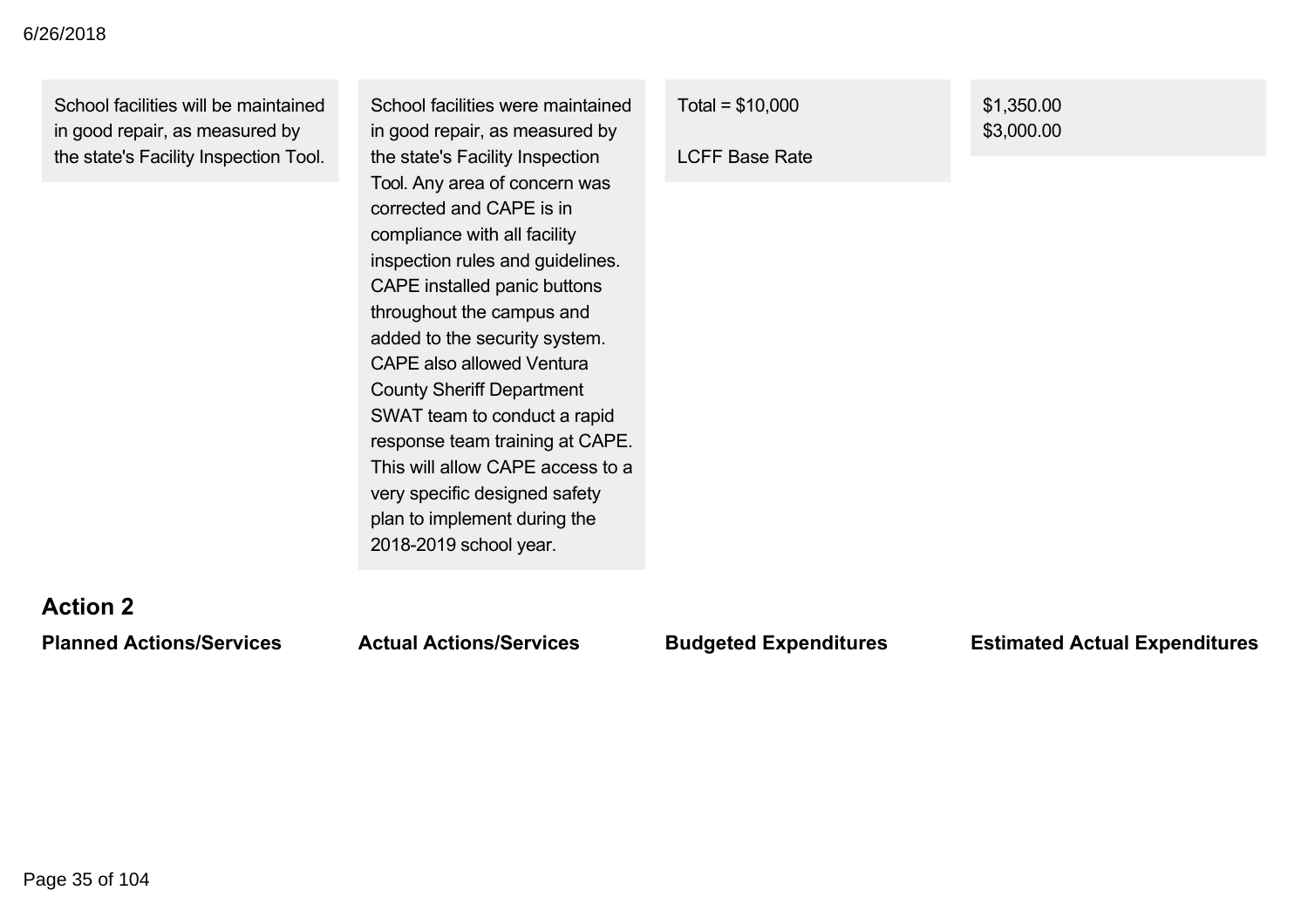### **Planned Actions/Services Actual Actions/Services Budgeted Expenditures Estimated Actual Expenditures** 6/26/2018

A database will be maintained to match volunteers with volunteer opportunities. Throughout the year, communications will go out regarding volunteer activities from the teachers and the volunteer coordinator.

CAPE used Track it Forward, teacher collected data and public meetings to maintain a database of parent volunteer hours.

 $Total = $100$ 

LCFF Base Rate

\$400.00

**Action 3**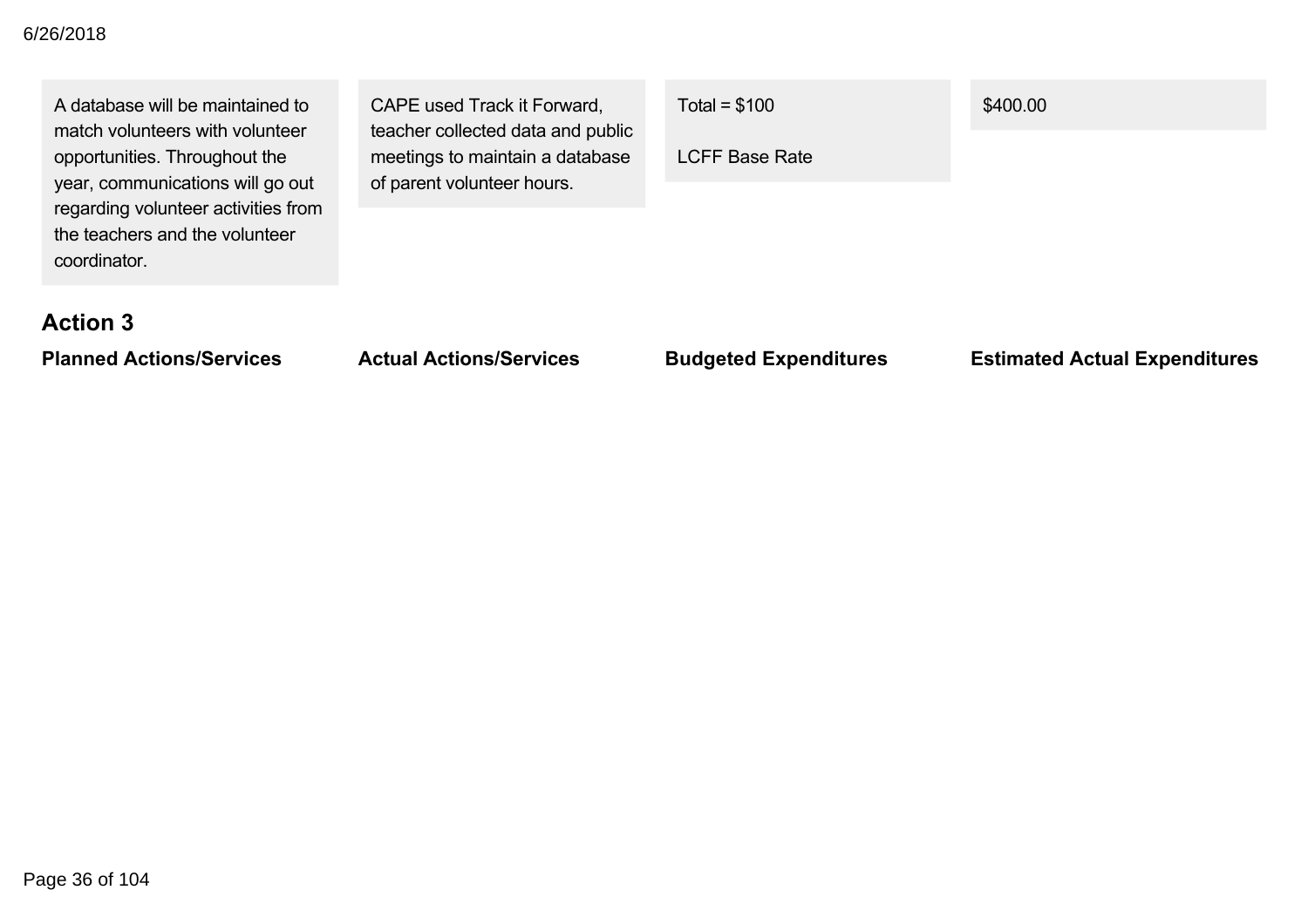CAPE will purchase a new CAPE specific app for smart phones. The new app will push our notifications of events happening on campus. CAPE also purchased a new electronic board in 2016 that will be updated regularly.

Notices of board meetings, board agendas and board minutes will be distributed both in print and electronically. Communication about board meetings, Chatter Time and other ongoing activities will go out to parents and family members via emails, the push notifications on the CAPE app, on the electronic message board, flyers and automated phone calls. CAPE launched the smart phone app in January of 2018. A weekly vertical response email was sent out to all parents via BlackBoard communications. All governing board agenda and minutes were available via the CAPE website and posted outside the office.

Total = \$10,000

\$10,000.00

LCFF Base Rate

**Action 4**

**Planned Actions/Services Actual Actions/Services Budgeted Expenditures Estimated Actual Expenditures**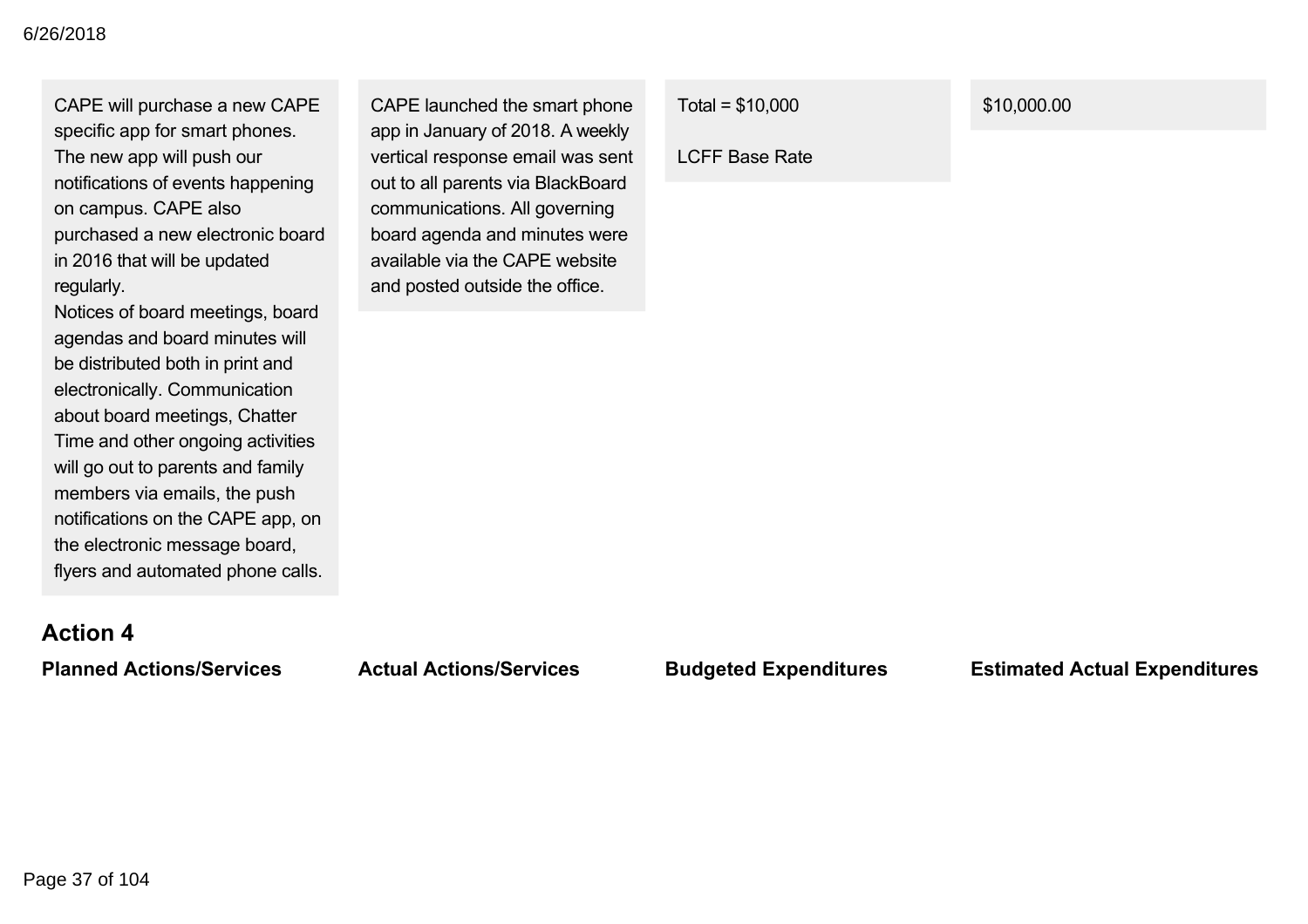CAPE will focus on good citizenship, which may include activities connected to CAPE's Super Seven Principles, CAPE's Student Wide Learning Outcomes; "Big Buddies"; Second-Step Social Skills Program and/or community service projects.

community and was ignited by the need to help those who were displaced and in destress due to the Thomas Fires. CAPe continued to implement Second Step for social emotional education in grades K-8.

CAPE launched the CAPE

Cares program in December of 2017. This was a community service program that had

gathered interest in the CAPE

 $Total = $1,000$ 

LCFF Base Rate

\$1,000.00

## **Action 5**

| <b>Planned Actions/Services</b>                                                                                                                                                                                                                          | <b>Actual Actions/Services</b>                                                                                                                                                                                                                             | <b>Budgeted Expenditures</b>                                | <b>Estimated Actual Expenditures</b>    |
|----------------------------------------------------------------------------------------------------------------------------------------------------------------------------------------------------------------------------------------------------------|------------------------------------------------------------------------------------------------------------------------------------------------------------------------------------------------------------------------------------------------------------|-------------------------------------------------------------|-----------------------------------------|
| A part-time school counselor will<br>continue to work with students<br>individually or in a group setting.<br>The counselor may work on<br>social skills, academic<br>organization or specific skills as<br>suggested by the SST (school<br>study team). | CAPE hired a counselor to meet<br>with students to offer social<br>emotional support. CAPE also<br>held a parent and student<br>information night on social well-<br>being in a digital society and how<br>to help guide children through<br>social media. | $Total = $13,000$<br>Supplemental and Concentration<br>Rate | \$6300.00 (EMPIRE)<br>\$7500.00 (SEATS) |
| Action 6                                                                                                                                                                                                                                                 |                                                                                                                                                                                                                                                            |                                                             |                                         |

## **Action 6**

**Planned Actions/Services Actual Actions/Services Budgeted Expenditures Estimated Actual Expenditures**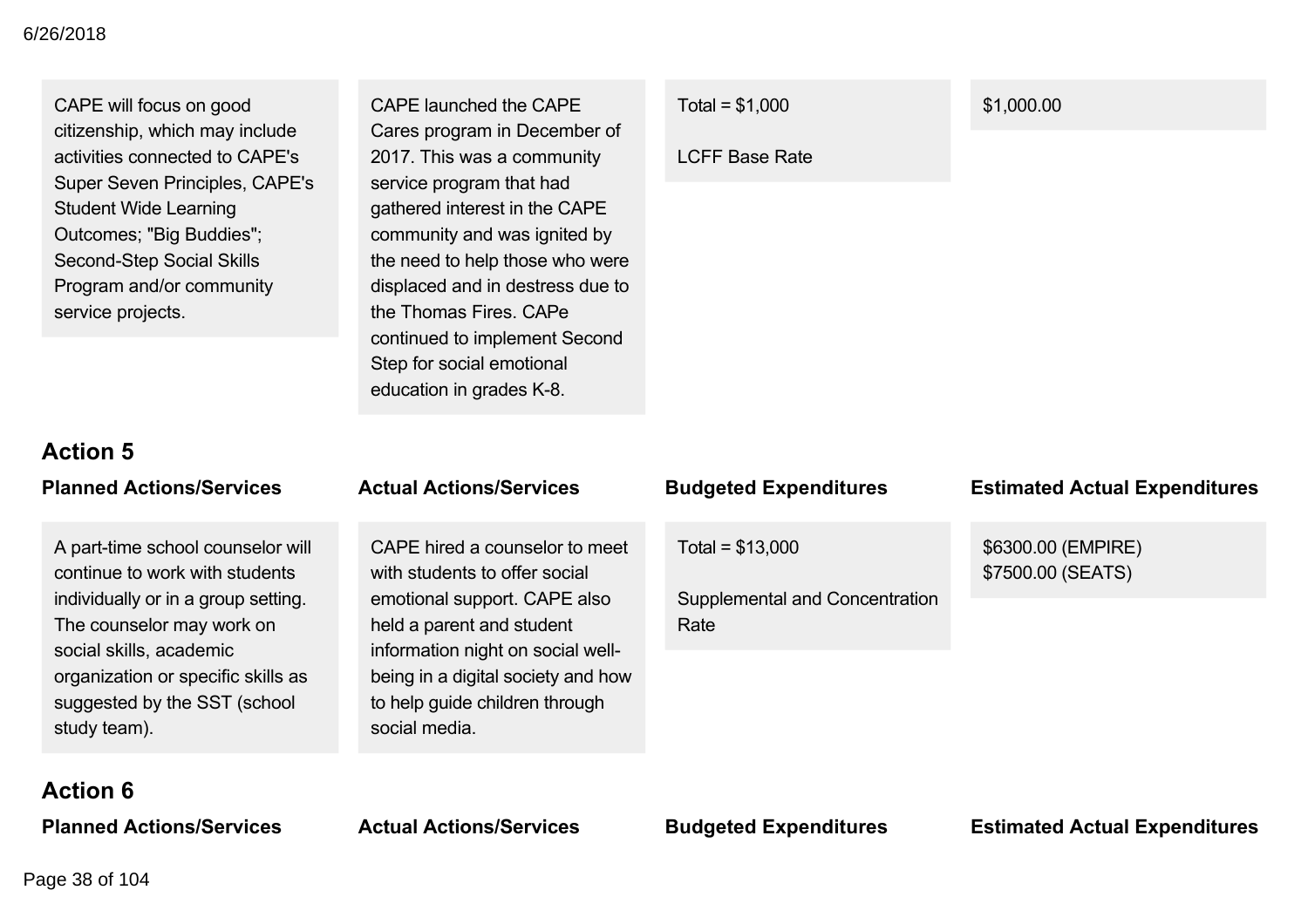CAPE will research and implement a suicide awareness and prevention program for students in grades 6-12. CAPE will provide at least one parent training included in the program. CAPE implemented a new board policy on suicide prevention and awareness. All employee (including support staff) were trained by VCOE in SafeTalk. CAPE has Ventura County support numbers and contacts printed on the back of all student ID cards. CAPE also hosted a parent and student family night on suicide prevention and how to help if a peer reaches out via social media or group texts.

Total = \$2,000

LCFF Base Rate

#### \$2000.00 (VCOE)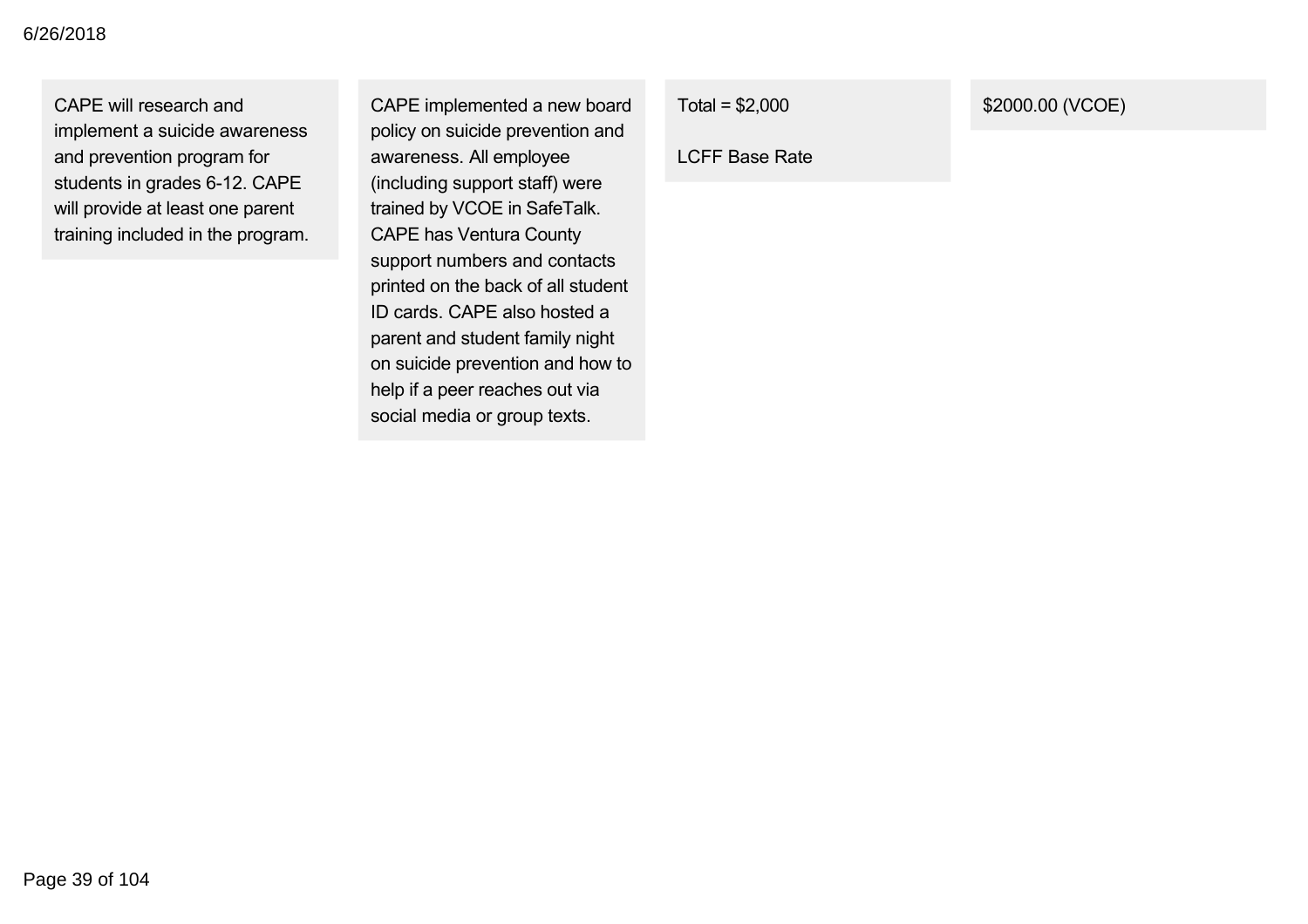**Planned Actions/Services Actual Actions/Services Budgeted Expenditures Estimated Actual Expenditures**

## **Analysis**

Complete a copy of the following table for each of the LEA's goals from the prior year LCAP. Duplicate the table as needed. Use actual annual measurable outcome data, including performance data from the LCFF Evaluation Rubrics, as applicable.

Describe the overall implementation of the actions/services to achieve the articulated goal.

CAPE met goal #4 with all actions and services implemented.

Describe the overall effectiveness of the actions/services to achieve the articulated goal as measured by the LEA.

The actions and services provided under goal #4 were sufficient to allow CAPE to met its goal.

Explain material differences between Budgeted Expenditures and Estimated Actual Expenditures.

CAPE installed new panic buttons throughout the campus and updated the CAPE security system (not in the original budget). Parents expressed concern over school shootings after an incident in Florida and another in Texas. CAPE will continue to work on the school's safety plan. CAPE was able to negotiate a multi year contract with Empire for a reduction in hourly cost for outside counseling services. CAPE was able to receive free suicide prevention training through VCOE (who received a grant) to train all CAPE employees including support staff.

Describe any changes made to this goal, expected outcomes, metrics, or actions and services to achieve this goal as a result of this analysis and analysis of the LCFF Evaluation Rubrics, as applicable. Identify where those changes can be found in the LCAP.

CAPE will be expanding counseling services from one day a week to two days a week. This will double the budgeted funds for Action 5. Within Action 6, CAPE will continue to implement the suicide prevention program with a refresher to staff and continue to offer a parent and student information night. Through student and parent surveys and chatter time, CAPE has decided to increase the amount of time devoted to second step in grades 68 and reintroduce Big Buddies back to middle school.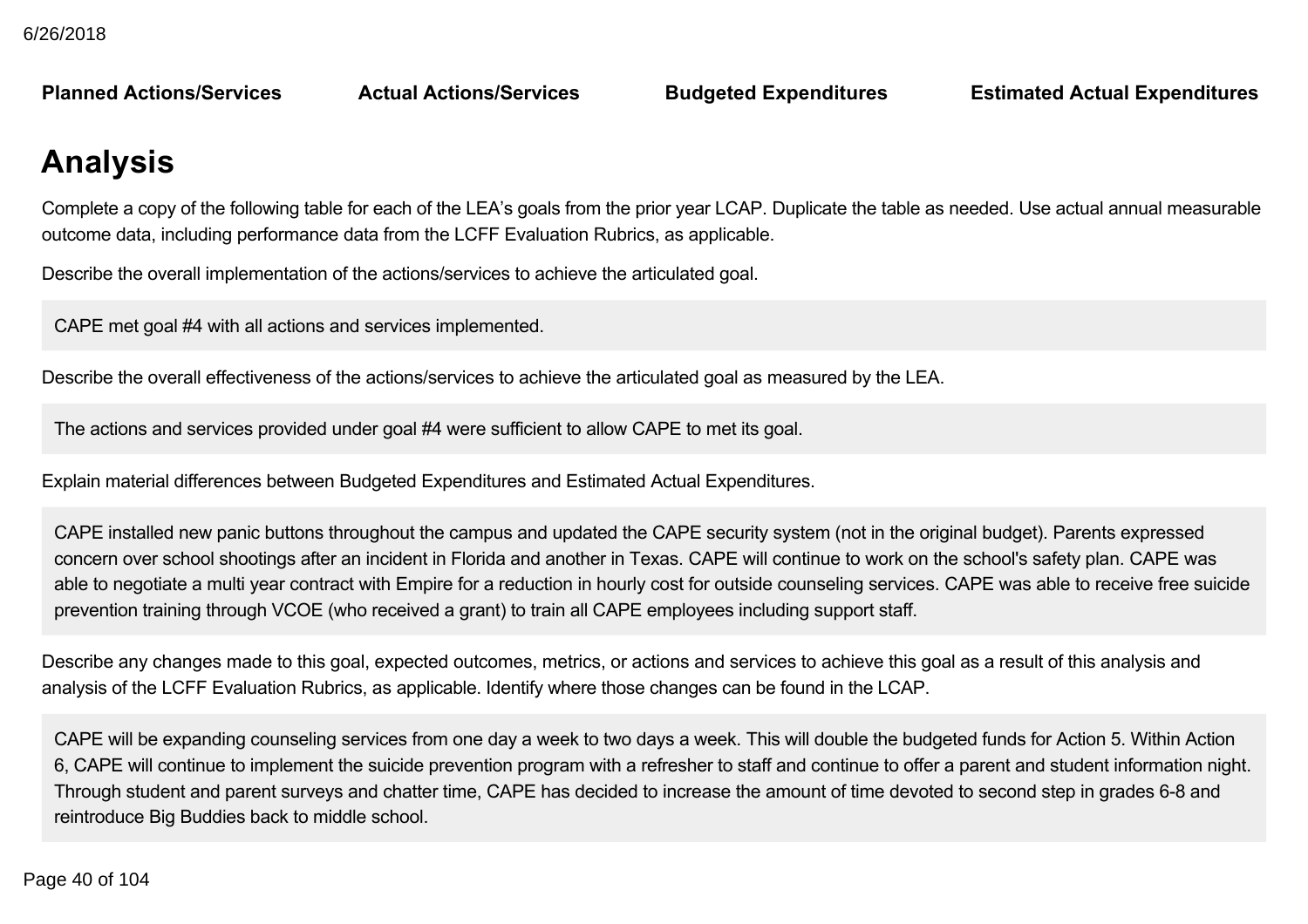reintroduce Big Buddies back to middle school. 6/26/2018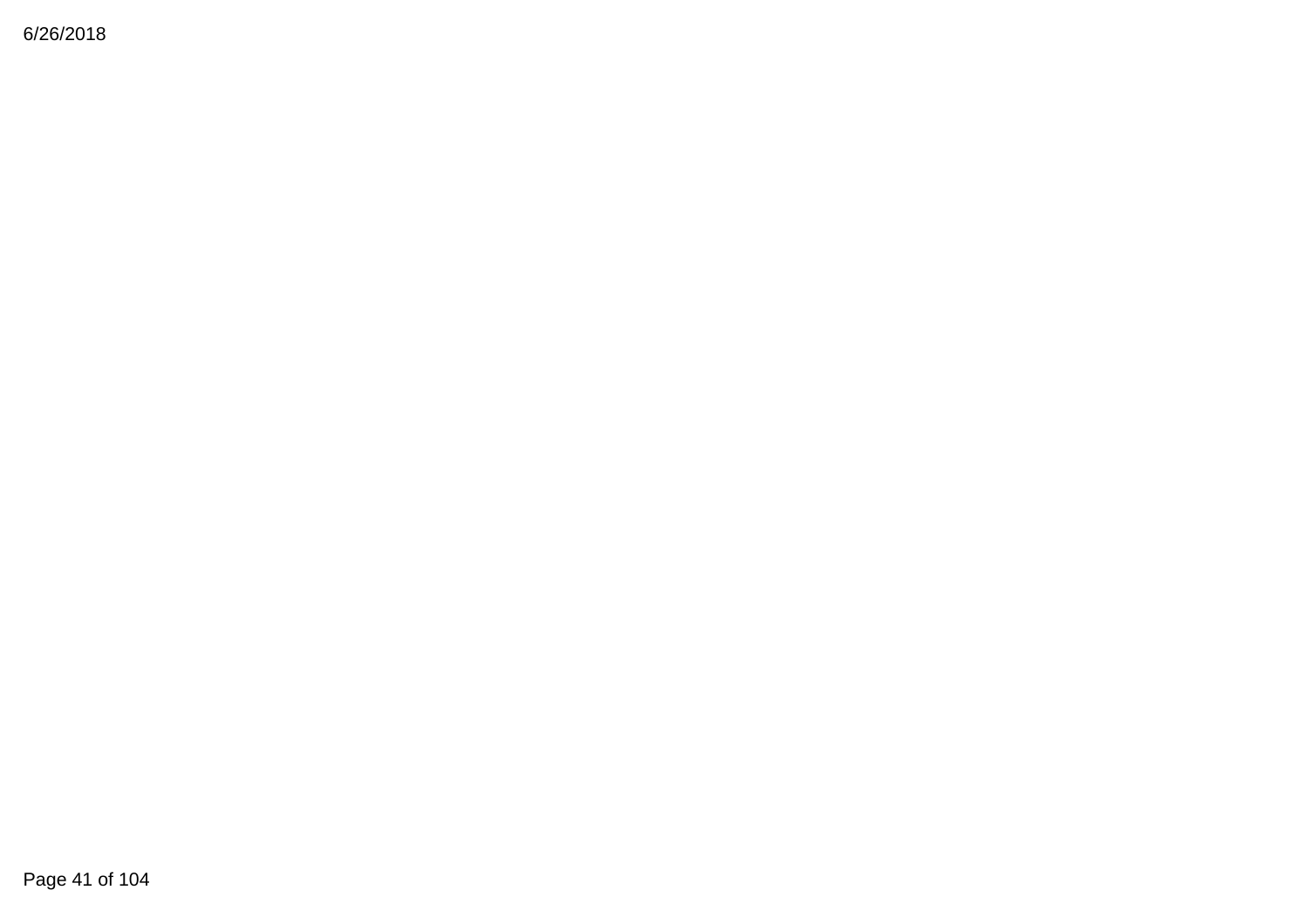# **Stakeholder Engagement**

**LCAP Year: 2018-19** 

## **Involvement Process for LCAP and Annual Update**

How, when, and with whom did the LEA consult as part of the planning process for this LCAP/Annual Review and Analysis?

The CAPE community was invited to complete an LCAP survey. The survey was conducted by Survey Monkey and the link was provided by an email to all parents via the student information system, it was linked twice on the weekly CAPE announcements that are sent via email, the teachers blasted the survey out via their classroom email systems, the link was posted on the CAPE Facebook page. The link was also put on a flyer distributed via the school Wednesday home school communication folder system.

The survey opened on May 1, 2018 and closed on May 18, 2018. The results of the LCAP survey were presented at an LCAP meeting on Monday May 21st 2018.

Board of Directors' Meeting: The CAPE Board of Directors meets monthly in a formal public hearing. The CAPE board has two parent representatives, two staff representatives, and a Camarillo community member. Each board agenda for the 2017-2018 had a non-action item report by administration on the LCAP to discuss the progress of the current goals and share ideas that were brought forth by the stakeholders to alter current goals or to create new goals. Boarding meeting dates were: August 21, 2017; September 18, 2017; October 16, 2017; November 27, 2017; January 22, 2018; March 19, 2018; April 23, 2018; May 21, 2018; June 4, 2018.

PTSO Meetings: Each month during the administration report to the PTSO, administration discussed the LCAP's current goals and progress and areas where CAPE could improve. The PTSO board (which has 9 members) and many parents attend the monthly meetings and were able to have open discussion and brainstorm ideas and provide feedback. PTSO meetings dates are the first Friday of every month and held on the CAPE campus. Administration includes the LCAP in each monthly administrative report.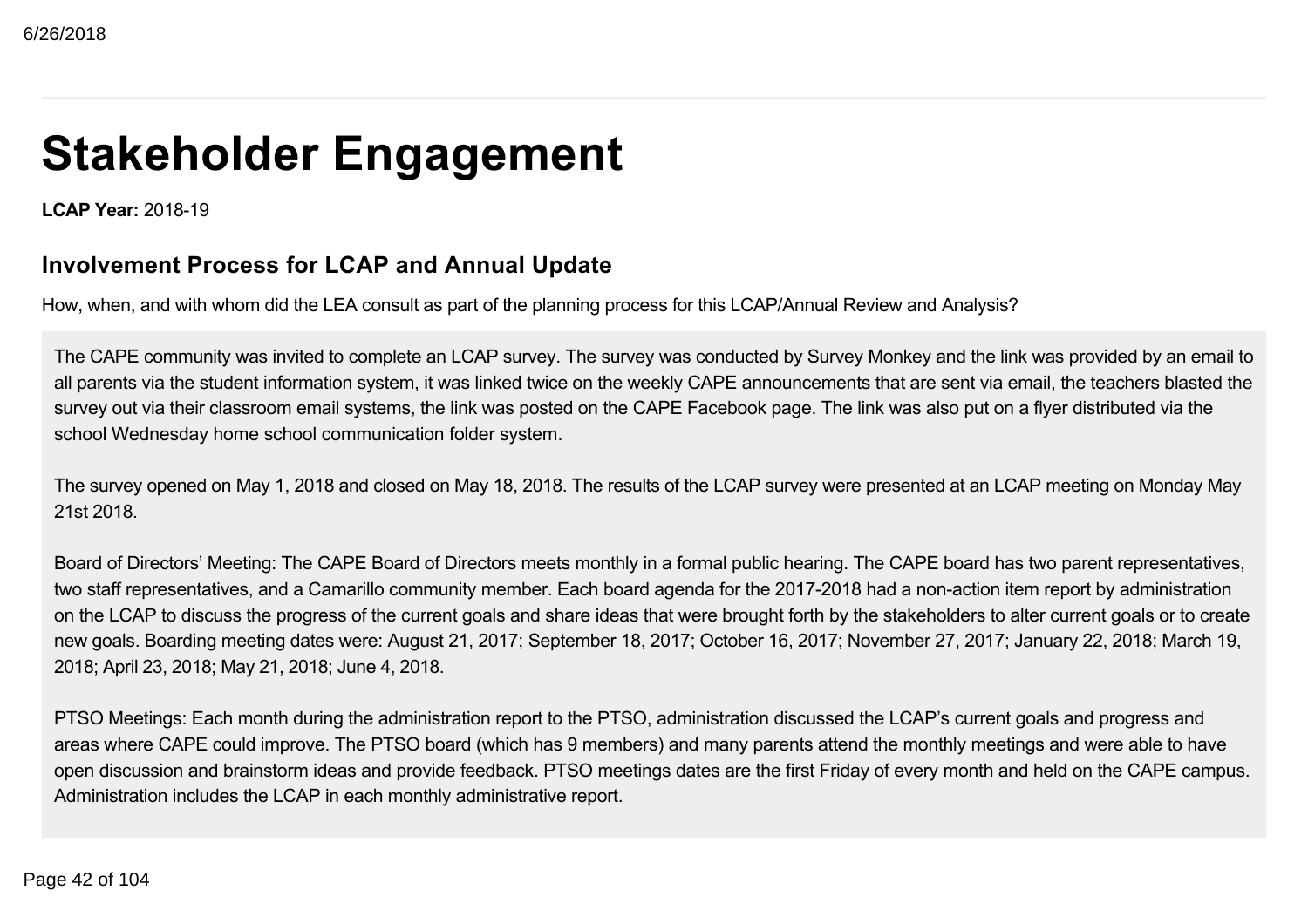Administration Chatter Time LCAP presentations: The first Tuesday of every month the CAPE co-directors hold an informal information session called "chatter time". Parents and community members come to the table with administration to discuss various topics that pertain to CAPE, CAPE philosophy, CAPE curriculum and anything else parents have questions or suggestions. The LCAP's current goals, progress and ways to improve were discussed at each chatter time. This is an excellent opportunity to gain suggestions and ideas from parents who might not feel comfortable speaking at a formal PTSO or Board Meeting.

Staff Meetings and Crew Meetings: The teachers and administration discussed the LCAP goals weekly in either staff meeting (whole staff) or in crew meetings (smaller groups of teachers divided into crews with specific topics, ie: curriculum, instruction, intervention, school culture and assessment). New goals for the 2017-2018 school year were discussed and how things were progressing and how to make improvements. Working with teachers and reviewing data and survey results helped to create the new goals and any changes to current goals.

Student Focus Group Meetings with Administration: Random students are invited to sit informally with administration once per month to discuss how things are going at CAPE from a student perspective. Students are randomly selected by same grade level each month (ie: September administration meet with 5 sixth graders). Groups of students range from 4 to 10. LCAP goals and new programs were discussed and new ideas brainstormed.

### **Impact on LCAP and Annual Update**

How did these consultations impact the LCAP for the upcoming year?

Teacher training and staff development for improvement in teaching techniques was rated as the most important by the LCAP survey from both staff and the parent community. CAPE had previous implemented a suicide prevention policy, but will need to continue to implement training and provide opportunities for informing parents about resources available through VCOE. Social media and student safety outside of school hours continues to be a concern mentioned by parents at chatter time and PTSO meetings. CAPE implemented the new human growth and development curriculum that was placed as a goal for the 2017-2018 school year. Administration will continue to gather information regarding the new program and make adjustments as needed. After communication with OUHSD and the LCAP survey, it was determined that CAPE should offer the PSAT 8/9 to all 8th and 9th graders enrolled at CAPE. This is test that is often not available to all students due to financial reasons and awareness. CAPE will provide the test free of charge, administer the test and make the testing date available to all students. Students enrolled in grade 10 will also be given the opportunity to take the PSAT 10. In addition, CAPE will provide the SAT to students free of charge once during their junior or senior year. The social emotional program continues to be an important aspect of the CAPE curriculum and CAPE will continue to work on implementation along with problem solving and conflict resolution. Although all students showed academic improvement, CAPE will continue to work on our intervention program and find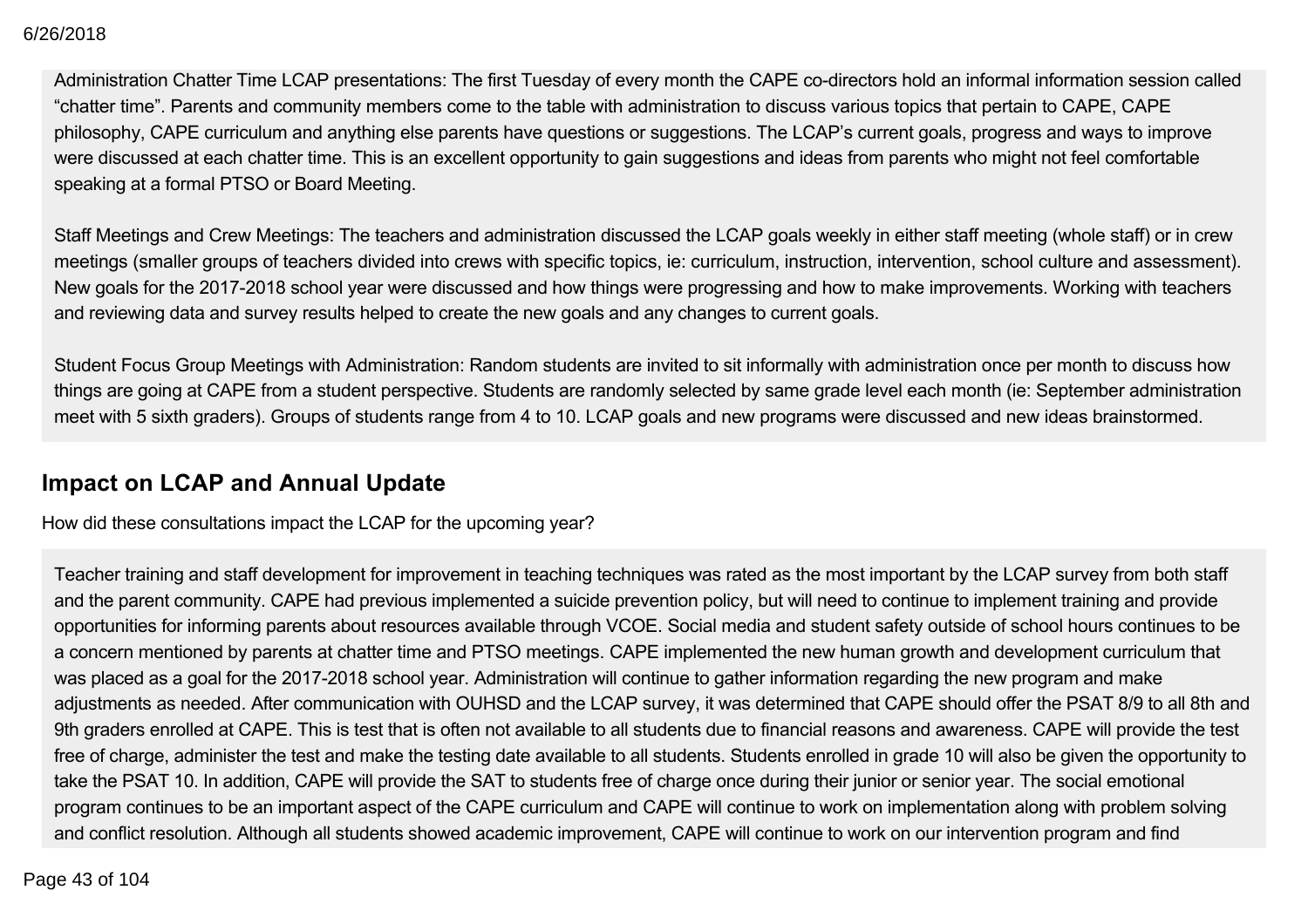innovative ways to encourage students to take advantage of this program.

# **Goals, Actions, & Services**

Strategic Planning Details and Accountability

Complete a copy of the following table for each of the LEA's goals. Duplicate the table as needed.

(Select from New Goal, Modified Goal, or Unchanged Goal)

Modified

# **Goal 1**

Students will discover the joy of learning and retain what they have learned through hands-on learning, resulting in students being self-motivated and engaged in their own education.

**State and/or Local Priorities addressed by this goal:**

**State Priorities:** 1, 2, 3, 4, 5

**Local Priorities:** Intrinsic Motivation

### **Identified Need:**

To become responsible lifelong learners, students need to be inspired by their own curiosity and intrinsically rewarded by their accomplishments

Page 44 of 104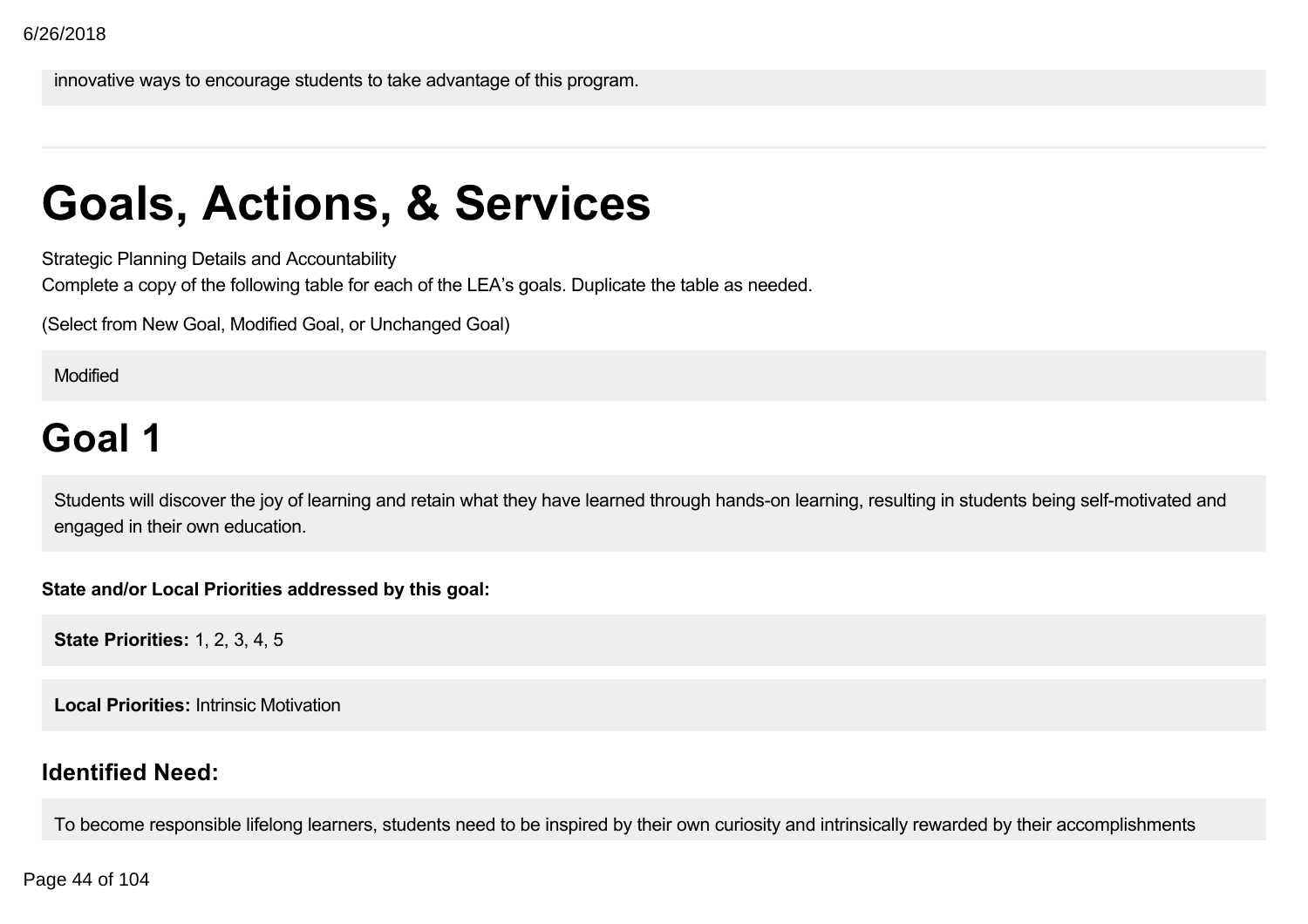through hands-on learning.

## **Expected Annual Measureable Outcomes**

| <b>Metrics/Indicators</b>                                  | <b>Baseline</b>                                         | 2017-18                                                 | 2018-19                                                    | 2019-20                                                 |
|------------------------------------------------------------|---------------------------------------------------------|---------------------------------------------------------|------------------------------------------------------------|---------------------------------------------------------|
| CAPE will meet or<br>exceed a 96%<br>attendance rate.      | CAPE meets or exceed a<br>96% attendance rate.          | CAPE meets or exceed a<br>96% attendance rate.          | CAPE meets or exceed a<br>96% attendance rate.             | CAPE meets or exceed a<br>96% attendance rate.          |
|                                                            |                                                         |                                                         |                                                            |                                                         |
| Less than 10% of<br>students will be<br>chronically absent | Less than 10% of students<br>will be chronically absent | Less than 10% of students<br>will be chronically absent | Less than 10% of<br>students will be<br>chronically absent | Less than 10% of students<br>will be chronically absent |
|                                                            |                                                         |                                                         |                                                            |                                                         |
| Suspension and<br>expulsion rates will<br>be less than 2%  | Suspension and expulsion<br>rates will be less than 2%  | Suspension and expulsion<br>rates will be less than 2%  | Suspension and expulsion<br>rates will be less than 2%     | Suspension and expulsion<br>rates will be less than 2%  |
|                                                            |                                                         |                                                         |                                                            |                                                         |
| The dropout rate in<br>will be zero                        | The dropout rate in will be<br>zero                     | The dropout rate in will be<br>zero                     | The dropout rate in will be<br>zero                        | The dropout rate in will be<br>zero                     |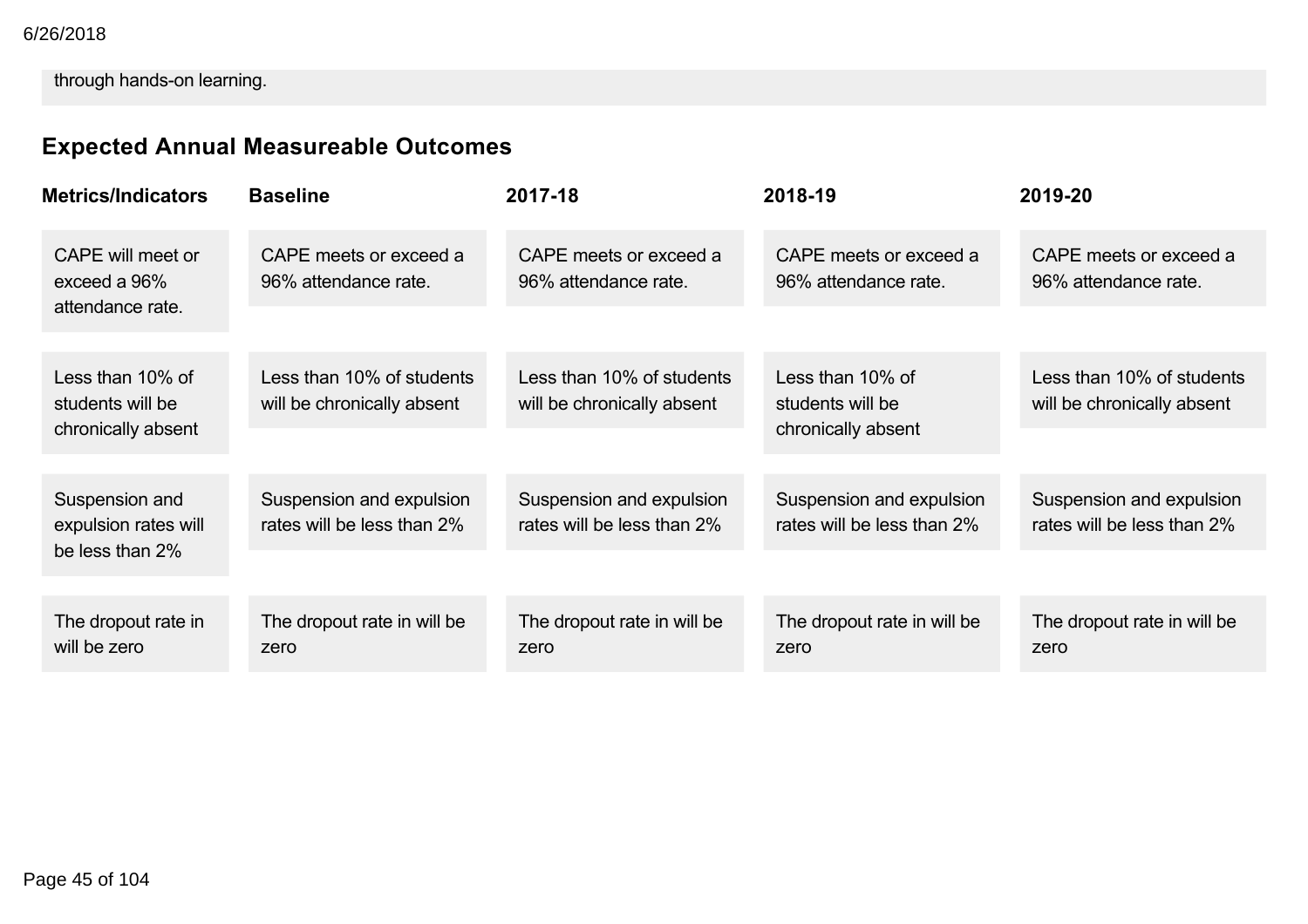| <b>Metrics/Indicators</b>        | <b>Baseline</b>                                                         | 2017-18                                                       | 2018-19                                                | 2019-20                                                   |
|----------------------------------|-------------------------------------------------------------------------|---------------------------------------------------------------|--------------------------------------------------------|-----------------------------------------------------------|
| CAPE will enroll<br>between 1-10 | CAPE expanded into<br>grades 9-12 starting with<br>the 2017-2018 school | <b>CAPE will enroll between</b><br>1-10 students in grades 9- | CAPE will enroll between<br>1-10 students in grades 9- | CAPE will enroll between 1-<br>10 students in grades 9-12 |
| students in grades<br>$9 - 12$   | year. Baseline will be set<br>in 2017-2018.                             | 12                                                            | 12                                                     |                                                           |

## **Planned Actions/Services**

**Select from New, Modified, or Unchanged**

Complete a copy of the following table for each of the LEA's Actions/Services. Duplicate the table, including Budgeted Expenditures, as needed.

## **Action #1**

For Actions/Services not included as contributing to meeting the Increased or Improved Services Requirement:

| <b>Students to be Served</b> | <b>Scope of Services:</b>                                                                                | Location(s) |  |
|------------------------------|----------------------------------------------------------------------------------------------------------|-------------|--|
|                              | For Actions/Services included as contributing to meeting the Increased or Improved Services Requirement: |             |  |
|                              | <b>OR</b>                                                                                                |             |  |
| N/A                          | N/A                                                                                                      |             |  |
| <b>Students to be Served</b> | Location(s)                                                                                              |             |  |

|                                            | _ _ _ _ _ _ _ _ _ _ _ _ _ _ | ___________ |
|--------------------------------------------|-----------------------------|-------------|
| English Learners, Foster Youth, Low Income | Schoolwide                  | All Schools |

Page 46 of 104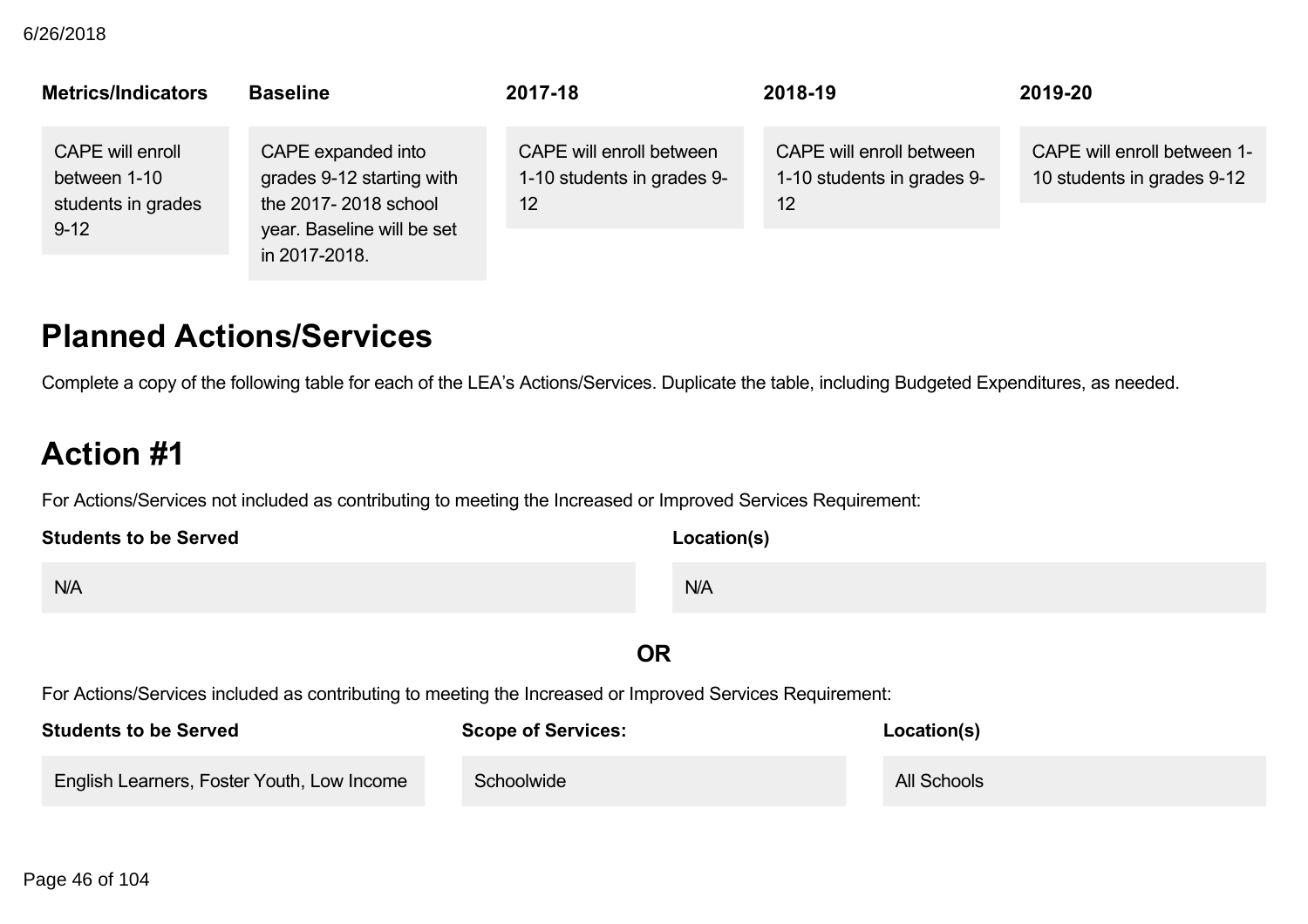## **Actions/Services**

**Select from New, Modified, or Unchanged for 201718**

#### **201718 Actions/Services 201819 Actions/Services 201920 Actions/Services**

Teachers will attend training that support the curriculum and philosophies of CAPE. At least one training will focus on English Learner support, foster youth support and resources or resources for students from low income households.

### **Budgeted Expenditures**

**Select from New, Modified, or Unchanged for 201819**

Modified **Unchanged** Unchanged Unchanged Unchanged Unchanged Unchanged Unchanged

Teachers will attend training that support the curriculum and philosophies of CAPE. At least one training will focus on English Learner support, foster youth support and resources or resources for students from low income households.

**Select from New, Modified, or Unchanged for 201920**

Teachers will attend training that support the curriculum and philosophies of CAPE. At least one training will focus on English Learner support, foster youth support and resources or resources for students from low income households.

| Year          | 2017-18                                                                  | 2018-19                                                                         | 2019-20                                                                         |
|---------------|--------------------------------------------------------------------------|---------------------------------------------------------------------------------|---------------------------------------------------------------------------------|
| <b>Amount</b> | \$8,000                                                                  | \$8,000                                                                         | \$8,000                                                                         |
| <b>Source</b> | LCFF Base Rate \$5,000<br>Supplemental and Concentration Rate<br>\$3,000 | LCFF Base Rate \$5,000<br><b>Supplemental and Concentration Rate</b><br>\$3,000 | LCFF Base Rate \$5,000<br><b>Supplemental and Concentration Rate</b><br>\$3,000 |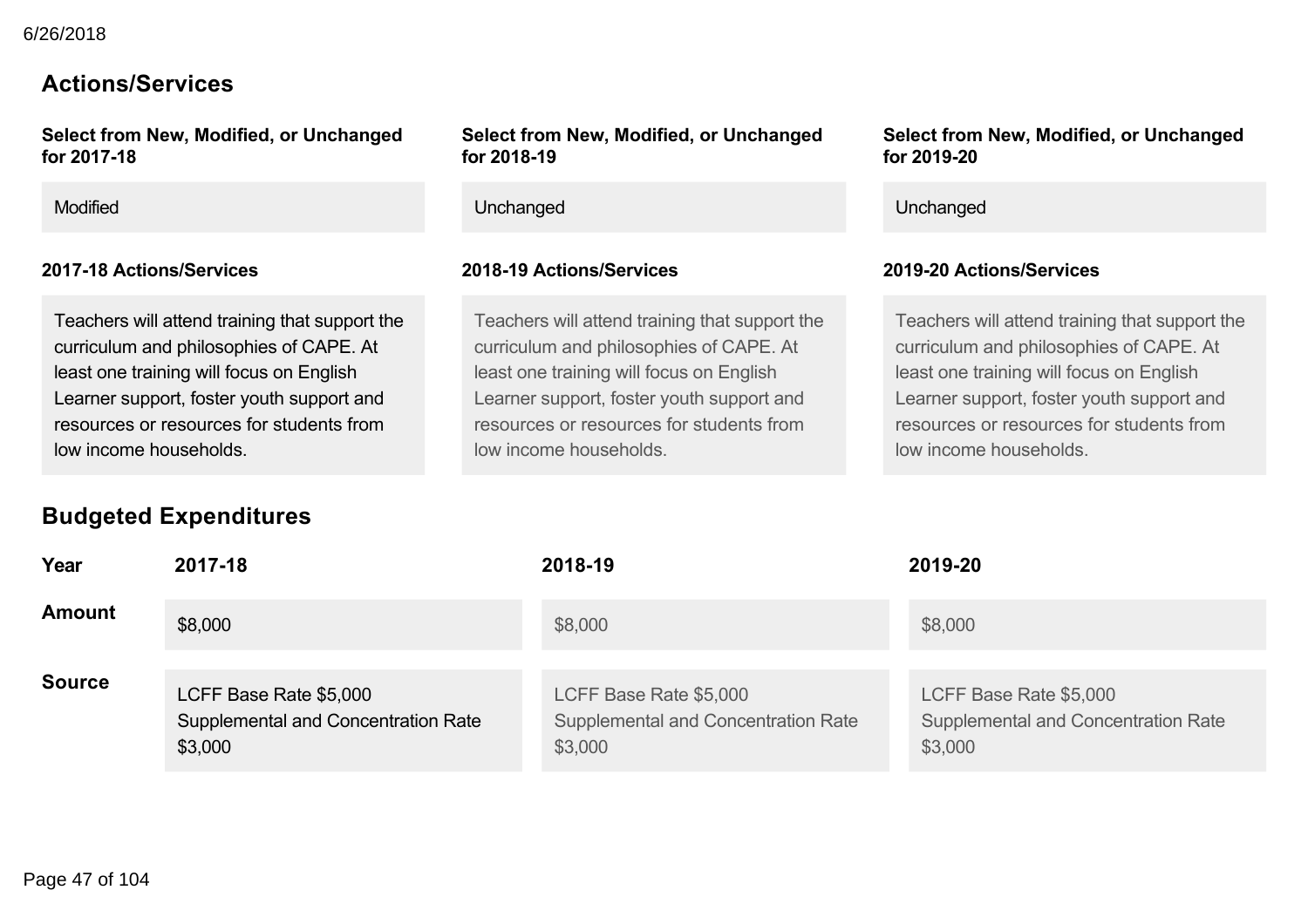## **S**/26/2018

| Year                              | 2017-18                                                                           | 2018-19                                                                           | 2019-20                                                                           |
|-----------------------------------|-----------------------------------------------------------------------------------|-----------------------------------------------------------------------------------|-----------------------------------------------------------------------------------|
| <b>Budget</b><br><b>Reference</b> | 4000-4999 Books & Supplies<br>5000-5999 Operating Expenses<br>(Travel/Conference) | 4000-4999 Books & Supplies<br>5000-5999 Operating Expenses<br>(Travel/Conference) | 4000-4999 Books & Supplies<br>5000-5999 Operating Expenses<br>(Travel/Conference) |

## **Action #2**

For Actions/Services not included as contributing to meeting the Increased or Improved Services Requirement:

| <b>Students to be Served</b> | Location(s) |
|------------------------------|-------------|
| N/A                          | N/A         |

## **OR**

For Actions/Services included as contributing to meeting the Increased or Improved Services Requirement:

| <b>Students to be Served</b>                           | <b>Scope of Services:</b>                              | Location(s)                                            |
|--------------------------------------------------------|--------------------------------------------------------|--------------------------------------------------------|
| Low Income                                             | Schoolwide                                             | All Schools                                            |
| <b>Actions/Services</b>                                |                                                        |                                                        |
| Select from New, Modified, or Unchanged<br>for 2017-18 | Select from New, Modified, or Unchanged<br>for 2018-19 | Select from New, Modified, or Unchanged<br>for 2019-20 |
| Unchanged                                              | Unchanged                                              | Unchanged                                              |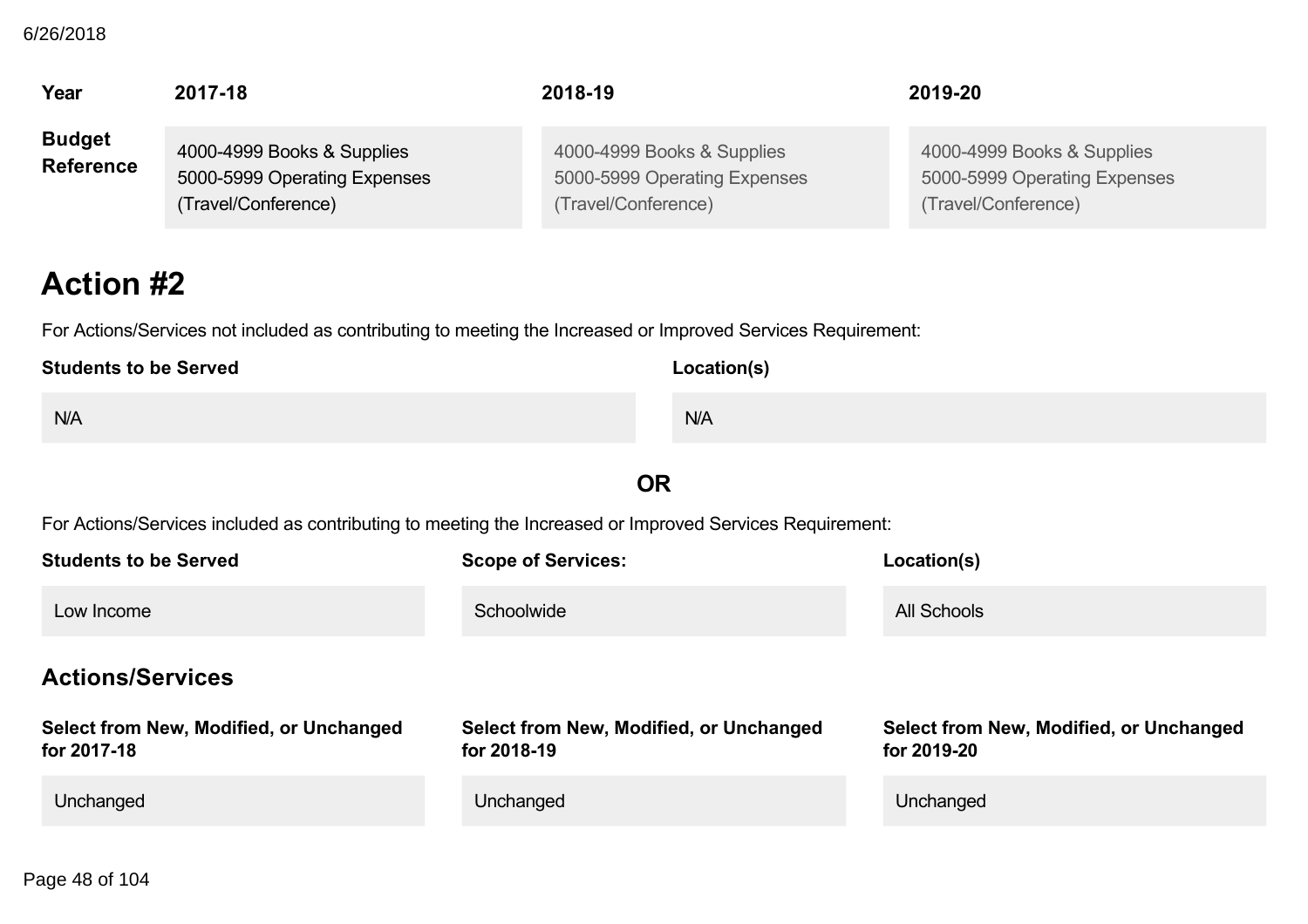Unchanged Unchanged Unchanged 6/26/2018

Teachers will integrate field trips into their instruction, ensuring that field trips are connected to their classroom instruction with time allotted for learning activities before, during and after each field trip.

Teachers will integrate field trips into their instruction, ensuring that field trips are connected to their classroom instruction with time allotted for learning activities before, during and after each field trip.

#### **201718 Actions/Services 201819 Actions/Services 201920 Actions/Services**

Teachers will integrate field trips into their instruction, ensuring that field trips are connected to their classroom instruction with time allotted for learning activities before, during and after each field trip.

## **Budgeted Expenditures**

| Year             | 2017-18                                       | 2018-19                                   | 2019-20                                       |
|------------------|-----------------------------------------------|-------------------------------------------|-----------------------------------------------|
| <b>Amount</b>    | \$30,000                                      | \$30,000                                  | \$30,000                                      |
| <b>Source</b>    | <b>LCFF Base Rate: Fundraising/ Donations</b> | LCFF Base Rate: Fundraising/              | <b>LCFF Base Rate: Fundraising/ Donations</b> |
|                  | 29k                                           | Donations 29k                             | 29k                                           |
|                  | <b>LCFF Supplemental Concentration 1k</b>     | <b>LCFF Supplemental Concentration 1k</b> | <b>LCFF Supplemental Concentration 1k</b>     |
| <b>Budget</b>    | 5000-5999 Operating Services -                | 5000-5999 Operating Services -            | 5000-5999 Operating Services -                |
| <b>Reference</b> | <b>FUNDRAISING</b>                            | <b>FUNDRAISING</b>                        | <b>FUNDRAISING</b>                            |

## **Action #3**

For Actions/Services not included as contributing to meeting the Increased or Improved Services Requirement:

| <b>Students to be Served</b> | Location(s) |
|------------------------------|-------------|
| <b>All Students</b>          | All Schools |

Page 49 of 104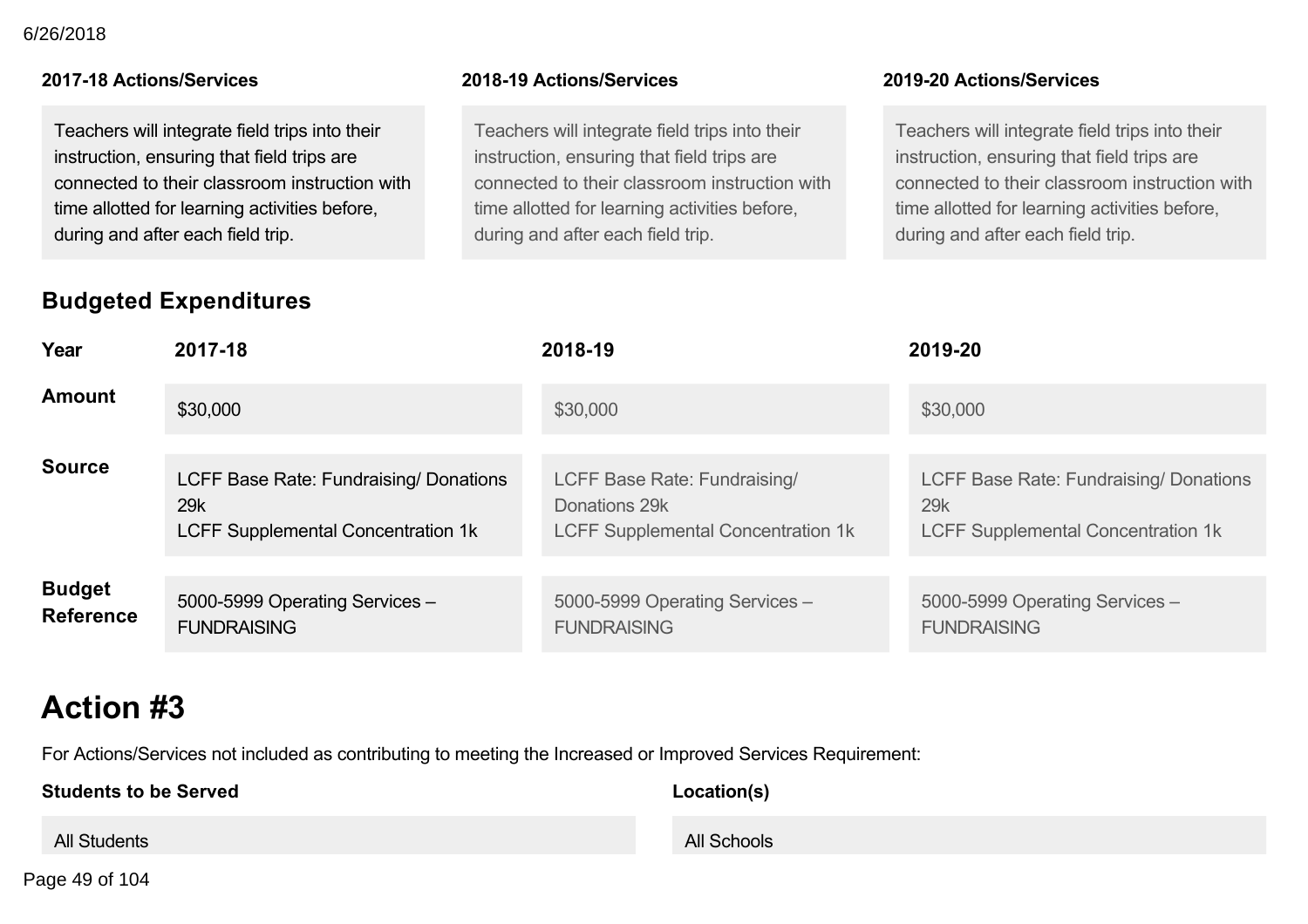## **OR**

For Actions/Services included as contributing to meeting the Increased or Improved Services Requirement:

| <b>Students to be Served</b>                                                                                                                                                                                                                                                                                                                          | <b>Scope of Services:</b>                                                                                                                                                                                                                                                                                                                             | Location(s)                                                                                                                                                                                                                                                                                                                                           |
|-------------------------------------------------------------------------------------------------------------------------------------------------------------------------------------------------------------------------------------------------------------------------------------------------------------------------------------------------------|-------------------------------------------------------------------------------------------------------------------------------------------------------------------------------------------------------------------------------------------------------------------------------------------------------------------------------------------------------|-------------------------------------------------------------------------------------------------------------------------------------------------------------------------------------------------------------------------------------------------------------------------------------------------------------------------------------------------------|
| N/A                                                                                                                                                                                                                                                                                                                                                   | N/A                                                                                                                                                                                                                                                                                                                                                   | N/A                                                                                                                                                                                                                                                                                                                                                   |
| <b>Actions/Services</b>                                                                                                                                                                                                                                                                                                                               |                                                                                                                                                                                                                                                                                                                                                       |                                                                                                                                                                                                                                                                                                                                                       |
| Select from New, Modified, or Unchanged<br>for 2017-18                                                                                                                                                                                                                                                                                                | Select from New, Modified, or Unchanged<br>for 2018-19                                                                                                                                                                                                                                                                                                | Select from New, Modified, or Unchanged<br>for 2019-20                                                                                                                                                                                                                                                                                                |
| Unchanged                                                                                                                                                                                                                                                                                                                                             | Unchanged                                                                                                                                                                                                                                                                                                                                             | Unchanged                                                                                                                                                                                                                                                                                                                                             |
| 2017-18 Actions/Services                                                                                                                                                                                                                                                                                                                              | 2018-19 Actions/Services                                                                                                                                                                                                                                                                                                                              | 2019-20 Actions/Services                                                                                                                                                                                                                                                                                                                              |
| The orientation given on tours will be<br>reviewed and possibly modified to ensure<br>that incoming families understand CAPE's<br>focus on intrinsic motivation. A focus on<br>CAPE's philosophy will also be more<br>intentionally incorporated into back-to-school<br>nights, staff meetings and other<br>communication channels with stakeholders. | The orientation given on tours will be<br>reviewed and possibly modified to ensure<br>that incoming families understand CAPE's<br>focus on intrinsic motivation. A focus on<br>CAPE's philosophy will also be more<br>intentionally incorporated into back-to-school<br>nights, staff meetings and other<br>communication channels with stakeholders. | The orientation given on tours will be<br>reviewed and possibly modified to ensure<br>that incoming families understand CAPE's<br>focus on intrinsic motivation. A focus on<br>CAPE's philosophy will also be more<br>intentionally incorporated into back-to-school<br>nights, staff meetings and other<br>communication channels with stakeholders. |
| <b>Budgeted Expenditures</b>                                                                                                                                                                                                                                                                                                                          |                                                                                                                                                                                                                                                                                                                                                       |                                                                                                                                                                                                                                                                                                                                                       |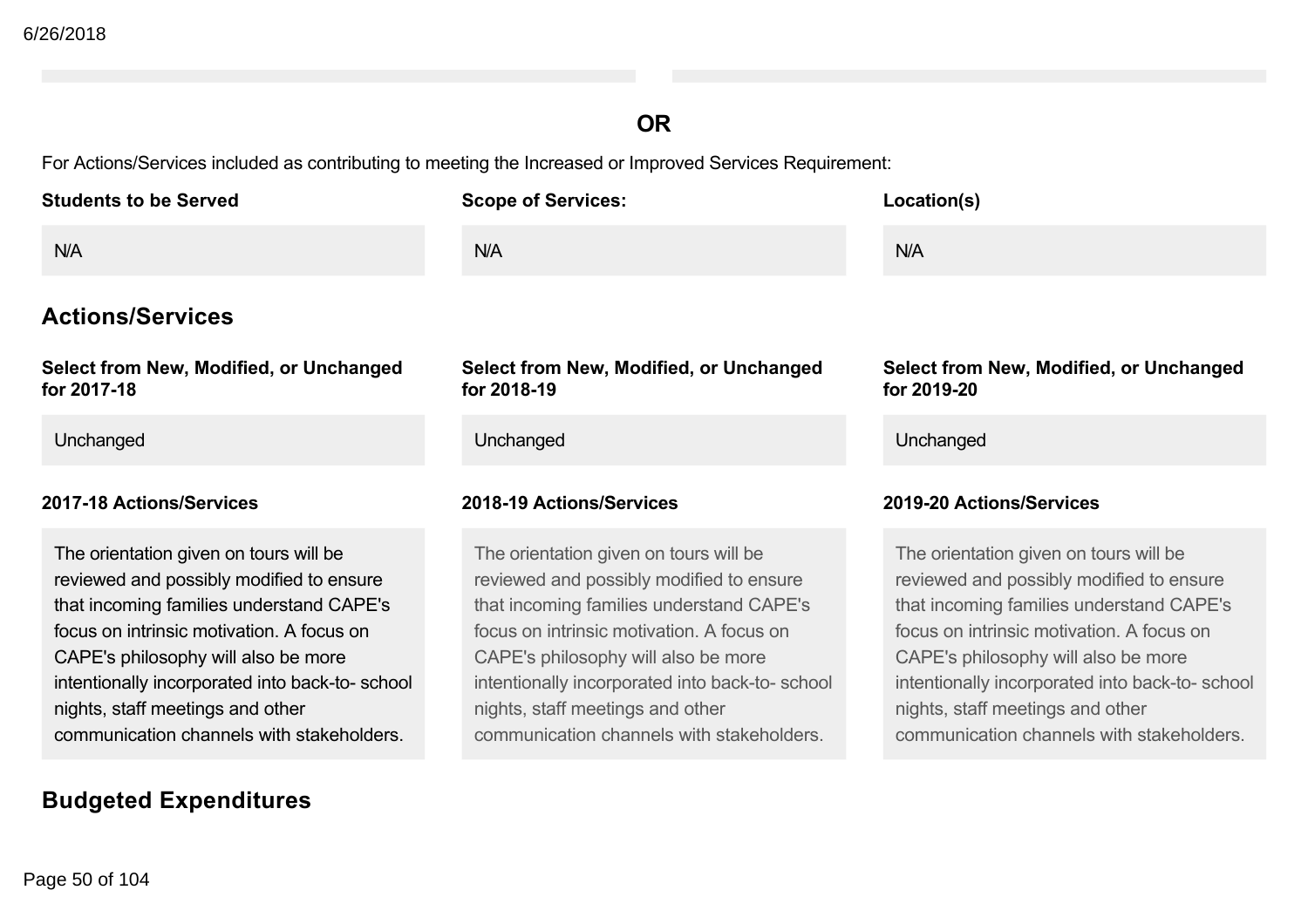| Year                              | 2017-18                      | 2018-19                      | 2019-20                      |
|-----------------------------------|------------------------------|------------------------------|------------------------------|
| <b>Amount</b>                     | \$500                        | \$500                        | \$500                        |
| <b>Source</b>                     | <b>LCFF Base Rate</b>        | <b>LCFF Base Rate</b>        | <b>LCFF Base Rate</b>        |
| <b>Budget</b><br><b>Reference</b> | 5000-5999 Operating Services | 5000-5999 Operating Services | 5000-5999 Operating Services |

## **Action #4**

For Actions/Services not included as contributing to meeting the Increased or Improved Services Requirement:

| <b>Students to be Served</b> | Location(s) |
|------------------------------|-------------|
| N/A                          | N/A         |

## **OR**

For Actions/Services included as contributing to meeting the Increased or Improved Services Requirement:

New Unchanged Unchanged

| <b>Students to be Served</b>                           | <b>Scope of Services:</b>                              | Location(s)                                            |
|--------------------------------------------------------|--------------------------------------------------------|--------------------------------------------------------|
| English Learners, Low Income                           | Schoolwide                                             | All Schools                                            |
| <b>Actions/Services</b>                                |                                                        |                                                        |
| Select from New, Modified, or Unchanged<br>for 2017-18 | Select from New, Modified, or Unchanged<br>for 2018-19 | Select from New, Modified, or Unchanged<br>for 2019-20 |
| Page 51 of 104                                         |                                                        |                                                        |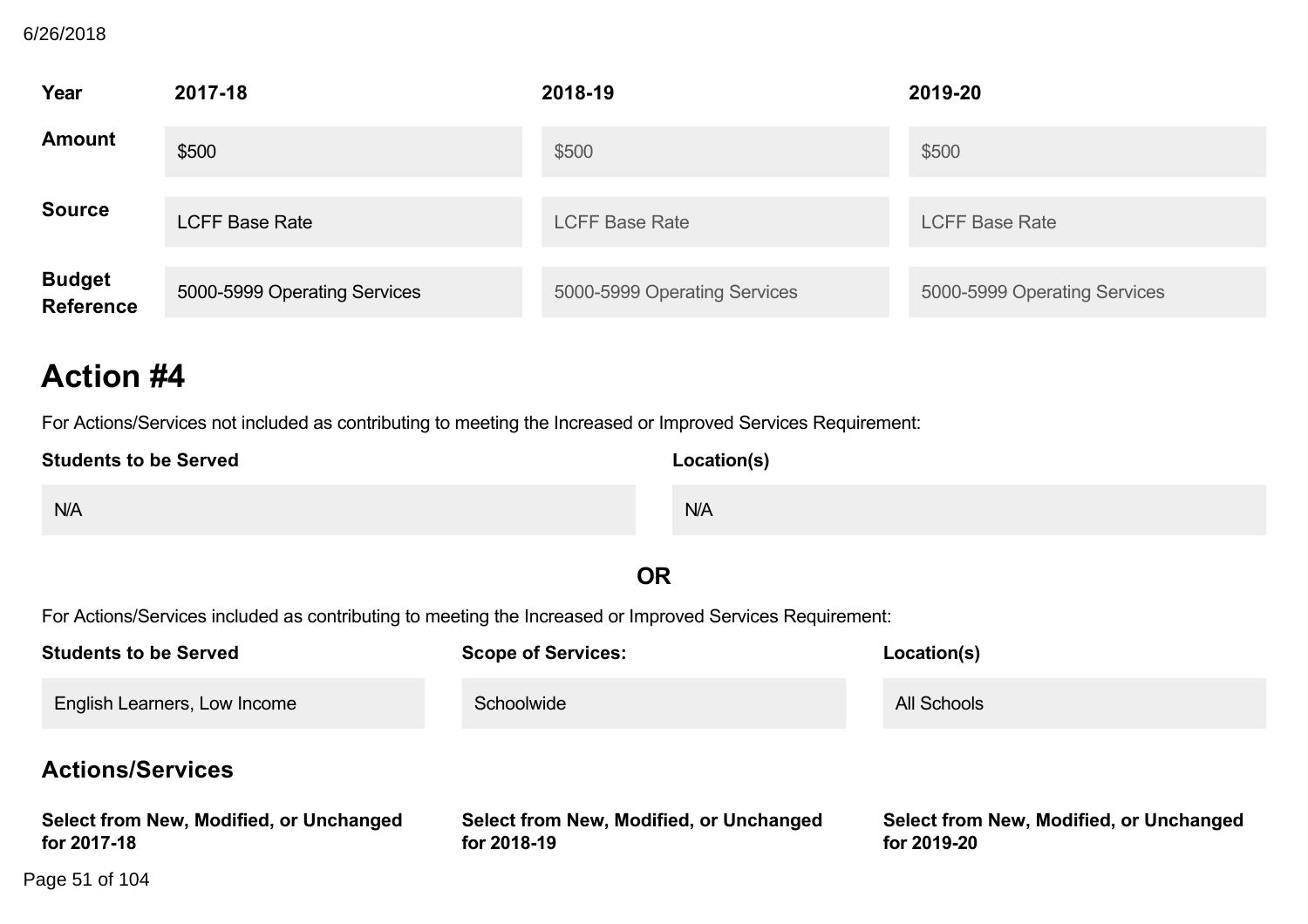| <b>New</b>                                                                                                                                                                                            |                              | Unchanged                                                                                                                                                                                             |                          |  | Unchanged                                                                                                                                                                                             |  |
|-------------------------------------------------------------------------------------------------------------------------------------------------------------------------------------------------------|------------------------------|-------------------------------------------------------------------------------------------------------------------------------------------------------------------------------------------------------|--------------------------|--|-------------------------------------------------------------------------------------------------------------------------------------------------------------------------------------------------------|--|
| 2017-18 Actions/Services                                                                                                                                                                              |                              |                                                                                                                                                                                                       | 2018-19 Actions/Services |  | 2019-20 Actions/Services                                                                                                                                                                              |  |
| CAPE will focus a campaign that will help<br>inform the outer community, specifically<br>students from Spanish speaking families and<br>low income households, about CAPE and<br>the lottery process. |                              | CAPE will focus a campaign that will help<br>inform the outer community, specifically<br>students from Spanish speaking families and<br>low income households, about CAPE and<br>the lottery process. |                          |  | CAPE will focus a campaign that will help<br>inform the outer community, specifically<br>students from Spanish speaking families and<br>low income households, about CAPE and<br>the lottery process. |  |
|                                                                                                                                                                                                       | <b>Budgeted Expenditures</b> |                                                                                                                                                                                                       |                          |  |                                                                                                                                                                                                       |  |
| Year                                                                                                                                                                                                  | 2017-18                      |                                                                                                                                                                                                       | 2018-19                  |  | 2019-20                                                                                                                                                                                               |  |
| <b>Amount</b>                                                                                                                                                                                         | \$500                        |                                                                                                                                                                                                       | \$500                    |  | \$500                                                                                                                                                                                                 |  |
| <b>Source</b>                                                                                                                                                                                         | <b>LCFF Base Rate</b>        |                                                                                                                                                                                                       | <b>LCFF Base Rate</b>    |  | <b>LCFF Base Rate</b>                                                                                                                                                                                 |  |

50005999 Operating Services 50005999 Operating Services 50005999 Operating Services

## **Action #5**

For Actions/Services not included as contributing to meeting the Increased or Improved Services Requirement:

**Students to be Served**

**Location(s)**

**Budget Reference**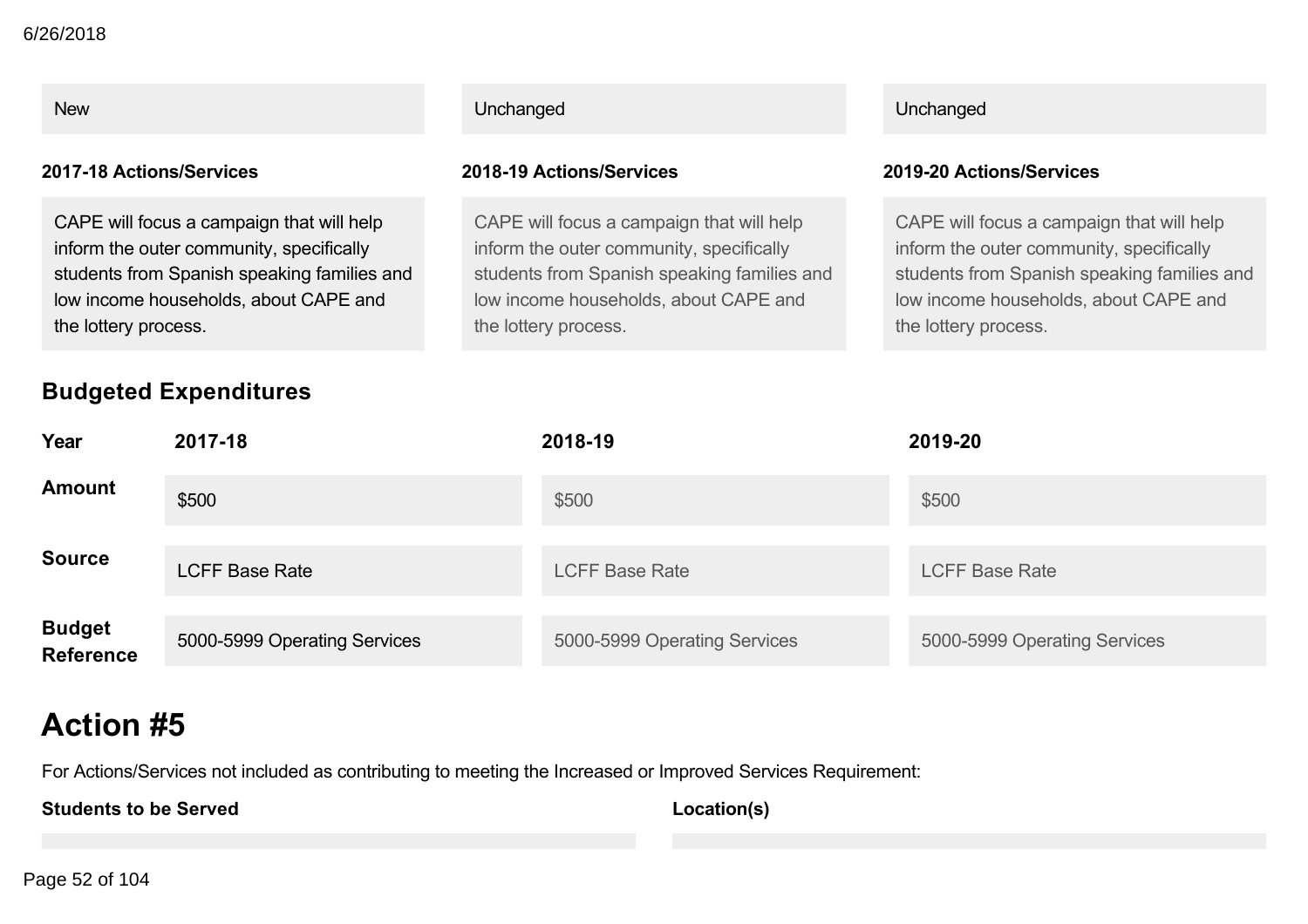| N/A                                                                                                                                                                                                                                                                               |                                                                                                                                                                                                                                                                                   | N/A |                                                                                                                                                                                                                                                                                   |
|-----------------------------------------------------------------------------------------------------------------------------------------------------------------------------------------------------------------------------------------------------------------------------------|-----------------------------------------------------------------------------------------------------------------------------------------------------------------------------------------------------------------------------------------------------------------------------------|-----|-----------------------------------------------------------------------------------------------------------------------------------------------------------------------------------------------------------------------------------------------------------------------------------|
|                                                                                                                                                                                                                                                                                   | <b>OR</b>                                                                                                                                                                                                                                                                         |     |                                                                                                                                                                                                                                                                                   |
| For Actions/Services included as contributing to meeting the Increased or Improved Services Requirement:                                                                                                                                                                          |                                                                                                                                                                                                                                                                                   |     |                                                                                                                                                                                                                                                                                   |
| <b>Students to be Served</b>                                                                                                                                                                                                                                                      | <b>Scope of Services:</b>                                                                                                                                                                                                                                                         |     | Location(s)                                                                                                                                                                                                                                                                       |
| English Learners, Foster Youth, Low Income                                                                                                                                                                                                                                        | Schoolwide                                                                                                                                                                                                                                                                        |     | <b>All Schools</b>                                                                                                                                                                                                                                                                |
| <b>Actions/Services</b>                                                                                                                                                                                                                                                           |                                                                                                                                                                                                                                                                                   |     |                                                                                                                                                                                                                                                                                   |
| Select from New, Modified, or Unchanged<br>for 2017-18                                                                                                                                                                                                                            | Select from New, Modified, or Unchanged<br>for 2018-19                                                                                                                                                                                                                            |     | Select from New, Modified, or Unchanged<br>for 2019-20                                                                                                                                                                                                                            |
| Unchanged                                                                                                                                                                                                                                                                         | Unchanged                                                                                                                                                                                                                                                                         |     | Unchanged                                                                                                                                                                                                                                                                         |
| 2017-18 Actions/Services                                                                                                                                                                                                                                                          | 2018-19 Actions/Services                                                                                                                                                                                                                                                          |     | 2019-20 Actions/Services                                                                                                                                                                                                                                                          |
| At least one parent education event will<br>happen. Either an outside speaker or<br>teachers will present parents with<br>information on either curriculum or<br>philosophy. At least one student assembly<br>will happen that enhances the school's<br>philosophy or curriculum. | At least one parent education event will<br>happen. Either an outside speaker or<br>teachers will present parents with<br>information on either curriculum or<br>philosophy. At least one student assembly<br>will happen that enhances the school's<br>philosophy or curriculum. |     | At least one parent education event will<br>happen. Either an outside speaker or<br>teachers will present parents with<br>information on either curriculum or<br>philosophy. At least one student assembly<br>will happen that enhances the school's<br>philosophy or curriculum. |

## **Budgeted Expenditures**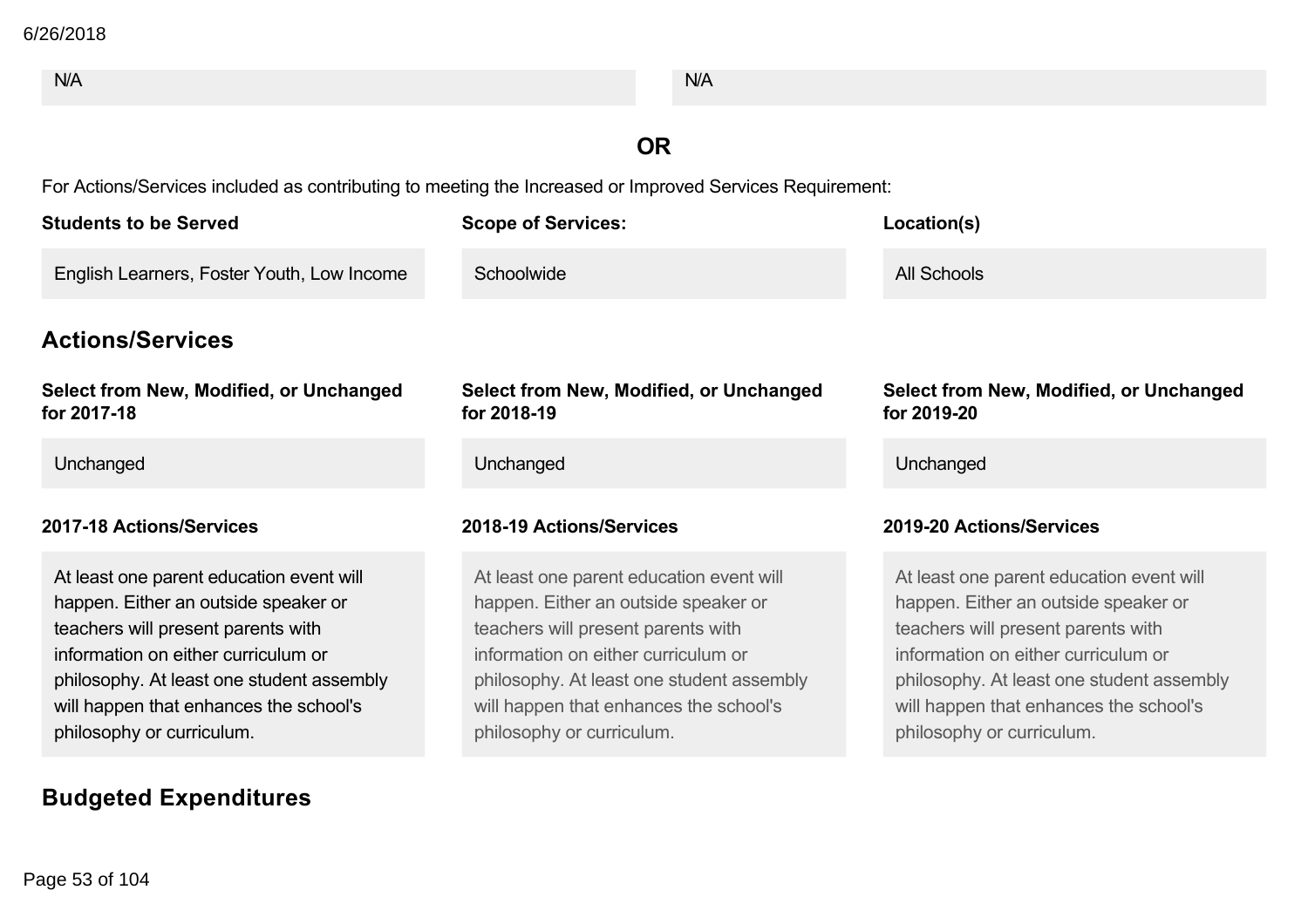| Year                              | 2017-18                                      | 2018-19                                      | 2019-20                                      |
|-----------------------------------|----------------------------------------------|----------------------------------------------|----------------------------------------------|
| <b>Amount</b>                     | \$7,000                                      | \$7,000                                      | \$7,000                                      |
| <b>Source</b>                     | Supplemental and Concentration Rate          | Supplemental and Concentration Rate          | <b>Supplemental and Concentration Rate</b>   |
| <b>Budget</b><br><b>Reference</b> | 5000-5999 Operating Services<br>(Assemblies) | 5000-5999 Operating Services<br>(Assemblies) | 5000-5999 Operating Services<br>(Assemblies) |

## **Action #6**

For Actions/Services not included as contributing to meeting the Increased or Improved Services Requirement:

| <b>Students to be Served</b> | Location(s) |
|------------------------------|-------------|
| <b>All Students</b>          | All Schools |

## **OR**

For Actions/Services included as contributing to meeting the Increased or Improved Services Requirement:

| <b>Students to be Served</b>            | <b>Scope of Services:</b>               | Location(s)                             |
|-----------------------------------------|-----------------------------------------|-----------------------------------------|
| N/A                                     | N/A                                     | N/A                                     |
| <b>Actions/Services</b>                 |                                         |                                         |
| Select from New, Modified, or Unchanged | Select from New, Modified, or Unchanged | Select from New, Modified, or Unchanged |
| Page 54 of 104                          |                                         |                                         |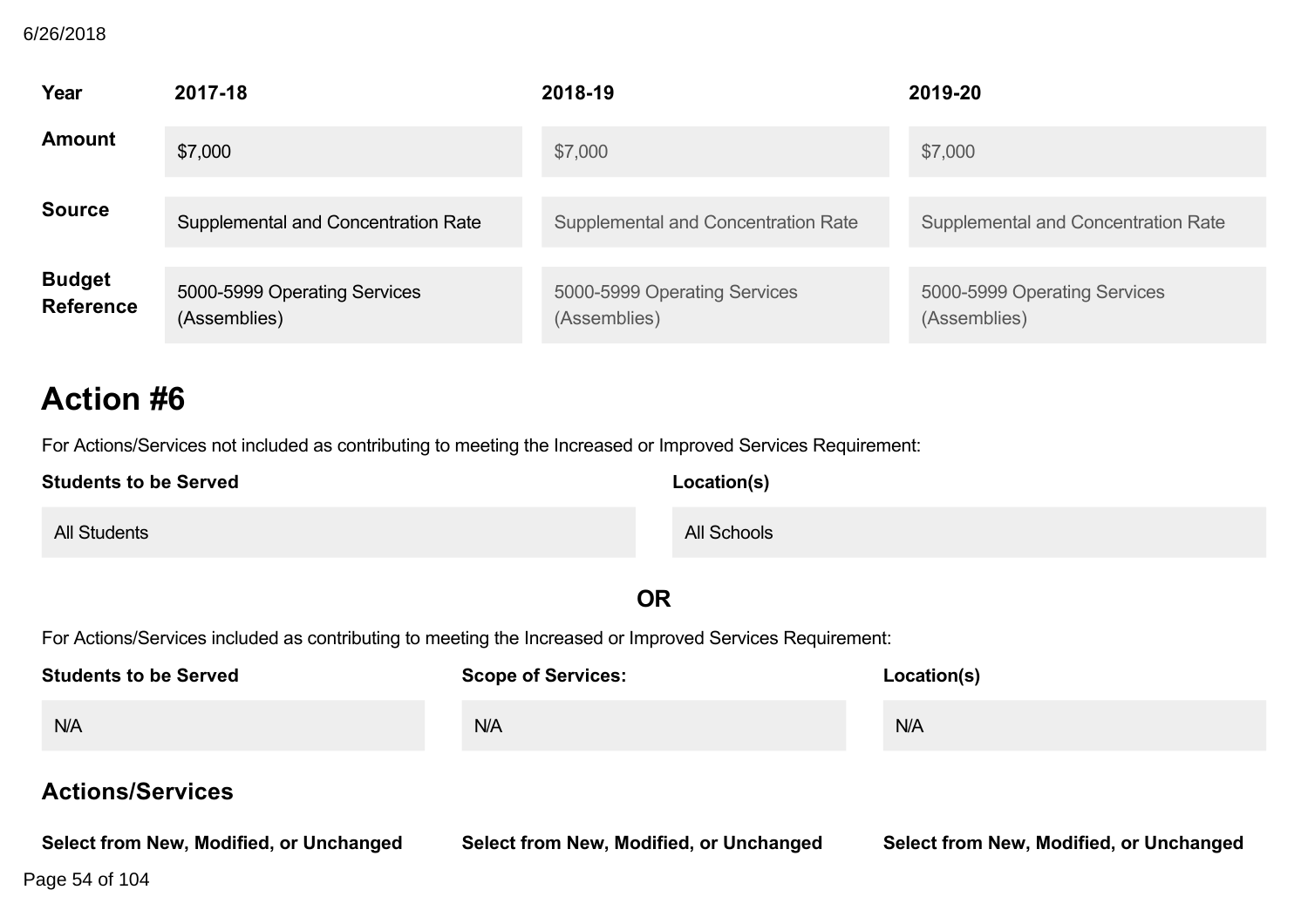| for 2017-18 |  |
|-------------|--|
|-------------|--|

CAPE will communicate with parents regarding the important of attending school at least twice during the school year. A student who is considered chronically absent or excessively tardy will receive notification from CAPE and a plan will be set in place to make improvements on his or her absences and/or tardies.

### **Budgeted Expenditures**

**for 201819**

#### **201718 Actions/Services 201819 Actions/Services 201920 Actions/Services**

CAPE will communicate with parents regarding the important of attending school at least twice during the school year. A student who is considered chronically absent or excessively tardy will receive notification from CAPE and a plan will be set in place to make improvements on his or her absences and/or tardies.

**for 201920**

Unchanged Unchanged Unchanged

CAPE will communicate with parents regarding the important of attending school at least twice during the school year. A student who is considered chronically absent or excessively tardy will receive notification from CAPE and a plan will be set in place to make improvements on his or her absences and/or tardies.

| Year                              | 2017-18                                                                                                                        | 2018-19                                                                                                                        | 2019-20                                                                                                                        |
|-----------------------------------|--------------------------------------------------------------------------------------------------------------------------------|--------------------------------------------------------------------------------------------------------------------------------|--------------------------------------------------------------------------------------------------------------------------------|
| <b>Amount</b>                     | \$1000                                                                                                                         | \$1000                                                                                                                         | \$1000                                                                                                                         |
| <b>Source</b>                     | \$1000 Supplemental and Concentration                                                                                          | \$1000 Supplemental and Concentration                                                                                          | \$1000 Supplemental and Concentration                                                                                          |
| <b>Budget</b><br><b>Reference</b> | 1000-1999 Certificated Salaries<br>2000-2999 Classified Salaries<br>4000-4999 Books & Supplies<br>5000-5999 Operating Services | 1000-1999 Certificated Salaries<br>2000-2999 Classified Salaries<br>4000-4999 Books & Supplies<br>5000-5999 Operating Services | 1000-1999 Certificated Salaries<br>2000-2999 Classified Salaries<br>4000-4999 Books & Supplies<br>5000-5999 Operating Services |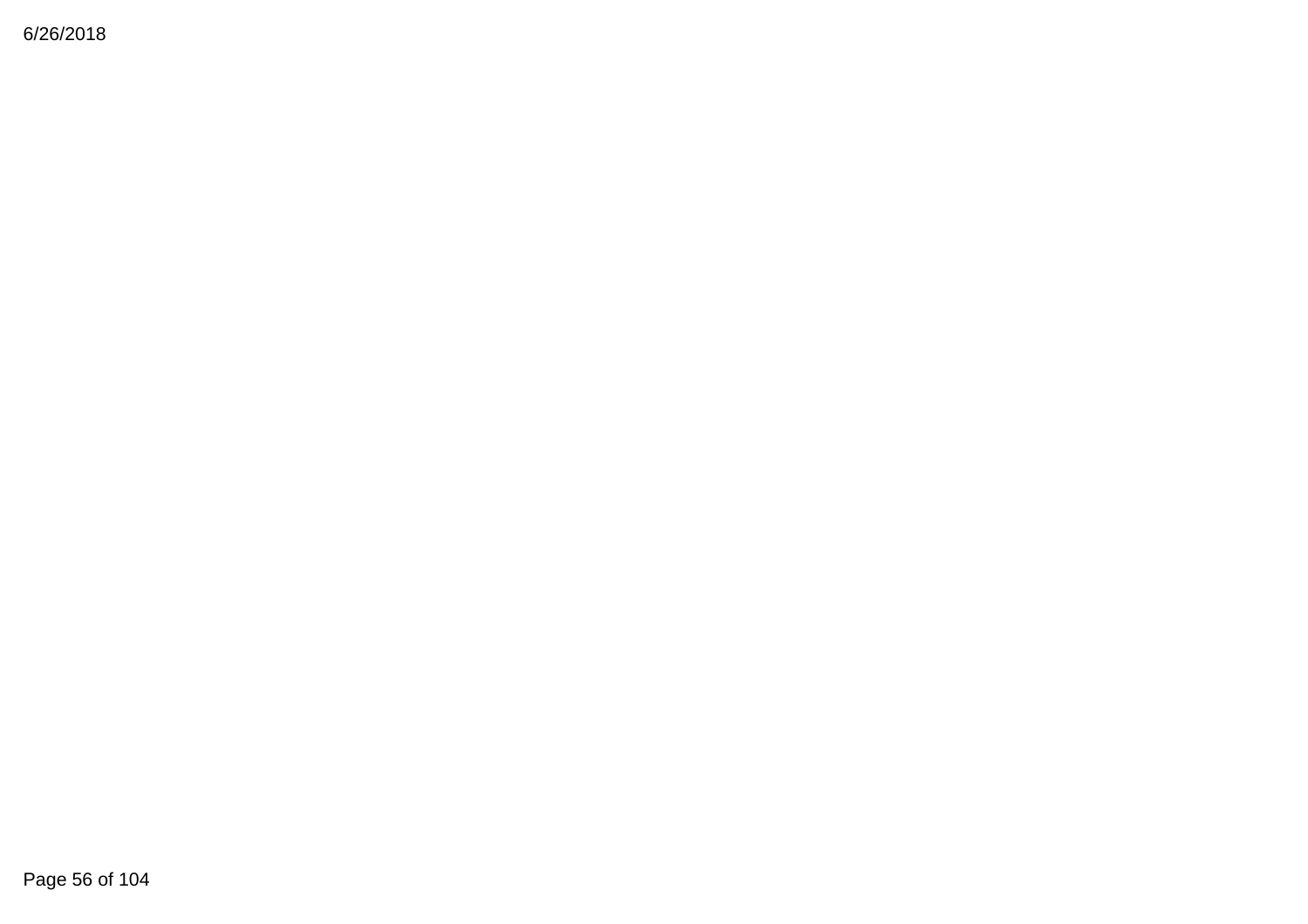(Select from New Goal, Modified Goal, or Unchanged Goal)

Modified

# **Goal 2**

CAPE will seek to provide a well-rounded education that includes not only academic content, but also education in the arts, music, physical fitness and other areas, while tailoring instruction to the individual backgrounds, abilities and interests of all children, including low achievers, high achievers and English-language learners.

#### **State and/or Local Priorities addressed by this goal:**

**State Priorities:** 1, 2, 4

**Local Priorities:**

### **Identified Need:**

To become responsible lifelong learners, students need to be inspired by their own curiosity and intrinsically rewarded by their accomplishments through hands-on learning.

### **Expected Annual Measureable Outcomes**

| <b>Metrics/Indicators</b> | <b>Baseline</b> | 2017-18 | 2018-19 | 2019-20 |
|---------------------------|-----------------|---------|---------|---------|
|---------------------------|-----------------|---------|---------|---------|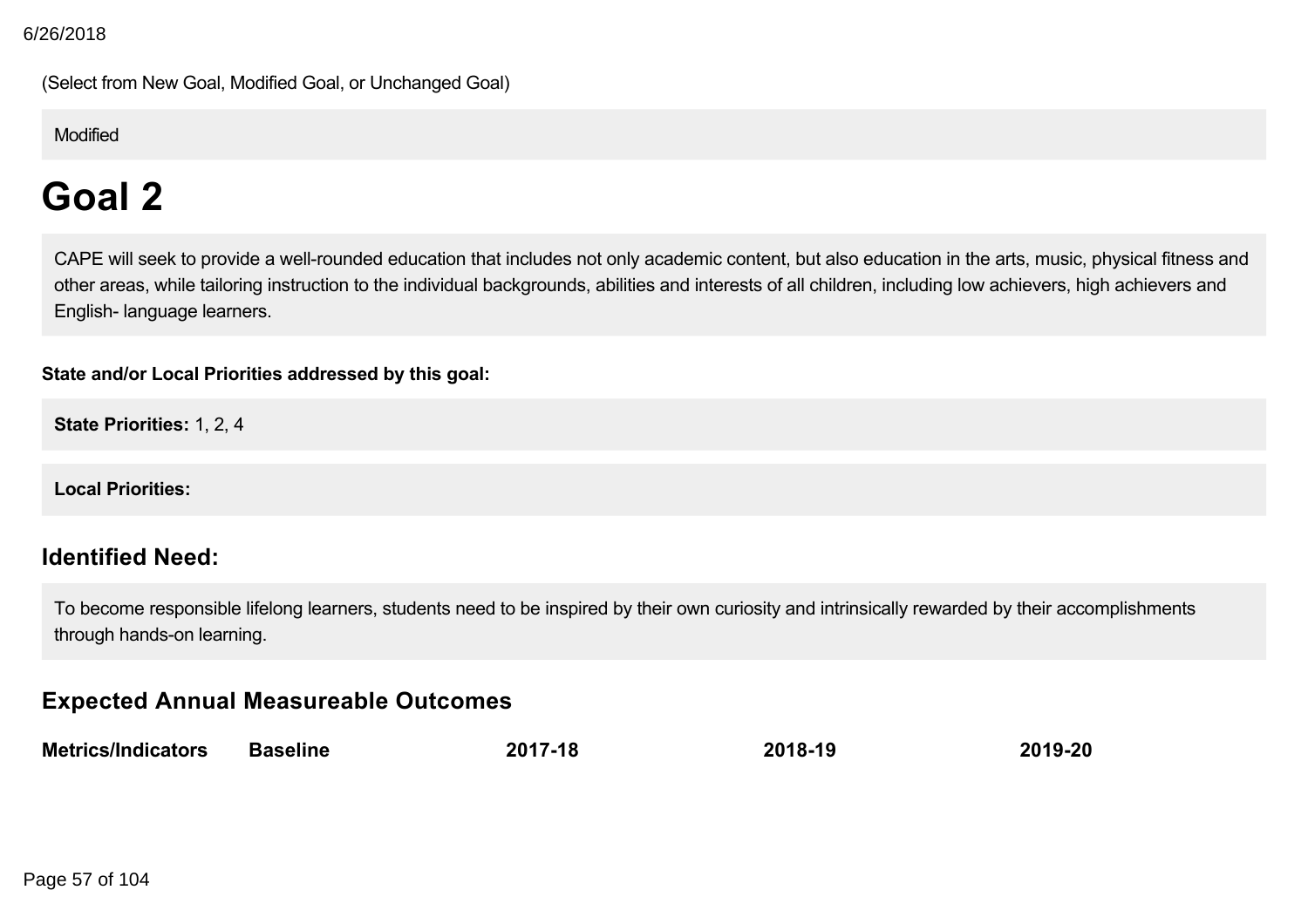A majority of lowperforming students receiving intervention within a year will be brought to grade level in their focus areas of concern.

A majority of lowperforming students receiving intervention within a year will be brought to grade level in their focus areas of concern.

A majority of lowperforming students receiving intervention within a year will be brought to grade level in their focus areas of concern.

A majority of lowperforming students receiving intervention within a year will be brought to grade level in their focus areas of concern.

A majority of low-performing students receiving intervention within a year will be brought to grade level in their focus areas of concern.

A majority of highperforming students will achieve greater depth and complexity in their focus areas of accelerated aptitude.

A majority of highperforming students will achieve greater depth and complexity in their focus areas of accelerated aptitude.

A majority of highperforming students will achieve greater depth and complexity in their focus areas of accelerated aptitude.

A majority of highperforming students will achieve greater depth and complexity in their focus areas of accelerated aptitude.

A majority of highperforming students will achieve greater depth and complexity in their focus areas of accelerated aptitude.

 $t_{\text{t}}$  and  $t_{\text{t}}$ Page 58 of 104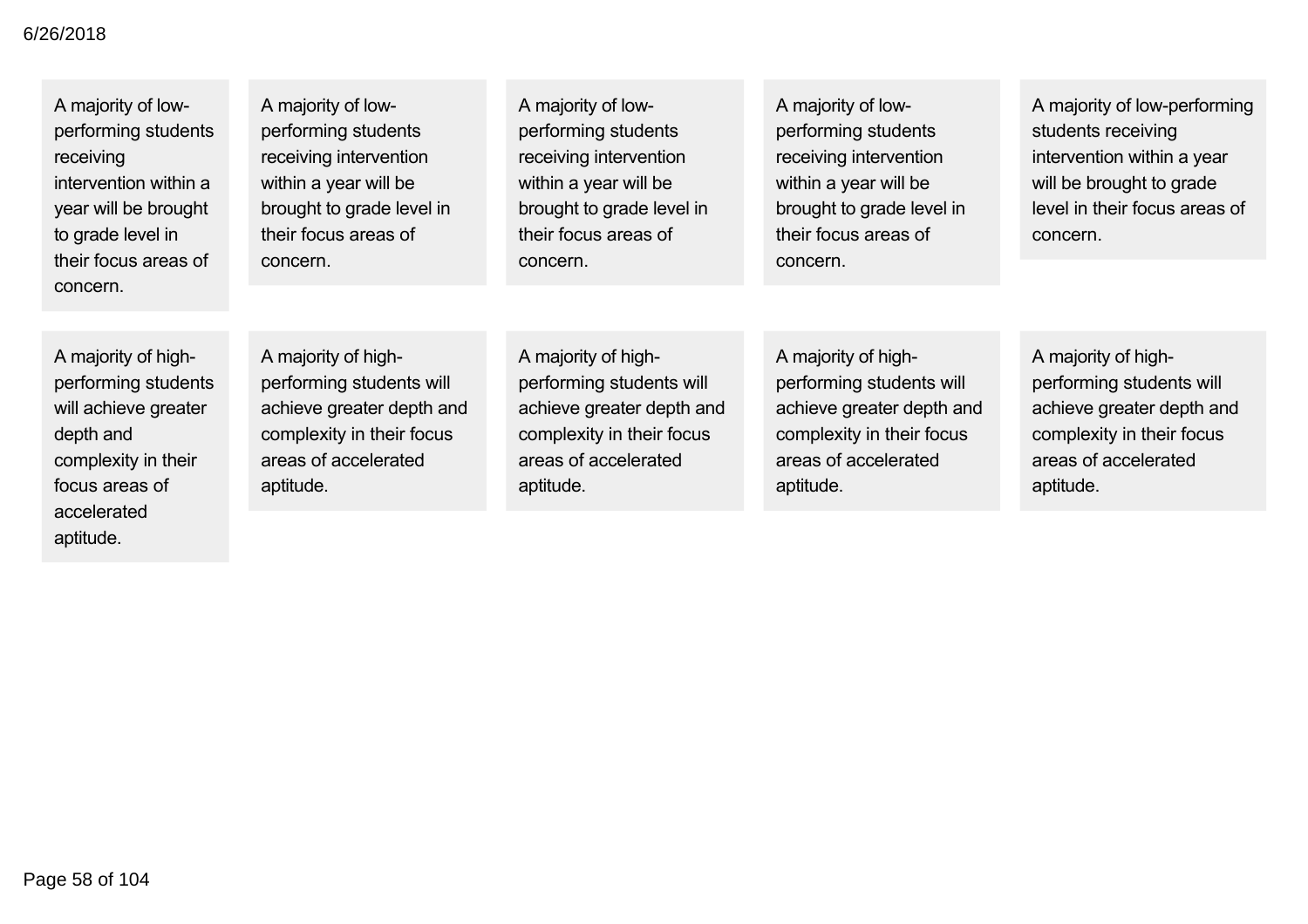| <b>Metrics/Indicators</b>                                                                                                                                                                                                                                  | <b>Baseline</b>                                                                                                                                                                                                                           | 2017-18                                                                                                                                                                                                                                   | 2018-19                                                                                                                                                                                                                                   | 2019-20                                                                                                                                                                                                                                   |
|------------------------------------------------------------------------------------------------------------------------------------------------------------------------------------------------------------------------------------------------------------|-------------------------------------------------------------------------------------------------------------------------------------------------------------------------------------------------------------------------------------------|-------------------------------------------------------------------------------------------------------------------------------------------------------------------------------------------------------------------------------------------|-------------------------------------------------------------------------------------------------------------------------------------------------------------------------------------------------------------------------------------------|-------------------------------------------------------------------------------------------------------------------------------------------------------------------------------------------------------------------------------------------|
| 75% of English-<br>language learners<br>who have<br>completed one year<br>of instruction will be<br>reclassified based<br>on the California<br>English Language<br><b>Development Test</b><br>and students',<br>teachers' and<br>parents'<br>observations. | 75% of English-language<br>learners who have<br>completed one year of<br>instruction will be<br>reclassified based on the<br>California English<br>Language Development<br>Test and students',<br>teachers' and parents'<br>observations. | 75% of English-language<br>learners who have<br>completed one year of<br>instruction will be<br>reclassified based on the<br>California English<br>Language Development<br>Test and students',<br>teachers' and parents'<br>observations. | 75% of English-language<br>learners who have<br>completed one year of<br>instruction will be<br>reclassified based on the<br>California English<br>Language Development<br>Test and students',<br>teachers' and parents'<br>observations. | 75% of English-language<br>learners who have<br>completed one year of<br>instruction will be<br>reclassified based on the<br>California English<br>Language Development<br>Test and students',<br>teachers' and parents'<br>observations. |

100% of students will receive a wellrounded education that includes music, P.E., arts and other subjects related to their enrichment as lifelong learners.

100% of students will receive a well-rounded education that includes music, P.E., arts and other subjects related to their enrichment as lifelong learners.

100% of students will receive a well-rounded education that includes music, P.E., arts and other subjects related to their enrichment as lifelong learners.

100% of students will receive a well-rounded education that includes music, P.E., arts and other subjects related to their enrichment as lifelong learners.

100% of students will receive a well-rounded education that includes music, P.E., arts and other subjects related to their enrichment as lifelong learners.

## **Planned Actions/Services**

Complete a copy of the following table for each of the LEA's Actions/Services. Duplicate the table, including Budgeted Expenditures, as needed.

Page 59 of 104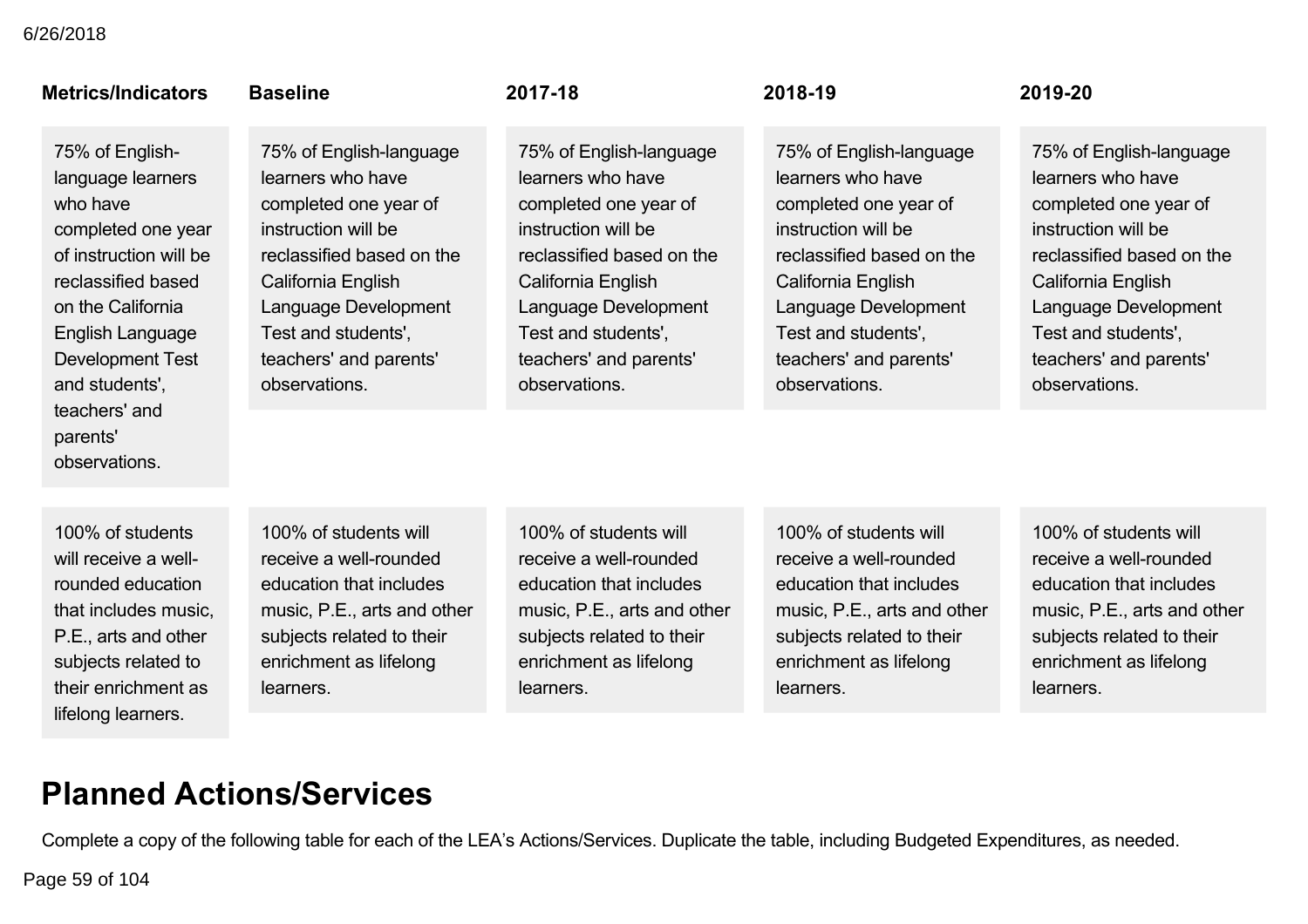## **Action #1**

Page 60 of 104

For Actions/Services not included as contributing to meeting the Increased or Improved Services Requirement:

| <b>Students to be Served</b>                                                                             | Location(s) |
|----------------------------------------------------------------------------------------------------------|-------------|
| N/A                                                                                                      | N/A         |
| <b>OR</b>                                                                                                |             |
| For Actions/Services included as contributing to meeting the Increased or Improved Services Requirement: |             |

| <b>Students to be Served</b>                                                                                                                               | <b>Scope of Services:</b>                                                                                                                                  | Location(s)                                                                                                                                                |
|------------------------------------------------------------------------------------------------------------------------------------------------------------|------------------------------------------------------------------------------------------------------------------------------------------------------------|------------------------------------------------------------------------------------------------------------------------------------------------------------|
| English Learners, Low Income                                                                                                                               | Schoolwide                                                                                                                                                 | All Schools                                                                                                                                                |
| <b>Actions/Services</b>                                                                                                                                    |                                                                                                                                                            |                                                                                                                                                            |
| Select from New, Modified, or Unchanged<br>for 2017-18                                                                                                     | Select from New, Modified, or Unchanged<br>for 2018-19                                                                                                     | Select from New, Modified, or Unchanged<br>for 2019-20                                                                                                     |
| Unchanged                                                                                                                                                  | Unchanged                                                                                                                                                  | Unchanged                                                                                                                                                  |
| 2017-18 Actions/Services                                                                                                                                   | 2018-19 Actions/Services                                                                                                                                   | 2019-20 Actions/Services                                                                                                                                   |
| Teachers will continue to implement and<br>evaluate intervention materials and refine<br>formative and summative assessments for<br>low-achieving students | Teachers will continue to implement and<br>evaluate intervention materials and refine<br>formative and summative assessments for<br>low-achieving students | Teachers will continue to implement and<br>evaluate intervention materials and refine<br>formative and summative assessments for<br>low-achieving students |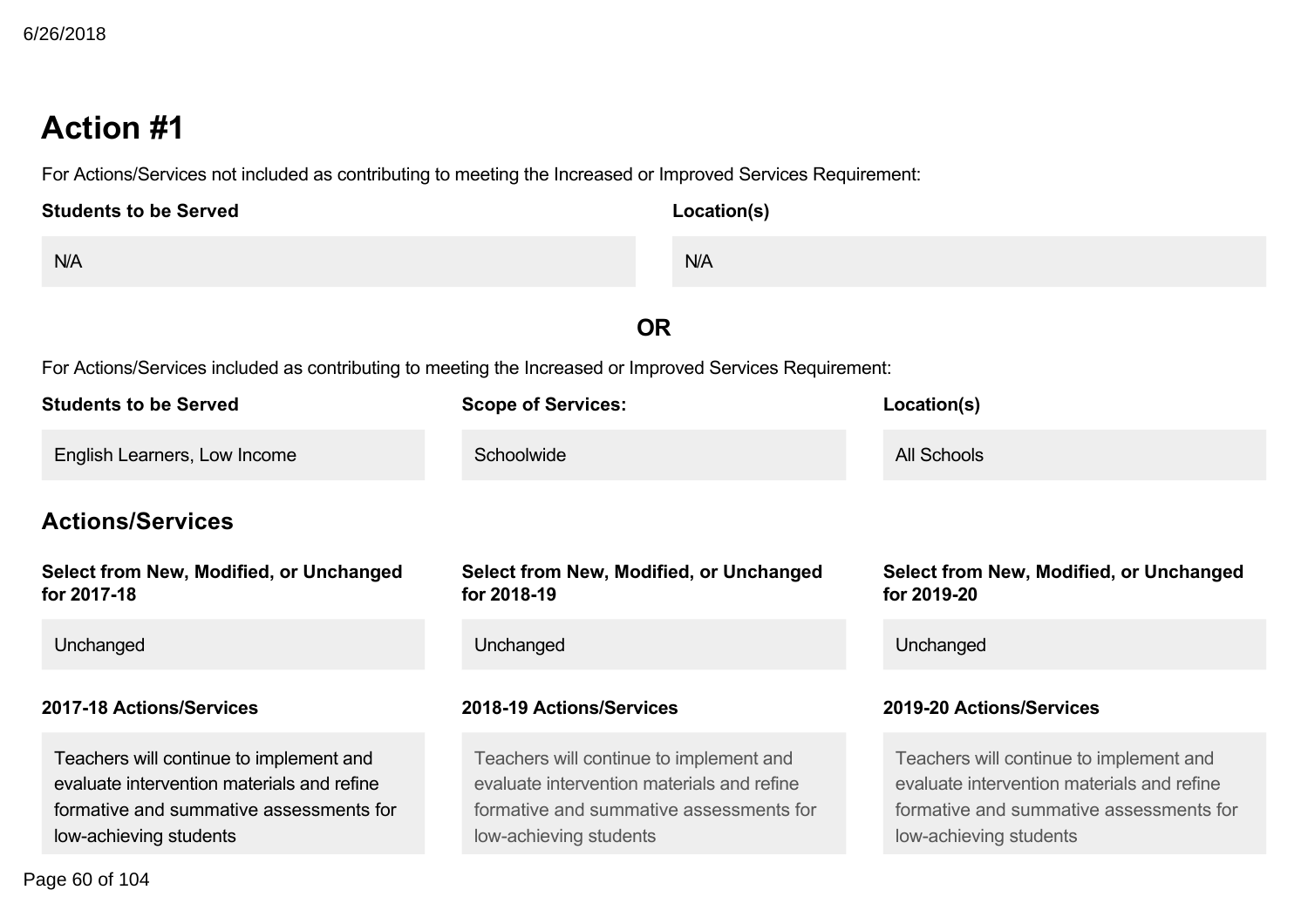## **Budgeted Expenditures**

| Year                              | 2017-18                                                                                                                        | 2018-19                                                                                                                        | 2019-20                                                                                                                        |
|-----------------------------------|--------------------------------------------------------------------------------------------------------------------------------|--------------------------------------------------------------------------------------------------------------------------------|--------------------------------------------------------------------------------------------------------------------------------|
| <b>Amount</b>                     | \$14,000                                                                                                                       | \$14,000                                                                                                                       | \$14,000                                                                                                                       |
|                                   |                                                                                                                                |                                                                                                                                |                                                                                                                                |
| <b>Source</b>                     | Supplemental and Concentration Rate                                                                                            | <b>Supplemental and Concentration Rate</b>                                                                                     | <b>Supplemental and Concentration Rate</b>                                                                                     |
|                                   |                                                                                                                                |                                                                                                                                |                                                                                                                                |
| <b>Budget</b><br><b>Reference</b> | 1000-1999 Certificated Salaries<br>2000-2999 Classified Salaries<br>4000-4999 Books & Supplies<br>5000-5999 Operating Services | 1000-1999 Certificated Salaries<br>2000-2999 Classified Salaries<br>4000-4999 Books & Supplies<br>5000-5999 Operating Services | 1000-1999 Certificated Salaries<br>2000-2999 Classified Salaries<br>4000-4999 Books & Supplies<br>5000-5999 Operating Services |

## **Action #2**

For Actions/Services not included as contributing to meeting the Increased or Improved Services Requirement:

| <b>Students to be Served</b>                                                                             | Location(s) |  |
|----------------------------------------------------------------------------------------------------------|-------------|--|
| N/A                                                                                                      | N/A         |  |
|                                                                                                          | <b>OR</b>   |  |
| For Actions/Services included as contributing to meeting the Increased or Improved Services Requirement: |             |  |
| <b>Students to be Served</b><br><b>Scope of Services:</b>                                                | Location(s) |  |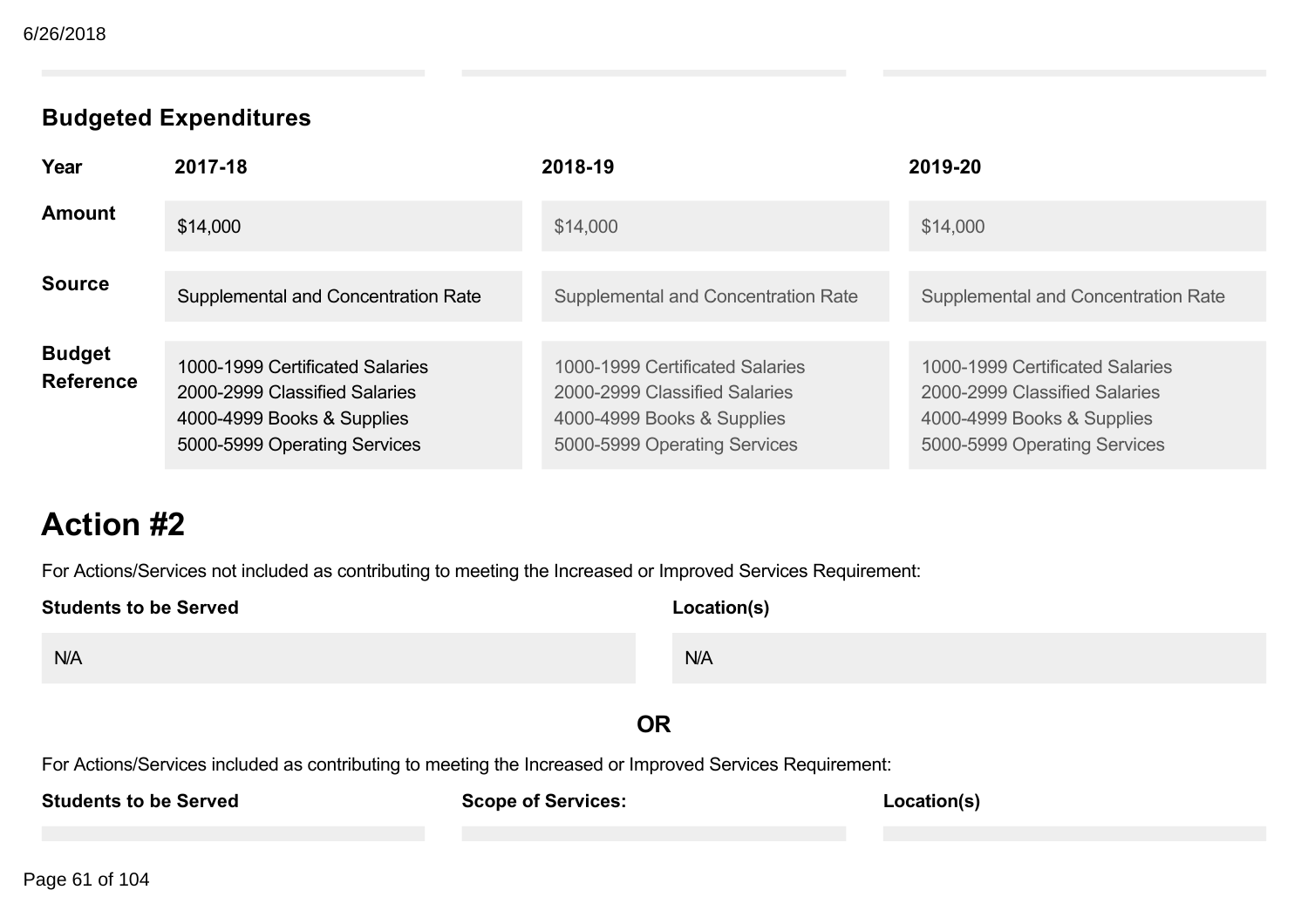#### **Students to be Served** 6/26/2018

#### English Learners, Foster Youth, Low Income

### **Actions/Services**

**Select from New, Modified, or Unchanged for 201718**

Teachers will continue to assess and implement differentiation techniques, using assessments and input from students and parents to measure progress for highachieving students.

#### **Select from New, Modified, or Unchanged for 201819**

Unchanged Unchanged Unchanged

LEAWide

Teachers will continue to assess and implement differentiation techniques, using assessments and input from students and parents to measure progress for highachieving students.

#### **Select from New, Modified, or Unchanged for 201920**

All Schools

#### **201718 Actions/Services 201819 Actions/Services 201920 Actions/Services**

Teachers will continue to assess and implement differentiation techniques, using assessments and input from students and parents to measure progress for highachieving students.

### **Budgeted Expenditures**

| Year          | 2017-18               | 2018-19               | 2019-20               |
|---------------|-----------------------|-----------------------|-----------------------|
| <b>Amount</b> | \$1,000               | \$1,000               | \$1,000               |
| <b>Source</b> | <b>LCFF Base Rate</b> | <b>LCFF Base Rate</b> | <b>LCFF Base Rate</b> |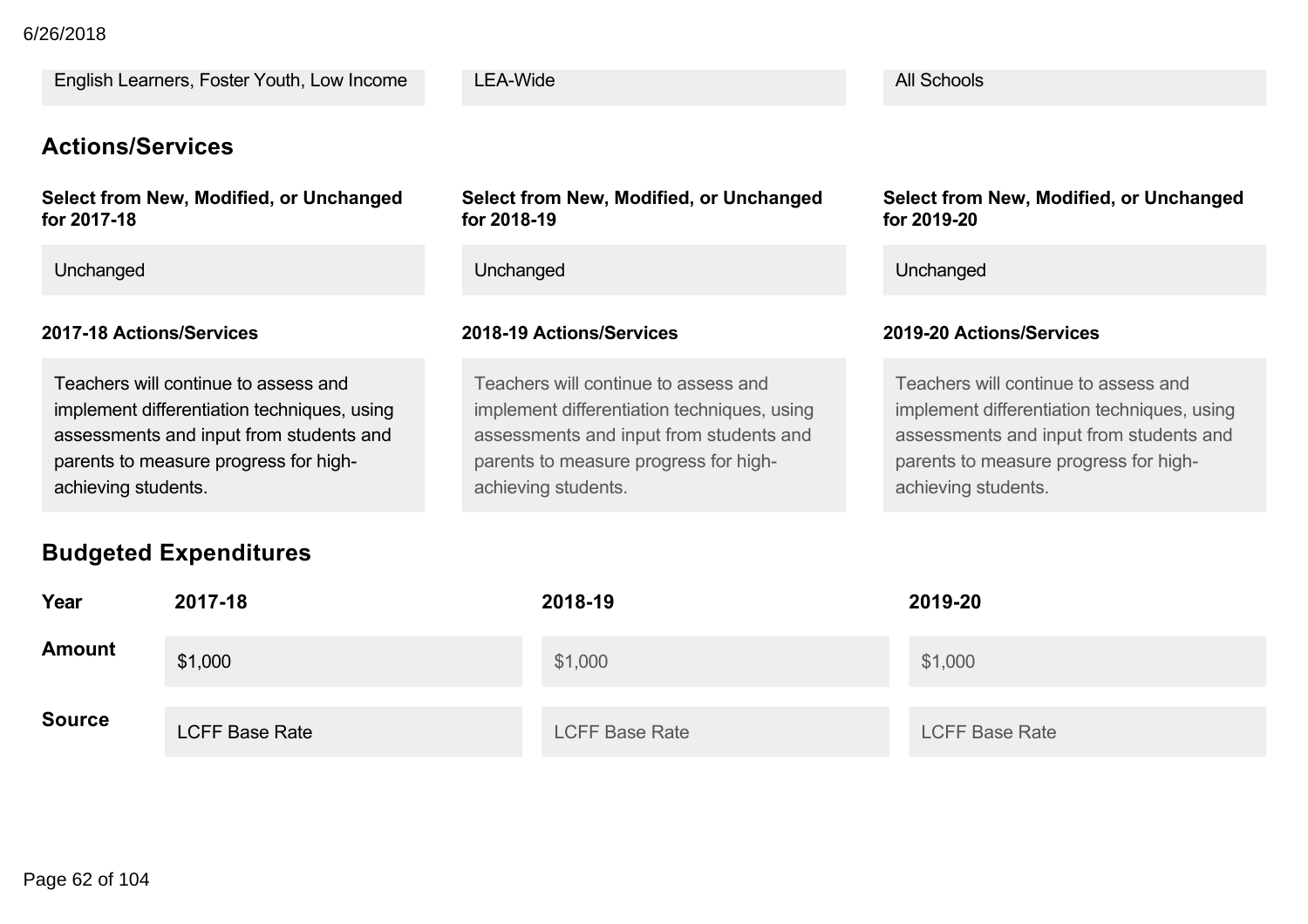| Year                              | 2017-18                                                    | 2018-19                                                                                                      | 2019-20                                                    |
|-----------------------------------|------------------------------------------------------------|--------------------------------------------------------------------------------------------------------------|------------------------------------------------------------|
| <b>Budget</b><br><b>Reference</b> | 4000-4999 Books & Supplies<br>5000-5999 Operating Services | 4000-4999 Books & Supplies<br>5000-5999 Operating Services                                                   | 4000-4999 Books & Supplies<br>5000-5999 Operating Services |
| <b>Action #3</b>                  |                                                            | For Actions/Services not included as contributing to meeting the Increased or Improved Services Requirement: |                                                            |
| <b>Students to be Served</b>      |                                                            | Location(s)                                                                                                  |                                                            |
| N/A                               |                                                            | N/A                                                                                                          |                                                            |
|                                   |                                                            | OR                                                                                                           |                                                            |

For Actions/Services included as contributing to meeting the Increased or Improved Services Requirement:

| <b>Students to be Served</b>                           | <b>Scope of Services:</b>                              | Location(s)                                            |
|--------------------------------------------------------|--------------------------------------------------------|--------------------------------------------------------|
| <b>English Learners</b>                                | Schoolwide                                             | All Schools                                            |
| <b>Actions/Services</b>                                |                                                        |                                                        |
|                                                        |                                                        |                                                        |
| Select from New, Modified, or Unchanged<br>for 2017-18 | Select from New, Modified, or Unchanged<br>for 2018-19 | Select from New, Modified, or Unchanged<br>for 2019-20 |
| Unchanged                                              | Unchanged                                              | Unchanged                                              |

Page 63 of 104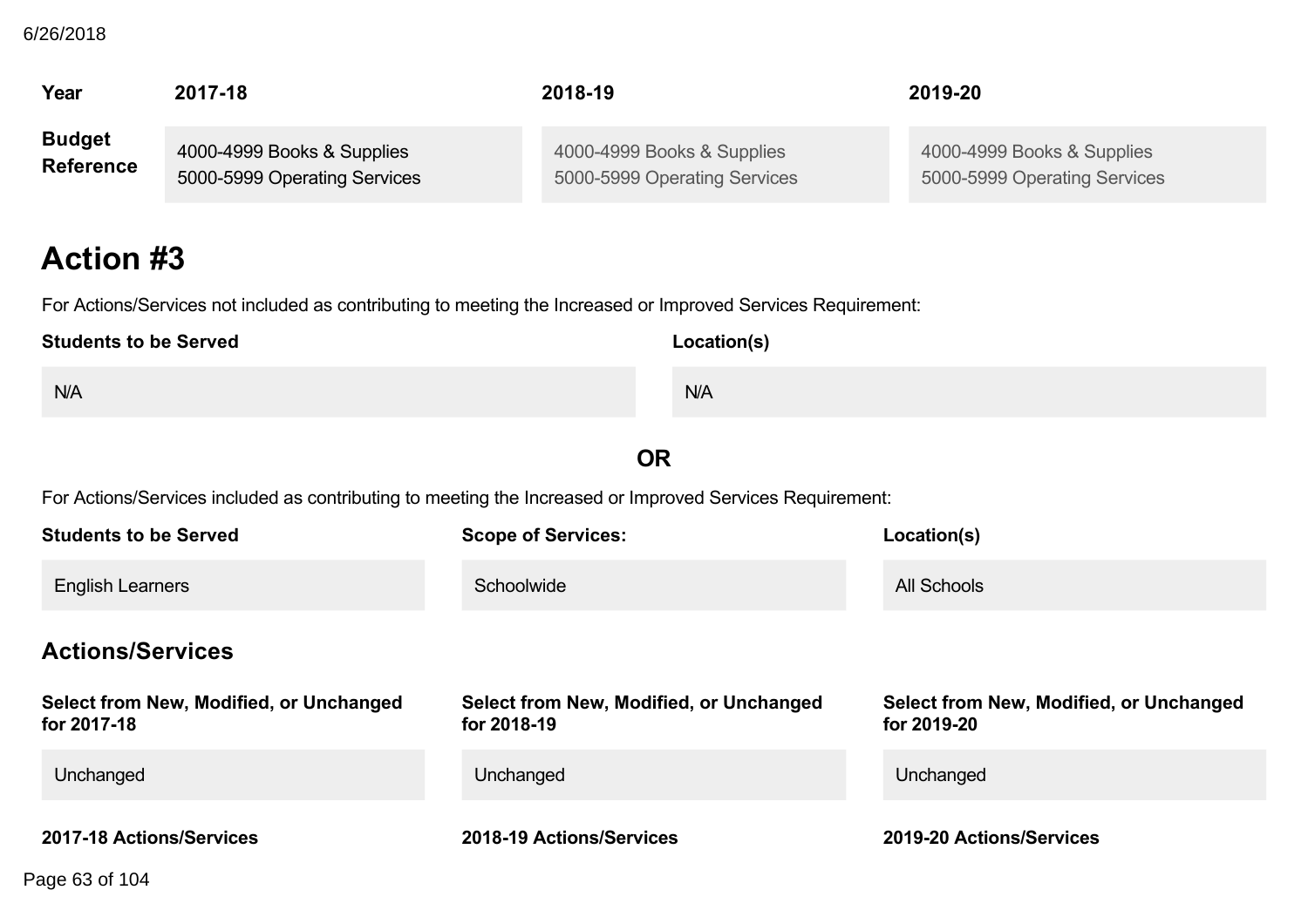Teachers will be trained in techniques for teaching English-language learners and incorporate them into the classroom, including Specially Designed Academic Instruction in English, active learning, prior knowledge and collaboration among students

## **Budgeted Expenditures**

Teachers will be trained in techniques for teaching English-language learners and incorporate them into the classroom, including Specially Designed Academic Instruction in English, active learning, prior knowledge and collaboration among students

Teachers will be trained in techniques for teaching English-language learners and incorporate them into the classroom, including Specially Designed Academic Instruction in English, active learning, prior knowledge and collaboration among students

| Year                              | 2017-18                                                                                       | 2018-19                                                                                       | 2019-20                                                                                       |
|-----------------------------------|-----------------------------------------------------------------------------------------------|-----------------------------------------------------------------------------------------------|-----------------------------------------------------------------------------------------------|
| <b>Amount</b>                     | \$7,000                                                                                       | \$7,000                                                                                       | \$7,000                                                                                       |
| <b>Source</b>                     |                                                                                               |                                                                                               |                                                                                               |
|                                   | Supplemental and Concentration Rate                                                           | <b>Supplemental and Concentration Rate</b>                                                    | <b>Supplemental and Concentration Rate</b>                                                    |
|                                   |                                                                                               |                                                                                               |                                                                                               |
| <b>Budget</b><br><b>Reference</b> | 1000-1999 Certificated Salaries<br>4000-4999 Books & Supplies<br>5000-5999 Operating Services | 1000-1999 Certificated Salaries<br>4000-4999 Books & Supplies<br>5000-5999 Operating Services | 1000-1999 Certificated Salaries<br>4000-4999 Books & Supplies<br>5000-5999 Operating Services |

## **Action #4**

For Actions/Services not included as contributing to meeting the Increased or Improved Services Requirement:

| <b>Students to be Served</b> | Location(s) |
|------------------------------|-------------|
| N/A                          | N/A         |

Page 64 of 104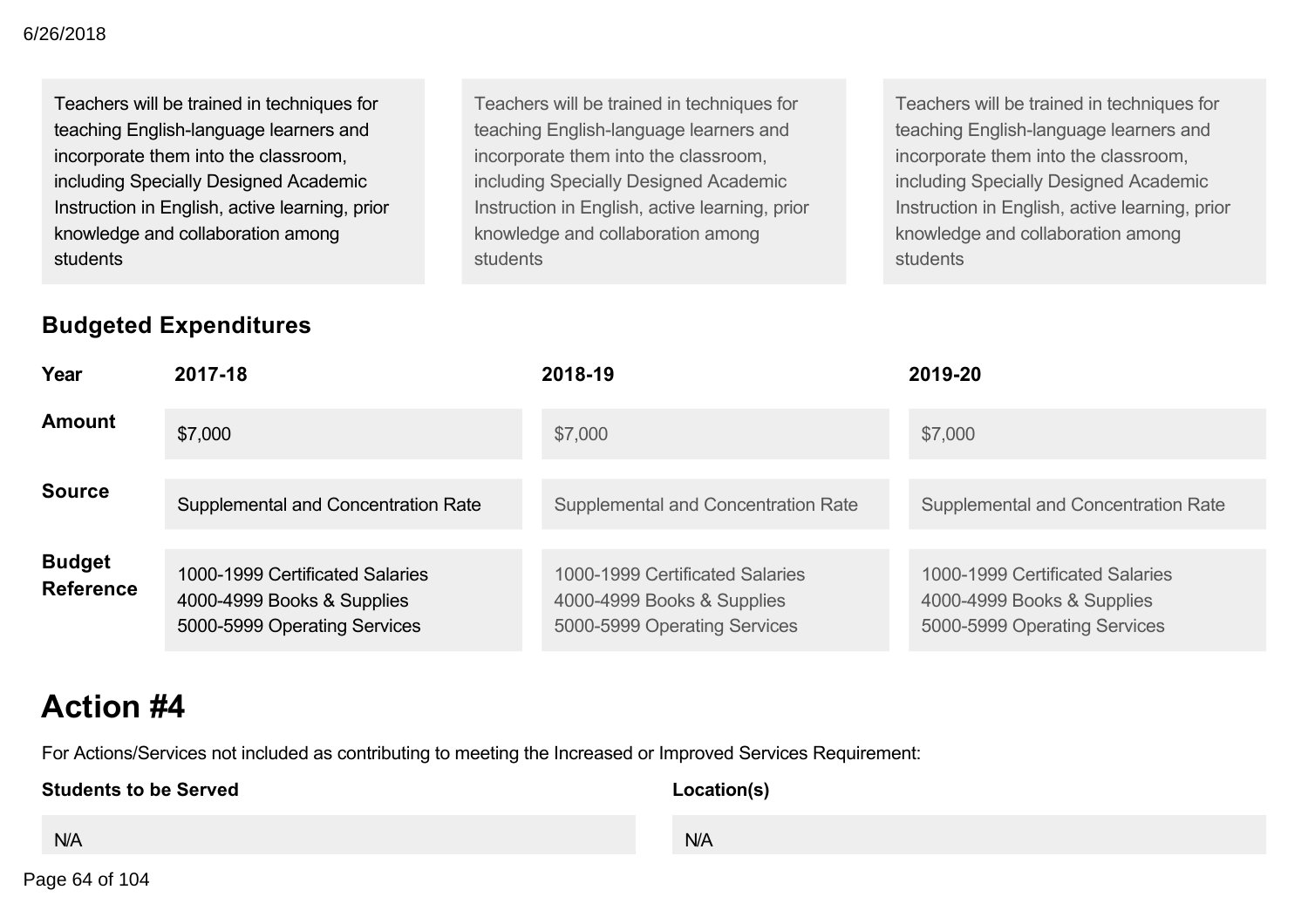## **OR**

For Actions/Services included as contributing to meeting the Increased or Improved Services Requirement:

| <b>Students to be Served</b>                                                                                                                                                                                                         | <b>Scope of Services:</b>                                                                                                                                                                                                                                                                                                                                     | Location(s)                                                       |
|--------------------------------------------------------------------------------------------------------------------------------------------------------------------------------------------------------------------------------------|---------------------------------------------------------------------------------------------------------------------------------------------------------------------------------------------------------------------------------------------------------------------------------------------------------------------------------------------------------------|-------------------------------------------------------------------|
| English Learners, Foster Youth, Low Income                                                                                                                                                                                           | Schoolwide                                                                                                                                                                                                                                                                                                                                                    | <b>All Schools</b>                                                |
| <b>Actions/Services</b>                                                                                                                                                                                                              |                                                                                                                                                                                                                                                                                                                                                               |                                                                   |
| Select from New, Modified, or Unchanged<br>for 2017-18                                                                                                                                                                               | Select from New, Modified, or Unchanged<br>for 2018-19                                                                                                                                                                                                                                                                                                        | Select from New, Modified, or Unchanged<br>for 2019-20            |
| <b>Modified</b>                                                                                                                                                                                                                      | <b>Modified</b>                                                                                                                                                                                                                                                                                                                                               | Modified                                                          |
| 2017-18 Actions/Services                                                                                                                                                                                                             | 2018-19 Actions/Services                                                                                                                                                                                                                                                                                                                                      | 2019-20 Actions/Services                                          |
| Teachers will collaborate within grade level<br>teams and cross grade levels. Teachers will<br>be trained on how to use Data Teams to<br>discuss assessments and use data analysis<br>to drive instruction and share best practices. | CAPE will create an MTSS team to create<br>and implement a plan for tiered intervention<br>for both academics and social emotional<br>issues that impede learning. The Team will<br>attend training, develop a strategic plan,<br>present at staff development meetings and<br>provide a scope and sequence of<br>implementation for the school wide program. | CAPE will continue to work on<br>implementation of the MTSS plan. |
| <b>Budgeted Expenditures</b>                                                                                                                                                                                                         |                                                                                                                                                                                                                                                                                                                                                               |                                                                   |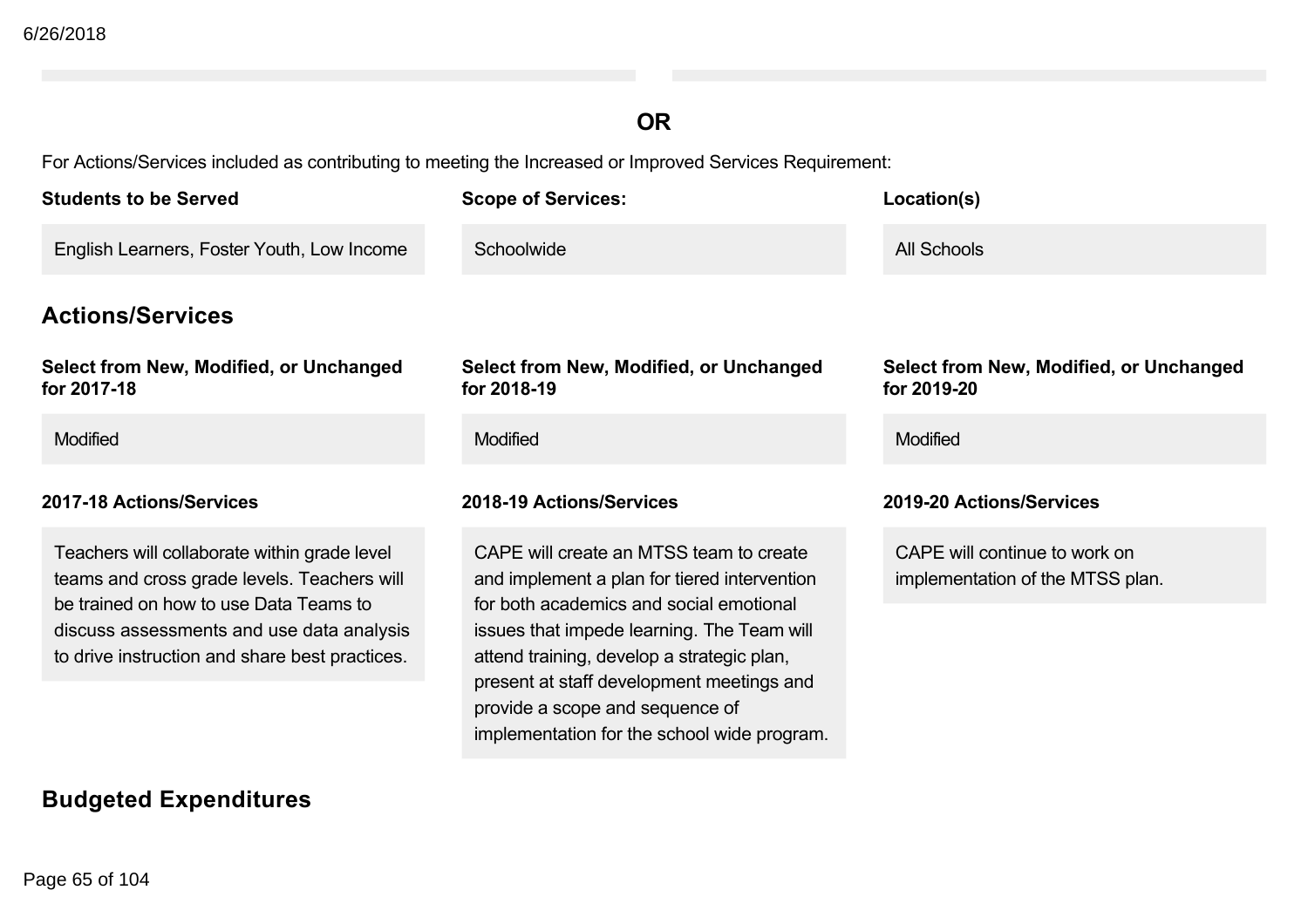#### **Budgeted Expenditures** 6/26/2018

| Year                              | 2017-18                                                                                       | 2018-19                                                                                       | 2019-20                                                                                       |
|-----------------------------------|-----------------------------------------------------------------------------------------------|-----------------------------------------------------------------------------------------------|-----------------------------------------------------------------------------------------------|
| <b>Amount</b>                     | \$3,000                                                                                       | \$18,000                                                                                      | \$3,000                                                                                       |
| <b>Source</b>                     | <b>LCFF Base Rate</b>                                                                         | Supplemental and Concentration Grant                                                          | <b>LCFF Base Rate</b>                                                                         |
| <b>Budget</b><br><b>Reference</b> | 1000-1999 Certificated Salaries<br>4000-4999 Books & Supplies<br>5000-5999 Operating Services | 1000-1999 Certificated Salaries<br>4000-4999 Books & Supplies<br>5000-5999 Operating Services | 1000-1999 Certificated Salaries<br>4000-4999 Books & Supplies<br>5000-5999 Operating Services |

## **Action #5**

For Actions/Services not included as contributing to meeting the Increased or Improved Services Requirement:

| <b>Students to be Served</b> | Location(s) |
|------------------------------|-------------|
| <b>All Students</b>          | All Schools |

**OR**

For Actions/Services included as contributing to meeting the Increased or Improved Services Requirement:

| <b>Students to be Served</b> | <b>Scope of Services:</b> | Location(s) |
|------------------------------|---------------------------|-------------|
| N/A                          | N/A                       | N/A         |

### **Actions/Services**

 $S^c \text{ of } 404$ **for 201718** Page 66 of 104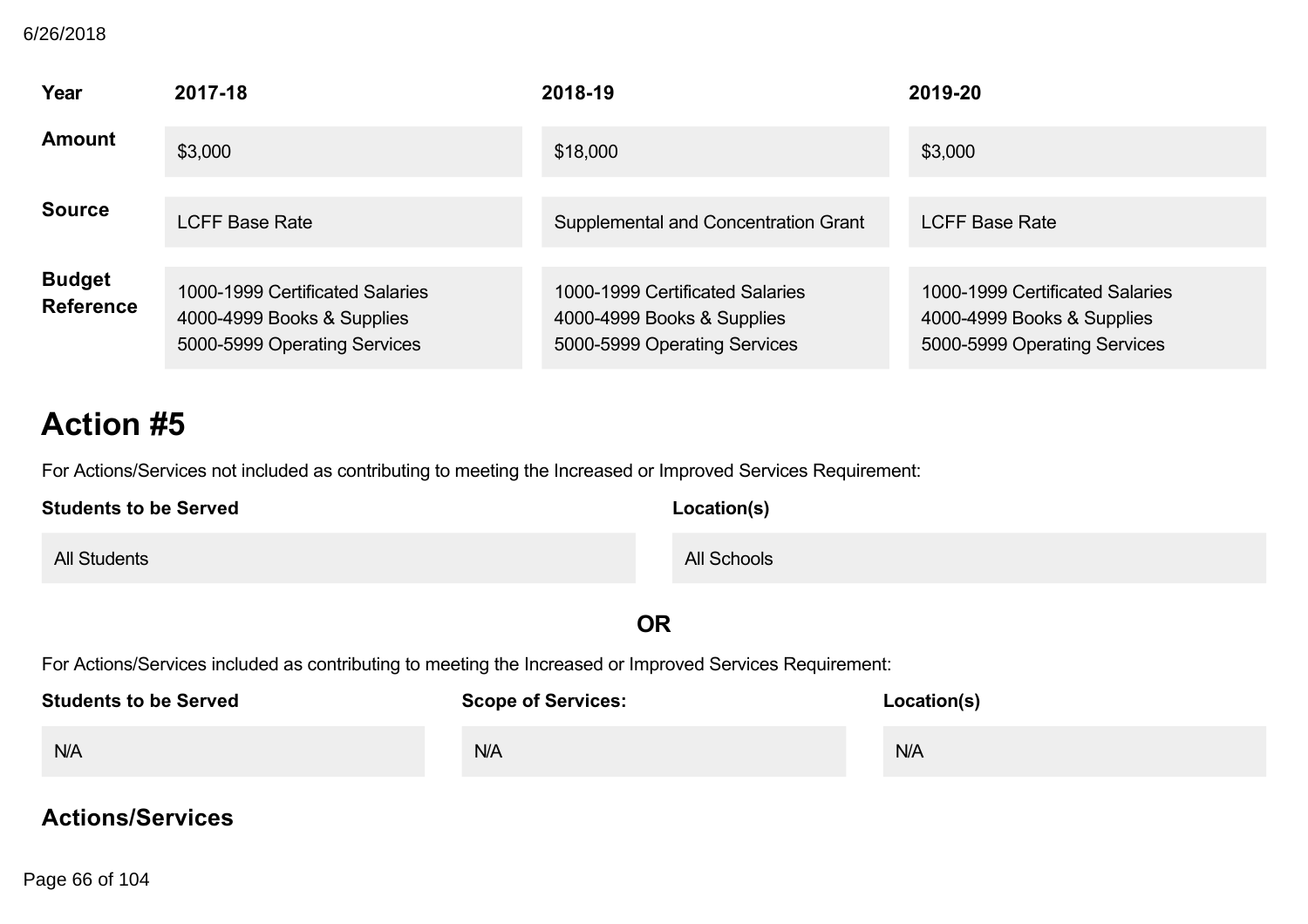#### **Actions/Services** 6/26/2018

**Select from New, Modified, or Unchanged for 201718**

Students will learn and apply principles of physical fitness and be exposed to various physical fitness activities. School- sponsored after-school, competitive sports teams will be organized for students in grades 6-8. CAPE will purchase uniforms and equipment as needed to make the program successful. Students in grades 4-8 will participate in the Camarillo City Wide Track and Field Day.

#### **Select from New, Modified, or Unchanged for 201819**

Modified **Unchanged** Unchanged Unchanged Unchanged Unchanged Unchanged Unchanged

#### **201718 Actions/Services 201819 Actions/Services 201920 Actions/Services**

Students will learn and apply principles of physical fitness and be exposed to various physical fitness activities. School- sponsored after-school, competitive sports teams will be organized for students in grades 6-8. CAPE will purchase uniforms and equipment as needed to make the program successful. Students in grades 4-8 will participate in the Camarillo City Wide Track and Field Day.

#### **Select from New, Modified, or Unchanged for 201920**

Students will learn and apply principles of physical fitness and be exposed to various physical fitness activities. School- sponsored after-school, competitive sports teams will be organized for students in grades 6-8. CAPE will purchase uniforms and equipment as needed to make the program successful. Students in grades 4-8 will participate in the Camarillo City Wide Track and Field Day.

## **Budgeted Expenditures**

| Year                              | 2017-18                    | 2018-19                    | 2019-20                    |
|-----------------------------------|----------------------------|----------------------------|----------------------------|
| <b>Amount</b>                     | \$2,000                    | \$2,000                    | \$2,000                    |
| <b>Source</b>                     | <b>LCFF Base Rate</b>      | <b>LCFF Base Rate</b>      | <b>LCFF Base Rate</b>      |
| <b>Budget</b><br><b>Reference</b> | 4000-4999 Books & Supplies | 4000-4999 Books & Supplies | 4000-4999 Books & Supplies |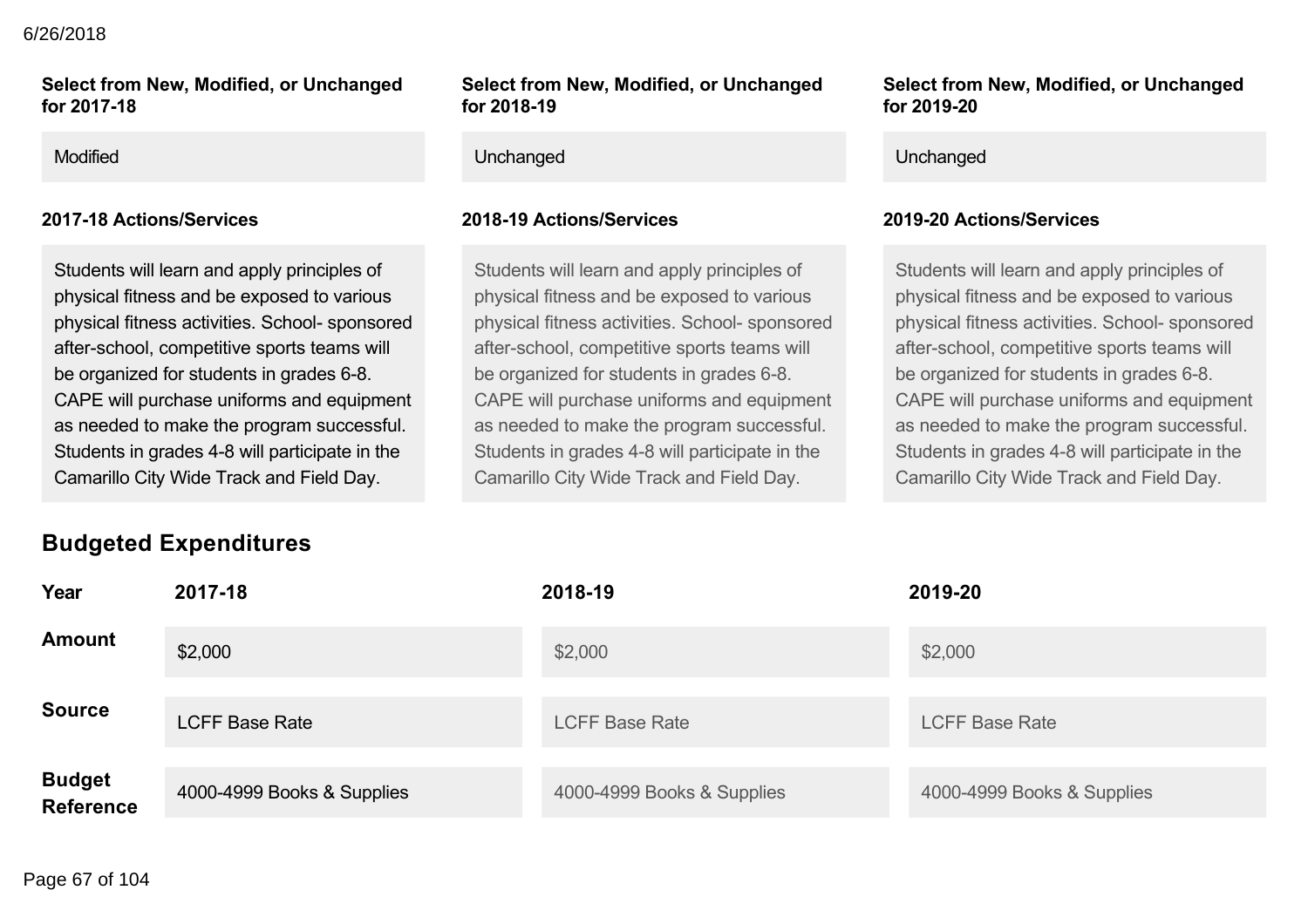## **Action #6**

For Actions/Services not included as contributing to meeting the Increased or Improved Services Requirement:

| <b>Students to be Served</b> | Location(s) |
|------------------------------|-------------|
| <b>All Students</b>          | All Schools |

## **OR**

For Actions/Services included as contributing to meeting the Increased or Improved Services Requirement:

| <b>Students to be Served</b>                                                                                                                     | <b>Scope of Services:</b>                                                                                                                        | Location(s)                                                                                                                                      |
|--------------------------------------------------------------------------------------------------------------------------------------------------|--------------------------------------------------------------------------------------------------------------------------------------------------|--------------------------------------------------------------------------------------------------------------------------------------------------|
| N/A                                                                                                                                              | N/A                                                                                                                                              | N/A                                                                                                                                              |
| <b>Actions/Services</b>                                                                                                                          |                                                                                                                                                  |                                                                                                                                                  |
| Select from New, Modified, or Unchanged<br>for 2017-18                                                                                           | <b>Select from New, Modified, or Unchanged</b><br>for 2018-19                                                                                    | Select from New, Modified, or Unchanged<br>for 2019-20                                                                                           |
| Unchanged                                                                                                                                        | Unchanged                                                                                                                                        | Unchanged                                                                                                                                        |
| 2017-18 Actions/Services                                                                                                                         | 2018-19 Actions/Services                                                                                                                         | 2019-20 Actions/Services                                                                                                                         |
| Students in grades K-3 will learn and apply a<br>basic understanding of music, such as<br>reading notes and learning the vocabulary of<br>music. | Students in grades K-3 will learn and apply a<br>basic understanding of music, such as<br>reading notes and learning the vocabulary of<br>music. | Students in grades K-3 will learn and apply a<br>basic understanding of music, such as<br>reading notes and learning the vocabulary of<br>music. |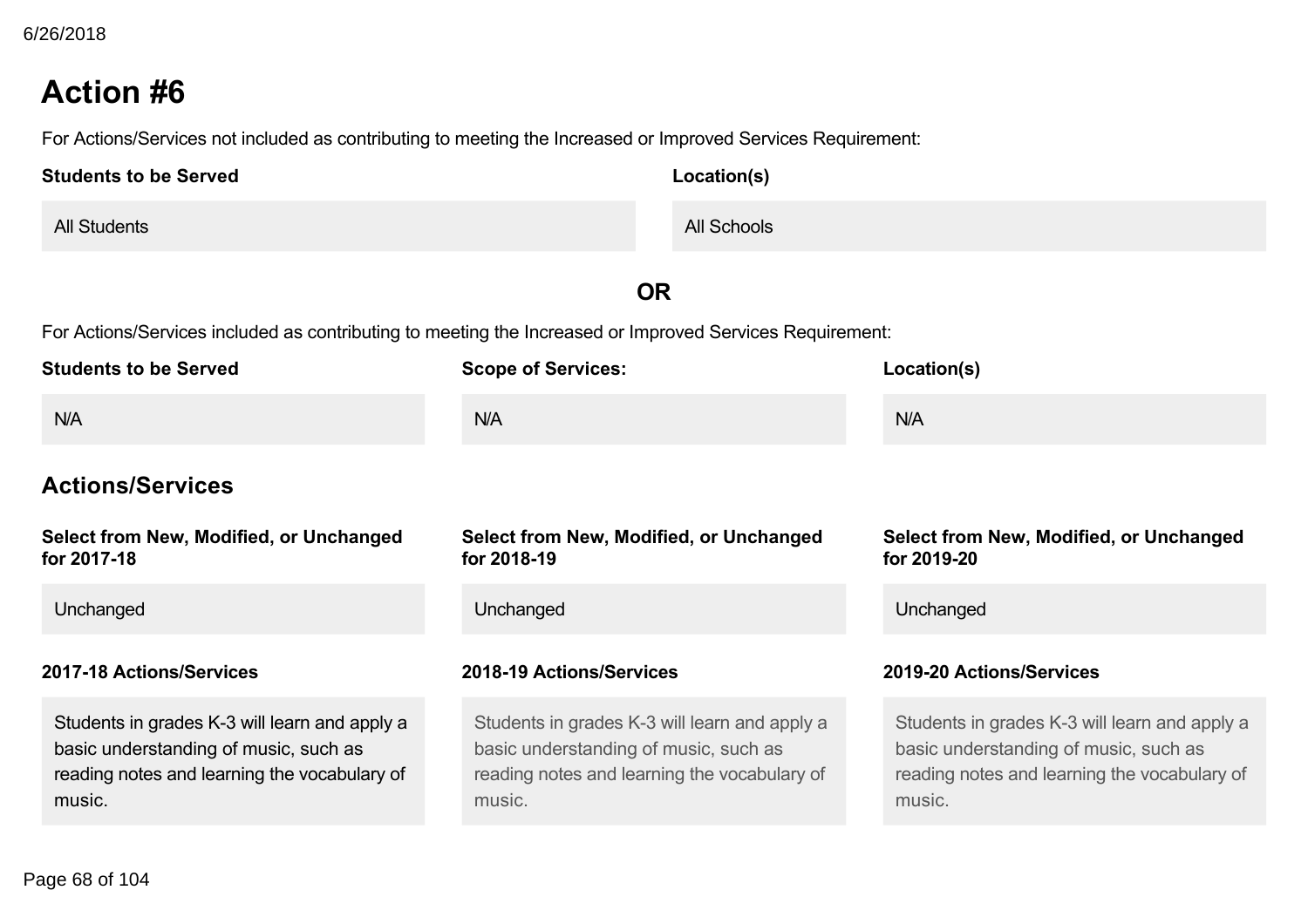## **Budgeted Expenditures**

| 6/26/2018<br><b>Budgeted Expenditures</b><br>2017-18<br>2018-19<br>Year<br>2019-20<br>Amount<br>\$6,000<br>\$6,000<br>\$6,000<br><b>Source</b><br>LCFF Base Rate<br>LCFF Base Rate<br>LCFF Base Rate<br><b>Budget</b><br>2000-2999 Classified Salaries<br>2000-2999 Classified Salaries<br>2000-2999 Classified Salaries<br><b>Reference</b> |  |
|----------------------------------------------------------------------------------------------------------------------------------------------------------------------------------------------------------------------------------------------------------------------------------------------------------------------------------------------|--|
| <b>Action #7</b><br>For Actions/Services not included as contributing to meeting the Increased or Improved Services Requirement:<br><b>Students to be Served</b><br>Location(s)<br><b>All Students</b><br>All Schools<br>OR<br>For Actions/Services included as contributing to meeting the Increased or Improved Services Requirement:      |  |
| <b>Scope of Services:</b><br><b>Students to be Served</b><br>Location(s)<br>the control of the control of the<br>and the state of the con-<br>and the con-<br>N/A<br>N/A<br>N/A<br><b>Actions/Services</b><br>Page 69 of 104                                                                                                                 |  |
|                                                                                                                                                                                                                                                                                                                                              |  |
|                                                                                                                                                                                                                                                                                                                                              |  |
|                                                                                                                                                                                                                                                                                                                                              |  |
|                                                                                                                                                                                                                                                                                                                                              |  |
|                                                                                                                                                                                                                                                                                                                                              |  |
|                                                                                                                                                                                                                                                                                                                                              |  |
|                                                                                                                                                                                                                                                                                                                                              |  |
|                                                                                                                                                                                                                                                                                                                                              |  |
|                                                                                                                                                                                                                                                                                                                                              |  |
|                                                                                                                                                                                                                                                                                                                                              |  |
|                                                                                                                                                                                                                                                                                                                                              |  |
|                                                                                                                                                                                                                                                                                                                                              |  |
|                                                                                                                                                                                                                                                                                                                                              |  |
|                                                                                                                                                                                                                                                                                                                                              |  |
|                                                                                                                                                                                                                                                                                                                                              |  |
|                                                                                                                                                                                                                                                                                                                                              |  |
|                                                                                                                                                                                                                                                                                                                                              |  |
|                                                                                                                                                                                                                                                                                                                                              |  |
|                                                                                                                                                                                                                                                                                                                                              |  |
|                                                                                                                                                                                                                                                                                                                                              |  |
|                                                                                                                                                                                                                                                                                                                                              |  |
|                                                                                                                                                                                                                                                                                                                                              |  |
|                                                                                                                                                                                                                                                                                                                                              |  |
|                                                                                                                                                                                                                                                                                                                                              |  |
|                                                                                                                                                                                                                                                                                                                                              |  |
|                                                                                                                                                                                                                                                                                                                                              |  |
|                                                                                                                                                                                                                                                                                                                                              |  |
|                                                                                                                                                                                                                                                                                                                                              |  |
|                                                                                                                                                                                                                                                                                                                                              |  |
|                                                                                                                                                                                                                                                                                                                                              |  |
|                                                                                                                                                                                                                                                                                                                                              |  |
|                                                                                                                                                                                                                                                                                                                                              |  |
|                                                                                                                                                                                                                                                                                                                                              |  |
|                                                                                                                                                                                                                                                                                                                                              |  |
|                                                                                                                                                                                                                                                                                                                                              |  |
|                                                                                                                                                                                                                                                                                                                                              |  |
|                                                                                                                                                                                                                                                                                                                                              |  |
|                                                                                                                                                                                                                                                                                                                                              |  |
|                                                                                                                                                                                                                                                                                                                                              |  |
|                                                                                                                                                                                                                                                                                                                                              |  |
|                                                                                                                                                                                                                                                                                                                                              |  |
|                                                                                                                                                                                                                                                                                                                                              |  |
|                                                                                                                                                                                                                                                                                                                                              |  |
|                                                                                                                                                                                                                                                                                                                                              |  |
|                                                                                                                                                                                                                                                                                                                                              |  |
|                                                                                                                                                                                                                                                                                                                                              |  |
|                                                                                                                                                                                                                                                                                                                                              |  |
|                                                                                                                                                                                                                                                                                                                                              |  |
|                                                                                                                                                                                                                                                                                                                                              |  |
|                                                                                                                                                                                                                                                                                                                                              |  |
|                                                                                                                                                                                                                                                                                                                                              |  |
|                                                                                                                                                                                                                                                                                                                                              |  |
|                                                                                                                                                                                                                                                                                                                                              |  |
|                                                                                                                                                                                                                                                                                                                                              |  |
|                                                                                                                                                                                                                                                                                                                                              |  |
|                                                                                                                                                                                                                                                                                                                                              |  |
|                                                                                                                                                                                                                                                                                                                                              |  |
|                                                                                                                                                                                                                                                                                                                                              |  |
|                                                                                                                                                                                                                                                                                                                                              |  |
|                                                                                                                                                                                                                                                                                                                                              |  |
|                                                                                                                                                                                                                                                                                                                                              |  |
|                                                                                                                                                                                                                                                                                                                                              |  |
|                                                                                                                                                                                                                                                                                                                                              |  |
|                                                                                                                                                                                                                                                                                                                                              |  |
|                                                                                                                                                                                                                                                                                                                                              |  |
|                                                                                                                                                                                                                                                                                                                                              |  |
|                                                                                                                                                                                                                                                                                                                                              |  |
|                                                                                                                                                                                                                                                                                                                                              |  |
|                                                                                                                                                                                                                                                                                                                                              |  |
|                                                                                                                                                                                                                                                                                                                                              |  |
|                                                                                                                                                                                                                                                                                                                                              |  |
|                                                                                                                                                                                                                                                                                                                                              |  |
|                                                                                                                                                                                                                                                                                                                                              |  |
|                                                                                                                                                                                                                                                                                                                                              |  |
|                                                                                                                                                                                                                                                                                                                                              |  |

## **Action #7**

| <b>Students to be Served</b> | Location(s) |
|------------------------------|-------------|
| <b>All Students</b>          | All Schools |

| <b>Students to be Served</b> | <b>Scope of Services:</b> | Location(s) |
|------------------------------|---------------------------|-------------|
| N/A                          | N/A                       | N/A         |

### **Actions/Services**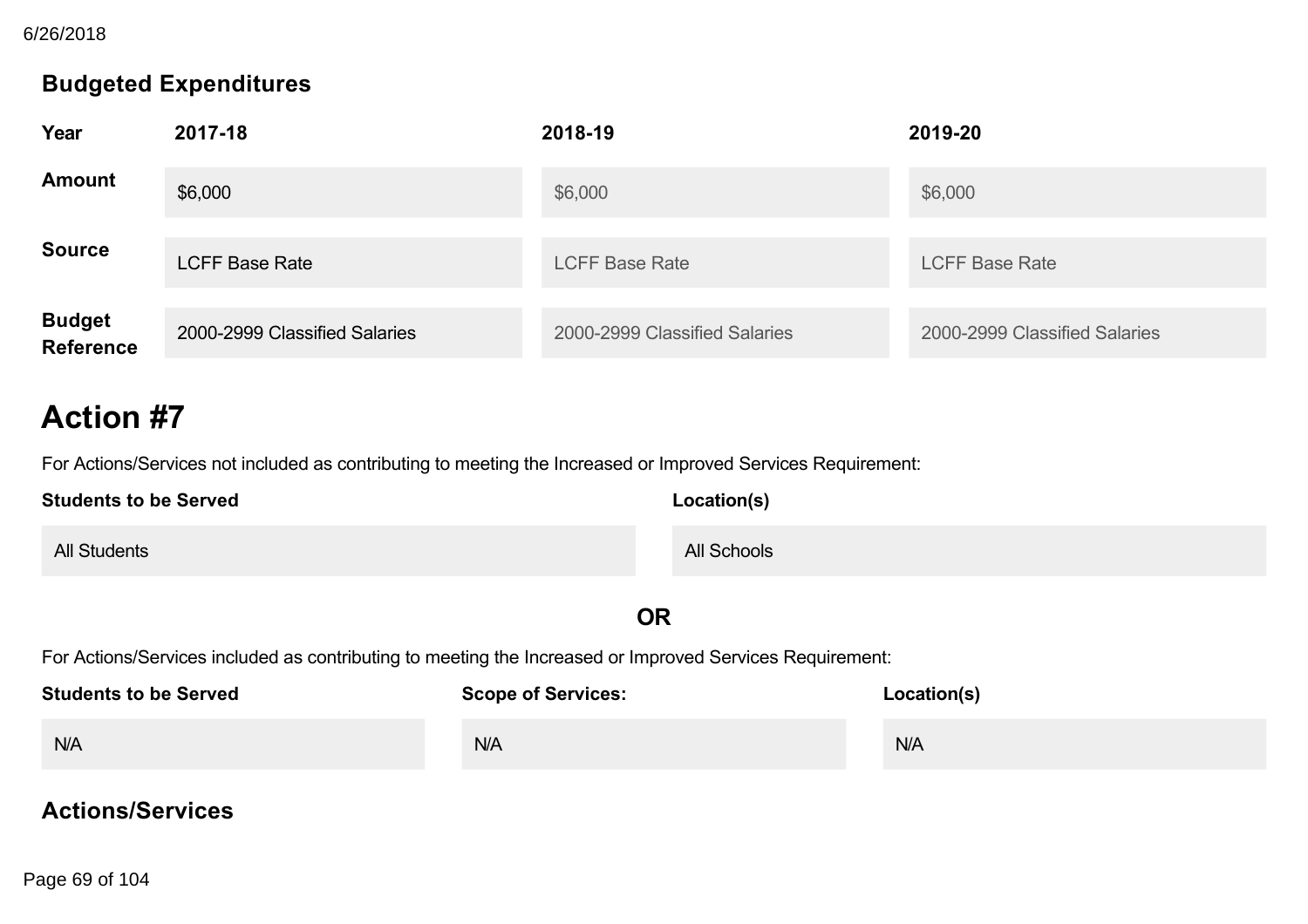#### **Actions/Services**

#### **Select from New, Modified, or Unchanged for 201819**

#### **201718 Actions/Services 201819 Actions/Services 201920 Actions/Services**

|  | <b>Budgeted Expenditures</b> |
|--|------------------------------|
|--|------------------------------|

| 6/26/2018<br>Select from New, Modified, or Unchanged<br>for 2017-18<br>New<br>2017-18 Actions/Services<br>An after-school performing arts program will<br>be offered for grades 4-8 in the fall and<br>grades 1-3 in the spring. The program will | Select from New, Modified, or Unchanged<br>for 2018-19<br>Modified<br>2018-19 Actions/Services<br>An after-school performing arts program will<br>be offered for grades 4-8 in the fall and<br>grades 1-3 in the spring. The program will | Select from New, Modified, or Unchanged<br>for 2019-20<br>Unchanged<br>2019-20 Actions/Services<br>An after-school performing arts program will<br>be offered for grades 4-8 in the fall and<br>grades 1-3 in the spring. The program will |
|---------------------------------------------------------------------------------------------------------------------------------------------------------------------------------------------------------------------------------------------------|-------------------------------------------------------------------------------------------------------------------------------------------------------------------------------------------------------------------------------------------|--------------------------------------------------------------------------------------------------------------------------------------------------------------------------------------------------------------------------------------------|
| expand to include a sound/lighting aspect for<br>those students interested in the behind the<br>scenes of theatre.<br><b>Budgeted Expenditures</b><br>Year<br>2017-18<br><b>Amount</b><br>\$8,000                                                 | include a sound/lighting aspect for those<br>students interested in the behind the scenes<br>of theatre. In addition, the program will<br>expand to include backdrop set design,<br>make-up, and costume design.<br>2018-19<br>\$8,000    | include a sound/lighting aspect for those<br>students interested in the behind the scenes<br>of theatre. In addition, the program will<br>expand to include backdrop set design,<br>make-up, and costume design.<br>2019-20<br>\$8,000     |
| <b>Source</b><br>LCFF Base Rate<br><b>Budget</b><br>2000-2999 Classified Salaries<br><b>Reference</b><br>4000-4999 Books & Supplies<br>Page 70 of 104                                                                                             | LCFF Base Rate<br>2000-2999 Classified Salaries<br>4000-4999 Books & Supplies                                                                                                                                                             | LCFF Base Rate<br>2000-2999 Classified Salaries<br>4000-4999 Books & Supplies                                                                                                                                                              |
|                                                                                                                                                                                                                                                   |                                                                                                                                                                                                                                           |                                                                                                                                                                                                                                            |
|                                                                                                                                                                                                                                                   |                                                                                                                                                                                                                                           |                                                                                                                                                                                                                                            |
|                                                                                                                                                                                                                                                   |                                                                                                                                                                                                                                           |                                                                                                                                                                                                                                            |
|                                                                                                                                                                                                                                                   |                                                                                                                                                                                                                                           |                                                                                                                                                                                                                                            |
|                                                                                                                                                                                                                                                   |                                                                                                                                                                                                                                           |                                                                                                                                                                                                                                            |
|                                                                                                                                                                                                                                                   |                                                                                                                                                                                                                                           |                                                                                                                                                                                                                                            |
|                                                                                                                                                                                                                                                   |                                                                                                                                                                                                                                           |                                                                                                                                                                                                                                            |
|                                                                                                                                                                                                                                                   |                                                                                                                                                                                                                                           |                                                                                                                                                                                                                                            |
|                                                                                                                                                                                                                                                   |                                                                                                                                                                                                                                           |                                                                                                                                                                                                                                            |
|                                                                                                                                                                                                                                                   |                                                                                                                                                                                                                                           |                                                                                                                                                                                                                                            |
|                                                                                                                                                                                                                                                   |                                                                                                                                                                                                                                           |                                                                                                                                                                                                                                            |
|                                                                                                                                                                                                                                                   |                                                                                                                                                                                                                                           |                                                                                                                                                                                                                                            |
|                                                                                                                                                                                                                                                   |                                                                                                                                                                                                                                           |                                                                                                                                                                                                                                            |
|                                                                                                                                                                                                                                                   |                                                                                                                                                                                                                                           |                                                                                                                                                                                                                                            |
|                                                                                                                                                                                                                                                   |                                                                                                                                                                                                                                           |                                                                                                                                                                                                                                            |
|                                                                                                                                                                                                                                                   |                                                                                                                                                                                                                                           |                                                                                                                                                                                                                                            |
|                                                                                                                                                                                                                                                   |                                                                                                                                                                                                                                           |                                                                                                                                                                                                                                            |
|                                                                                                                                                                                                                                                   |                                                                                                                                                                                                                                           |                                                                                                                                                                                                                                            |
|                                                                                                                                                                                                                                                   |                                                                                                                                                                                                                                           |                                                                                                                                                                                                                                            |
|                                                                                                                                                                                                                                                   |                                                                                                                                                                                                                                           |                                                                                                                                                                                                                                            |
|                                                                                                                                                                                                                                                   |                                                                                                                                                                                                                                           |                                                                                                                                                                                                                                            |
|                                                                                                                                                                                                                                                   |                                                                                                                                                                                                                                           |                                                                                                                                                                                                                                            |
|                                                                                                                                                                                                                                                   |                                                                                                                                                                                                                                           |                                                                                                                                                                                                                                            |
|                                                                                                                                                                                                                                                   |                                                                                                                                                                                                                                           |                                                                                                                                                                                                                                            |
|                                                                                                                                                                                                                                                   |                                                                                                                                                                                                                                           |                                                                                                                                                                                                                                            |
|                                                                                                                                                                                                                                                   |                                                                                                                                                                                                                                           |                                                                                                                                                                                                                                            |
|                                                                                                                                                                                                                                                   |                                                                                                                                                                                                                                           |                                                                                                                                                                                                                                            |
|                                                                                                                                                                                                                                                   |                                                                                                                                                                                                                                           |                                                                                                                                                                                                                                            |
|                                                                                                                                                                                                                                                   |                                                                                                                                                                                                                                           |                                                                                                                                                                                                                                            |
|                                                                                                                                                                                                                                                   |                                                                                                                                                                                                                                           |                                                                                                                                                                                                                                            |
|                                                                                                                                                                                                                                                   |                                                                                                                                                                                                                                           |                                                                                                                                                                                                                                            |
|                                                                                                                                                                                                                                                   |                                                                                                                                                                                                                                           |                                                                                                                                                                                                                                            |
|                                                                                                                                                                                                                                                   |                                                                                                                                                                                                                                           |                                                                                                                                                                                                                                            |
|                                                                                                                                                                                                                                                   |                                                                                                                                                                                                                                           |                                                                                                                                                                                                                                            |
|                                                                                                                                                                                                                                                   |                                                                                                                                                                                                                                           |                                                                                                                                                                                                                                            |
|                                                                                                                                                                                                                                                   |                                                                                                                                                                                                                                           |                                                                                                                                                                                                                                            |
|                                                                                                                                                                                                                                                   |                                                                                                                                                                                                                                           |                                                                                                                                                                                                                                            |
|                                                                                                                                                                                                                                                   |                                                                                                                                                                                                                                           |                                                                                                                                                                                                                                            |
|                                                                                                                                                                                                                                                   |                                                                                                                                                                                                                                           |                                                                                                                                                                                                                                            |
|                                                                                                                                                                                                                                                   |                                                                                                                                                                                                                                           |                                                                                                                                                                                                                                            |
|                                                                                                                                                                                                                                                   |                                                                                                                                                                                                                                           |                                                                                                                                                                                                                                            |
|                                                                                                                                                                                                                                                   |                                                                                                                                                                                                                                           |                                                                                                                                                                                                                                            |
|                                                                                                                                                                                                                                                   |                                                                                                                                                                                                                                           |                                                                                                                                                                                                                                            |
|                                                                                                                                                                                                                                                   |                                                                                                                                                                                                                                           |                                                                                                                                                                                                                                            |
|                                                                                                                                                                                                                                                   |                                                                                                                                                                                                                                           |                                                                                                                                                                                                                                            |
|                                                                                                                                                                                                                                                   |                                                                                                                                                                                                                                           |                                                                                                                                                                                                                                            |
|                                                                                                                                                                                                                                                   |                                                                                                                                                                                                                                           |                                                                                                                                                                                                                                            |
|                                                                                                                                                                                                                                                   |                                                                                                                                                                                                                                           |                                                                                                                                                                                                                                            |
|                                                                                                                                                                                                                                                   |                                                                                                                                                                                                                                           |                                                                                                                                                                                                                                            |
|                                                                                                                                                                                                                                                   |                                                                                                                                                                                                                                           |                                                                                                                                                                                                                                            |
|                                                                                                                                                                                                                                                   |                                                                                                                                                                                                                                           |                                                                                                                                                                                                                                            |
|                                                                                                                                                                                                                                                   |                                                                                                                                                                                                                                           |                                                                                                                                                                                                                                            |
|                                                                                                                                                                                                                                                   |                                                                                                                                                                                                                                           |                                                                                                                                                                                                                                            |
|                                                                                                                                                                                                                                                   |                                                                                                                                                                                                                                           |                                                                                                                                                                                                                                            |
|                                                                                                                                                                                                                                                   |                                                                                                                                                                                                                                           |                                                                                                                                                                                                                                            |
|                                                                                                                                                                                                                                                   |                                                                                                                                                                                                                                           |                                                                                                                                                                                                                                            |
|                                                                                                                                                                                                                                                   |                                                                                                                                                                                                                                           |                                                                                                                                                                                                                                            |
|                                                                                                                                                                                                                                                   |                                                                                                                                                                                                                                           |                                                                                                                                                                                                                                            |
|                                                                                                                                                                                                                                                   |                                                                                                                                                                                                                                           |                                                                                                                                                                                                                                            |
|                                                                                                                                                                                                                                                   |                                                                                                                                                                                                                                           |                                                                                                                                                                                                                                            |
|                                                                                                                                                                                                                                                   |                                                                                                                                                                                                                                           |                                                                                                                                                                                                                                            |
|                                                                                                                                                                                                                                                   |                                                                                                                                                                                                                                           |                                                                                                                                                                                                                                            |
|                                                                                                                                                                                                                                                   |                                                                                                                                                                                                                                           |                                                                                                                                                                                                                                            |
|                                                                                                                                                                                                                                                   |                                                                                                                                                                                                                                           |                                                                                                                                                                                                                                            |
|                                                                                                                                                                                                                                                   |                                                                                                                                                                                                                                           |                                                                                                                                                                                                                                            |
|                                                                                                                                                                                                                                                   |                                                                                                                                                                                                                                           |                                                                                                                                                                                                                                            |
|                                                                                                                                                                                                                                                   |                                                                                                                                                                                                                                           |                                                                                                                                                                                                                                            |
|                                                                                                                                                                                                                                                   |                                                                                                                                                                                                                                           |                                                                                                                                                                                                                                            |
|                                                                                                                                                                                                                                                   |                                                                                                                                                                                                                                           |                                                                                                                                                                                                                                            |
|                                                                                                                                                                                                                                                   |                                                                                                                                                                                                                                           |                                                                                                                                                                                                                                            |
|                                                                                                                                                                                                                                                   |                                                                                                                                                                                                                                           |                                                                                                                                                                                                                                            |
|                                                                                                                                                                                                                                                   |                                                                                                                                                                                                                                           |                                                                                                                                                                                                                                            |
|                                                                                                                                                                                                                                                   |                                                                                                                                                                                                                                           |                                                                                                                                                                                                                                            |
|                                                                                                                                                                                                                                                   |                                                                                                                                                                                                                                           |                                                                                                                                                                                                                                            |
|                                                                                                                                                                                                                                                   |                                                                                                                                                                                                                                           |                                                                                                                                                                                                                                            |
|                                                                                                                                                                                                                                                   |                                                                                                                                                                                                                                           |                                                                                                                                                                                                                                            |
|                                                                                                                                                                                                                                                   |                                                                                                                                                                                                                                           |                                                                                                                                                                                                                                            |
|                                                                                                                                                                                                                                                   |                                                                                                                                                                                                                                           |                                                                                                                                                                                                                                            |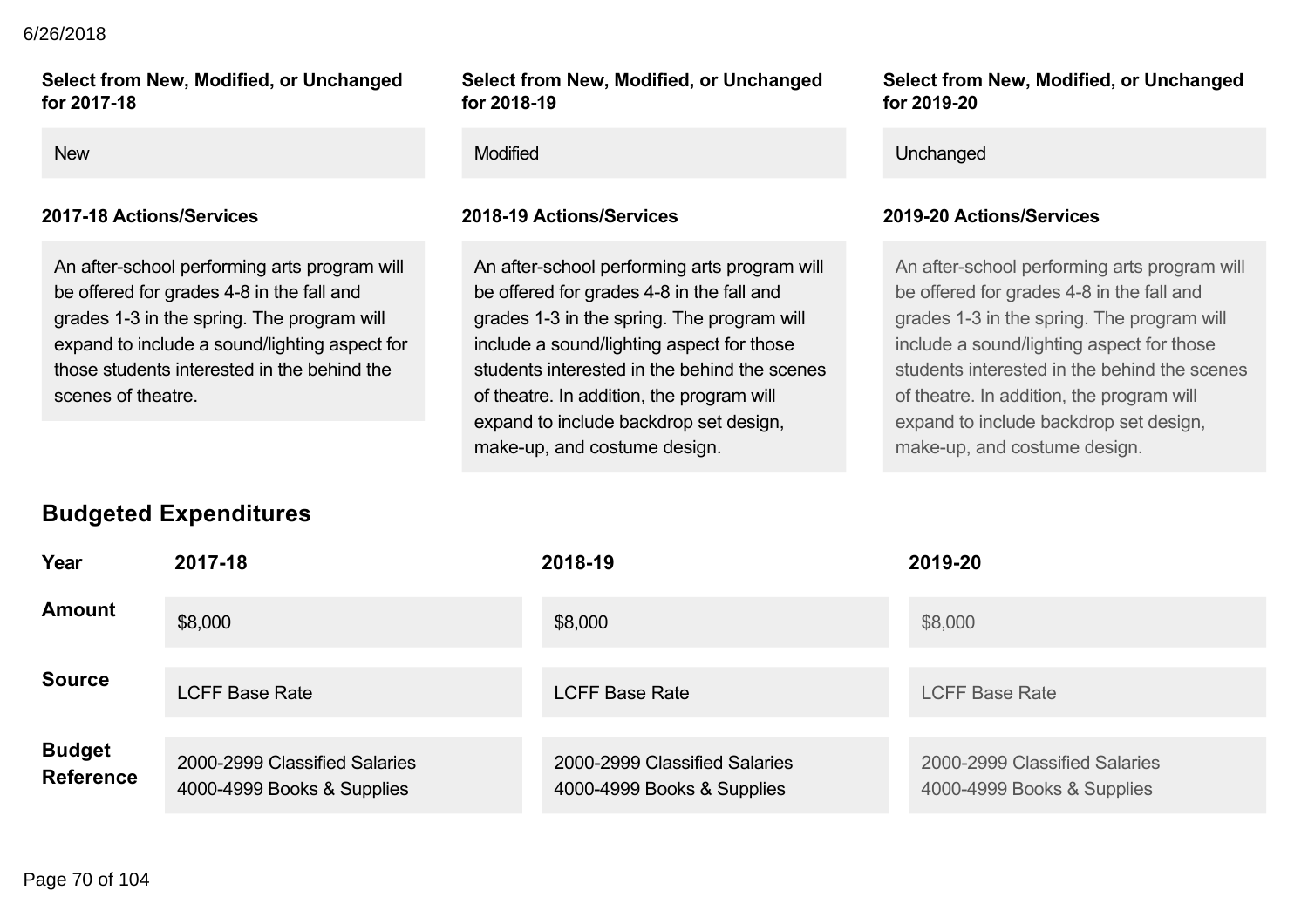## **Action #8**

| <b>Students to be Served</b> | Location(s) |
|------------------------------|-------------|
| <b>All Students</b>          | All Schools |

## **OR**

| 6/26/2018<br><b>Action #8</b><br><b>Students to be Served</b><br><b>All Students</b><br><b>Students to be Served</b>                                                                                                                                                                                                    | For Actions/Services not included as contributing to meeting the Increased or Improved Services Requirement:<br>Location(s)<br>All Schools<br>OR<br>For Actions/Services included as contributing to meeting the Increased or Improved Services Requirement:<br><b>Scope of Services:</b><br>Location(s)<br>N/A<br>N/A |                                                                                                                                                                                                                                                                                        |  |
|-------------------------------------------------------------------------------------------------------------------------------------------------------------------------------------------------------------------------------------------------------------------------------------------------------------------------|------------------------------------------------------------------------------------------------------------------------------------------------------------------------------------------------------------------------------------------------------------------------------------------------------------------------|----------------------------------------------------------------------------------------------------------------------------------------------------------------------------------------------------------------------------------------------------------------------------------------|--|
| N/A<br><b>Actions/Services</b><br>Select from New, Modified, or Unchanged<br>for 2017-18<br>Modified<br>2017-18 Actions/Services<br>Students will help create and maintain a<br>living outdoor classroom. The kindergarten<br>class will create and maintain a garden to be<br>added to the outside edge of the garden. | Select from New, Modified, or Unchanged<br>for 2018-19<br>Unchanged<br>2018-19 Actions/Services<br>Students will help create and maintain a<br>living outdoor classroom. The kindergarten<br>class will create and maintain a garden to be<br>added to the outside edge of the garden.                                 | Select from New, Modified, or Unchanged<br>for 2019-20<br>Unchanged<br>2019-20 Actions/Services<br>Students will help create and maintain a<br>living outdoor classroom. The kindergarten<br>class will create and maintain a garden to be<br>added to the outside edge of the garden. |  |
| Page 71 of 104                                                                                                                                                                                                                                                                                                          |                                                                                                                                                                                                                                                                                                                        |                                                                                                                                                                                                                                                                                        |  |
|                                                                                                                                                                                                                                                                                                                         |                                                                                                                                                                                                                                                                                                                        |                                                                                                                                                                                                                                                                                        |  |
|                                                                                                                                                                                                                                                                                                                         |                                                                                                                                                                                                                                                                                                                        |                                                                                                                                                                                                                                                                                        |  |
|                                                                                                                                                                                                                                                                                                                         |                                                                                                                                                                                                                                                                                                                        |                                                                                                                                                                                                                                                                                        |  |
|                                                                                                                                                                                                                                                                                                                         |                                                                                                                                                                                                                                                                                                                        |                                                                                                                                                                                                                                                                                        |  |
|                                                                                                                                                                                                                                                                                                                         |                                                                                                                                                                                                                                                                                                                        |                                                                                                                                                                                                                                                                                        |  |
|                                                                                                                                                                                                                                                                                                                         |                                                                                                                                                                                                                                                                                                                        |                                                                                                                                                                                                                                                                                        |  |
|                                                                                                                                                                                                                                                                                                                         |                                                                                                                                                                                                                                                                                                                        |                                                                                                                                                                                                                                                                                        |  |
|                                                                                                                                                                                                                                                                                                                         |                                                                                                                                                                                                                                                                                                                        |                                                                                                                                                                                                                                                                                        |  |
|                                                                                                                                                                                                                                                                                                                         |                                                                                                                                                                                                                                                                                                                        |                                                                                                                                                                                                                                                                                        |  |
|                                                                                                                                                                                                                                                                                                                         |                                                                                                                                                                                                                                                                                                                        |                                                                                                                                                                                                                                                                                        |  |
|                                                                                                                                                                                                                                                                                                                         |                                                                                                                                                                                                                                                                                                                        |                                                                                                                                                                                                                                                                                        |  |
|                                                                                                                                                                                                                                                                                                                         |                                                                                                                                                                                                                                                                                                                        |                                                                                                                                                                                                                                                                                        |  |
|                                                                                                                                                                                                                                                                                                                         |                                                                                                                                                                                                                                                                                                                        |                                                                                                                                                                                                                                                                                        |  |
|                                                                                                                                                                                                                                                                                                                         |                                                                                                                                                                                                                                                                                                                        |                                                                                                                                                                                                                                                                                        |  |
|                                                                                                                                                                                                                                                                                                                         |                                                                                                                                                                                                                                                                                                                        |                                                                                                                                                                                                                                                                                        |  |
|                                                                                                                                                                                                                                                                                                                         |                                                                                                                                                                                                                                                                                                                        |                                                                                                                                                                                                                                                                                        |  |
|                                                                                                                                                                                                                                                                                                                         |                                                                                                                                                                                                                                                                                                                        |                                                                                                                                                                                                                                                                                        |  |
|                                                                                                                                                                                                                                                                                                                         |                                                                                                                                                                                                                                                                                                                        |                                                                                                                                                                                                                                                                                        |  |
|                                                                                                                                                                                                                                                                                                                         |                                                                                                                                                                                                                                                                                                                        |                                                                                                                                                                                                                                                                                        |  |
|                                                                                                                                                                                                                                                                                                                         |                                                                                                                                                                                                                                                                                                                        |                                                                                                                                                                                                                                                                                        |  |
|                                                                                                                                                                                                                                                                                                                         |                                                                                                                                                                                                                                                                                                                        |                                                                                                                                                                                                                                                                                        |  |
|                                                                                                                                                                                                                                                                                                                         |                                                                                                                                                                                                                                                                                                                        |                                                                                                                                                                                                                                                                                        |  |
|                                                                                                                                                                                                                                                                                                                         |                                                                                                                                                                                                                                                                                                                        |                                                                                                                                                                                                                                                                                        |  |
|                                                                                                                                                                                                                                                                                                                         |                                                                                                                                                                                                                                                                                                                        |                                                                                                                                                                                                                                                                                        |  |
|                                                                                                                                                                                                                                                                                                                         |                                                                                                                                                                                                                                                                                                                        |                                                                                                                                                                                                                                                                                        |  |
|                                                                                                                                                                                                                                                                                                                         |                                                                                                                                                                                                                                                                                                                        |                                                                                                                                                                                                                                                                                        |  |
|                                                                                                                                                                                                                                                                                                                         |                                                                                                                                                                                                                                                                                                                        |                                                                                                                                                                                                                                                                                        |  |
|                                                                                                                                                                                                                                                                                                                         |                                                                                                                                                                                                                                                                                                                        |                                                                                                                                                                                                                                                                                        |  |
|                                                                                                                                                                                                                                                                                                                         |                                                                                                                                                                                                                                                                                                                        |                                                                                                                                                                                                                                                                                        |  |
|                                                                                                                                                                                                                                                                                                                         |                                                                                                                                                                                                                                                                                                                        |                                                                                                                                                                                                                                                                                        |  |
|                                                                                                                                                                                                                                                                                                                         |                                                                                                                                                                                                                                                                                                                        |                                                                                                                                                                                                                                                                                        |  |
|                                                                                                                                                                                                                                                                                                                         |                                                                                                                                                                                                                                                                                                                        |                                                                                                                                                                                                                                                                                        |  |
|                                                                                                                                                                                                                                                                                                                         |                                                                                                                                                                                                                                                                                                                        |                                                                                                                                                                                                                                                                                        |  |
|                                                                                                                                                                                                                                                                                                                         |                                                                                                                                                                                                                                                                                                                        |                                                                                                                                                                                                                                                                                        |  |
|                                                                                                                                                                                                                                                                                                                         |                                                                                                                                                                                                                                                                                                                        |                                                                                                                                                                                                                                                                                        |  |
|                                                                                                                                                                                                                                                                                                                         |                                                                                                                                                                                                                                                                                                                        |                                                                                                                                                                                                                                                                                        |  |
|                                                                                                                                                                                                                                                                                                                         |                                                                                                                                                                                                                                                                                                                        |                                                                                                                                                                                                                                                                                        |  |
|                                                                                                                                                                                                                                                                                                                         |                                                                                                                                                                                                                                                                                                                        |                                                                                                                                                                                                                                                                                        |  |
|                                                                                                                                                                                                                                                                                                                         |                                                                                                                                                                                                                                                                                                                        |                                                                                                                                                                                                                                                                                        |  |
|                                                                                                                                                                                                                                                                                                                         |                                                                                                                                                                                                                                                                                                                        |                                                                                                                                                                                                                                                                                        |  |
|                                                                                                                                                                                                                                                                                                                         |                                                                                                                                                                                                                                                                                                                        |                                                                                                                                                                                                                                                                                        |  |
|                                                                                                                                                                                                                                                                                                                         |                                                                                                                                                                                                                                                                                                                        |                                                                                                                                                                                                                                                                                        |  |
|                                                                                                                                                                                                                                                                                                                         |                                                                                                                                                                                                                                                                                                                        |                                                                                                                                                                                                                                                                                        |  |
|                                                                                                                                                                                                                                                                                                                         |                                                                                                                                                                                                                                                                                                                        |                                                                                                                                                                                                                                                                                        |  |
|                                                                                                                                                                                                                                                                                                                         |                                                                                                                                                                                                                                                                                                                        |                                                                                                                                                                                                                                                                                        |  |
|                                                                                                                                                                                                                                                                                                                         |                                                                                                                                                                                                                                                                                                                        |                                                                                                                                                                                                                                                                                        |  |
|                                                                                                                                                                                                                                                                                                                         |                                                                                                                                                                                                                                                                                                                        |                                                                                                                                                                                                                                                                                        |  |
|                                                                                                                                                                                                                                                                                                                         |                                                                                                                                                                                                                                                                                                                        |                                                                                                                                                                                                                                                                                        |  |
|                                                                                                                                                                                                                                                                                                                         |                                                                                                                                                                                                                                                                                                                        |                                                                                                                                                                                                                                                                                        |  |
|                                                                                                                                                                                                                                                                                                                         |                                                                                                                                                                                                                                                                                                                        |                                                                                                                                                                                                                                                                                        |  |
|                                                                                                                                                                                                                                                                                                                         |                                                                                                                                                                                                                                                                                                                        |                                                                                                                                                                                                                                                                                        |  |
|                                                                                                                                                                                                                                                                                                                         |                                                                                                                                                                                                                                                                                                                        |                                                                                                                                                                                                                                                                                        |  |
|                                                                                                                                                                                                                                                                                                                         |                                                                                                                                                                                                                                                                                                                        |                                                                                                                                                                                                                                                                                        |  |
|                                                                                                                                                                                                                                                                                                                         |                                                                                                                                                                                                                                                                                                                        |                                                                                                                                                                                                                                                                                        |  |
|                                                                                                                                                                                                                                                                                                                         |                                                                                                                                                                                                                                                                                                                        |                                                                                                                                                                                                                                                                                        |  |
|                                                                                                                                                                                                                                                                                                                         |                                                                                                                                                                                                                                                                                                                        |                                                                                                                                                                                                                                                                                        |  |
|                                                                                                                                                                                                                                                                                                                         |                                                                                                                                                                                                                                                                                                                        |                                                                                                                                                                                                                                                                                        |  |
|                                                                                                                                                                                                                                                                                                                         |                                                                                                                                                                                                                                                                                                                        |                                                                                                                                                                                                                                                                                        |  |
|                                                                                                                                                                                                                                                                                                                         |                                                                                                                                                                                                                                                                                                                        |                                                                                                                                                                                                                                                                                        |  |
|                                                                                                                                                                                                                                                                                                                         |                                                                                                                                                                                                                                                                                                                        |                                                                                                                                                                                                                                                                                        |  |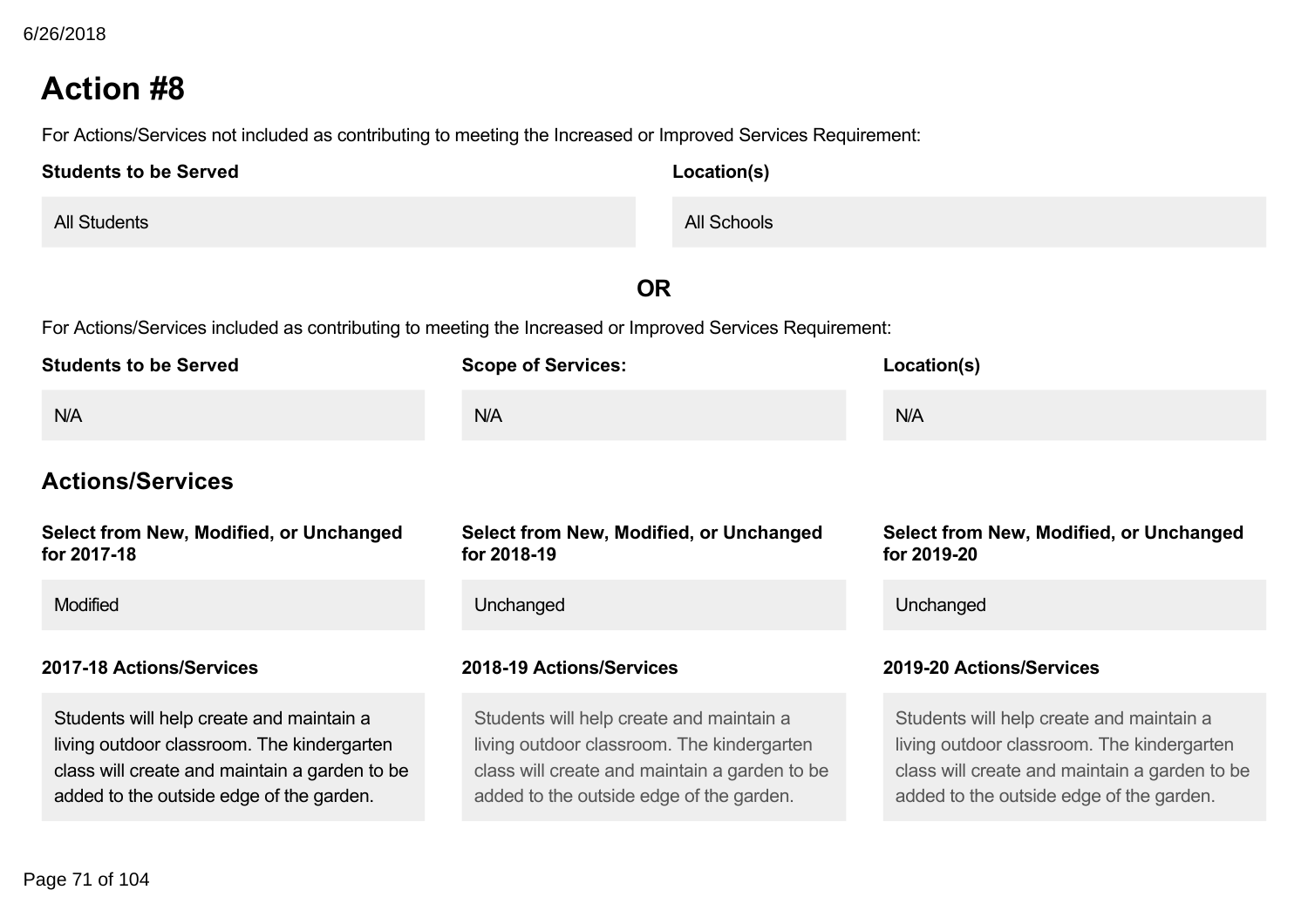## added to the outside edge of the garden.

## **Budgeted Expenditures**

| 6/26/2018<br>Year<br>Amount<br><b>Source</b>                                                 | <b>Budgeted Expenditures</b><br>2017-18<br>\$2,000<br>LCFF Base Rate | 2018-19<br>\$2,000<br>LCFF Base Rate                                                                                                                                                             | 2019-20<br>\$2,000<br>LCFF Base Rate                       |
|----------------------------------------------------------------------------------------------|----------------------------------------------------------------------|--------------------------------------------------------------------------------------------------------------------------------------------------------------------------------------------------|------------------------------------------------------------|
| <b>Budget</b><br><b>Reference</b><br><b>Action #9</b><br><b>Students to be Served</b><br>N/A | 4000-4999 Books & Supplies<br>5000-5999 Operating Services           | 4000-4999 Books & Supplies<br>5000-5999 Operating Services<br>For Actions/Services not included as contributing to meeting the Increased or Improved Services Requirement:<br>Location(s)<br>N/A | 4000-4999 Books & Supplies<br>5000-5999 Operating Services |
| <b>Students to be Served</b><br>Low Income<br><b>Actions/Services</b><br>Page 72 of 104      |                                                                      | OR<br>For Actions/Services included as contributing to meeting the Increased or Improved Services Requirement:<br><b>Scope of Services:</b><br>Schoolwide                                        | Location(s)<br>All Schools                                 |
|                                                                                              |                                                                      |                                                                                                                                                                                                  |                                                            |
|                                                                                              |                                                                      |                                                                                                                                                                                                  |                                                            |
|                                                                                              |                                                                      |                                                                                                                                                                                                  |                                                            |
|                                                                                              |                                                                      |                                                                                                                                                                                                  |                                                            |
|                                                                                              |                                                                      |                                                                                                                                                                                                  |                                                            |
|                                                                                              |                                                                      |                                                                                                                                                                                                  |                                                            |
|                                                                                              |                                                                      |                                                                                                                                                                                                  |                                                            |
|                                                                                              |                                                                      |                                                                                                                                                                                                  |                                                            |
|                                                                                              |                                                                      |                                                                                                                                                                                                  |                                                            |
|                                                                                              |                                                                      |                                                                                                                                                                                                  |                                                            |
|                                                                                              |                                                                      |                                                                                                                                                                                                  |                                                            |
|                                                                                              |                                                                      |                                                                                                                                                                                                  |                                                            |
|                                                                                              |                                                                      |                                                                                                                                                                                                  |                                                            |
|                                                                                              |                                                                      |                                                                                                                                                                                                  |                                                            |
|                                                                                              |                                                                      |                                                                                                                                                                                                  |                                                            |
|                                                                                              |                                                                      |                                                                                                                                                                                                  |                                                            |
|                                                                                              |                                                                      |                                                                                                                                                                                                  |                                                            |
|                                                                                              |                                                                      |                                                                                                                                                                                                  |                                                            |
|                                                                                              |                                                                      |                                                                                                                                                                                                  |                                                            |
|                                                                                              |                                                                      |                                                                                                                                                                                                  |                                                            |
|                                                                                              |                                                                      |                                                                                                                                                                                                  |                                                            |
|                                                                                              |                                                                      |                                                                                                                                                                                                  |                                                            |
|                                                                                              |                                                                      |                                                                                                                                                                                                  |                                                            |
|                                                                                              |                                                                      |                                                                                                                                                                                                  |                                                            |
|                                                                                              |                                                                      |                                                                                                                                                                                                  |                                                            |
|                                                                                              |                                                                      |                                                                                                                                                                                                  |                                                            |
|                                                                                              |                                                                      |                                                                                                                                                                                                  |                                                            |
|                                                                                              |                                                                      |                                                                                                                                                                                                  |                                                            |
|                                                                                              |                                                                      |                                                                                                                                                                                                  |                                                            |
|                                                                                              |                                                                      |                                                                                                                                                                                                  |                                                            |
|                                                                                              |                                                                      |                                                                                                                                                                                                  |                                                            |
|                                                                                              |                                                                      |                                                                                                                                                                                                  |                                                            |
|                                                                                              |                                                                      |                                                                                                                                                                                                  |                                                            |
|                                                                                              |                                                                      |                                                                                                                                                                                                  |                                                            |
|                                                                                              |                                                                      |                                                                                                                                                                                                  |                                                            |
|                                                                                              |                                                                      |                                                                                                                                                                                                  |                                                            |
|                                                                                              |                                                                      |                                                                                                                                                                                                  |                                                            |
|                                                                                              |                                                                      |                                                                                                                                                                                                  |                                                            |
|                                                                                              |                                                                      |                                                                                                                                                                                                  |                                                            |
|                                                                                              |                                                                      |                                                                                                                                                                                                  |                                                            |
|                                                                                              |                                                                      |                                                                                                                                                                                                  |                                                            |
|                                                                                              |                                                                      |                                                                                                                                                                                                  |                                                            |
|                                                                                              |                                                                      |                                                                                                                                                                                                  |                                                            |
|                                                                                              |                                                                      |                                                                                                                                                                                                  |                                                            |
|                                                                                              |                                                                      |                                                                                                                                                                                                  |                                                            |
|                                                                                              |                                                                      |                                                                                                                                                                                                  |                                                            |
|                                                                                              |                                                                      |                                                                                                                                                                                                  |                                                            |
|                                                                                              |                                                                      |                                                                                                                                                                                                  |                                                            |
|                                                                                              |                                                                      |                                                                                                                                                                                                  |                                                            |
|                                                                                              |                                                                      |                                                                                                                                                                                                  |                                                            |
|                                                                                              |                                                                      |                                                                                                                                                                                                  |                                                            |
|                                                                                              |                                                                      |                                                                                                                                                                                                  |                                                            |
|                                                                                              |                                                                      |                                                                                                                                                                                                  |                                                            |
|                                                                                              |                                                                      |                                                                                                                                                                                                  |                                                            |
|                                                                                              |                                                                      |                                                                                                                                                                                                  |                                                            |
|                                                                                              |                                                                      |                                                                                                                                                                                                  |                                                            |
|                                                                                              |                                                                      |                                                                                                                                                                                                  |                                                            |
|                                                                                              |                                                                      |                                                                                                                                                                                                  |                                                            |
|                                                                                              |                                                                      |                                                                                                                                                                                                  |                                                            |
|                                                                                              |                                                                      |                                                                                                                                                                                                  |                                                            |
|                                                                                              |                                                                      |                                                                                                                                                                                                  |                                                            |
|                                                                                              |                                                                      |                                                                                                                                                                                                  |                                                            |
|                                                                                              |                                                                      |                                                                                                                                                                                                  |                                                            |
|                                                                                              |                                                                      |                                                                                                                                                                                                  |                                                            |
|                                                                                              |                                                                      |                                                                                                                                                                                                  |                                                            |
|                                                                                              |                                                                      |                                                                                                                                                                                                  |                                                            |
|                                                                                              |                                                                      |                                                                                                                                                                                                  |                                                            |
|                                                                                              |                                                                      |                                                                                                                                                                                                  |                                                            |
|                                                                                              |                                                                      |                                                                                                                                                                                                  |                                                            |

## **Action #9**

| <b>Students to be Served</b> | Location(s) |
|------------------------------|-------------|
| N/A                          | N/A         |
| <b>OR</b>                    |             |

| Schoolwide<br>Low Income | All Schools |
|--------------------------|-------------|

## **Actions/Services**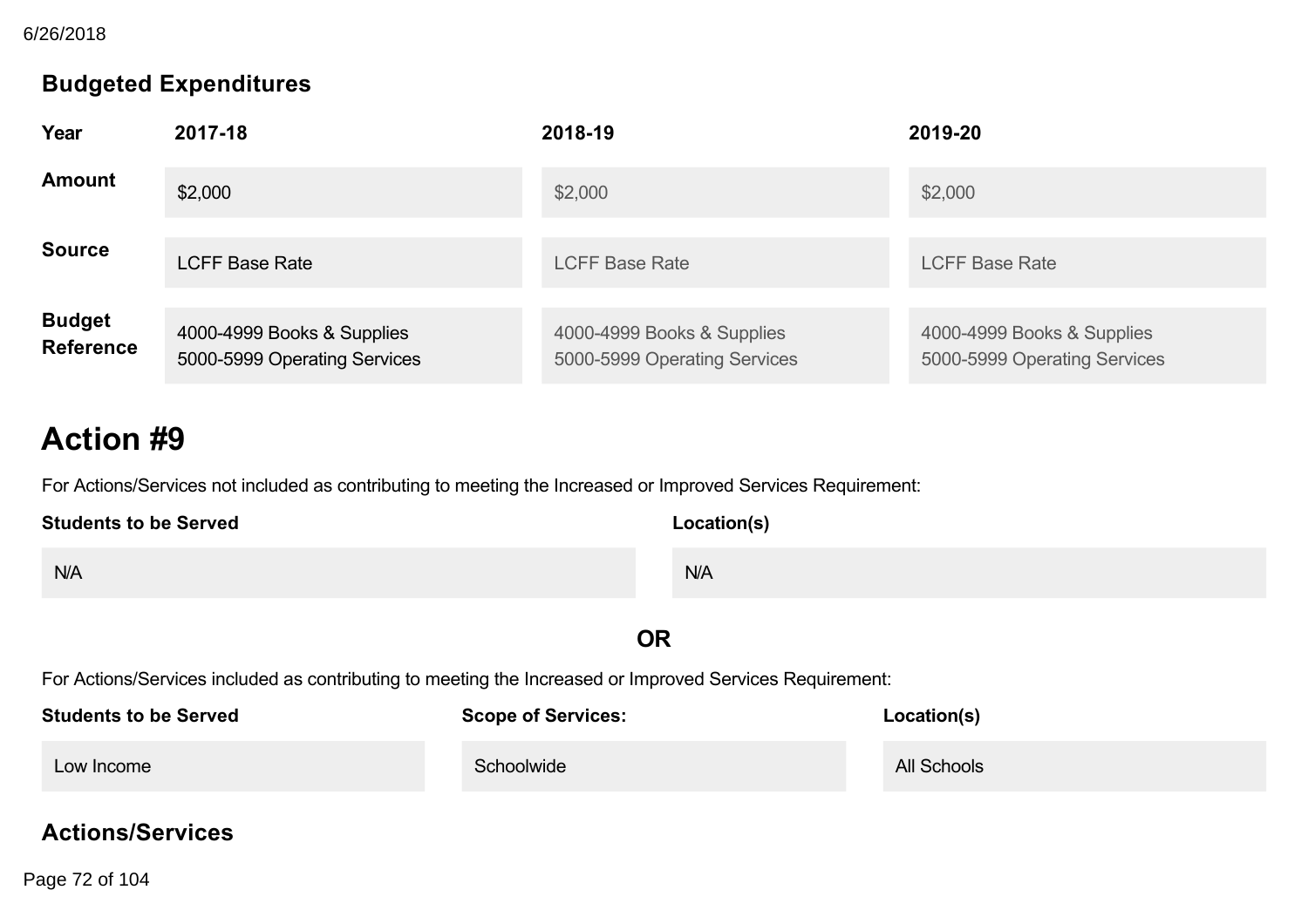# **Actions/Services**

#### **Select from New, Modified, or Unchanged for 201718**

#### **201718 Actions/Services 201819 Actions/Services 201920 Actions/Services**

#### **Select from New, Modified, or Unchanged for 201819**

#### **Select from New, Modified, or Unchanged for 201920**

## **Budgeted Expenditures**

| 6/26/2018<br>for 2017-18<br>Modified<br>2017-18 Actions/Services   | Select from New, Modified, or Unchanged<br>Band will be a required half-year course for<br>fourth graders. It will also be a voluntary<br>program for students in grades 4-8, which<br>takes place both during school and after<br>school. A voluntary strings program will be |                                                                  | for 2018-19<br>Unchanged | 2018-19 Actions/Services | fourth graders. It will also be a voluntary<br>takes place both during school and after | Select from New, Modified, or Unchanged<br>Band will be a required half-year course for<br>program for students in grades 4-8, which<br>school. A voluntary strings program will be | Select from New, Modified, or Unchanged<br>for 2019-20<br>Unchanged<br>2019-20 Actions/Services<br>fourth graders. It will also be a voluntary<br>takes place both during school and after | Band will be a required half-year course for<br>program for students in grades 4-8, which<br>school. A voluntary strings program will be |  |
|--------------------------------------------------------------------|--------------------------------------------------------------------------------------------------------------------------------------------------------------------------------------------------------------------------------------------------------------------------------|------------------------------------------------------------------|--------------------------|--------------------------|-----------------------------------------------------------------------------------------|-------------------------------------------------------------------------------------------------------------------------------------------------------------------------------------|--------------------------------------------------------------------------------------------------------------------------------------------------------------------------------------------|------------------------------------------------------------------------------------------------------------------------------------------|--|
| classes<br>Year<br><b>Amount</b><br><b>Source</b><br><b>Budget</b> | added for students in grades 2-5. Students in<br>grades 5-8 can take afterschool guitar<br><b>Budgeted Expenditures</b><br>2017-18<br>\$6,000                                                                                                                                  | Supplemental and Concentration Rate                              | classes                  | 2018-19<br>\$6,000       | grades 5-8 can take afterschool guitar                                                  | added for students in grades 2-5. Students in<br>Supplemental and Concentration Rate                                                                                                | grades 5-8 can take afterschool guitar<br>classes<br>2019-20<br>\$6,000                                                                                                                    | added for students in grades 2-5. Students in<br>Supplemental and Concentration Rate                                                     |  |
| <b>Reference</b><br>Page 73 of 104                                 |                                                                                                                                                                                                                                                                                | 2000-2999 Classified Salaries<br>1000-1999 Certificated Salaries |                          |                          | 2000-2999 Classified Salaries<br>1000-1999 Certificated Salaries                        |                                                                                                                                                                                     |                                                                                                                                                                                            | 2000-2999 Classified Salaries<br>1000-1999 Certificated Salaries                                                                         |  |
|                                                                    |                                                                                                                                                                                                                                                                                |                                                                  |                          |                          |                                                                                         |                                                                                                                                                                                     |                                                                                                                                                                                            |                                                                                                                                          |  |
|                                                                    |                                                                                                                                                                                                                                                                                |                                                                  |                          |                          |                                                                                         |                                                                                                                                                                                     |                                                                                                                                                                                            |                                                                                                                                          |  |
|                                                                    |                                                                                                                                                                                                                                                                                |                                                                  |                          |                          |                                                                                         |                                                                                                                                                                                     |                                                                                                                                                                                            |                                                                                                                                          |  |
|                                                                    |                                                                                                                                                                                                                                                                                |                                                                  |                          |                          |                                                                                         |                                                                                                                                                                                     |                                                                                                                                                                                            |                                                                                                                                          |  |
|                                                                    |                                                                                                                                                                                                                                                                                |                                                                  |                          |                          |                                                                                         |                                                                                                                                                                                     |                                                                                                                                                                                            |                                                                                                                                          |  |
|                                                                    |                                                                                                                                                                                                                                                                                |                                                                  |                          |                          |                                                                                         |                                                                                                                                                                                     |                                                                                                                                                                                            |                                                                                                                                          |  |
|                                                                    |                                                                                                                                                                                                                                                                                |                                                                  |                          |                          |                                                                                         |                                                                                                                                                                                     |                                                                                                                                                                                            |                                                                                                                                          |  |
|                                                                    |                                                                                                                                                                                                                                                                                |                                                                  |                          |                          |                                                                                         |                                                                                                                                                                                     |                                                                                                                                                                                            |                                                                                                                                          |  |
|                                                                    |                                                                                                                                                                                                                                                                                |                                                                  |                          |                          |                                                                                         |                                                                                                                                                                                     |                                                                                                                                                                                            |                                                                                                                                          |  |
|                                                                    |                                                                                                                                                                                                                                                                                |                                                                  |                          |                          |                                                                                         |                                                                                                                                                                                     |                                                                                                                                                                                            |                                                                                                                                          |  |
|                                                                    |                                                                                                                                                                                                                                                                                |                                                                  |                          |                          |                                                                                         |                                                                                                                                                                                     |                                                                                                                                                                                            |                                                                                                                                          |  |
|                                                                    |                                                                                                                                                                                                                                                                                |                                                                  |                          |                          |                                                                                         |                                                                                                                                                                                     |                                                                                                                                                                                            |                                                                                                                                          |  |
|                                                                    |                                                                                                                                                                                                                                                                                |                                                                  |                          |                          |                                                                                         |                                                                                                                                                                                     |                                                                                                                                                                                            |                                                                                                                                          |  |
|                                                                    |                                                                                                                                                                                                                                                                                |                                                                  |                          |                          |                                                                                         |                                                                                                                                                                                     |                                                                                                                                                                                            |                                                                                                                                          |  |
|                                                                    |                                                                                                                                                                                                                                                                                |                                                                  |                          |                          |                                                                                         |                                                                                                                                                                                     |                                                                                                                                                                                            |                                                                                                                                          |  |
|                                                                    |                                                                                                                                                                                                                                                                                |                                                                  |                          |                          |                                                                                         |                                                                                                                                                                                     |                                                                                                                                                                                            |                                                                                                                                          |  |
|                                                                    |                                                                                                                                                                                                                                                                                |                                                                  |                          |                          |                                                                                         |                                                                                                                                                                                     |                                                                                                                                                                                            |                                                                                                                                          |  |
|                                                                    |                                                                                                                                                                                                                                                                                |                                                                  |                          |                          |                                                                                         |                                                                                                                                                                                     |                                                                                                                                                                                            |                                                                                                                                          |  |
|                                                                    |                                                                                                                                                                                                                                                                                |                                                                  |                          |                          |                                                                                         |                                                                                                                                                                                     |                                                                                                                                                                                            |                                                                                                                                          |  |
|                                                                    |                                                                                                                                                                                                                                                                                |                                                                  |                          |                          |                                                                                         |                                                                                                                                                                                     |                                                                                                                                                                                            |                                                                                                                                          |  |
|                                                                    |                                                                                                                                                                                                                                                                                |                                                                  |                          |                          |                                                                                         |                                                                                                                                                                                     |                                                                                                                                                                                            |                                                                                                                                          |  |
|                                                                    |                                                                                                                                                                                                                                                                                |                                                                  |                          |                          |                                                                                         |                                                                                                                                                                                     |                                                                                                                                                                                            |                                                                                                                                          |  |
|                                                                    |                                                                                                                                                                                                                                                                                |                                                                  |                          |                          |                                                                                         |                                                                                                                                                                                     |                                                                                                                                                                                            |                                                                                                                                          |  |
|                                                                    |                                                                                                                                                                                                                                                                                |                                                                  |                          |                          |                                                                                         |                                                                                                                                                                                     |                                                                                                                                                                                            |                                                                                                                                          |  |
|                                                                    |                                                                                                                                                                                                                                                                                |                                                                  |                          |                          |                                                                                         |                                                                                                                                                                                     |                                                                                                                                                                                            |                                                                                                                                          |  |
|                                                                    |                                                                                                                                                                                                                                                                                |                                                                  |                          |                          |                                                                                         |                                                                                                                                                                                     |                                                                                                                                                                                            |                                                                                                                                          |  |
|                                                                    |                                                                                                                                                                                                                                                                                |                                                                  |                          |                          |                                                                                         |                                                                                                                                                                                     |                                                                                                                                                                                            |                                                                                                                                          |  |
|                                                                    |                                                                                                                                                                                                                                                                                |                                                                  |                          |                          |                                                                                         |                                                                                                                                                                                     |                                                                                                                                                                                            |                                                                                                                                          |  |
|                                                                    |                                                                                                                                                                                                                                                                                |                                                                  |                          |                          |                                                                                         |                                                                                                                                                                                     |                                                                                                                                                                                            |                                                                                                                                          |  |
|                                                                    |                                                                                                                                                                                                                                                                                |                                                                  |                          |                          |                                                                                         |                                                                                                                                                                                     |                                                                                                                                                                                            |                                                                                                                                          |  |
|                                                                    |                                                                                                                                                                                                                                                                                |                                                                  |                          |                          |                                                                                         |                                                                                                                                                                                     |                                                                                                                                                                                            |                                                                                                                                          |  |
|                                                                    |                                                                                                                                                                                                                                                                                |                                                                  |                          |                          |                                                                                         |                                                                                                                                                                                     |                                                                                                                                                                                            |                                                                                                                                          |  |
|                                                                    |                                                                                                                                                                                                                                                                                |                                                                  |                          |                          |                                                                                         |                                                                                                                                                                                     |                                                                                                                                                                                            |                                                                                                                                          |  |
|                                                                    |                                                                                                                                                                                                                                                                                |                                                                  |                          |                          |                                                                                         |                                                                                                                                                                                     |                                                                                                                                                                                            |                                                                                                                                          |  |
|                                                                    |                                                                                                                                                                                                                                                                                |                                                                  |                          |                          |                                                                                         |                                                                                                                                                                                     |                                                                                                                                                                                            |                                                                                                                                          |  |
|                                                                    |                                                                                                                                                                                                                                                                                |                                                                  |                          |                          |                                                                                         |                                                                                                                                                                                     |                                                                                                                                                                                            |                                                                                                                                          |  |
|                                                                    |                                                                                                                                                                                                                                                                                |                                                                  |                          |                          |                                                                                         |                                                                                                                                                                                     |                                                                                                                                                                                            |                                                                                                                                          |  |
|                                                                    |                                                                                                                                                                                                                                                                                |                                                                  |                          |                          |                                                                                         |                                                                                                                                                                                     |                                                                                                                                                                                            |                                                                                                                                          |  |
|                                                                    |                                                                                                                                                                                                                                                                                |                                                                  |                          |                          |                                                                                         |                                                                                                                                                                                     |                                                                                                                                                                                            |                                                                                                                                          |  |
|                                                                    |                                                                                                                                                                                                                                                                                |                                                                  |                          |                          |                                                                                         |                                                                                                                                                                                     |                                                                                                                                                                                            |                                                                                                                                          |  |
|                                                                    |                                                                                                                                                                                                                                                                                |                                                                  |                          |                          |                                                                                         |                                                                                                                                                                                     |                                                                                                                                                                                            |                                                                                                                                          |  |
|                                                                    |                                                                                                                                                                                                                                                                                |                                                                  |                          |                          |                                                                                         |                                                                                                                                                                                     |                                                                                                                                                                                            |                                                                                                                                          |  |
|                                                                    |                                                                                                                                                                                                                                                                                |                                                                  |                          |                          |                                                                                         |                                                                                                                                                                                     |                                                                                                                                                                                            |                                                                                                                                          |  |
|                                                                    |                                                                                                                                                                                                                                                                                |                                                                  |                          |                          |                                                                                         |                                                                                                                                                                                     |                                                                                                                                                                                            |                                                                                                                                          |  |
|                                                                    |                                                                                                                                                                                                                                                                                |                                                                  |                          |                          |                                                                                         |                                                                                                                                                                                     |                                                                                                                                                                                            |                                                                                                                                          |  |
|                                                                    |                                                                                                                                                                                                                                                                                |                                                                  |                          |                          |                                                                                         |                                                                                                                                                                                     |                                                                                                                                                                                            |                                                                                                                                          |  |
|                                                                    |                                                                                                                                                                                                                                                                                |                                                                  |                          |                          |                                                                                         |                                                                                                                                                                                     |                                                                                                                                                                                            |                                                                                                                                          |  |
|                                                                    |                                                                                                                                                                                                                                                                                |                                                                  |                          |                          |                                                                                         |                                                                                                                                                                                     |                                                                                                                                                                                            |                                                                                                                                          |  |
|                                                                    |                                                                                                                                                                                                                                                                                |                                                                  |                          |                          |                                                                                         |                                                                                                                                                                                     |                                                                                                                                                                                            |                                                                                                                                          |  |
|                                                                    |                                                                                                                                                                                                                                                                                |                                                                  |                          |                          |                                                                                         |                                                                                                                                                                                     |                                                                                                                                                                                            |                                                                                                                                          |  |
|                                                                    |                                                                                                                                                                                                                                                                                |                                                                  |                          |                          |                                                                                         |                                                                                                                                                                                     |                                                                                                                                                                                            |                                                                                                                                          |  |
|                                                                    |                                                                                                                                                                                                                                                                                |                                                                  |                          |                          |                                                                                         |                                                                                                                                                                                     |                                                                                                                                                                                            |                                                                                                                                          |  |
|                                                                    |                                                                                                                                                                                                                                                                                |                                                                  |                          |                          |                                                                                         |                                                                                                                                                                                     |                                                                                                                                                                                            |                                                                                                                                          |  |
|                                                                    |                                                                                                                                                                                                                                                                                |                                                                  |                          |                          |                                                                                         |                                                                                                                                                                                     |                                                                                                                                                                                            |                                                                                                                                          |  |
|                                                                    |                                                                                                                                                                                                                                                                                |                                                                  |                          |                          |                                                                                         |                                                                                                                                                                                     |                                                                                                                                                                                            |                                                                                                                                          |  |
|                                                                    |                                                                                                                                                                                                                                                                                |                                                                  |                          |                          |                                                                                         |                                                                                                                                                                                     |                                                                                                                                                                                            |                                                                                                                                          |  |
|                                                                    |                                                                                                                                                                                                                                                                                |                                                                  |                          |                          |                                                                                         |                                                                                                                                                                                     |                                                                                                                                                                                            |                                                                                                                                          |  |
|                                                                    |                                                                                                                                                                                                                                                                                |                                                                  |                          |                          |                                                                                         |                                                                                                                                                                                     |                                                                                                                                                                                            |                                                                                                                                          |  |
|                                                                    |                                                                                                                                                                                                                                                                                |                                                                  |                          |                          |                                                                                         |                                                                                                                                                                                     |                                                                                                                                                                                            |                                                                                                                                          |  |
|                                                                    |                                                                                                                                                                                                                                                                                |                                                                  |                          |                          |                                                                                         |                                                                                                                                                                                     |                                                                                                                                                                                            |                                                                                                                                          |  |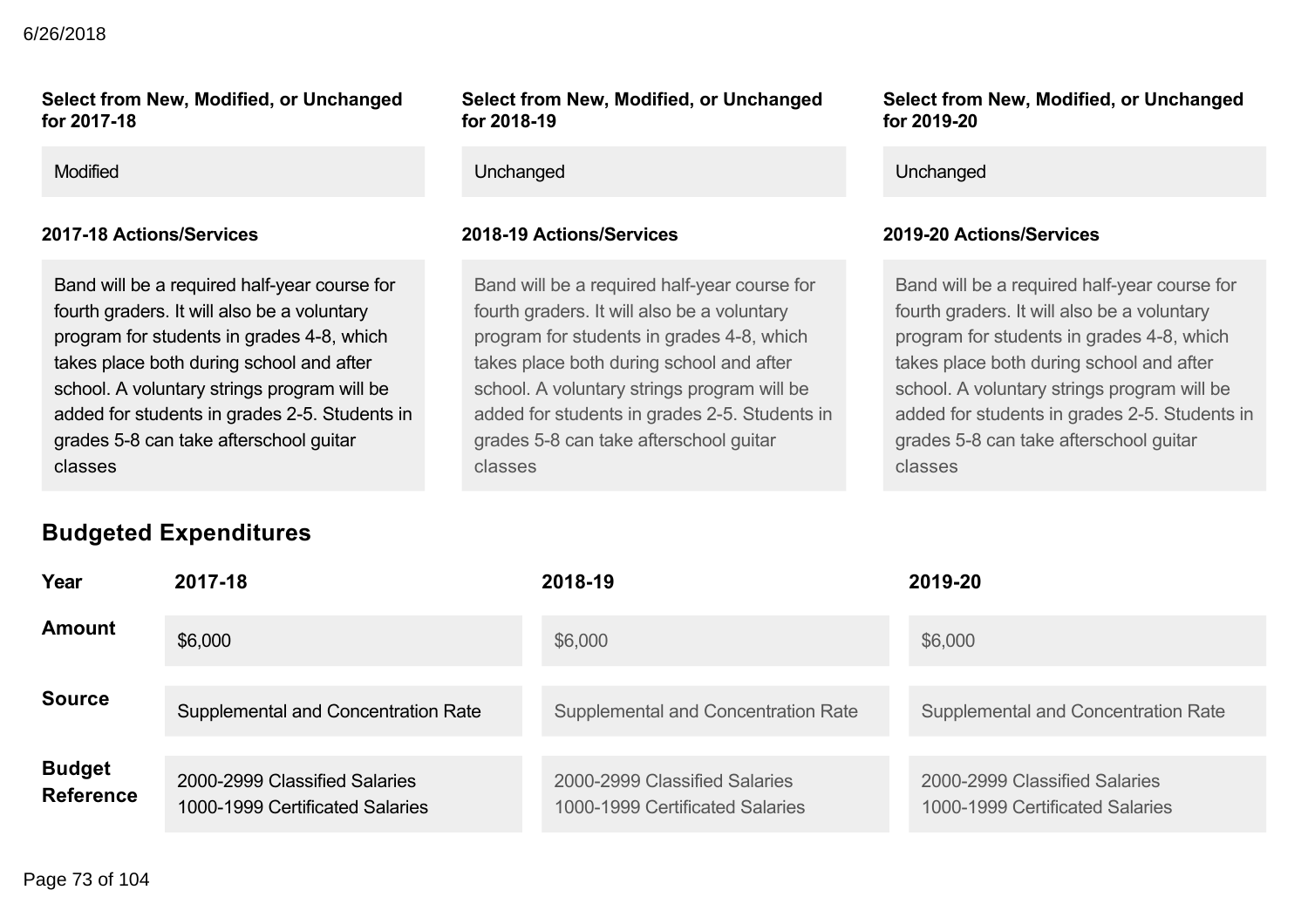# **Action #10**

| <b>Students to be Served</b> | Location(s) |
|------------------------------|-------------|
| <b>All Students</b>          | All Schools |

| 6/26/2018<br><b>Action #10</b><br><b>Students to be Served</b><br><b>All Students</b>                                                                                                                 | For Actions/Services not included as contributing to meeting the Increased or Improved Services Requirement:<br>Location(s)<br>All Schools<br><b>OR</b><br>For Actions/Services included as contributing to meeting the Increased or Improved Services Requirement: |                                                                                                                                                                              |
|-------------------------------------------------------------------------------------------------------------------------------------------------------------------------------------------------------|---------------------------------------------------------------------------------------------------------------------------------------------------------------------------------------------------------------------------------------------------------------------|------------------------------------------------------------------------------------------------------------------------------------------------------------------------------|
| <b>Students to be Served</b><br>N/A<br><b>Actions/Services</b><br>Select from New, Modified, or Unchanged<br>for 2017-18<br>Unchanged<br>2017-18 Actions/Services<br>All classes will receive monthly | <b>Scope of Services:</b><br>N/A<br>Select from New, Modified, or Unchanged<br>for 2018-19<br>Unchanged<br>2018-19 Actions/Services<br>a s<br>All classes will receive monthly                                                                                      | Location(s)<br>N/A<br>Select from New, Modified, or Unchanged<br>for 2019-20<br>Unchanged<br>2019-20 Actions/Services<br><b>Contract</b><br>All classes will receive monthly |
| presentations on the artist and composer of<br>the month.<br>Page 74 of 104                                                                                                                           | presentations on the artist and composer of<br>the month.                                                                                                                                                                                                           | presentations on the artist and composer of<br>the month.                                                                                                                    |
|                                                                                                                                                                                                       |                                                                                                                                                                                                                                                                     |                                                                                                                                                                              |
|                                                                                                                                                                                                       |                                                                                                                                                                                                                                                                     |                                                                                                                                                                              |
|                                                                                                                                                                                                       |                                                                                                                                                                                                                                                                     |                                                                                                                                                                              |
|                                                                                                                                                                                                       |                                                                                                                                                                                                                                                                     |                                                                                                                                                                              |
|                                                                                                                                                                                                       |                                                                                                                                                                                                                                                                     |                                                                                                                                                                              |
|                                                                                                                                                                                                       |                                                                                                                                                                                                                                                                     |                                                                                                                                                                              |
|                                                                                                                                                                                                       |                                                                                                                                                                                                                                                                     |                                                                                                                                                                              |
|                                                                                                                                                                                                       |                                                                                                                                                                                                                                                                     |                                                                                                                                                                              |
|                                                                                                                                                                                                       |                                                                                                                                                                                                                                                                     |                                                                                                                                                                              |
|                                                                                                                                                                                                       |                                                                                                                                                                                                                                                                     |                                                                                                                                                                              |
|                                                                                                                                                                                                       |                                                                                                                                                                                                                                                                     |                                                                                                                                                                              |
|                                                                                                                                                                                                       |                                                                                                                                                                                                                                                                     |                                                                                                                                                                              |
|                                                                                                                                                                                                       |                                                                                                                                                                                                                                                                     |                                                                                                                                                                              |
|                                                                                                                                                                                                       |                                                                                                                                                                                                                                                                     |                                                                                                                                                                              |
|                                                                                                                                                                                                       |                                                                                                                                                                                                                                                                     |                                                                                                                                                                              |
|                                                                                                                                                                                                       |                                                                                                                                                                                                                                                                     |                                                                                                                                                                              |
|                                                                                                                                                                                                       |                                                                                                                                                                                                                                                                     |                                                                                                                                                                              |
|                                                                                                                                                                                                       |                                                                                                                                                                                                                                                                     |                                                                                                                                                                              |
|                                                                                                                                                                                                       |                                                                                                                                                                                                                                                                     |                                                                                                                                                                              |
|                                                                                                                                                                                                       |                                                                                                                                                                                                                                                                     |                                                                                                                                                                              |
|                                                                                                                                                                                                       |                                                                                                                                                                                                                                                                     |                                                                                                                                                                              |
|                                                                                                                                                                                                       |                                                                                                                                                                                                                                                                     |                                                                                                                                                                              |
|                                                                                                                                                                                                       |                                                                                                                                                                                                                                                                     |                                                                                                                                                                              |
|                                                                                                                                                                                                       |                                                                                                                                                                                                                                                                     |                                                                                                                                                                              |
|                                                                                                                                                                                                       |                                                                                                                                                                                                                                                                     |                                                                                                                                                                              |
|                                                                                                                                                                                                       |                                                                                                                                                                                                                                                                     |                                                                                                                                                                              |
|                                                                                                                                                                                                       |                                                                                                                                                                                                                                                                     |                                                                                                                                                                              |
|                                                                                                                                                                                                       |                                                                                                                                                                                                                                                                     |                                                                                                                                                                              |
|                                                                                                                                                                                                       |                                                                                                                                                                                                                                                                     |                                                                                                                                                                              |
|                                                                                                                                                                                                       |                                                                                                                                                                                                                                                                     |                                                                                                                                                                              |
|                                                                                                                                                                                                       |                                                                                                                                                                                                                                                                     |                                                                                                                                                                              |
|                                                                                                                                                                                                       |                                                                                                                                                                                                                                                                     |                                                                                                                                                                              |
|                                                                                                                                                                                                       |                                                                                                                                                                                                                                                                     |                                                                                                                                                                              |
|                                                                                                                                                                                                       |                                                                                                                                                                                                                                                                     |                                                                                                                                                                              |
|                                                                                                                                                                                                       |                                                                                                                                                                                                                                                                     |                                                                                                                                                                              |
|                                                                                                                                                                                                       |                                                                                                                                                                                                                                                                     |                                                                                                                                                                              |
|                                                                                                                                                                                                       |                                                                                                                                                                                                                                                                     |                                                                                                                                                                              |
|                                                                                                                                                                                                       |                                                                                                                                                                                                                                                                     |                                                                                                                                                                              |
|                                                                                                                                                                                                       |                                                                                                                                                                                                                                                                     |                                                                                                                                                                              |
|                                                                                                                                                                                                       |                                                                                                                                                                                                                                                                     |                                                                                                                                                                              |
|                                                                                                                                                                                                       |                                                                                                                                                                                                                                                                     |                                                                                                                                                                              |
|                                                                                                                                                                                                       |                                                                                                                                                                                                                                                                     |                                                                                                                                                                              |
|                                                                                                                                                                                                       |                                                                                                                                                                                                                                                                     |                                                                                                                                                                              |
|                                                                                                                                                                                                       |                                                                                                                                                                                                                                                                     |                                                                                                                                                                              |
|                                                                                                                                                                                                       |                                                                                                                                                                                                                                                                     |                                                                                                                                                                              |
|                                                                                                                                                                                                       |                                                                                                                                                                                                                                                                     |                                                                                                                                                                              |
|                                                                                                                                                                                                       |                                                                                                                                                                                                                                                                     |                                                                                                                                                                              |
|                                                                                                                                                                                                       |                                                                                                                                                                                                                                                                     |                                                                                                                                                                              |
|                                                                                                                                                                                                       |                                                                                                                                                                                                                                                                     |                                                                                                                                                                              |
|                                                                                                                                                                                                       |                                                                                                                                                                                                                                                                     |                                                                                                                                                                              |
|                                                                                                                                                                                                       |                                                                                                                                                                                                                                                                     |                                                                                                                                                                              |
|                                                                                                                                                                                                       |                                                                                                                                                                                                                                                                     |                                                                                                                                                                              |
|                                                                                                                                                                                                       |                                                                                                                                                                                                                                                                     |                                                                                                                                                                              |
|                                                                                                                                                                                                       |                                                                                                                                                                                                                                                                     |                                                                                                                                                                              |
|                                                                                                                                                                                                       |                                                                                                                                                                                                                                                                     |                                                                                                                                                                              |
|                                                                                                                                                                                                       |                                                                                                                                                                                                                                                                     |                                                                                                                                                                              |
|                                                                                                                                                                                                       |                                                                                                                                                                                                                                                                     |                                                                                                                                                                              |
|                                                                                                                                                                                                       |                                                                                                                                                                                                                                                                     |                                                                                                                                                                              |
|                                                                                                                                                                                                       |                                                                                                                                                                                                                                                                     |                                                                                                                                                                              |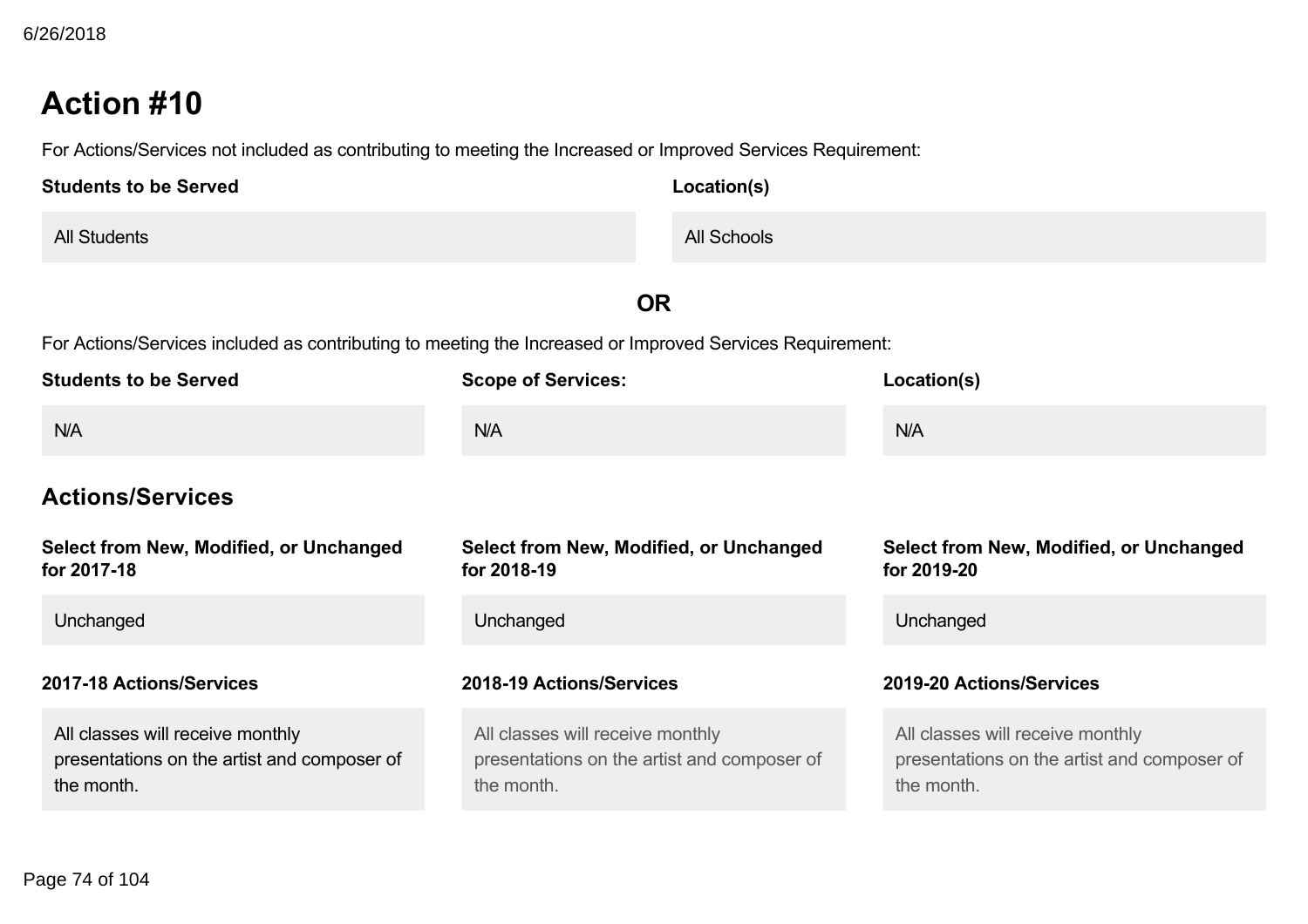## **Budgeted Expenditures**

| 6/26/2018<br>Year<br>Amount<br><b>Source</b>                                           | <b>Budgeted Expenditures</b><br>2017-18<br>\$3,000<br>LCFF Base Rate |                                   | 2018-19<br>\$3,000<br>LCFF Base Rate |                                                                                                                                                           | 2019-20<br>\$3,000<br>LCFF Base Rate                   |                            |  |
|----------------------------------------------------------------------------------------|----------------------------------------------------------------------|-----------------------------------|--------------------------------------|-----------------------------------------------------------------------------------------------------------------------------------------------------------|--------------------------------------------------------|----------------------------|--|
| <b>Budget</b><br><b>Reference</b><br><b>Action #11</b><br><b>Students to be Served</b> | 4000-4999 Books & Supplies                                           |                                   |                                      | 4000-4999 Books & Supplies<br>For Actions/Services not included as contributing to meeting the Increased or Improved Services Requirement:<br>Location(s) |                                                        | 4000-4999 Books & Supplies |  |
| <b>All Students</b><br><b>Students to be Served</b><br>N/A                             |                                                                      | the control of the control of the | <b>Scope of Services:</b><br>N/A     | All Schools<br>OR<br>For Actions/Services included as contributing to meeting the Increased or Improved Services Requirement:                             | Location(s)<br><b>Contract Contract</b><br>a sa<br>N/A |                            |  |
| <b>Actions/Services</b><br>Page 75 of 104                                              |                                                                      |                                   |                                      |                                                                                                                                                           |                                                        |                            |  |
|                                                                                        |                                                                      |                                   |                                      |                                                                                                                                                           |                                                        |                            |  |
|                                                                                        |                                                                      |                                   |                                      |                                                                                                                                                           |                                                        |                            |  |
|                                                                                        |                                                                      |                                   |                                      |                                                                                                                                                           |                                                        |                            |  |
|                                                                                        |                                                                      |                                   |                                      |                                                                                                                                                           |                                                        |                            |  |
|                                                                                        |                                                                      |                                   |                                      |                                                                                                                                                           |                                                        |                            |  |
|                                                                                        |                                                                      |                                   |                                      |                                                                                                                                                           |                                                        |                            |  |
|                                                                                        |                                                                      |                                   |                                      |                                                                                                                                                           |                                                        |                            |  |
|                                                                                        |                                                                      |                                   |                                      |                                                                                                                                                           |                                                        |                            |  |
|                                                                                        |                                                                      |                                   |                                      |                                                                                                                                                           |                                                        |                            |  |
|                                                                                        |                                                                      |                                   |                                      |                                                                                                                                                           |                                                        |                            |  |
|                                                                                        |                                                                      |                                   |                                      |                                                                                                                                                           |                                                        |                            |  |
|                                                                                        |                                                                      |                                   |                                      |                                                                                                                                                           |                                                        |                            |  |
|                                                                                        |                                                                      |                                   |                                      |                                                                                                                                                           |                                                        |                            |  |
|                                                                                        |                                                                      |                                   |                                      |                                                                                                                                                           |                                                        |                            |  |
|                                                                                        |                                                                      |                                   |                                      |                                                                                                                                                           |                                                        |                            |  |
|                                                                                        |                                                                      |                                   |                                      |                                                                                                                                                           |                                                        |                            |  |
|                                                                                        |                                                                      |                                   |                                      |                                                                                                                                                           |                                                        |                            |  |
|                                                                                        |                                                                      |                                   |                                      |                                                                                                                                                           |                                                        |                            |  |
|                                                                                        |                                                                      |                                   |                                      |                                                                                                                                                           |                                                        |                            |  |
|                                                                                        |                                                                      |                                   |                                      |                                                                                                                                                           |                                                        |                            |  |
|                                                                                        |                                                                      |                                   |                                      |                                                                                                                                                           |                                                        |                            |  |
|                                                                                        |                                                                      |                                   |                                      |                                                                                                                                                           |                                                        |                            |  |
|                                                                                        |                                                                      |                                   |                                      |                                                                                                                                                           |                                                        |                            |  |
|                                                                                        |                                                                      |                                   |                                      |                                                                                                                                                           |                                                        |                            |  |
|                                                                                        |                                                                      |                                   |                                      |                                                                                                                                                           |                                                        |                            |  |
|                                                                                        |                                                                      |                                   |                                      |                                                                                                                                                           |                                                        |                            |  |
|                                                                                        |                                                                      |                                   |                                      |                                                                                                                                                           |                                                        |                            |  |
|                                                                                        |                                                                      |                                   |                                      |                                                                                                                                                           |                                                        |                            |  |
|                                                                                        |                                                                      |                                   |                                      |                                                                                                                                                           |                                                        |                            |  |
|                                                                                        |                                                                      |                                   |                                      |                                                                                                                                                           |                                                        |                            |  |
|                                                                                        |                                                                      |                                   |                                      |                                                                                                                                                           |                                                        |                            |  |
|                                                                                        |                                                                      |                                   |                                      |                                                                                                                                                           |                                                        |                            |  |
|                                                                                        |                                                                      |                                   |                                      |                                                                                                                                                           |                                                        |                            |  |
|                                                                                        |                                                                      |                                   |                                      |                                                                                                                                                           |                                                        |                            |  |
|                                                                                        |                                                                      |                                   |                                      |                                                                                                                                                           |                                                        |                            |  |
|                                                                                        |                                                                      |                                   |                                      |                                                                                                                                                           |                                                        |                            |  |
|                                                                                        |                                                                      |                                   |                                      |                                                                                                                                                           |                                                        |                            |  |
|                                                                                        |                                                                      |                                   |                                      |                                                                                                                                                           |                                                        |                            |  |
|                                                                                        |                                                                      |                                   |                                      |                                                                                                                                                           |                                                        |                            |  |
|                                                                                        |                                                                      |                                   |                                      |                                                                                                                                                           |                                                        |                            |  |
|                                                                                        |                                                                      |                                   |                                      |                                                                                                                                                           |                                                        |                            |  |
|                                                                                        |                                                                      |                                   |                                      |                                                                                                                                                           |                                                        |                            |  |
|                                                                                        |                                                                      |                                   |                                      |                                                                                                                                                           |                                                        |                            |  |
|                                                                                        |                                                                      |                                   |                                      |                                                                                                                                                           |                                                        |                            |  |
|                                                                                        |                                                                      |                                   |                                      |                                                                                                                                                           |                                                        |                            |  |
|                                                                                        |                                                                      |                                   |                                      |                                                                                                                                                           |                                                        |                            |  |
|                                                                                        |                                                                      |                                   |                                      |                                                                                                                                                           |                                                        |                            |  |
|                                                                                        |                                                                      |                                   |                                      |                                                                                                                                                           |                                                        |                            |  |
|                                                                                        |                                                                      |                                   |                                      |                                                                                                                                                           |                                                        |                            |  |
|                                                                                        |                                                                      |                                   |                                      |                                                                                                                                                           |                                                        |                            |  |
|                                                                                        |                                                                      |                                   |                                      |                                                                                                                                                           |                                                        |                            |  |
|                                                                                        |                                                                      |                                   |                                      |                                                                                                                                                           |                                                        |                            |  |
|                                                                                        |                                                                      |                                   |                                      |                                                                                                                                                           |                                                        |                            |  |
|                                                                                        |                                                                      |                                   |                                      |                                                                                                                                                           |                                                        |                            |  |
|                                                                                        |                                                                      |                                   |                                      |                                                                                                                                                           |                                                        |                            |  |
|                                                                                        |                                                                      |                                   |                                      |                                                                                                                                                           |                                                        |                            |  |
|                                                                                        |                                                                      |                                   |                                      |                                                                                                                                                           |                                                        |                            |  |
|                                                                                        |                                                                      |                                   |                                      |                                                                                                                                                           |                                                        |                            |  |
|                                                                                        |                                                                      |                                   |                                      |                                                                                                                                                           |                                                        |                            |  |
|                                                                                        |                                                                      |                                   |                                      |                                                                                                                                                           |                                                        |                            |  |
|                                                                                        |                                                                      |                                   |                                      |                                                                                                                                                           |                                                        |                            |  |
|                                                                                        |                                                                      |                                   |                                      |                                                                                                                                                           |                                                        |                            |  |
|                                                                                        |                                                                      |                                   |                                      |                                                                                                                                                           |                                                        |                            |  |
|                                                                                        |                                                                      |                                   |                                      |                                                                                                                                                           |                                                        |                            |  |
|                                                                                        |                                                                      |                                   |                                      |                                                                                                                                                           |                                                        |                            |  |
|                                                                                        |                                                                      |                                   |                                      |                                                                                                                                                           |                                                        |                            |  |
|                                                                                        |                                                                      |                                   |                                      |                                                                                                                                                           |                                                        |                            |  |
|                                                                                        |                                                                      |                                   |                                      |                                                                                                                                                           |                                                        |                            |  |
|                                                                                        |                                                                      |                                   |                                      |                                                                                                                                                           |                                                        |                            |  |
|                                                                                        |                                                                      |                                   |                                      |                                                                                                                                                           |                                                        |                            |  |
|                                                                                        |                                                                      |                                   |                                      |                                                                                                                                                           |                                                        |                            |  |
|                                                                                        |                                                                      |                                   |                                      |                                                                                                                                                           |                                                        |                            |  |
|                                                                                        |                                                                      |                                   |                                      |                                                                                                                                                           |                                                        |                            |  |
|                                                                                        |                                                                      |                                   |                                      |                                                                                                                                                           |                                                        |                            |  |
|                                                                                        |                                                                      |                                   |                                      |                                                                                                                                                           |                                                        |                            |  |
|                                                                                        |                                                                      |                                   |                                      |                                                                                                                                                           |                                                        |                            |  |
|                                                                                        |                                                                      |                                   |                                      |                                                                                                                                                           |                                                        |                            |  |
|                                                                                        |                                                                      |                                   |                                      |                                                                                                                                                           |                                                        |                            |  |
|                                                                                        |                                                                      |                                   |                                      |                                                                                                                                                           |                                                        |                            |  |

# **Action #11**

| <b>Students to be Served</b> | Location(s) |
|------------------------------|-------------|
| <b>All Students</b>          | All Schools |

| <b>Students to be Served</b> | <b>Scope of Services:</b> | Location(s) |
|------------------------------|---------------------------|-------------|
| N/A                          | N/A                       | N/A         |

## **Actions/Services**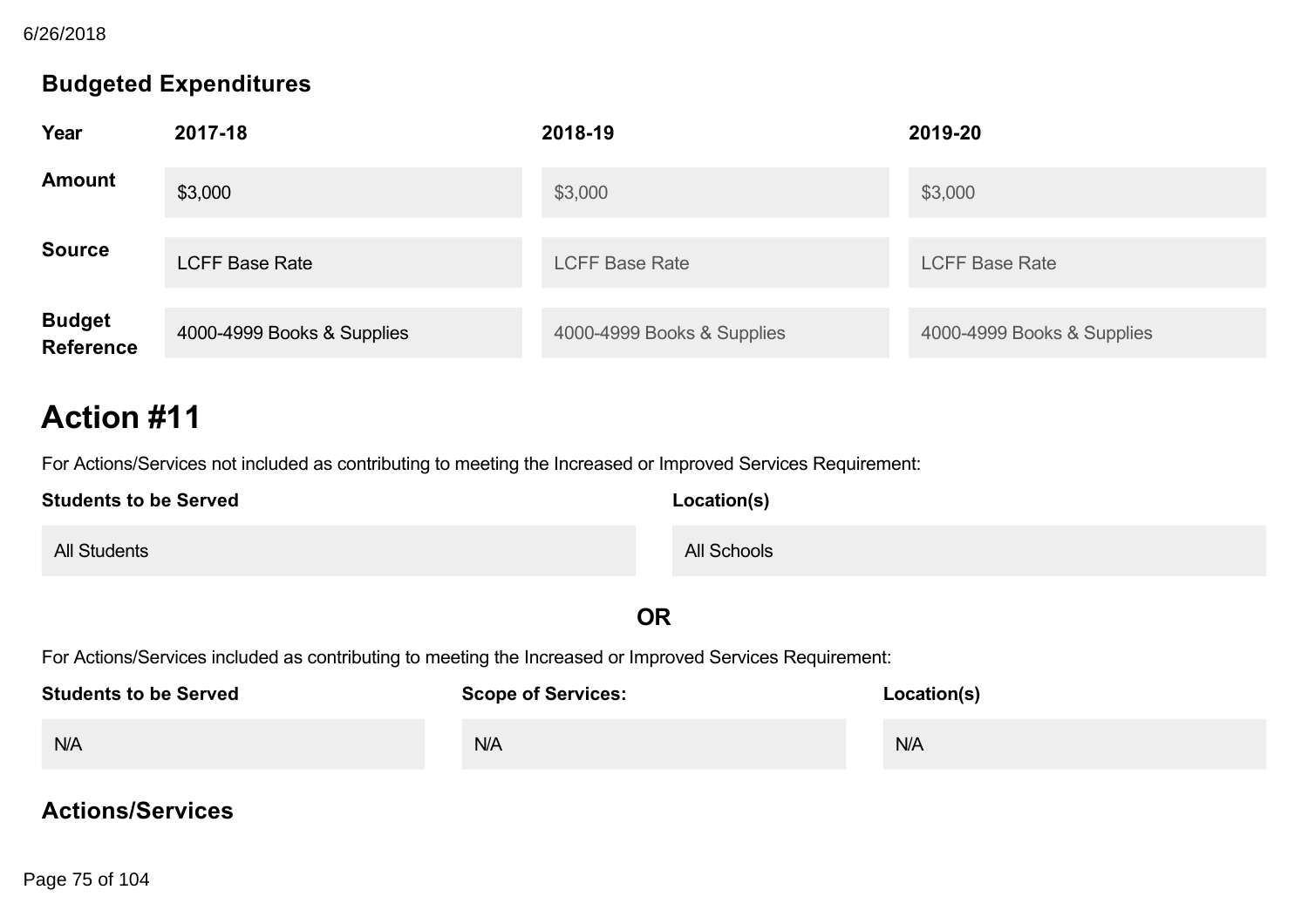#### **201718 Actions/Services 201819 Actions/Services 201920 Actions/Services**

## **Budgeted Expenditures**

| for 2017-18<br>New<br>2017-18 Actions/Services                       | Select from New, Modified, or Unchanged<br>CAPE will create a task force to look into<br>new human growth and development<br>curriculum and a possible change to the time                                                                | for 2018-19<br>Modified | Select from New, Modified, or Unchanged<br>2018-19 Actions/Services<br>CAPE will implement the new human growth<br>and development plan as researched and<br>presented to the board for approval during | Select from New, Modified, or Unchanged<br>for 2019-20<br>Unchanged<br>2019-20 Actions/Services<br>CAPE will implement the new human growth<br>and development plan as researched and<br>presented to the board for approval during |  |
|----------------------------------------------------------------------|------------------------------------------------------------------------------------------------------------------------------------------------------------------------------------------------------------------------------------------|-------------------------|---------------------------------------------------------------------------------------------------------------------------------------------------------------------------------------------------------|-------------------------------------------------------------------------------------------------------------------------------------------------------------------------------------------------------------------------------------|--|
| Year<br>Amount                                                       | line of implementation of the program. The<br>task force will present options to the CAPE<br>governing board, which will make the final<br>review and approval of program changes.<br><b>Budgeted Expenditures</b><br>2017-18<br>\$3,000 |                         | the 2017-2018 school year.<br>2018-19<br>\$3,000                                                                                                                                                        | the 2017-2018 school year.<br>2019-20<br>\$3,000                                                                                                                                                                                    |  |
| <b>Source</b><br><b>Budget</b><br><b>Reference</b><br>Page 76 of 104 | LCFF Base Rate<br>4000-4999 Books & Supplies<br>5000-5999 Operating Services                                                                                                                                                             |                         | LCFF Base Rate<br>4000-4999 Books & Supplies<br>5000-5999 Operating Services                                                                                                                            | LCFF Base Rate<br>4000-4999 Books & Supplies<br>5000-5999 Operating Services                                                                                                                                                        |  |
|                                                                      |                                                                                                                                                                                                                                          |                         |                                                                                                                                                                                                         |                                                                                                                                                                                                                                     |  |
|                                                                      |                                                                                                                                                                                                                                          |                         |                                                                                                                                                                                                         |                                                                                                                                                                                                                                     |  |
|                                                                      |                                                                                                                                                                                                                                          |                         |                                                                                                                                                                                                         |                                                                                                                                                                                                                                     |  |
|                                                                      |                                                                                                                                                                                                                                          |                         |                                                                                                                                                                                                         |                                                                                                                                                                                                                                     |  |
|                                                                      |                                                                                                                                                                                                                                          |                         |                                                                                                                                                                                                         |                                                                                                                                                                                                                                     |  |
|                                                                      |                                                                                                                                                                                                                                          |                         |                                                                                                                                                                                                         |                                                                                                                                                                                                                                     |  |
|                                                                      |                                                                                                                                                                                                                                          |                         |                                                                                                                                                                                                         |                                                                                                                                                                                                                                     |  |
|                                                                      |                                                                                                                                                                                                                                          |                         |                                                                                                                                                                                                         |                                                                                                                                                                                                                                     |  |
|                                                                      |                                                                                                                                                                                                                                          |                         |                                                                                                                                                                                                         |                                                                                                                                                                                                                                     |  |
|                                                                      |                                                                                                                                                                                                                                          |                         |                                                                                                                                                                                                         |                                                                                                                                                                                                                                     |  |
|                                                                      |                                                                                                                                                                                                                                          |                         |                                                                                                                                                                                                         |                                                                                                                                                                                                                                     |  |
|                                                                      |                                                                                                                                                                                                                                          |                         |                                                                                                                                                                                                         |                                                                                                                                                                                                                                     |  |
|                                                                      |                                                                                                                                                                                                                                          |                         |                                                                                                                                                                                                         |                                                                                                                                                                                                                                     |  |
|                                                                      |                                                                                                                                                                                                                                          |                         |                                                                                                                                                                                                         |                                                                                                                                                                                                                                     |  |
|                                                                      |                                                                                                                                                                                                                                          |                         |                                                                                                                                                                                                         |                                                                                                                                                                                                                                     |  |
|                                                                      |                                                                                                                                                                                                                                          |                         |                                                                                                                                                                                                         |                                                                                                                                                                                                                                     |  |
|                                                                      |                                                                                                                                                                                                                                          |                         |                                                                                                                                                                                                         |                                                                                                                                                                                                                                     |  |
|                                                                      |                                                                                                                                                                                                                                          |                         |                                                                                                                                                                                                         |                                                                                                                                                                                                                                     |  |
|                                                                      |                                                                                                                                                                                                                                          |                         |                                                                                                                                                                                                         |                                                                                                                                                                                                                                     |  |
|                                                                      |                                                                                                                                                                                                                                          |                         |                                                                                                                                                                                                         |                                                                                                                                                                                                                                     |  |
|                                                                      |                                                                                                                                                                                                                                          |                         |                                                                                                                                                                                                         |                                                                                                                                                                                                                                     |  |
|                                                                      |                                                                                                                                                                                                                                          |                         |                                                                                                                                                                                                         |                                                                                                                                                                                                                                     |  |
|                                                                      |                                                                                                                                                                                                                                          |                         |                                                                                                                                                                                                         |                                                                                                                                                                                                                                     |  |
|                                                                      |                                                                                                                                                                                                                                          |                         |                                                                                                                                                                                                         |                                                                                                                                                                                                                                     |  |
|                                                                      |                                                                                                                                                                                                                                          |                         |                                                                                                                                                                                                         |                                                                                                                                                                                                                                     |  |
|                                                                      |                                                                                                                                                                                                                                          |                         |                                                                                                                                                                                                         |                                                                                                                                                                                                                                     |  |
|                                                                      |                                                                                                                                                                                                                                          |                         |                                                                                                                                                                                                         |                                                                                                                                                                                                                                     |  |
|                                                                      |                                                                                                                                                                                                                                          |                         |                                                                                                                                                                                                         |                                                                                                                                                                                                                                     |  |
|                                                                      |                                                                                                                                                                                                                                          |                         |                                                                                                                                                                                                         |                                                                                                                                                                                                                                     |  |
|                                                                      |                                                                                                                                                                                                                                          |                         |                                                                                                                                                                                                         |                                                                                                                                                                                                                                     |  |
|                                                                      |                                                                                                                                                                                                                                          |                         |                                                                                                                                                                                                         |                                                                                                                                                                                                                                     |  |
|                                                                      |                                                                                                                                                                                                                                          |                         |                                                                                                                                                                                                         |                                                                                                                                                                                                                                     |  |
|                                                                      |                                                                                                                                                                                                                                          |                         |                                                                                                                                                                                                         |                                                                                                                                                                                                                                     |  |
|                                                                      |                                                                                                                                                                                                                                          |                         |                                                                                                                                                                                                         |                                                                                                                                                                                                                                     |  |
|                                                                      |                                                                                                                                                                                                                                          |                         |                                                                                                                                                                                                         |                                                                                                                                                                                                                                     |  |
|                                                                      |                                                                                                                                                                                                                                          |                         |                                                                                                                                                                                                         |                                                                                                                                                                                                                                     |  |
|                                                                      |                                                                                                                                                                                                                                          |                         |                                                                                                                                                                                                         |                                                                                                                                                                                                                                     |  |
|                                                                      |                                                                                                                                                                                                                                          |                         |                                                                                                                                                                                                         |                                                                                                                                                                                                                                     |  |
|                                                                      |                                                                                                                                                                                                                                          |                         |                                                                                                                                                                                                         |                                                                                                                                                                                                                                     |  |
|                                                                      |                                                                                                                                                                                                                                          |                         |                                                                                                                                                                                                         |                                                                                                                                                                                                                                     |  |
|                                                                      |                                                                                                                                                                                                                                          |                         |                                                                                                                                                                                                         |                                                                                                                                                                                                                                     |  |
|                                                                      |                                                                                                                                                                                                                                          |                         |                                                                                                                                                                                                         |                                                                                                                                                                                                                                     |  |
|                                                                      |                                                                                                                                                                                                                                          |                         |                                                                                                                                                                                                         |                                                                                                                                                                                                                                     |  |
|                                                                      |                                                                                                                                                                                                                                          |                         |                                                                                                                                                                                                         |                                                                                                                                                                                                                                     |  |
|                                                                      |                                                                                                                                                                                                                                          |                         |                                                                                                                                                                                                         |                                                                                                                                                                                                                                     |  |
|                                                                      |                                                                                                                                                                                                                                          |                         |                                                                                                                                                                                                         |                                                                                                                                                                                                                                     |  |
|                                                                      |                                                                                                                                                                                                                                          |                         |                                                                                                                                                                                                         |                                                                                                                                                                                                                                     |  |
|                                                                      |                                                                                                                                                                                                                                          |                         |                                                                                                                                                                                                         |                                                                                                                                                                                                                                     |  |
|                                                                      |                                                                                                                                                                                                                                          |                         |                                                                                                                                                                                                         |                                                                                                                                                                                                                                     |  |
|                                                                      |                                                                                                                                                                                                                                          |                         |                                                                                                                                                                                                         |                                                                                                                                                                                                                                     |  |
|                                                                      |                                                                                                                                                                                                                                          |                         |                                                                                                                                                                                                         |                                                                                                                                                                                                                                     |  |
|                                                                      |                                                                                                                                                                                                                                          |                         |                                                                                                                                                                                                         |                                                                                                                                                                                                                                     |  |
|                                                                      |                                                                                                                                                                                                                                          |                         |                                                                                                                                                                                                         |                                                                                                                                                                                                                                     |  |
|                                                                      |                                                                                                                                                                                                                                          |                         |                                                                                                                                                                                                         |                                                                                                                                                                                                                                     |  |
|                                                                      |                                                                                                                                                                                                                                          |                         |                                                                                                                                                                                                         |                                                                                                                                                                                                                                     |  |
|                                                                      |                                                                                                                                                                                                                                          |                         |                                                                                                                                                                                                         |                                                                                                                                                                                                                                     |  |
|                                                                      |                                                                                                                                                                                                                                          |                         |                                                                                                                                                                                                         |                                                                                                                                                                                                                                     |  |
|                                                                      |                                                                                                                                                                                                                                          |                         |                                                                                                                                                                                                         |                                                                                                                                                                                                                                     |  |
|                                                                      |                                                                                                                                                                                                                                          |                         |                                                                                                                                                                                                         |                                                                                                                                                                                                                                     |  |
|                                                                      |                                                                                                                                                                                                                                          |                         |                                                                                                                                                                                                         |                                                                                                                                                                                                                                     |  |
|                                                                      |                                                                                                                                                                                                                                          |                         |                                                                                                                                                                                                         |                                                                                                                                                                                                                                     |  |
|                                                                      |                                                                                                                                                                                                                                          |                         |                                                                                                                                                                                                         |                                                                                                                                                                                                                                     |  |
|                                                                      |                                                                                                                                                                                                                                          |                         |                                                                                                                                                                                                         |                                                                                                                                                                                                                                     |  |
|                                                                      |                                                                                                                                                                                                                                          |                         |                                                                                                                                                                                                         |                                                                                                                                                                                                                                     |  |
|                                                                      |                                                                                                                                                                                                                                          |                         |                                                                                                                                                                                                         |                                                                                                                                                                                                                                     |  |
|                                                                      |                                                                                                                                                                                                                                          |                         |                                                                                                                                                                                                         |                                                                                                                                                                                                                                     |  |
|                                                                      |                                                                                                                                                                                                                                          |                         |                                                                                                                                                                                                         |                                                                                                                                                                                                                                     |  |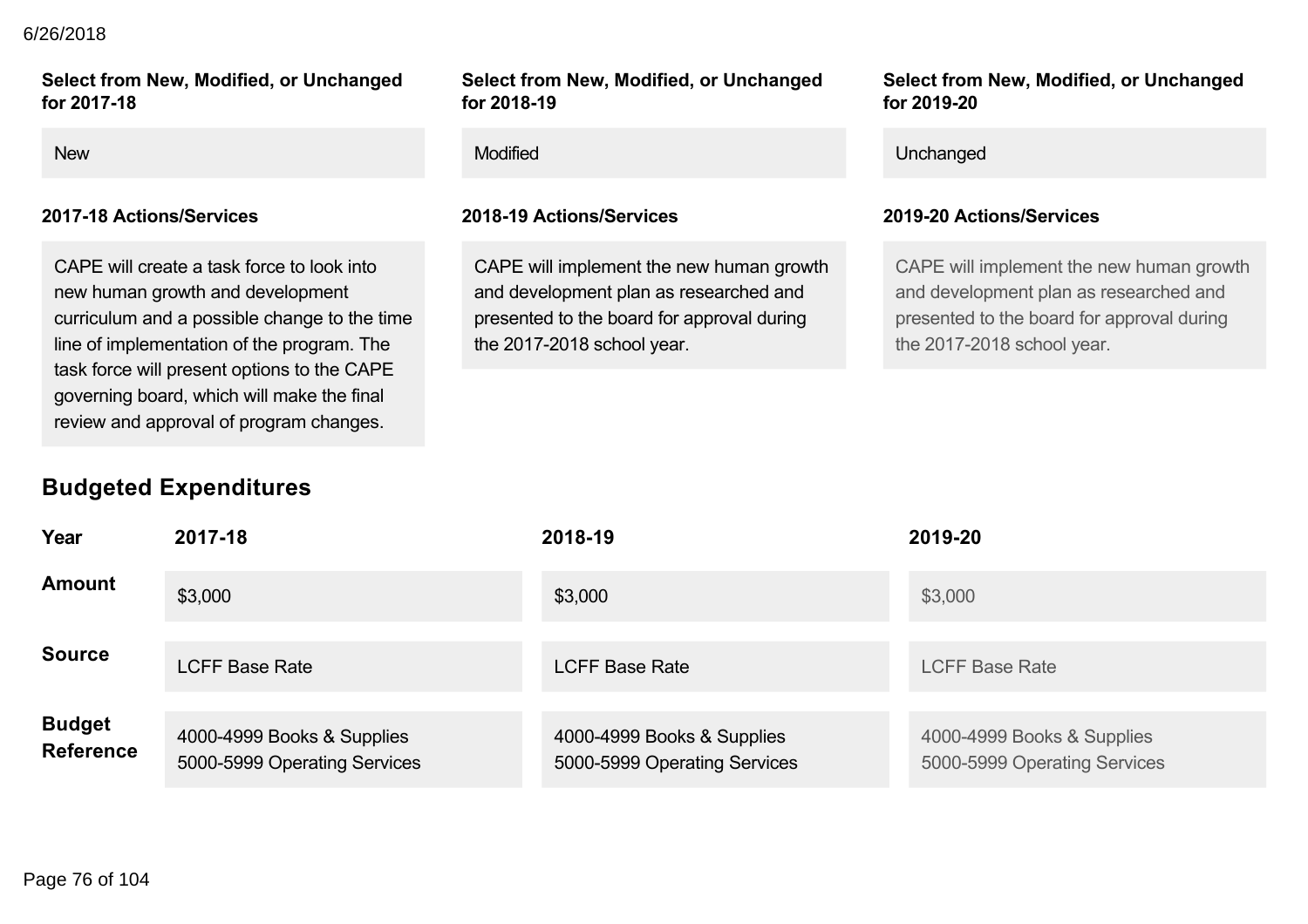# **Action #12**

| <b>Students to be Served</b> | Location(s) |
|------------------------------|-------------|
| <b>All Students</b>          | All Schools |

# **OR**

| <b>Action #12</b><br><b>Students to be Served</b><br><b>All Students</b><br><b>Students to be Served</b><br>N/A                                                                                                                                                                                                                                                                    | For Actions/Services not included as contributing to meeting the Increased or Improved Services Requirement:<br>Location(s)<br>All Schools<br>OR<br>For Actions/Services included as contributing to meeting the Increased or Improved Services Requirement:<br><b>Scope of Services:</b><br>Location(s)<br>N/A<br>N/A                 |                                                                                                                                                                                                                                                                                                                                        |  |  |  |
|------------------------------------------------------------------------------------------------------------------------------------------------------------------------------------------------------------------------------------------------------------------------------------------------------------------------------------------------------------------------------------|----------------------------------------------------------------------------------------------------------------------------------------------------------------------------------------------------------------------------------------------------------------------------------------------------------------------------------------|----------------------------------------------------------------------------------------------------------------------------------------------------------------------------------------------------------------------------------------------------------------------------------------------------------------------------------------|--|--|--|
| <b>Actions/Services</b><br>Select from New, Modified, or Unchanged<br>for 2017-18<br>Modified<br>2017-18 Actions/Services<br>CAPE will employee a part time Spanish<br>Teacher to provide Spanish instruction to all<br>students in grades K-5. Students in grades<br>6-8 will take Spanish class as an elective<br>class for at least 1/6th of the school year.<br>Page 77 of 104 | Select from New, Modified, or Unchanged<br>for 2018-19<br>Unchanged<br>2018-19 Actions/Services<br>CAPE will employee a part time Spanish<br>Teacher to provide Spanish instruction to all<br>students in grades K-5. Students in grades<br>6-8 will take Spanish class as an elective<br>class for at least 1/6th of the school year. | Select from New, Modified, or Unchanged<br>for 2019-20<br>Unchanged<br>2019-20 Actions/Services<br>CAPE will employee a part time Spanish<br>Teacher to provide Spanish instruction to all<br>students in grades K-5. Students in grades<br>6-8 will take Spanish class as an elective<br>class for at least 1/6th of the school year. |  |  |  |
|                                                                                                                                                                                                                                                                                                                                                                                    |                                                                                                                                                                                                                                                                                                                                        |                                                                                                                                                                                                                                                                                                                                        |  |  |  |
|                                                                                                                                                                                                                                                                                                                                                                                    |                                                                                                                                                                                                                                                                                                                                        |                                                                                                                                                                                                                                                                                                                                        |  |  |  |
|                                                                                                                                                                                                                                                                                                                                                                                    |                                                                                                                                                                                                                                                                                                                                        |                                                                                                                                                                                                                                                                                                                                        |  |  |  |
|                                                                                                                                                                                                                                                                                                                                                                                    |                                                                                                                                                                                                                                                                                                                                        |                                                                                                                                                                                                                                                                                                                                        |  |  |  |
|                                                                                                                                                                                                                                                                                                                                                                                    |                                                                                                                                                                                                                                                                                                                                        |                                                                                                                                                                                                                                                                                                                                        |  |  |  |
|                                                                                                                                                                                                                                                                                                                                                                                    |                                                                                                                                                                                                                                                                                                                                        |                                                                                                                                                                                                                                                                                                                                        |  |  |  |
|                                                                                                                                                                                                                                                                                                                                                                                    |                                                                                                                                                                                                                                                                                                                                        |                                                                                                                                                                                                                                                                                                                                        |  |  |  |
|                                                                                                                                                                                                                                                                                                                                                                                    |                                                                                                                                                                                                                                                                                                                                        |                                                                                                                                                                                                                                                                                                                                        |  |  |  |
|                                                                                                                                                                                                                                                                                                                                                                                    |                                                                                                                                                                                                                                                                                                                                        |                                                                                                                                                                                                                                                                                                                                        |  |  |  |
|                                                                                                                                                                                                                                                                                                                                                                                    |                                                                                                                                                                                                                                                                                                                                        |                                                                                                                                                                                                                                                                                                                                        |  |  |  |
|                                                                                                                                                                                                                                                                                                                                                                                    |                                                                                                                                                                                                                                                                                                                                        |                                                                                                                                                                                                                                                                                                                                        |  |  |  |
|                                                                                                                                                                                                                                                                                                                                                                                    |                                                                                                                                                                                                                                                                                                                                        |                                                                                                                                                                                                                                                                                                                                        |  |  |  |
|                                                                                                                                                                                                                                                                                                                                                                                    |                                                                                                                                                                                                                                                                                                                                        |                                                                                                                                                                                                                                                                                                                                        |  |  |  |
|                                                                                                                                                                                                                                                                                                                                                                                    |                                                                                                                                                                                                                                                                                                                                        |                                                                                                                                                                                                                                                                                                                                        |  |  |  |
|                                                                                                                                                                                                                                                                                                                                                                                    |                                                                                                                                                                                                                                                                                                                                        |                                                                                                                                                                                                                                                                                                                                        |  |  |  |
|                                                                                                                                                                                                                                                                                                                                                                                    |                                                                                                                                                                                                                                                                                                                                        |                                                                                                                                                                                                                                                                                                                                        |  |  |  |
|                                                                                                                                                                                                                                                                                                                                                                                    |                                                                                                                                                                                                                                                                                                                                        |                                                                                                                                                                                                                                                                                                                                        |  |  |  |
|                                                                                                                                                                                                                                                                                                                                                                                    |                                                                                                                                                                                                                                                                                                                                        |                                                                                                                                                                                                                                                                                                                                        |  |  |  |
|                                                                                                                                                                                                                                                                                                                                                                                    |                                                                                                                                                                                                                                                                                                                                        |                                                                                                                                                                                                                                                                                                                                        |  |  |  |
|                                                                                                                                                                                                                                                                                                                                                                                    |                                                                                                                                                                                                                                                                                                                                        |                                                                                                                                                                                                                                                                                                                                        |  |  |  |
|                                                                                                                                                                                                                                                                                                                                                                                    |                                                                                                                                                                                                                                                                                                                                        |                                                                                                                                                                                                                                                                                                                                        |  |  |  |
|                                                                                                                                                                                                                                                                                                                                                                                    |                                                                                                                                                                                                                                                                                                                                        |                                                                                                                                                                                                                                                                                                                                        |  |  |  |
|                                                                                                                                                                                                                                                                                                                                                                                    |                                                                                                                                                                                                                                                                                                                                        |                                                                                                                                                                                                                                                                                                                                        |  |  |  |
|                                                                                                                                                                                                                                                                                                                                                                                    |                                                                                                                                                                                                                                                                                                                                        |                                                                                                                                                                                                                                                                                                                                        |  |  |  |
|                                                                                                                                                                                                                                                                                                                                                                                    |                                                                                                                                                                                                                                                                                                                                        |                                                                                                                                                                                                                                                                                                                                        |  |  |  |
|                                                                                                                                                                                                                                                                                                                                                                                    |                                                                                                                                                                                                                                                                                                                                        |                                                                                                                                                                                                                                                                                                                                        |  |  |  |
|                                                                                                                                                                                                                                                                                                                                                                                    |                                                                                                                                                                                                                                                                                                                                        |                                                                                                                                                                                                                                                                                                                                        |  |  |  |
|                                                                                                                                                                                                                                                                                                                                                                                    |                                                                                                                                                                                                                                                                                                                                        |                                                                                                                                                                                                                                                                                                                                        |  |  |  |
|                                                                                                                                                                                                                                                                                                                                                                                    |                                                                                                                                                                                                                                                                                                                                        |                                                                                                                                                                                                                                                                                                                                        |  |  |  |
|                                                                                                                                                                                                                                                                                                                                                                                    |                                                                                                                                                                                                                                                                                                                                        |                                                                                                                                                                                                                                                                                                                                        |  |  |  |
|                                                                                                                                                                                                                                                                                                                                                                                    |                                                                                                                                                                                                                                                                                                                                        |                                                                                                                                                                                                                                                                                                                                        |  |  |  |
|                                                                                                                                                                                                                                                                                                                                                                                    |                                                                                                                                                                                                                                                                                                                                        |                                                                                                                                                                                                                                                                                                                                        |  |  |  |
|                                                                                                                                                                                                                                                                                                                                                                                    |                                                                                                                                                                                                                                                                                                                                        |                                                                                                                                                                                                                                                                                                                                        |  |  |  |
|                                                                                                                                                                                                                                                                                                                                                                                    |                                                                                                                                                                                                                                                                                                                                        |                                                                                                                                                                                                                                                                                                                                        |  |  |  |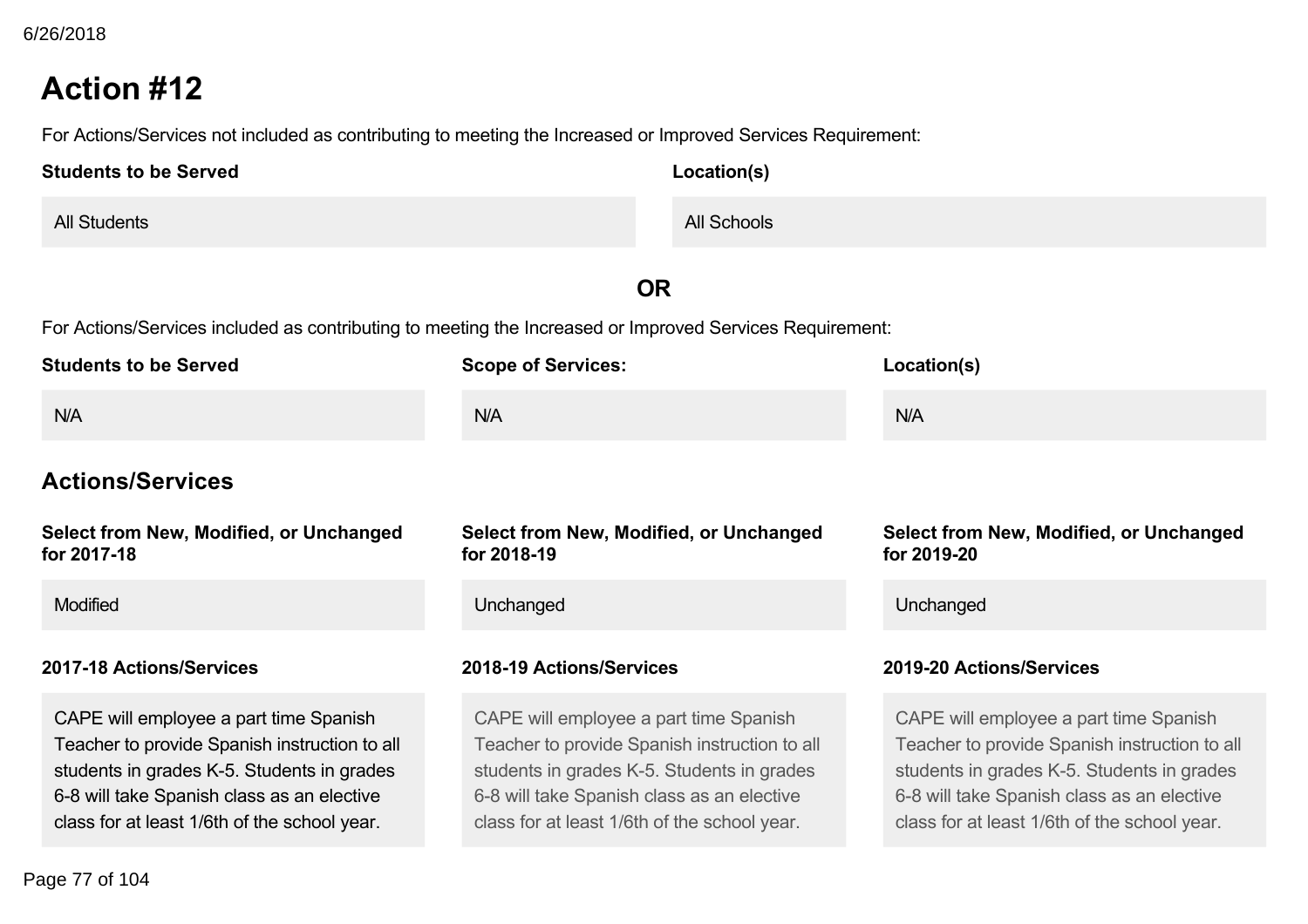# **Budgeted Expenditures**

| 6/26/2018<br>Year<br><b>Amount</b><br><b>Source</b> | <b>Budgeted Expenditures</b><br>2017-18<br>\$20,000<br>LCFF Base Rate | 2018-19<br>\$20,000<br>LCFF Base Rate                      | 2019-20<br>\$20,000<br>LCFF Base Rate                      |
|-----------------------------------------------------|-----------------------------------------------------------------------|------------------------------------------------------------|------------------------------------------------------------|
| <b>Budget</b><br><b>Reference</b>                   | 4000-4999 Books & Supplies<br>5000-5999 Operating Services            | 4000-4999 Books & Supplies<br>5000-5999 Operating Services | 4000-4999 Books & Supplies<br>5000-5999 Operating Services |
|                                                     |                                                                       |                                                            |                                                            |
| Page 78 of 104                                      |                                                                       |                                                            |                                                            |
|                                                     |                                                                       |                                                            |                                                            |
|                                                     |                                                                       |                                                            |                                                            |
|                                                     |                                                                       |                                                            |                                                            |
|                                                     |                                                                       |                                                            |                                                            |
|                                                     |                                                                       |                                                            |                                                            |
|                                                     |                                                                       |                                                            |                                                            |
|                                                     |                                                                       |                                                            |                                                            |
|                                                     |                                                                       |                                                            |                                                            |
|                                                     |                                                                       |                                                            |                                                            |
|                                                     |                                                                       |                                                            |                                                            |
|                                                     |                                                                       |                                                            |                                                            |
|                                                     |                                                                       |                                                            |                                                            |
|                                                     |                                                                       |                                                            |                                                            |
|                                                     |                                                                       |                                                            |                                                            |
|                                                     |                                                                       |                                                            |                                                            |
|                                                     |                                                                       |                                                            |                                                            |
|                                                     |                                                                       |                                                            |                                                            |
|                                                     |                                                                       |                                                            |                                                            |
|                                                     |                                                                       |                                                            |                                                            |
|                                                     |                                                                       |                                                            |                                                            |
|                                                     |                                                                       |                                                            |                                                            |
|                                                     |                                                                       |                                                            |                                                            |
|                                                     |                                                                       |                                                            |                                                            |
|                                                     |                                                                       |                                                            |                                                            |
|                                                     |                                                                       |                                                            |                                                            |
|                                                     |                                                                       |                                                            |                                                            |
|                                                     |                                                                       |                                                            |                                                            |
|                                                     |                                                                       |                                                            |                                                            |
|                                                     |                                                                       |                                                            |                                                            |
|                                                     |                                                                       |                                                            |                                                            |
|                                                     |                                                                       |                                                            |                                                            |
|                                                     |                                                                       |                                                            |                                                            |
|                                                     |                                                                       |                                                            |                                                            |
|                                                     |                                                                       |                                                            |                                                            |
|                                                     |                                                                       |                                                            |                                                            |
|                                                     |                                                                       |                                                            |                                                            |
|                                                     |                                                                       |                                                            |                                                            |
|                                                     |                                                                       |                                                            |                                                            |
|                                                     |                                                                       |                                                            |                                                            |
|                                                     |                                                                       |                                                            |                                                            |
|                                                     |                                                                       |                                                            |                                                            |
|                                                     |                                                                       |                                                            |                                                            |
|                                                     |                                                                       |                                                            |                                                            |
|                                                     |                                                                       |                                                            |                                                            |
|                                                     |                                                                       |                                                            |                                                            |
|                                                     |                                                                       |                                                            |                                                            |
|                                                     |                                                                       |                                                            |                                                            |
|                                                     |                                                                       |                                                            |                                                            |
|                                                     |                                                                       |                                                            |                                                            |
|                                                     |                                                                       |                                                            |                                                            |
|                                                     |                                                                       |                                                            |                                                            |
|                                                     |                                                                       |                                                            |                                                            |
|                                                     |                                                                       |                                                            |                                                            |
|                                                     |                                                                       |                                                            |                                                            |
|                                                     |                                                                       |                                                            |                                                            |
|                                                     |                                                                       |                                                            |                                                            |
|                                                     |                                                                       |                                                            |                                                            |
|                                                     |                                                                       |                                                            |                                                            |
|                                                     |                                                                       |                                                            |                                                            |
|                                                     |                                                                       |                                                            |                                                            |
|                                                     |                                                                       |                                                            |                                                            |
|                                                     |                                                                       |                                                            |                                                            |
|                                                     |                                                                       |                                                            |                                                            |
|                                                     |                                                                       |                                                            |                                                            |
|                                                     |                                                                       |                                                            |                                                            |
|                                                     |                                                                       |                                                            |                                                            |
|                                                     |                                                                       |                                                            |                                                            |
|                                                     |                                                                       |                                                            |                                                            |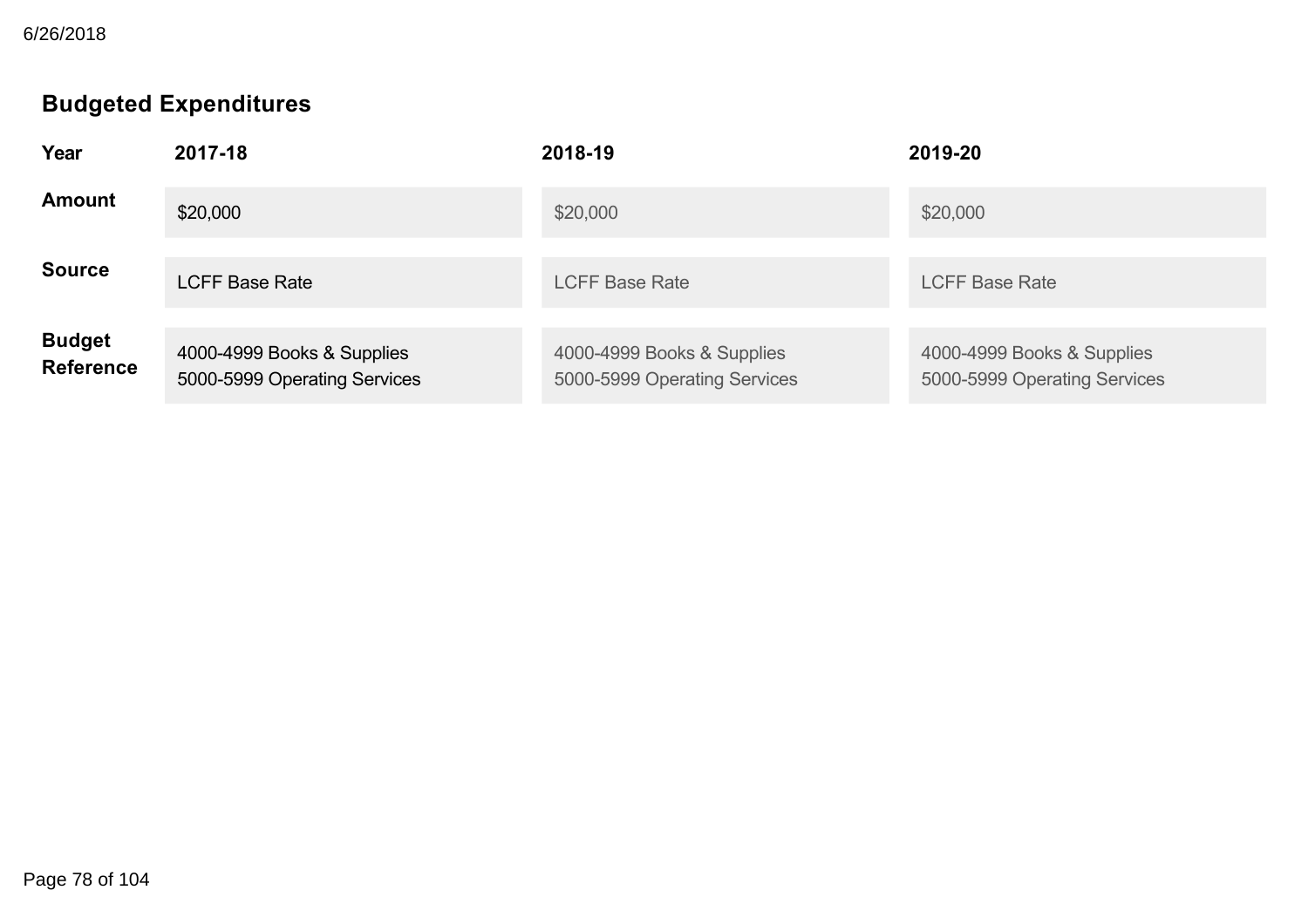(Select from New Goal, Modified Goal, or Unchanged Goal)

Modified

# **Goal 3**

To prepare students to be competitive in high school and beyond, CAPE will meet state standards, and students will be well-versed in technology.

**State and/or Local Priorities addressed by this goal:**

**State Priorities:** 4

**Local Priorities:** Technology Proficiency

## **Identified Need:**

Students need to be prepared for success in the 21st century by meeting all state-identified academic standards and by gaining the ability to use technology to further their education goals today and their professional goals in the future. 6/26/2018<br>
(Select from New G<br>
Modified<br> **Goal 3**<br>
To prepare studer<br>
State and/or Loca<br>
State Priorities:<br>
Local Priorities:<br>
Local Priorities:<br>
Identified Nee<br>
Students need to<br>
technology to furth<br> **Expected Anr**<br>
Metr

## **Expected Annual Measureable Outcomes**

| <b>Metrics/Indicators</b> | <b>Baseline</b> | 2017-18 | 2018-19 | 2019-20 |
|---------------------------|-----------------|---------|---------|---------|
|---------------------------|-----------------|---------|---------|---------|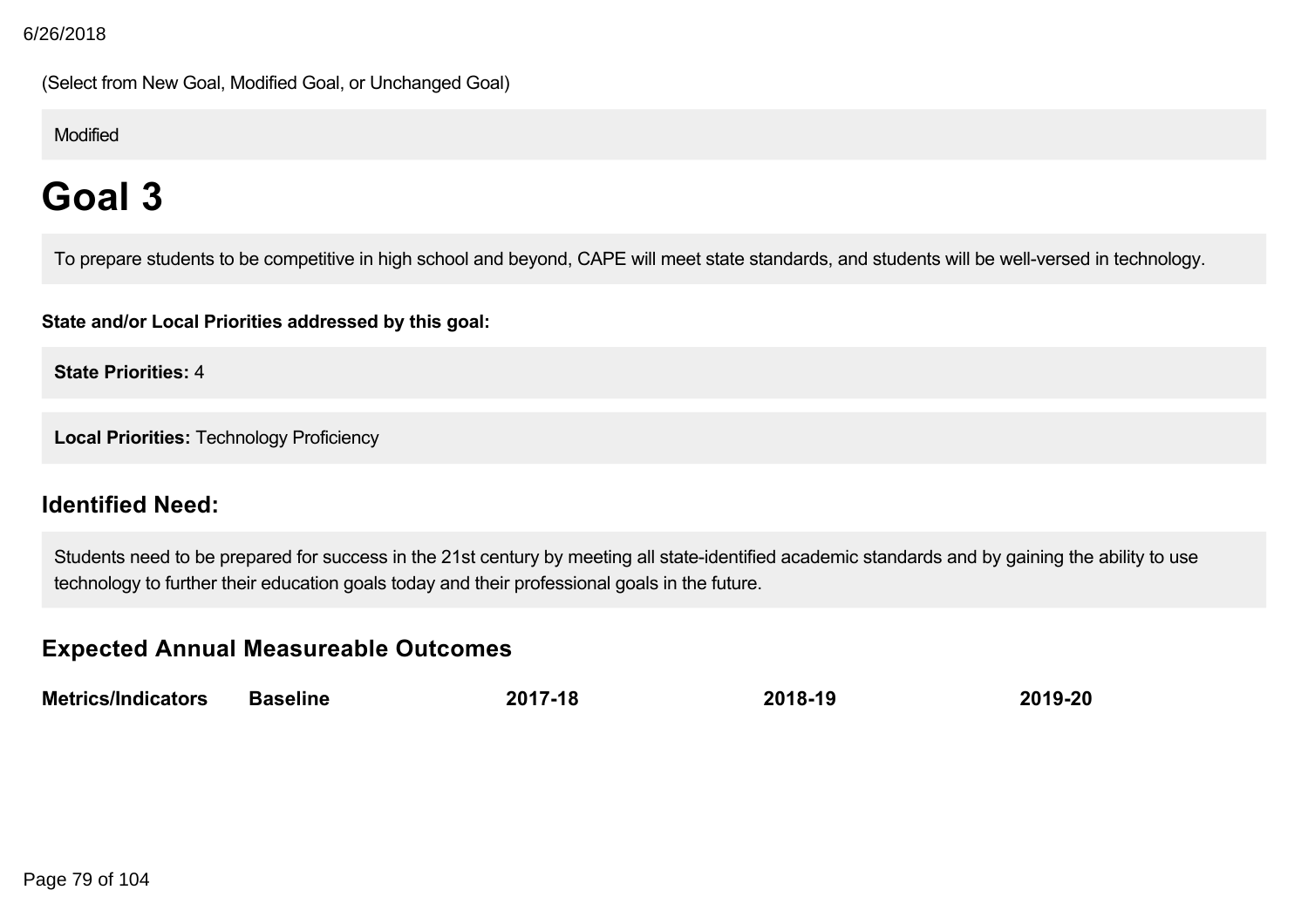At least 70% of CAPE 3-8th graders will score at "standards met or higher" in English Language Arts as reported by California State **Testing** 6/26/2018<br>
At least 70% of<br>
CAPE 3-8th grade<br>
will score at<br>
"standards met or<br>
higher" in English<br>
Language Arts as<br>
reported by<br>
California State<br>
Testing<br>
At least 70% of<br>
CAPE 3-8th<br>
graders will score<br>
"standards met

At least 70% of CAPE 3 8th graders will score at "standards met or higher" in English Language Arts as reported by California State Testing

At least 70% of CAPE 3 8th graders will score at "standards met or higher" in English Language Arts as reported by California State Testing

At least 70% of CAPE 3 8th graders will score at "standards met or higher" in English Language Arts as reported by California State Testing

At least  $70\%$  of CAPF 3-8th graders will score at "standards met or higher" in English Language Arts as reported by California State **Testing** 

At least 70% of  $CAPE$  3-8th graders will score at "standards met or higher" in Mathematics as reported by California State **Testing** 

At least 70% of CAPE 3 8th graders will score at "standards met or higher" in Mathematics as reported by California State Testing

At least 70% of CAPE 3 8th graders will score at "standards met or higher" in Mathematics as reported by California State Testing

At least 70% of CAPE 3 8th graders will score at "standards met or higher" in Mathematics as reported by California State Testing

At least 70% of CAPE 3 8th graders will score at "standards met or higher" in Mathematics as reported by California State Testing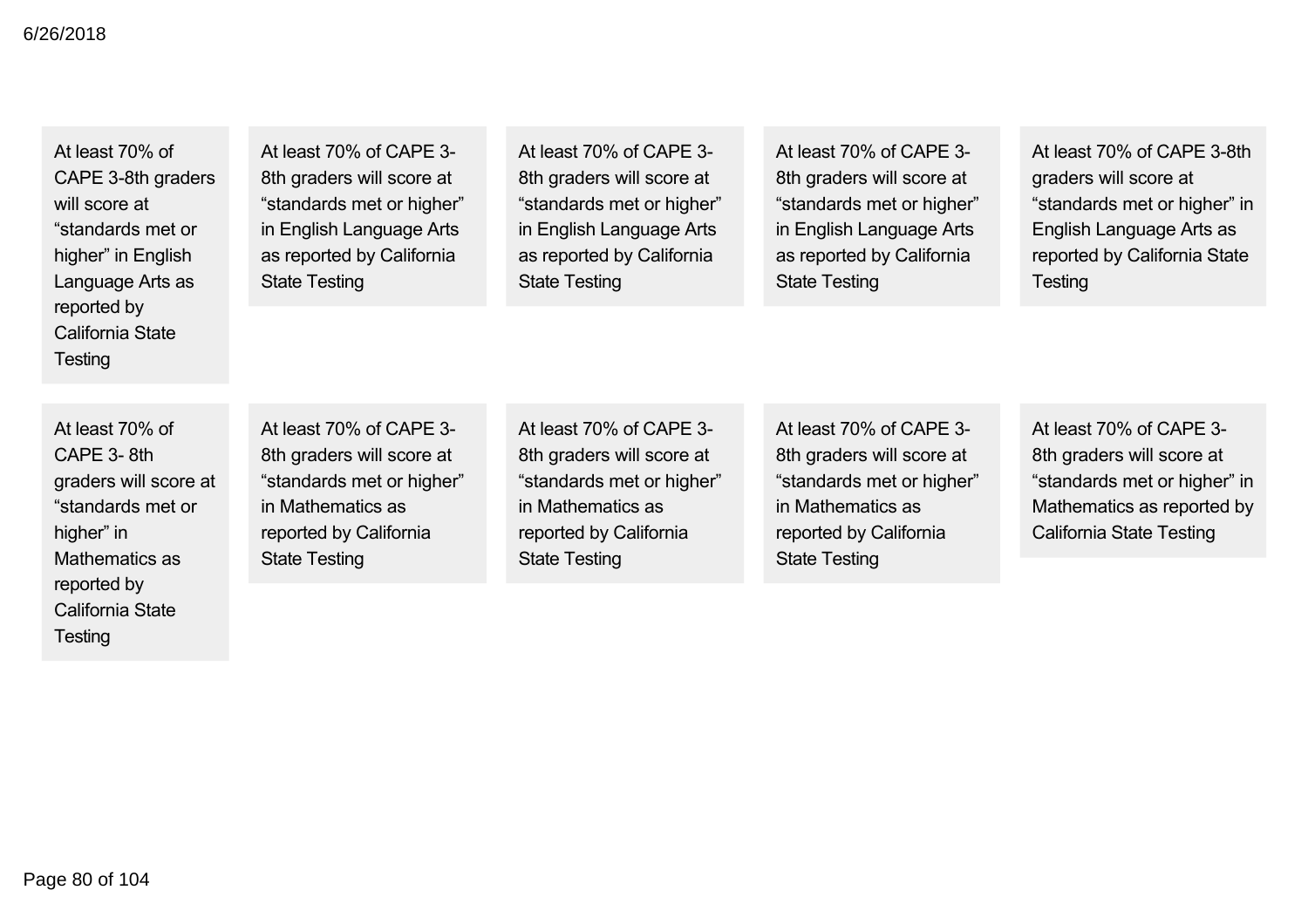| 6/26/2018<br>All students at<br>CAPE will take a<br>normative<br>referenced test at<br>least 3 times per<br>year                 | All students at CAPE will<br>take a normative<br>referenced test at least 3<br>times per year                                       | All students at CAPE will<br>take a normative<br>referenced test at least 3<br>times per year                                       | All students at CAPE will<br>take a normative<br>referenced test at least 3<br>times per year                                                                                                                           | All students at CAPE will<br>take a normative<br>referenced test at least 3<br>times per year                                       |
|----------------------------------------------------------------------------------------------------------------------------------|-------------------------------------------------------------------------------------------------------------------------------------|-------------------------------------------------------------------------------------------------------------------------------------|-------------------------------------------------------------------------------------------------------------------------------------------------------------------------------------------------------------------------|-------------------------------------------------------------------------------------------------------------------------------------|
| Students in grades<br>K-3 will use<br>technology at least<br>twice a month<br>related to their<br>learning<br>Students in grades | Students in grades K-3 will<br>use technology at least<br>twice a month related to<br>their learning<br>Students in grades 4-8 will | Students in grades K-3 will<br>use technology at least<br>twice a month related to<br>their learning<br>Students in grades 4-8 will | Students in grades K-3<br>will use technology at<br>least twice a month<br>related to their learning<br>Students in grades 4-8 will                                                                                     | Students in grades K-3 will<br>use technology at least<br>twice a month related to<br>their learning<br>Students in grades 4-8 will |
| 4-8 will use<br>technology at least<br>twice a week related<br>to their learning<br><b>Planned Actions/Services</b>              | use technology at least<br>twice a week related to<br>their learning                                                                | use technology at least<br>twice a week related to<br>their learning                                                                | use technology at least<br>twice a week related to<br>their learning<br>Complete a copy of the following table for each of the LEA's Actions/Services. Duplicate the table, including Budgeted Expenditures, as needed. | use technology at least<br>twice a week related to their<br>learning                                                                |
| Page 81 of 104                                                                                                                   |                                                                                                                                     |                                                                                                                                     |                                                                                                                                                                                                                         |                                                                                                                                     |
|                                                                                                                                  |                                                                                                                                     |                                                                                                                                     |                                                                                                                                                                                                                         |                                                                                                                                     |
|                                                                                                                                  |                                                                                                                                     |                                                                                                                                     |                                                                                                                                                                                                                         |                                                                                                                                     |
|                                                                                                                                  |                                                                                                                                     |                                                                                                                                     |                                                                                                                                                                                                                         |                                                                                                                                     |
|                                                                                                                                  |                                                                                                                                     |                                                                                                                                     |                                                                                                                                                                                                                         |                                                                                                                                     |
|                                                                                                                                  |                                                                                                                                     |                                                                                                                                     |                                                                                                                                                                                                                         |                                                                                                                                     |
|                                                                                                                                  |                                                                                                                                     |                                                                                                                                     |                                                                                                                                                                                                                         |                                                                                                                                     |
|                                                                                                                                  |                                                                                                                                     |                                                                                                                                     |                                                                                                                                                                                                                         |                                                                                                                                     |
|                                                                                                                                  |                                                                                                                                     |                                                                                                                                     |                                                                                                                                                                                                                         |                                                                                                                                     |
|                                                                                                                                  |                                                                                                                                     |                                                                                                                                     |                                                                                                                                                                                                                         |                                                                                                                                     |
|                                                                                                                                  |                                                                                                                                     |                                                                                                                                     |                                                                                                                                                                                                                         |                                                                                                                                     |
|                                                                                                                                  |                                                                                                                                     |                                                                                                                                     |                                                                                                                                                                                                                         |                                                                                                                                     |
|                                                                                                                                  |                                                                                                                                     |                                                                                                                                     |                                                                                                                                                                                                                         |                                                                                                                                     |
|                                                                                                                                  |                                                                                                                                     |                                                                                                                                     |                                                                                                                                                                                                                         |                                                                                                                                     |
|                                                                                                                                  |                                                                                                                                     |                                                                                                                                     |                                                                                                                                                                                                                         |                                                                                                                                     |
|                                                                                                                                  |                                                                                                                                     |                                                                                                                                     |                                                                                                                                                                                                                         |                                                                                                                                     |
|                                                                                                                                  |                                                                                                                                     |                                                                                                                                     |                                                                                                                                                                                                                         |                                                                                                                                     |
|                                                                                                                                  |                                                                                                                                     |                                                                                                                                     |                                                                                                                                                                                                                         |                                                                                                                                     |
|                                                                                                                                  |                                                                                                                                     |                                                                                                                                     |                                                                                                                                                                                                                         |                                                                                                                                     |
|                                                                                                                                  |                                                                                                                                     |                                                                                                                                     |                                                                                                                                                                                                                         |                                                                                                                                     |
|                                                                                                                                  |                                                                                                                                     |                                                                                                                                     |                                                                                                                                                                                                                         |                                                                                                                                     |
|                                                                                                                                  |                                                                                                                                     |                                                                                                                                     |                                                                                                                                                                                                                         |                                                                                                                                     |
|                                                                                                                                  |                                                                                                                                     |                                                                                                                                     |                                                                                                                                                                                                                         |                                                                                                                                     |
|                                                                                                                                  |                                                                                                                                     |                                                                                                                                     |                                                                                                                                                                                                                         |                                                                                                                                     |
|                                                                                                                                  |                                                                                                                                     |                                                                                                                                     |                                                                                                                                                                                                                         |                                                                                                                                     |
|                                                                                                                                  |                                                                                                                                     |                                                                                                                                     |                                                                                                                                                                                                                         |                                                                                                                                     |
|                                                                                                                                  |                                                                                                                                     |                                                                                                                                     |                                                                                                                                                                                                                         |                                                                                                                                     |
|                                                                                                                                  |                                                                                                                                     |                                                                                                                                     |                                                                                                                                                                                                                         |                                                                                                                                     |
|                                                                                                                                  |                                                                                                                                     |                                                                                                                                     |                                                                                                                                                                                                                         |                                                                                                                                     |
|                                                                                                                                  |                                                                                                                                     |                                                                                                                                     |                                                                                                                                                                                                                         |                                                                                                                                     |
|                                                                                                                                  |                                                                                                                                     |                                                                                                                                     |                                                                                                                                                                                                                         |                                                                                                                                     |
|                                                                                                                                  |                                                                                                                                     |                                                                                                                                     |                                                                                                                                                                                                                         |                                                                                                                                     |
|                                                                                                                                  |                                                                                                                                     |                                                                                                                                     |                                                                                                                                                                                                                         |                                                                                                                                     |
|                                                                                                                                  |                                                                                                                                     |                                                                                                                                     |                                                                                                                                                                                                                         |                                                                                                                                     |
|                                                                                                                                  |                                                                                                                                     |                                                                                                                                     |                                                                                                                                                                                                                         |                                                                                                                                     |
|                                                                                                                                  |                                                                                                                                     |                                                                                                                                     |                                                                                                                                                                                                                         |                                                                                                                                     |
|                                                                                                                                  |                                                                                                                                     |                                                                                                                                     |                                                                                                                                                                                                                         |                                                                                                                                     |
|                                                                                                                                  |                                                                                                                                     |                                                                                                                                     |                                                                                                                                                                                                                         |                                                                                                                                     |
|                                                                                                                                  |                                                                                                                                     |                                                                                                                                     |                                                                                                                                                                                                                         |                                                                                                                                     |
|                                                                                                                                  |                                                                                                                                     |                                                                                                                                     |                                                                                                                                                                                                                         |                                                                                                                                     |
|                                                                                                                                  |                                                                                                                                     |                                                                                                                                     |                                                                                                                                                                                                                         |                                                                                                                                     |
|                                                                                                                                  |                                                                                                                                     |                                                                                                                                     |                                                                                                                                                                                                                         |                                                                                                                                     |
|                                                                                                                                  |                                                                                                                                     |                                                                                                                                     |                                                                                                                                                                                                                         |                                                                                                                                     |
|                                                                                                                                  |                                                                                                                                     |                                                                                                                                     |                                                                                                                                                                                                                         |                                                                                                                                     |
|                                                                                                                                  |                                                                                                                                     |                                                                                                                                     |                                                                                                                                                                                                                         |                                                                                                                                     |
|                                                                                                                                  |                                                                                                                                     |                                                                                                                                     |                                                                                                                                                                                                                         |                                                                                                                                     |
|                                                                                                                                  |                                                                                                                                     |                                                                                                                                     |                                                                                                                                                                                                                         |                                                                                                                                     |
|                                                                                                                                  |                                                                                                                                     |                                                                                                                                     |                                                                                                                                                                                                                         |                                                                                                                                     |
|                                                                                                                                  |                                                                                                                                     |                                                                                                                                     |                                                                                                                                                                                                                         |                                                                                                                                     |
|                                                                                                                                  |                                                                                                                                     |                                                                                                                                     |                                                                                                                                                                                                                         |                                                                                                                                     |
|                                                                                                                                  |                                                                                                                                     |                                                                                                                                     |                                                                                                                                                                                                                         |                                                                                                                                     |
|                                                                                                                                  |                                                                                                                                     |                                                                                                                                     |                                                                                                                                                                                                                         |                                                                                                                                     |
|                                                                                                                                  |                                                                                                                                     |                                                                                                                                     |                                                                                                                                                                                                                         |                                                                                                                                     |
|                                                                                                                                  |                                                                                                                                     |                                                                                                                                     |                                                                                                                                                                                                                         |                                                                                                                                     |
|                                                                                                                                  |                                                                                                                                     |                                                                                                                                     |                                                                                                                                                                                                                         |                                                                                                                                     |
|                                                                                                                                  |                                                                                                                                     |                                                                                                                                     |                                                                                                                                                                                                                         |                                                                                                                                     |

# **Planned Actions/Services**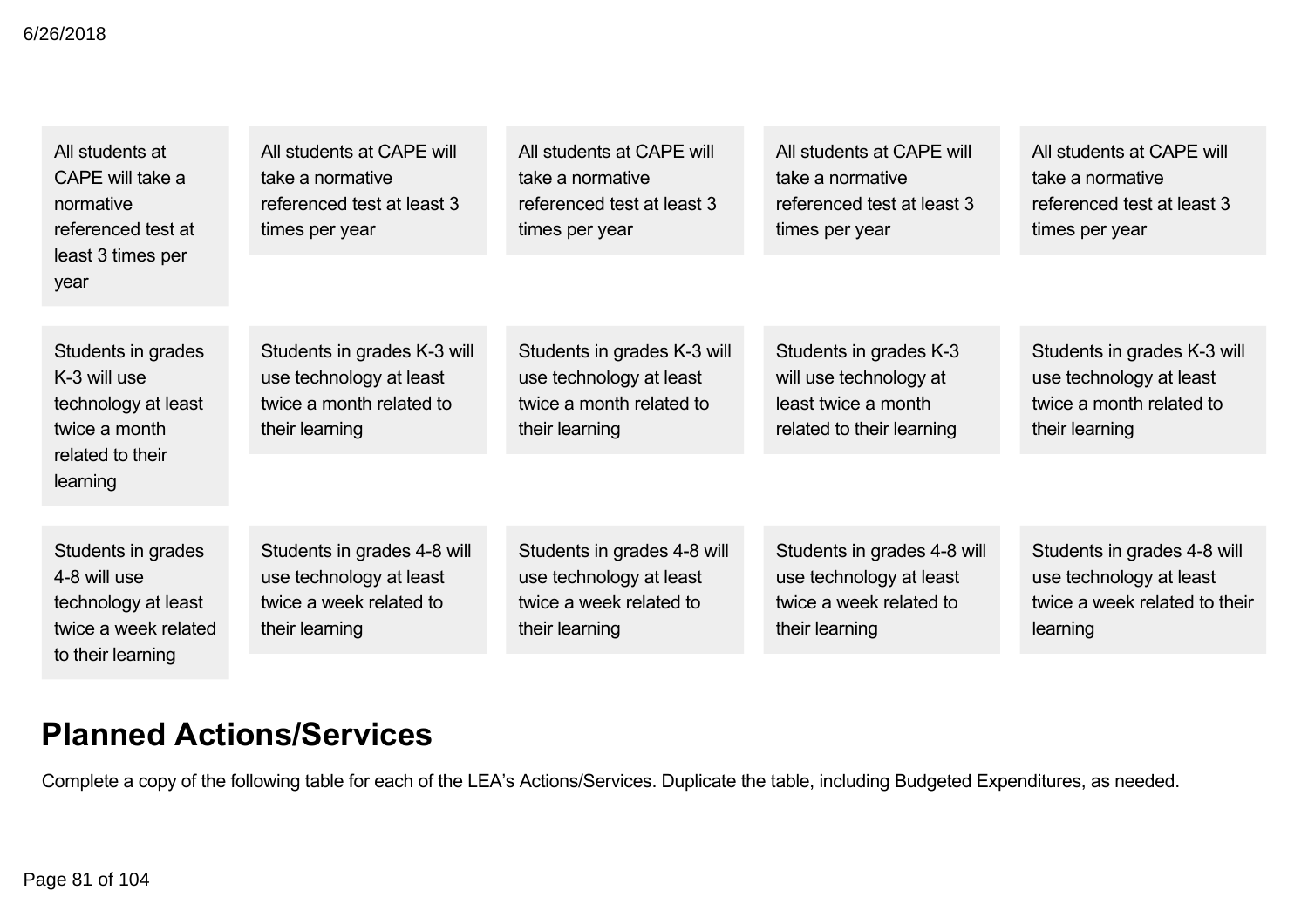# **Action #1**

| <b>Students to be Served</b> | Location(s) |
|------------------------------|-------------|
| <b>All Students</b>          | All Schools |

# **OR**

| 6/26/2018<br><b>Action #1</b><br><b>Students to be Served</b><br><b>All Students</b>                                                                                                                                                                                                            | For Actions/Services not included as contributing to meeting the Increased or Improved Services Requirement:<br>Location(s)<br>All Schools<br>OR                                                                                                                              |                                                                                                                                                                                                                                                                               |  |
|-------------------------------------------------------------------------------------------------------------------------------------------------------------------------------------------------------------------------------------------------------------------------------------------------|-------------------------------------------------------------------------------------------------------------------------------------------------------------------------------------------------------------------------------------------------------------------------------|-------------------------------------------------------------------------------------------------------------------------------------------------------------------------------------------------------------------------------------------------------------------------------|--|
| <b>Students to be Served</b><br>N/A<br><b>Actions/Services</b><br>Select from New, Modified, or Unchanged<br>for 2017-18                                                                                                                                                                        | For Actions/Services included as contributing to meeting the Increased or Improved Services Requirement:<br><b>Scope of Services:</b><br>N/A<br>Select from New, Modified, or Unchanged<br>for 2018-19                                                                        | Location(s)<br>N/A<br>Select from New, Modified, or Unchanged<br>for 2019-20                                                                                                                                                                                                  |  |
| Unchanged<br>2017-18 Actions/Services<br>Teachers will hold a valid California Teacher<br>Credentialing certificate, permit, or other<br>document equivalent to what a teacher in<br>other public schools would be required to<br>hold and CAPE will assign teachers to grade<br>Page 82 of 104 | Unchanged<br>2018-19 Actions/Services<br>Teachers will hold a valid California Teacher<br>Credentialing certificate, permit, or other<br>document equivalent to what a teacher in<br>other public schools would be required to<br>hold and CAPE will assign teachers to grade | Unchanged<br>2019-20 Actions/Services<br>Teachers will hold a valid California Teacher<br>Credentialing certificate, permit, or other<br>document equivalent to what a teacher in<br>other public schools would be required to<br>hold and CAPE will assign teachers to grade |  |
|                                                                                                                                                                                                                                                                                                 |                                                                                                                                                                                                                                                                               |                                                                                                                                                                                                                                                                               |  |
|                                                                                                                                                                                                                                                                                                 |                                                                                                                                                                                                                                                                               |                                                                                                                                                                                                                                                                               |  |
|                                                                                                                                                                                                                                                                                                 |                                                                                                                                                                                                                                                                               |                                                                                                                                                                                                                                                                               |  |
|                                                                                                                                                                                                                                                                                                 |                                                                                                                                                                                                                                                                               |                                                                                                                                                                                                                                                                               |  |
|                                                                                                                                                                                                                                                                                                 |                                                                                                                                                                                                                                                                               |                                                                                                                                                                                                                                                                               |  |
|                                                                                                                                                                                                                                                                                                 |                                                                                                                                                                                                                                                                               |                                                                                                                                                                                                                                                                               |  |
|                                                                                                                                                                                                                                                                                                 |                                                                                                                                                                                                                                                                               |                                                                                                                                                                                                                                                                               |  |
|                                                                                                                                                                                                                                                                                                 |                                                                                                                                                                                                                                                                               |                                                                                                                                                                                                                                                                               |  |
|                                                                                                                                                                                                                                                                                                 |                                                                                                                                                                                                                                                                               |                                                                                                                                                                                                                                                                               |  |
|                                                                                                                                                                                                                                                                                                 |                                                                                                                                                                                                                                                                               |                                                                                                                                                                                                                                                                               |  |
|                                                                                                                                                                                                                                                                                                 |                                                                                                                                                                                                                                                                               |                                                                                                                                                                                                                                                                               |  |
|                                                                                                                                                                                                                                                                                                 |                                                                                                                                                                                                                                                                               |                                                                                                                                                                                                                                                                               |  |
|                                                                                                                                                                                                                                                                                                 |                                                                                                                                                                                                                                                                               |                                                                                                                                                                                                                                                                               |  |
|                                                                                                                                                                                                                                                                                                 |                                                                                                                                                                                                                                                                               |                                                                                                                                                                                                                                                                               |  |
|                                                                                                                                                                                                                                                                                                 |                                                                                                                                                                                                                                                                               |                                                                                                                                                                                                                                                                               |  |
|                                                                                                                                                                                                                                                                                                 |                                                                                                                                                                                                                                                                               |                                                                                                                                                                                                                                                                               |  |
|                                                                                                                                                                                                                                                                                                 |                                                                                                                                                                                                                                                                               |                                                                                                                                                                                                                                                                               |  |
|                                                                                                                                                                                                                                                                                                 |                                                                                                                                                                                                                                                                               |                                                                                                                                                                                                                                                                               |  |
|                                                                                                                                                                                                                                                                                                 |                                                                                                                                                                                                                                                                               |                                                                                                                                                                                                                                                                               |  |
|                                                                                                                                                                                                                                                                                                 |                                                                                                                                                                                                                                                                               |                                                                                                                                                                                                                                                                               |  |
|                                                                                                                                                                                                                                                                                                 |                                                                                                                                                                                                                                                                               |                                                                                                                                                                                                                                                                               |  |
|                                                                                                                                                                                                                                                                                                 |                                                                                                                                                                                                                                                                               |                                                                                                                                                                                                                                                                               |  |
|                                                                                                                                                                                                                                                                                                 |                                                                                                                                                                                                                                                                               |                                                                                                                                                                                                                                                                               |  |
|                                                                                                                                                                                                                                                                                                 |                                                                                                                                                                                                                                                                               |                                                                                                                                                                                                                                                                               |  |
|                                                                                                                                                                                                                                                                                                 |                                                                                                                                                                                                                                                                               |                                                                                                                                                                                                                                                                               |  |
|                                                                                                                                                                                                                                                                                                 |                                                                                                                                                                                                                                                                               |                                                                                                                                                                                                                                                                               |  |
|                                                                                                                                                                                                                                                                                                 |                                                                                                                                                                                                                                                                               |                                                                                                                                                                                                                                                                               |  |
|                                                                                                                                                                                                                                                                                                 |                                                                                                                                                                                                                                                                               |                                                                                                                                                                                                                                                                               |  |
|                                                                                                                                                                                                                                                                                                 |                                                                                                                                                                                                                                                                               |                                                                                                                                                                                                                                                                               |  |
|                                                                                                                                                                                                                                                                                                 |                                                                                                                                                                                                                                                                               |                                                                                                                                                                                                                                                                               |  |
|                                                                                                                                                                                                                                                                                                 |                                                                                                                                                                                                                                                                               |                                                                                                                                                                                                                                                                               |  |
|                                                                                                                                                                                                                                                                                                 |                                                                                                                                                                                                                                                                               |                                                                                                                                                                                                                                                                               |  |
|                                                                                                                                                                                                                                                                                                 |                                                                                                                                                                                                                                                                               |                                                                                                                                                                                                                                                                               |  |
|                                                                                                                                                                                                                                                                                                 |                                                                                                                                                                                                                                                                               |                                                                                                                                                                                                                                                                               |  |
|                                                                                                                                                                                                                                                                                                 |                                                                                                                                                                                                                                                                               |                                                                                                                                                                                                                                                                               |  |
|                                                                                                                                                                                                                                                                                                 |                                                                                                                                                                                                                                                                               |                                                                                                                                                                                                                                                                               |  |
|                                                                                                                                                                                                                                                                                                 |                                                                                                                                                                                                                                                                               |                                                                                                                                                                                                                                                                               |  |
|                                                                                                                                                                                                                                                                                                 |                                                                                                                                                                                                                                                                               |                                                                                                                                                                                                                                                                               |  |
|                                                                                                                                                                                                                                                                                                 |                                                                                                                                                                                                                                                                               |                                                                                                                                                                                                                                                                               |  |
|                                                                                                                                                                                                                                                                                                 |                                                                                                                                                                                                                                                                               |                                                                                                                                                                                                                                                                               |  |
|                                                                                                                                                                                                                                                                                                 |                                                                                                                                                                                                                                                                               |                                                                                                                                                                                                                                                                               |  |
|                                                                                                                                                                                                                                                                                                 |                                                                                                                                                                                                                                                                               |                                                                                                                                                                                                                                                                               |  |
|                                                                                                                                                                                                                                                                                                 |                                                                                                                                                                                                                                                                               |                                                                                                                                                                                                                                                                               |  |
|                                                                                                                                                                                                                                                                                                 |                                                                                                                                                                                                                                                                               |                                                                                                                                                                                                                                                                               |  |
|                                                                                                                                                                                                                                                                                                 |                                                                                                                                                                                                                                                                               |                                                                                                                                                                                                                                                                               |  |
|                                                                                                                                                                                                                                                                                                 |                                                                                                                                                                                                                                                                               |                                                                                                                                                                                                                                                                               |  |
|                                                                                                                                                                                                                                                                                                 |                                                                                                                                                                                                                                                                               |                                                                                                                                                                                                                                                                               |  |
|                                                                                                                                                                                                                                                                                                 |                                                                                                                                                                                                                                                                               |                                                                                                                                                                                                                                                                               |  |
|                                                                                                                                                                                                                                                                                                 |                                                                                                                                                                                                                                                                               |                                                                                                                                                                                                                                                                               |  |
|                                                                                                                                                                                                                                                                                                 |                                                                                                                                                                                                                                                                               |                                                                                                                                                                                                                                                                               |  |
|                                                                                                                                                                                                                                                                                                 |                                                                                                                                                                                                                                                                               |                                                                                                                                                                                                                                                                               |  |
|                                                                                                                                                                                                                                                                                                 |                                                                                                                                                                                                                                                                               |                                                                                                                                                                                                                                                                               |  |
|                                                                                                                                                                                                                                                                                                 |                                                                                                                                                                                                                                                                               |                                                                                                                                                                                                                                                                               |  |
|                                                                                                                                                                                                                                                                                                 |                                                                                                                                                                                                                                                                               |                                                                                                                                                                                                                                                                               |  |
|                                                                                                                                                                                                                                                                                                 |                                                                                                                                                                                                                                                                               |                                                                                                                                                                                                                                                                               |  |
|                                                                                                                                                                                                                                                                                                 |                                                                                                                                                                                                                                                                               |                                                                                                                                                                                                                                                                               |  |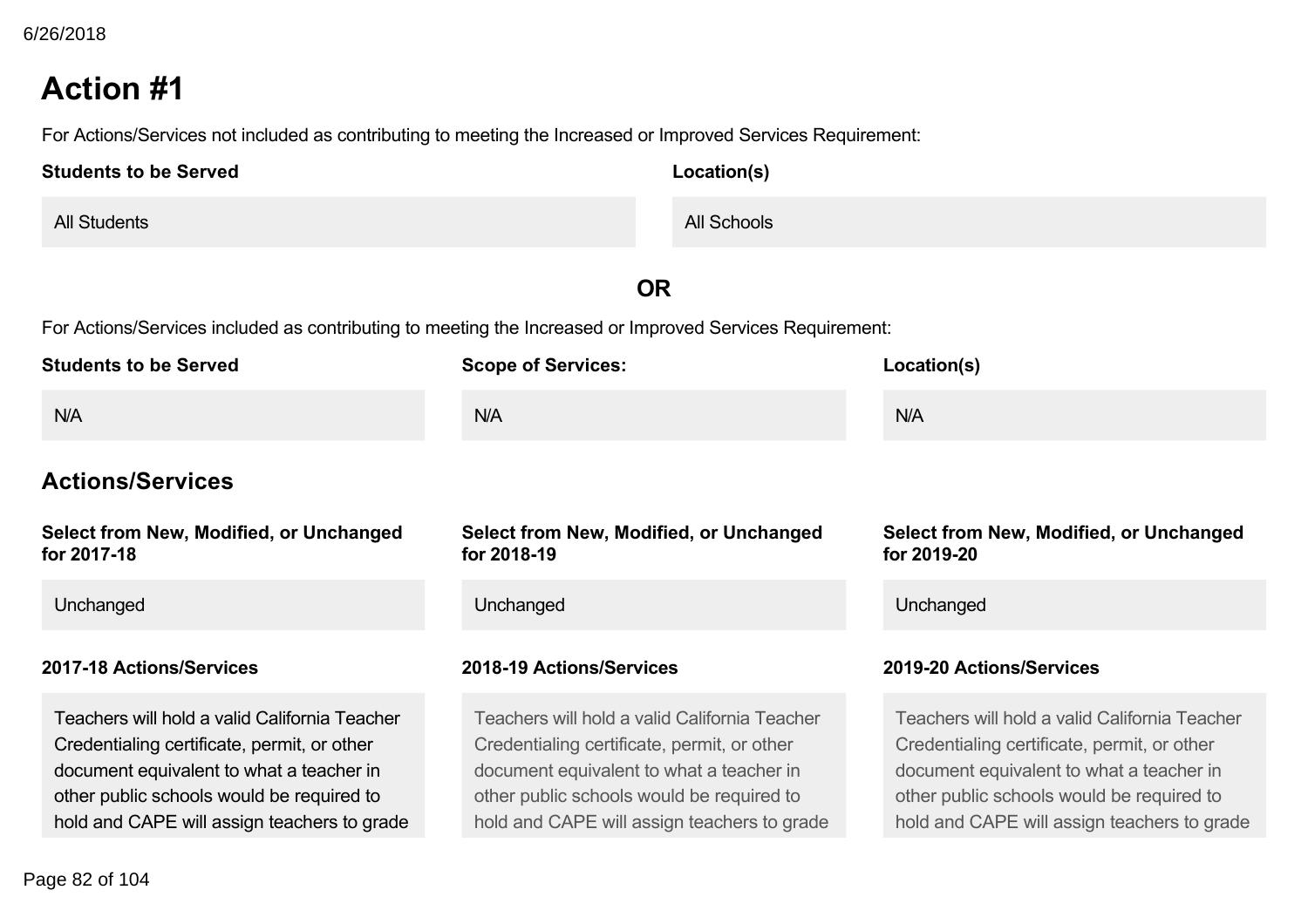| levels and subject matters that are   | levels and subject matters that are   | levels and subject matters that are   |  |  |
|---------------------------------------|---------------------------------------|---------------------------------------|--|--|
| consistent with their credentials and | consistent with their credentials and | consistent with their credentials and |  |  |
| experience.                           | experience.                           | experience.                           |  |  |
| <b>Budgeted Expenditures</b>          |                                       |                                       |  |  |

| Year                        | 2017-18   | 2018-19   | 2019-20   |
|-----------------------------|-----------|-----------|-----------|
| <b>Amount</b>               | \$0       | \$0       | \$0       |
| <b>Source</b>               | <b>NA</b> | <b>NA</b> | <b>NA</b> |
| <b>Budget<br/>Reference</b> | <b>NA</b> | <b>NA</b> | <b>NA</b> |

# **Action #2**

| 6/26/2018<br>levels and subject matters that are<br>consistent with their credentials and<br>experience.<br><b>Budgeted Expenditures</b> | levels and subject matters that are<br>consistent with their credentials and<br>experience.                                                 | levels and subject matters that are<br>consistent with their credentials and<br>experience. |
|------------------------------------------------------------------------------------------------------------------------------------------|---------------------------------------------------------------------------------------------------------------------------------------------|---------------------------------------------------------------------------------------------|
| 2017-18<br>Year<br><b>Amount</b><br>$$0$<br><b>Source</b><br>$N_A$                                                                       | 2018-19<br>$$0$$<br>$N\!A$                                                                                                                  | 2019-20<br>$\$0$<br>$\mathsf{N}\mathsf{A}$                                                  |
| <b>Budget</b><br>$N\!A$<br><b>Reference</b><br><b>Action #2</b>                                                                          | $\mathsf{N\!A}$<br>For Actions/Services not included as contributing to meeting the Increased or Improved Services Requirement:             | $\mathsf{N}\mathsf{A}$                                                                      |
| <b>Students to be Served</b><br>N/A                                                                                                      | Location(s)<br>N/A<br><b>OR</b><br>For Actions/Services included as contributing to meeting the Increased or Improved Services Requirement: |                                                                                             |
| <b>Students to be Served</b><br>Page 83 of 104                                                                                           | <b>Scope of Services:</b>                                                                                                                   | Location(s)                                                                                 |
|                                                                                                                                          |                                                                                                                                             |                                                                                             |
|                                                                                                                                          |                                                                                                                                             |                                                                                             |
|                                                                                                                                          |                                                                                                                                             |                                                                                             |
|                                                                                                                                          |                                                                                                                                             |                                                                                             |
|                                                                                                                                          |                                                                                                                                             |                                                                                             |
|                                                                                                                                          |                                                                                                                                             |                                                                                             |
|                                                                                                                                          |                                                                                                                                             |                                                                                             |
|                                                                                                                                          |                                                                                                                                             |                                                                                             |
|                                                                                                                                          |                                                                                                                                             |                                                                                             |
|                                                                                                                                          |                                                                                                                                             |                                                                                             |
|                                                                                                                                          |                                                                                                                                             |                                                                                             |
|                                                                                                                                          |                                                                                                                                             |                                                                                             |
|                                                                                                                                          |                                                                                                                                             |                                                                                             |
|                                                                                                                                          |                                                                                                                                             |                                                                                             |
|                                                                                                                                          |                                                                                                                                             |                                                                                             |
|                                                                                                                                          |                                                                                                                                             |                                                                                             |
|                                                                                                                                          |                                                                                                                                             |                                                                                             |
|                                                                                                                                          |                                                                                                                                             |                                                                                             |
|                                                                                                                                          |                                                                                                                                             |                                                                                             |
|                                                                                                                                          |                                                                                                                                             |                                                                                             |
|                                                                                                                                          |                                                                                                                                             |                                                                                             |
|                                                                                                                                          |                                                                                                                                             |                                                                                             |
|                                                                                                                                          |                                                                                                                                             |                                                                                             |
|                                                                                                                                          |                                                                                                                                             |                                                                                             |
|                                                                                                                                          |                                                                                                                                             |                                                                                             |
|                                                                                                                                          |                                                                                                                                             |                                                                                             |
|                                                                                                                                          |                                                                                                                                             |                                                                                             |
|                                                                                                                                          |                                                                                                                                             |                                                                                             |
|                                                                                                                                          |                                                                                                                                             |                                                                                             |
|                                                                                                                                          |                                                                                                                                             |                                                                                             |
|                                                                                                                                          |                                                                                                                                             |                                                                                             |
|                                                                                                                                          |                                                                                                                                             |                                                                                             |
|                                                                                                                                          |                                                                                                                                             |                                                                                             |
|                                                                                                                                          |                                                                                                                                             |                                                                                             |
|                                                                                                                                          |                                                                                                                                             |                                                                                             |
|                                                                                                                                          |                                                                                                                                             |                                                                                             |
|                                                                                                                                          |                                                                                                                                             |                                                                                             |
|                                                                                                                                          |                                                                                                                                             |                                                                                             |
|                                                                                                                                          |                                                                                                                                             |                                                                                             |
|                                                                                                                                          |                                                                                                                                             |                                                                                             |
|                                                                                                                                          |                                                                                                                                             |                                                                                             |
|                                                                                                                                          |                                                                                                                                             |                                                                                             |
|                                                                                                                                          |                                                                                                                                             |                                                                                             |
|                                                                                                                                          |                                                                                                                                             |                                                                                             |
|                                                                                                                                          |                                                                                                                                             |                                                                                             |
|                                                                                                                                          |                                                                                                                                             |                                                                                             |
|                                                                                                                                          |                                                                                                                                             |                                                                                             |
|                                                                                                                                          |                                                                                                                                             |                                                                                             |
|                                                                                                                                          |                                                                                                                                             |                                                                                             |
|                                                                                                                                          |                                                                                                                                             |                                                                                             |
|                                                                                                                                          |                                                                                                                                             |                                                                                             |
|                                                                                                                                          |                                                                                                                                             |                                                                                             |
|                                                                                                                                          |                                                                                                                                             |                                                                                             |
|                                                                                                                                          |                                                                                                                                             |                                                                                             |
|                                                                                                                                          |                                                                                                                                             |                                                                                             |
|                                                                                                                                          |                                                                                                                                             |                                                                                             |
|                                                                                                                                          |                                                                                                                                             |                                                                                             |
|                                                                                                                                          |                                                                                                                                             |                                                                                             |
|                                                                                                                                          |                                                                                                                                             |                                                                                             |
|                                                                                                                                          |                                                                                                                                             |                                                                                             |
|                                                                                                                                          |                                                                                                                                             |                                                                                             |
|                                                                                                                                          |                                                                                                                                             |                                                                                             |
|                                                                                                                                          |                                                                                                                                             |                                                                                             |
|                                                                                                                                          |                                                                                                                                             |                                                                                             |
|                                                                                                                                          |                                                                                                                                             |                                                                                             |
|                                                                                                                                          |                                                                                                                                             |                                                                                             |
|                                                                                                                                          |                                                                                                                                             |                                                                                             |
|                                                                                                                                          |                                                                                                                                             |                                                                                             |
|                                                                                                                                          |                                                                                                                                             |                                                                                             |
|                                                                                                                                          |                                                                                                                                             |                                                                                             |
|                                                                                                                                          |                                                                                                                                             |                                                                                             |
|                                                                                                                                          |                                                                                                                                             |                                                                                             |
|                                                                                                                                          |                                                                                                                                             |                                                                                             |
|                                                                                                                                          |                                                                                                                                             |                                                                                             |
|                                                                                                                                          |                                                                                                                                             |                                                                                             |
|                                                                                                                                          |                                                                                                                                             |                                                                                             |
|                                                                                                                                          |                                                                                                                                             |                                                                                             |
|                                                                                                                                          |                                                                                                                                             |                                                                                             |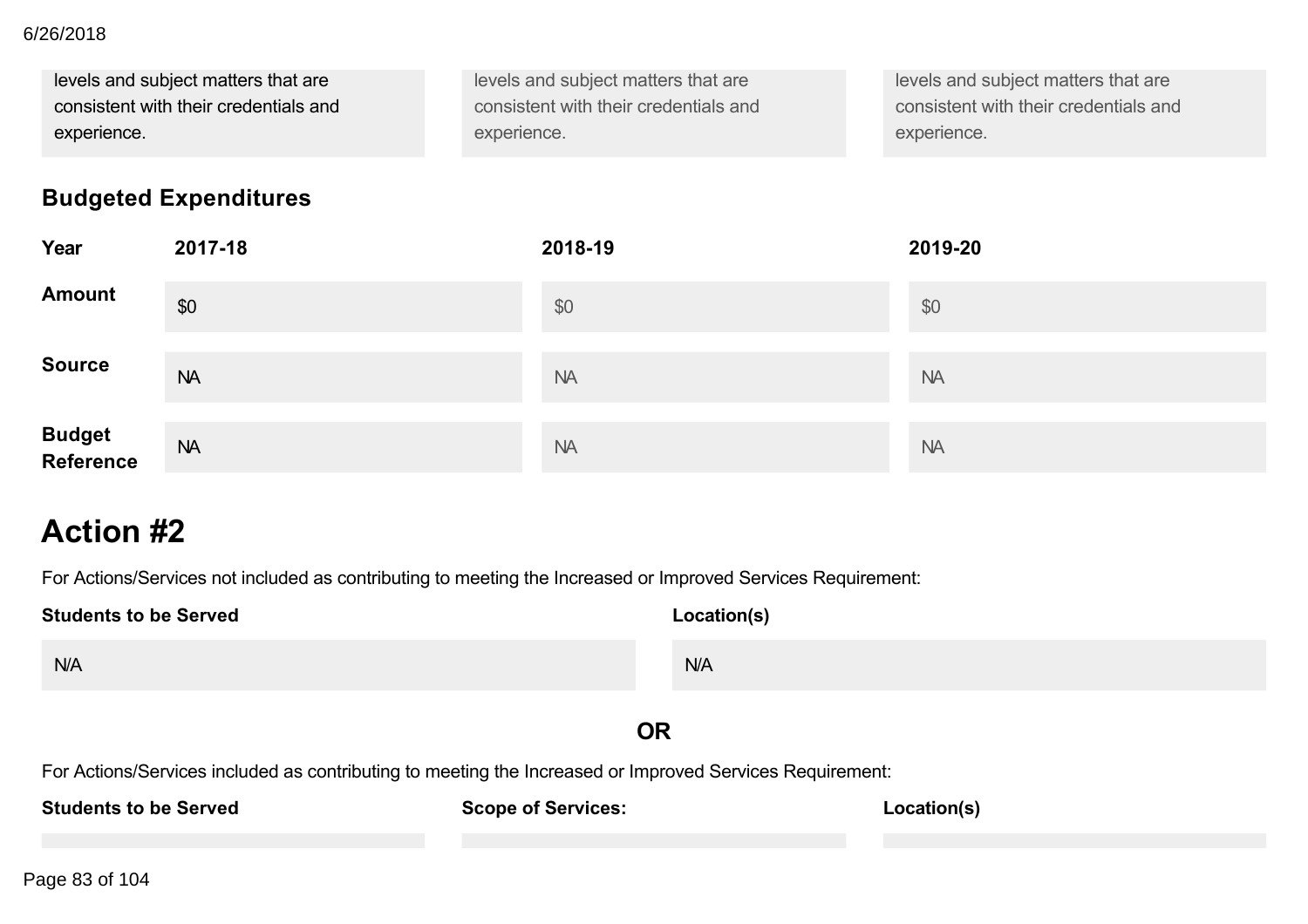English Learners, Foster Youth, Low Income

#### **Actions/Services**

**Select from New, Modified, or Unchanged for 201718**

#### **201718 Actions/Services 201819 Actions/Services 201920 Actions/Services**

CAPE will adopt Lucy Calkins Readers and Writers for the K-5 language arts program. Supplemental intervention for students who are struggling and students who have been identified as English Learners will be purchased. Grades 6-8 will use the Collection series with supplemental materials purchased to help struggling readers and students identified as English Learners. 6/26/2018<br>
English Learners,<br> **Actions/Servi**<br>
Select from New,<br>
for 2017-18<br>
New<br>
2017-18 Actions/S<br>
CAPE will adopt L<br>
Writers for the K-5<br>
Supplemental inte<br>
are struggling and<br>
identified as Englis<br>
purchased. Grade<br>

#### **Select from New, Modified, or Unchanged for 201819**

**Schoolwide** 

CAPE will align all current social studies materials to the common core framework and make purchases of any supplemental materials needed.

**Select from New, Modified, or Unchanged for 201920**

New **New Service Contract Contract Contract Contract Contract Contract Contract Contract Contract Contract Contract Contract Contract Contract Contract Contract Contract Contract Contract Contract Contract Contract Contrac** 

All Schools

CAPE will align all social studies curriculum to the new California framework and purchase common core aligned curriculum and supplemental materials as needed.

#### **Budgeted Expenditures**

| Year          | 2017-18  | 2018-19  | 2019-20  |
|---------------|----------|----------|----------|
| <b>Amount</b> | \$15,000 | \$15,000 | \$15,000 |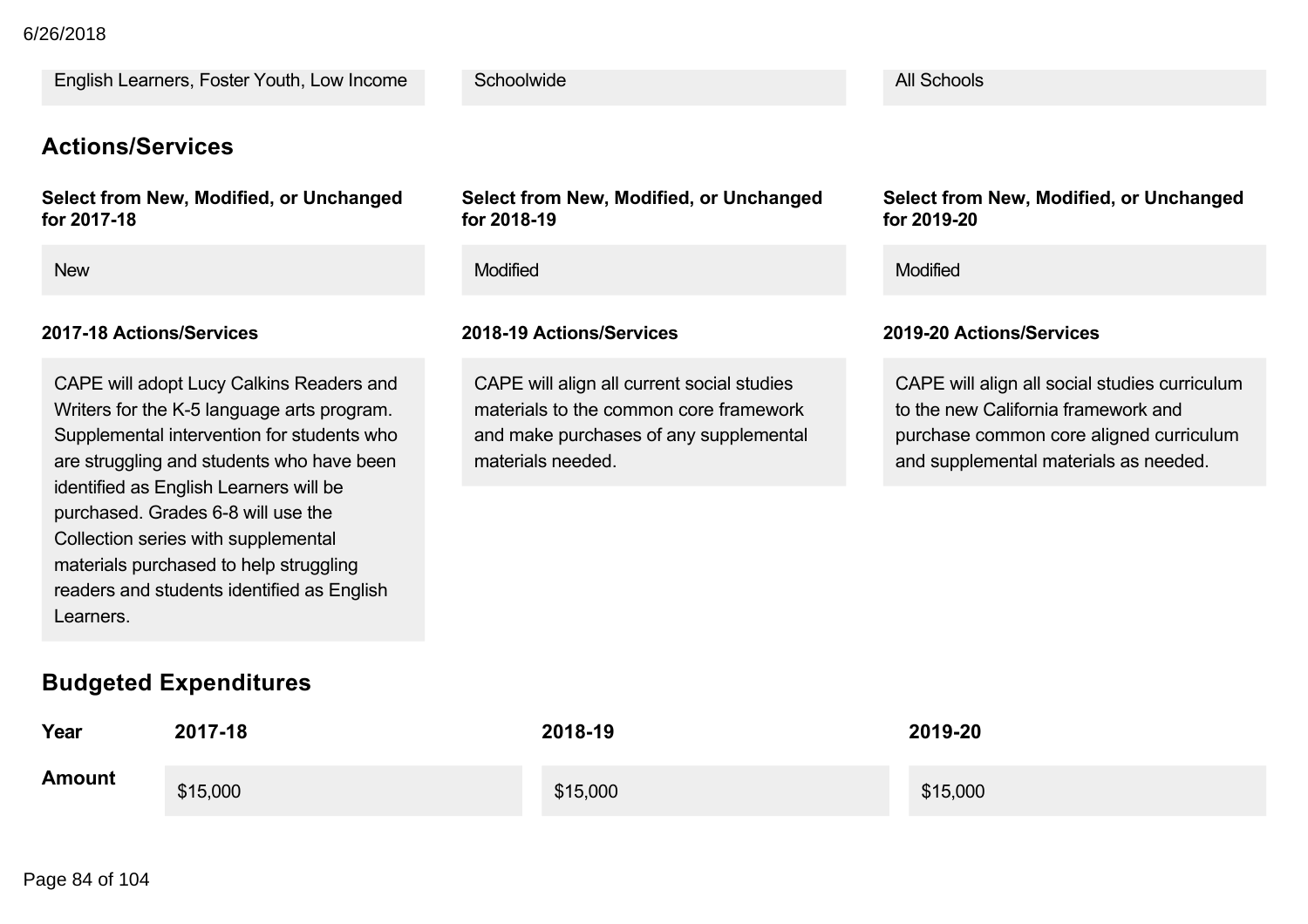| <b>Source</b>    | LCFF Base Rate \$10,000             | LCFF Base Rate \$10,000             | LCFF Base Rate \$10,000                    |
|------------------|-------------------------------------|-------------------------------------|--------------------------------------------|
|                  | Supplemental and Concentration Rate | Supplemental and Concentration Rate | <b>Supplemental and Concentration Rate</b> |
|                  | \$5,000                             | \$5,000                             | \$5,000                                    |
| <b>Budget</b>    | 4000-4999 Books & Supplies          | 4000-4999 Books & Supplies          | 4000-4999 Books & Supplies                 |
| <b>Reference</b> | 5000-5999 Operating Services        | 5000-5999 Operating Services        | 5000-5999 Operating Services               |

# **Action #3**

| <b>Students to be Served</b> | Location(s) |
|------------------------------|-------------|
| <b>All Students</b>          | All Schools |

## **OR**

| 6/26/2018<br><b>Source</b><br><b>Budget</b>                          | LCFF Base Rate \$10,000<br>Supplemental and Concentration Rate<br>\$5,000 | LCFF Base Rate \$10,000<br>Supplemental and Concentration Rate<br>\$5,000                                                                                                                 | LCFF Base Rate \$10,000<br>Supplemental and Concentration Rate<br>\$5,000 |
|----------------------------------------------------------------------|---------------------------------------------------------------------------|-------------------------------------------------------------------------------------------------------------------------------------------------------------------------------------------|---------------------------------------------------------------------------|
| <b>Reference</b><br><b>Action #3</b><br><b>Students to be Served</b> | 4000-4999 Books & Supplies<br>5000-5999 Operating Services                | 4000-4999 Books & Supplies<br>5000-5999 Operating Services<br>For Actions/Services not included as contributing to meeting the Increased or Improved Services Requirement:<br>Location(s) | 4000-4999 Books & Supplies<br>5000-5999 Operating Services                |
| <b>All Students</b><br><b>Students to be Served</b><br>N/A           |                                                                           | All Schools<br><b>OR</b><br>For Actions/Services included as contributing to meeting the Increased or Improved Services Requirement:<br><b>Scope of Services:</b><br>N/A                  | Location(s)<br>N/A                                                        |
| <b>Actions/Services</b><br>Page 85 of 104                            | Select from New, Modified, or Unchanged                                   | Select from New, Modified, or Unchanged                                                                                                                                                   | Select from New, Modified, or Unchanged                                   |
|                                                                      |                                                                           |                                                                                                                                                                                           |                                                                           |
|                                                                      |                                                                           |                                                                                                                                                                                           |                                                                           |
|                                                                      |                                                                           |                                                                                                                                                                                           |                                                                           |
|                                                                      |                                                                           |                                                                                                                                                                                           |                                                                           |
|                                                                      |                                                                           |                                                                                                                                                                                           |                                                                           |
|                                                                      |                                                                           |                                                                                                                                                                                           |                                                                           |
|                                                                      |                                                                           |                                                                                                                                                                                           |                                                                           |
|                                                                      |                                                                           |                                                                                                                                                                                           |                                                                           |
|                                                                      |                                                                           |                                                                                                                                                                                           |                                                                           |
|                                                                      |                                                                           |                                                                                                                                                                                           |                                                                           |
|                                                                      |                                                                           |                                                                                                                                                                                           |                                                                           |
|                                                                      |                                                                           |                                                                                                                                                                                           |                                                                           |
|                                                                      |                                                                           |                                                                                                                                                                                           |                                                                           |
|                                                                      |                                                                           |                                                                                                                                                                                           |                                                                           |
|                                                                      |                                                                           |                                                                                                                                                                                           |                                                                           |
|                                                                      |                                                                           |                                                                                                                                                                                           |                                                                           |
|                                                                      |                                                                           |                                                                                                                                                                                           |                                                                           |
|                                                                      |                                                                           |                                                                                                                                                                                           |                                                                           |
|                                                                      |                                                                           |                                                                                                                                                                                           |                                                                           |
|                                                                      |                                                                           |                                                                                                                                                                                           |                                                                           |
|                                                                      |                                                                           |                                                                                                                                                                                           |                                                                           |
|                                                                      |                                                                           |                                                                                                                                                                                           |                                                                           |
|                                                                      |                                                                           |                                                                                                                                                                                           |                                                                           |
|                                                                      |                                                                           |                                                                                                                                                                                           |                                                                           |
|                                                                      |                                                                           |                                                                                                                                                                                           |                                                                           |
|                                                                      |                                                                           |                                                                                                                                                                                           |                                                                           |
|                                                                      |                                                                           |                                                                                                                                                                                           |                                                                           |
|                                                                      |                                                                           |                                                                                                                                                                                           |                                                                           |
|                                                                      |                                                                           |                                                                                                                                                                                           |                                                                           |
|                                                                      |                                                                           |                                                                                                                                                                                           |                                                                           |
|                                                                      |                                                                           |                                                                                                                                                                                           |                                                                           |
|                                                                      |                                                                           |                                                                                                                                                                                           |                                                                           |
|                                                                      |                                                                           |                                                                                                                                                                                           |                                                                           |
|                                                                      |                                                                           |                                                                                                                                                                                           |                                                                           |
|                                                                      |                                                                           |                                                                                                                                                                                           |                                                                           |
|                                                                      |                                                                           |                                                                                                                                                                                           |                                                                           |
|                                                                      |                                                                           |                                                                                                                                                                                           |                                                                           |
|                                                                      |                                                                           |                                                                                                                                                                                           |                                                                           |
|                                                                      |                                                                           |                                                                                                                                                                                           |                                                                           |
|                                                                      |                                                                           |                                                                                                                                                                                           |                                                                           |
|                                                                      |                                                                           |                                                                                                                                                                                           |                                                                           |
|                                                                      |                                                                           |                                                                                                                                                                                           |                                                                           |
|                                                                      |                                                                           |                                                                                                                                                                                           |                                                                           |
|                                                                      |                                                                           |                                                                                                                                                                                           |                                                                           |
|                                                                      |                                                                           |                                                                                                                                                                                           |                                                                           |
|                                                                      |                                                                           |                                                                                                                                                                                           |                                                                           |
|                                                                      |                                                                           |                                                                                                                                                                                           |                                                                           |
|                                                                      |                                                                           |                                                                                                                                                                                           |                                                                           |
|                                                                      |                                                                           |                                                                                                                                                                                           |                                                                           |
|                                                                      |                                                                           |                                                                                                                                                                                           |                                                                           |
|                                                                      |                                                                           |                                                                                                                                                                                           |                                                                           |
|                                                                      |                                                                           |                                                                                                                                                                                           |                                                                           |
|                                                                      |                                                                           |                                                                                                                                                                                           |                                                                           |
|                                                                      |                                                                           |                                                                                                                                                                                           |                                                                           |
|                                                                      |                                                                           |                                                                                                                                                                                           |                                                                           |
|                                                                      |                                                                           |                                                                                                                                                                                           |                                                                           |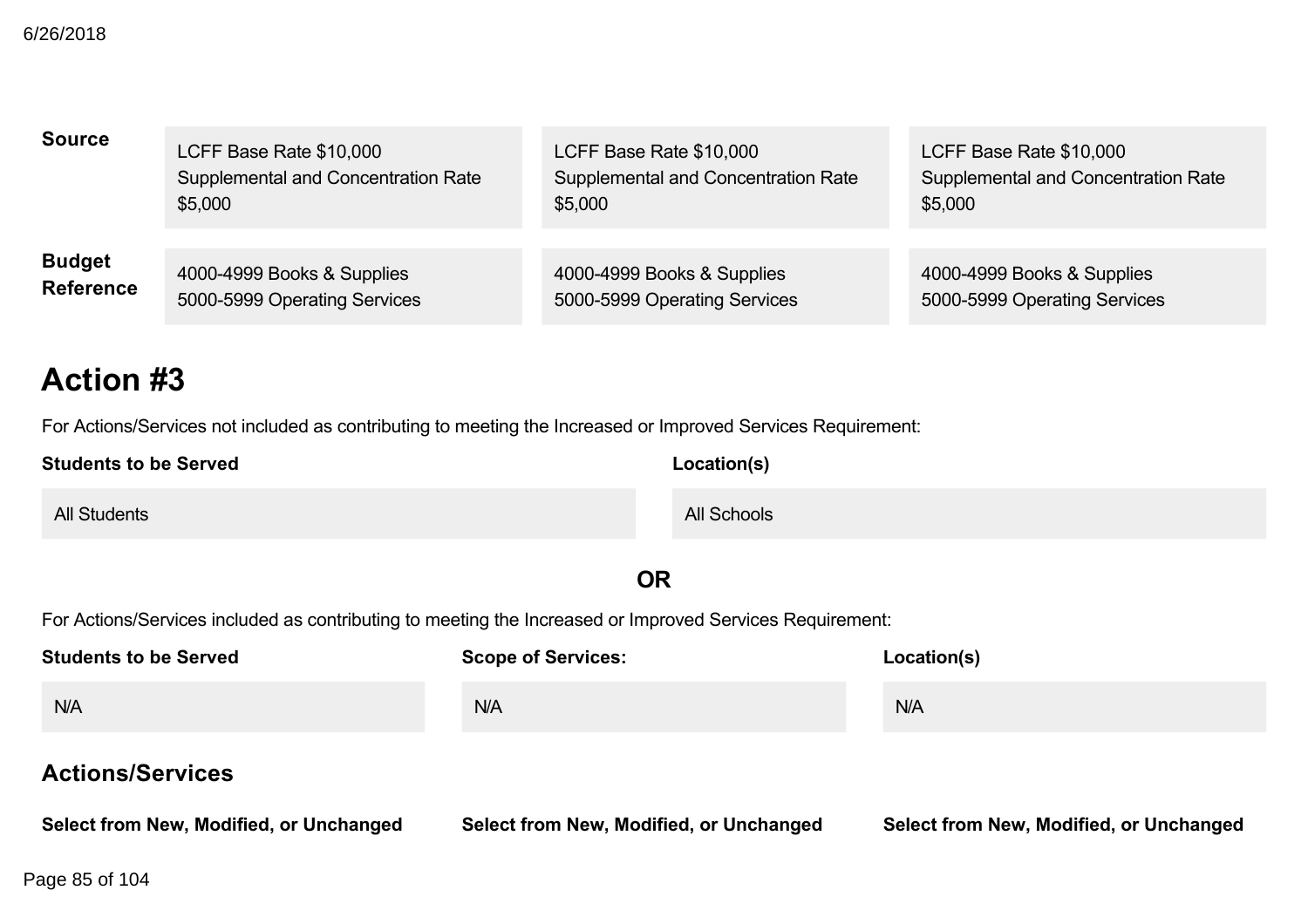| 6/26/2018<br>for 2017-18<br>Modified<br>2017-18 Actions/Services<br>Teachers will be trained to competently                                                       | for 2018-19<br>Unchanged<br>2018-19 Actions/Services<br>Teachers will be trained to competently                             | for 2019-20<br>Unchanged<br>2019-20 Actions/Services<br>Teachers will be trained to competently                           |
|-------------------------------------------------------------------------------------------------------------------------------------------------------------------|-----------------------------------------------------------------------------------------------------------------------------|---------------------------------------------------------------------------------------------------------------------------|
| administer the CAASPP assessments to all<br>qualifying students, and technology will<br>support CAASPP testing<br><b>Budgeted Expenditures</b><br>2017-18<br>Year | administer the CAASPP assessments to all<br>qualifying students, and technology will<br>support CAASPP testing<br>2018-19   | administer the CAASPP assessments to all<br>qualifying students, and technology will<br>support CAASPP testing<br>2019-20 |
| <b>Amount</b><br>\$1,000<br><b>Source</b><br>LCFF Base Rate<br><b>Budget</b><br>4000-4999 Books & Supplies<br><b>Reference</b>                                    | \$1,000<br><b>LCFF Base Rate</b><br>4000-4999 Books & Supplies                                                              | \$1,000<br>LCFF Base Rate<br>4000-4999 Books & Supplies                                                                   |
| <b>Action #4</b><br><b>Students to be Served</b><br>Page 86 of 104                                                                                                | For Actions/Services not included as contributing to meeting the Increased or Improved Services Requirement:<br>Location(s) |                                                                                                                           |
|                                                                                                                                                                   |                                                                                                                             |                                                                                                                           |
|                                                                                                                                                                   |                                                                                                                             |                                                                                                                           |
|                                                                                                                                                                   |                                                                                                                             |                                                                                                                           |
|                                                                                                                                                                   |                                                                                                                             |                                                                                                                           |
|                                                                                                                                                                   |                                                                                                                             |                                                                                                                           |
|                                                                                                                                                                   |                                                                                                                             |                                                                                                                           |
|                                                                                                                                                                   |                                                                                                                             |                                                                                                                           |
|                                                                                                                                                                   |                                                                                                                             |                                                                                                                           |
|                                                                                                                                                                   |                                                                                                                             |                                                                                                                           |
|                                                                                                                                                                   |                                                                                                                             |                                                                                                                           |
|                                                                                                                                                                   |                                                                                                                             |                                                                                                                           |
|                                                                                                                                                                   |                                                                                                                             |                                                                                                                           |
|                                                                                                                                                                   |                                                                                                                             |                                                                                                                           |
|                                                                                                                                                                   |                                                                                                                             |                                                                                                                           |
|                                                                                                                                                                   |                                                                                                                             |                                                                                                                           |
|                                                                                                                                                                   |                                                                                                                             |                                                                                                                           |
|                                                                                                                                                                   |                                                                                                                             |                                                                                                                           |
|                                                                                                                                                                   |                                                                                                                             |                                                                                                                           |
|                                                                                                                                                                   |                                                                                                                             |                                                                                                                           |
|                                                                                                                                                                   |                                                                                                                             |                                                                                                                           |
|                                                                                                                                                                   |                                                                                                                             |                                                                                                                           |
|                                                                                                                                                                   |                                                                                                                             |                                                                                                                           |
|                                                                                                                                                                   |                                                                                                                             |                                                                                                                           |
|                                                                                                                                                                   |                                                                                                                             |                                                                                                                           |
|                                                                                                                                                                   |                                                                                                                             |                                                                                                                           |
|                                                                                                                                                                   |                                                                                                                             |                                                                                                                           |
|                                                                                                                                                                   |                                                                                                                             |                                                                                                                           |
|                                                                                                                                                                   |                                                                                                                             |                                                                                                                           |
|                                                                                                                                                                   |                                                                                                                             |                                                                                                                           |
|                                                                                                                                                                   |                                                                                                                             |                                                                                                                           |
|                                                                                                                                                                   |                                                                                                                             |                                                                                                                           |
|                                                                                                                                                                   |                                                                                                                             |                                                                                                                           |
|                                                                                                                                                                   |                                                                                                                             |                                                                                                                           |
|                                                                                                                                                                   |                                                                                                                             |                                                                                                                           |
|                                                                                                                                                                   |                                                                                                                             |                                                                                                                           |
|                                                                                                                                                                   |                                                                                                                             |                                                                                                                           |
|                                                                                                                                                                   |                                                                                                                             |                                                                                                                           |
|                                                                                                                                                                   |                                                                                                                             |                                                                                                                           |
|                                                                                                                                                                   |                                                                                                                             |                                                                                                                           |
|                                                                                                                                                                   |                                                                                                                             |                                                                                                                           |
|                                                                                                                                                                   |                                                                                                                             |                                                                                                                           |
|                                                                                                                                                                   |                                                                                                                             |                                                                                                                           |
|                                                                                                                                                                   |                                                                                                                             |                                                                                                                           |
|                                                                                                                                                                   |                                                                                                                             |                                                                                                                           |
|                                                                                                                                                                   |                                                                                                                             |                                                                                                                           |
|                                                                                                                                                                   |                                                                                                                             |                                                                                                                           |
|                                                                                                                                                                   |                                                                                                                             |                                                                                                                           |
|                                                                                                                                                                   |                                                                                                                             |                                                                                                                           |
|                                                                                                                                                                   |                                                                                                                             |                                                                                                                           |
|                                                                                                                                                                   |                                                                                                                             |                                                                                                                           |
|                                                                                                                                                                   |                                                                                                                             |                                                                                                                           |
|                                                                                                                                                                   |                                                                                                                             |                                                                                                                           |
|                                                                                                                                                                   |                                                                                                                             |                                                                                                                           |
|                                                                                                                                                                   |                                                                                                                             |                                                                                                                           |
|                                                                                                                                                                   |                                                                                                                             |                                                                                                                           |
|                                                                                                                                                                   |                                                                                                                             |                                                                                                                           |
|                                                                                                                                                                   |                                                                                                                             |                                                                                                                           |
|                                                                                                                                                                   |                                                                                                                             |                                                                                                                           |

# **Action #4**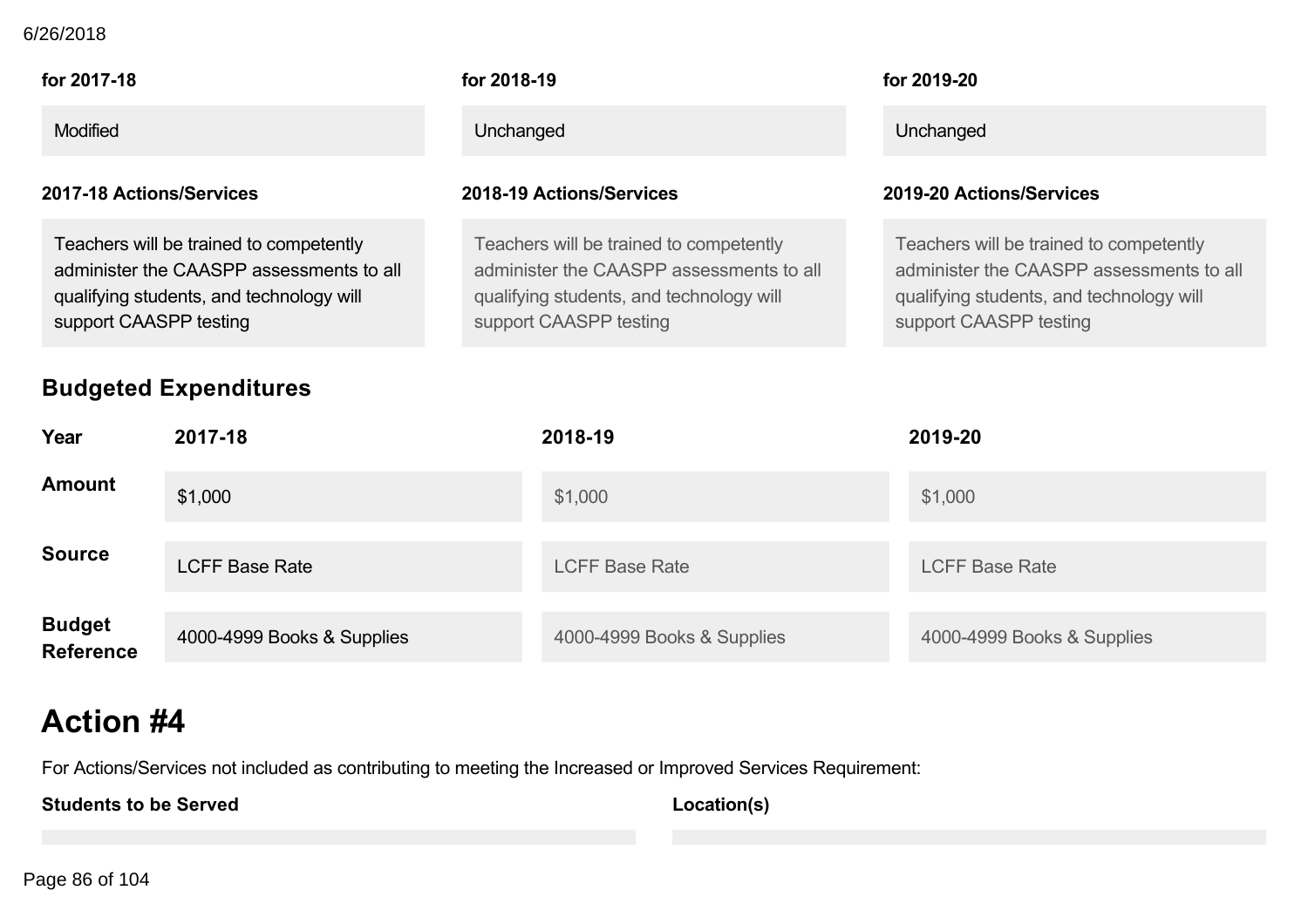| English Learners, Foster Youth, Low Income<br><b>Actions/Services</b>                                                                                                                                                                                                                                                     | For Actions/Services included as contributing to meeting the Increased or Improved Services Requirement:<br><b>Scope of Services:</b><br>Schoolwide                                                                                                                                                                       | Location(s)<br>All Schools                                                                                                                                                                                                                                                                                                |
|---------------------------------------------------------------------------------------------------------------------------------------------------------------------------------------------------------------------------------------------------------------------------------------------------------------------------|---------------------------------------------------------------------------------------------------------------------------------------------------------------------------------------------------------------------------------------------------------------------------------------------------------------------------|---------------------------------------------------------------------------------------------------------------------------------------------------------------------------------------------------------------------------------------------------------------------------------------------------------------------------|
| Select from New, Modified, or Unchanged<br>for 2017-18<br>New<br>2017-18 Actions/Services<br>CAPE will use an outside testing module to<br>test all students in grades K-12 on grade                                                                                                                                      | Select from New, Modified, or Unchanged<br>for 2018-19<br>Unchanged<br>2018-19 Actions/Services<br>CAPE will use an outside testing module to<br>test all students in grades K-12 on grade                                                                                                                                | Select from New, Modified, or Unchanged<br>for 2019-20<br>Unchanged<br>2019-20 Actions/Services<br>CAPE will use an outside testing module to<br>test all students in grades K-12 on grade                                                                                                                                |
| specific California standards. Students will<br>be assessed at least 3 times per year.<br>These will be computer adapted<br>benchmarks to help drive teacher instruction.<br>Student data can be grouped together to help<br>meet individual subgroup needs on a regular<br>basis instead of only at state testing times. | specific California standards. Students will<br>be assessed at least 3 times per year.<br>These will be computer adapted<br>benchmarks to help drive teacher instruction.<br>Student data can be grouped together to help<br>meet individual subgroup needs on a regular<br>basis instead of only at state testing times. | specific California standards. Students will<br>be assessed at least 3 times per year.<br>These will be computer adapted<br>benchmarks to help drive teacher instruction.<br>Student data can be grouped together to help<br>meet individual subgroup needs on a regular<br>basis instead of only at state testing times. |
| Page 87 of 104                                                                                                                                                                                                                                                                                                            |                                                                                                                                                                                                                                                                                                                           |                                                                                                                                                                                                                                                                                                                           |
|                                                                                                                                                                                                                                                                                                                           |                                                                                                                                                                                                                                                                                                                           |                                                                                                                                                                                                                                                                                                                           |
|                                                                                                                                                                                                                                                                                                                           |                                                                                                                                                                                                                                                                                                                           |                                                                                                                                                                                                                                                                                                                           |
|                                                                                                                                                                                                                                                                                                                           |                                                                                                                                                                                                                                                                                                                           |                                                                                                                                                                                                                                                                                                                           |
|                                                                                                                                                                                                                                                                                                                           |                                                                                                                                                                                                                                                                                                                           |                                                                                                                                                                                                                                                                                                                           |
|                                                                                                                                                                                                                                                                                                                           |                                                                                                                                                                                                                                                                                                                           |                                                                                                                                                                                                                                                                                                                           |
|                                                                                                                                                                                                                                                                                                                           |                                                                                                                                                                                                                                                                                                                           |                                                                                                                                                                                                                                                                                                                           |
|                                                                                                                                                                                                                                                                                                                           |                                                                                                                                                                                                                                                                                                                           |                                                                                                                                                                                                                                                                                                                           |
|                                                                                                                                                                                                                                                                                                                           |                                                                                                                                                                                                                                                                                                                           |                                                                                                                                                                                                                                                                                                                           |
|                                                                                                                                                                                                                                                                                                                           |                                                                                                                                                                                                                                                                                                                           |                                                                                                                                                                                                                                                                                                                           |
|                                                                                                                                                                                                                                                                                                                           |                                                                                                                                                                                                                                                                                                                           |                                                                                                                                                                                                                                                                                                                           |
|                                                                                                                                                                                                                                                                                                                           |                                                                                                                                                                                                                                                                                                                           |                                                                                                                                                                                                                                                                                                                           |
|                                                                                                                                                                                                                                                                                                                           |                                                                                                                                                                                                                                                                                                                           |                                                                                                                                                                                                                                                                                                                           |
|                                                                                                                                                                                                                                                                                                                           |                                                                                                                                                                                                                                                                                                                           |                                                                                                                                                                                                                                                                                                                           |
|                                                                                                                                                                                                                                                                                                                           |                                                                                                                                                                                                                                                                                                                           |                                                                                                                                                                                                                                                                                                                           |
|                                                                                                                                                                                                                                                                                                                           |                                                                                                                                                                                                                                                                                                                           |                                                                                                                                                                                                                                                                                                                           |
|                                                                                                                                                                                                                                                                                                                           |                                                                                                                                                                                                                                                                                                                           |                                                                                                                                                                                                                                                                                                                           |
|                                                                                                                                                                                                                                                                                                                           |                                                                                                                                                                                                                                                                                                                           |                                                                                                                                                                                                                                                                                                                           |
|                                                                                                                                                                                                                                                                                                                           |                                                                                                                                                                                                                                                                                                                           |                                                                                                                                                                                                                                                                                                                           |
|                                                                                                                                                                                                                                                                                                                           |                                                                                                                                                                                                                                                                                                                           |                                                                                                                                                                                                                                                                                                                           |
|                                                                                                                                                                                                                                                                                                                           |                                                                                                                                                                                                                                                                                                                           |                                                                                                                                                                                                                                                                                                                           |
|                                                                                                                                                                                                                                                                                                                           |                                                                                                                                                                                                                                                                                                                           |                                                                                                                                                                                                                                                                                                                           |
|                                                                                                                                                                                                                                                                                                                           |                                                                                                                                                                                                                                                                                                                           |                                                                                                                                                                                                                                                                                                                           |
|                                                                                                                                                                                                                                                                                                                           |                                                                                                                                                                                                                                                                                                                           |                                                                                                                                                                                                                                                                                                                           |
|                                                                                                                                                                                                                                                                                                                           |                                                                                                                                                                                                                                                                                                                           |                                                                                                                                                                                                                                                                                                                           |
|                                                                                                                                                                                                                                                                                                                           |                                                                                                                                                                                                                                                                                                                           |                                                                                                                                                                                                                                                                                                                           |
|                                                                                                                                                                                                                                                                                                                           |                                                                                                                                                                                                                                                                                                                           |                                                                                                                                                                                                                                                                                                                           |
|                                                                                                                                                                                                                                                                                                                           |                                                                                                                                                                                                                                                                                                                           |                                                                                                                                                                                                                                                                                                                           |
|                                                                                                                                                                                                                                                                                                                           |                                                                                                                                                                                                                                                                                                                           |                                                                                                                                                                                                                                                                                                                           |
|                                                                                                                                                                                                                                                                                                                           |                                                                                                                                                                                                                                                                                                                           |                                                                                                                                                                                                                                                                                                                           |
|                                                                                                                                                                                                                                                                                                                           |                                                                                                                                                                                                                                                                                                                           |                                                                                                                                                                                                                                                                                                                           |
|                                                                                                                                                                                                                                                                                                                           |                                                                                                                                                                                                                                                                                                                           |                                                                                                                                                                                                                                                                                                                           |
|                                                                                                                                                                                                                                                                                                                           |                                                                                                                                                                                                                                                                                                                           |                                                                                                                                                                                                                                                                                                                           |
|                                                                                                                                                                                                                                                                                                                           |                                                                                                                                                                                                                                                                                                                           |                                                                                                                                                                                                                                                                                                                           |
|                                                                                                                                                                                                                                                                                                                           |                                                                                                                                                                                                                                                                                                                           |                                                                                                                                                                                                                                                                                                                           |
|                                                                                                                                                                                                                                                                                                                           |                                                                                                                                                                                                                                                                                                                           |                                                                                                                                                                                                                                                                                                                           |
|                                                                                                                                                                                                                                                                                                                           |                                                                                                                                                                                                                                                                                                                           |                                                                                                                                                                                                                                                                                                                           |
|                                                                                                                                                                                                                                                                                                                           |                                                                                                                                                                                                                                                                                                                           |                                                                                                                                                                                                                                                                                                                           |
|                                                                                                                                                                                                                                                                                                                           |                                                                                                                                                                                                                                                                                                                           |                                                                                                                                                                                                                                                                                                                           |
|                                                                                                                                                                                                                                                                                                                           |                                                                                                                                                                                                                                                                                                                           |                                                                                                                                                                                                                                                                                                                           |
|                                                                                                                                                                                                                                                                                                                           |                                                                                                                                                                                                                                                                                                                           |                                                                                                                                                                                                                                                                                                                           |
|                                                                                                                                                                                                                                                                                                                           |                                                                                                                                                                                                                                                                                                                           |                                                                                                                                                                                                                                                                                                                           |
|                                                                                                                                                                                                                                                                                                                           |                                                                                                                                                                                                                                                                                                                           |                                                                                                                                                                                                                                                                                                                           |
|                                                                                                                                                                                                                                                                                                                           |                                                                                                                                                                                                                                                                                                                           |                                                                                                                                                                                                                                                                                                                           |
|                                                                                                                                                                                                                                                                                                                           |                                                                                                                                                                                                                                                                                                                           |                                                                                                                                                                                                                                                                                                                           |
|                                                                                                                                                                                                                                                                                                                           |                                                                                                                                                                                                                                                                                                                           |                                                                                                                                                                                                                                                                                                                           |
|                                                                                                                                                                                                                                                                                                                           |                                                                                                                                                                                                                                                                                                                           |                                                                                                                                                                                                                                                                                                                           |
|                                                                                                                                                                                                                                                                                                                           |                                                                                                                                                                                                                                                                                                                           |                                                                                                                                                                                                                                                                                                                           |
|                                                                                                                                                                                                                                                                                                                           |                                                                                                                                                                                                                                                                                                                           |                                                                                                                                                                                                                                                                                                                           |
|                                                                                                                                                                                                                                                                                                                           |                                                                                                                                                                                                                                                                                                                           |                                                                                                                                                                                                                                                                                                                           |
|                                                                                                                                                                                                                                                                                                                           |                                                                                                                                                                                                                                                                                                                           |                                                                                                                                                                                                                                                                                                                           |
|                                                                                                                                                                                                                                                                                                                           |                                                                                                                                                                                                                                                                                                                           |                                                                                                                                                                                                                                                                                                                           |
|                                                                                                                                                                                                                                                                                                                           |                                                                                                                                                                                                                                                                                                                           |                                                                                                                                                                                                                                                                                                                           |
|                                                                                                                                                                                                                                                                                                                           |                                                                                                                                                                                                                                                                                                                           |                                                                                                                                                                                                                                                                                                                           |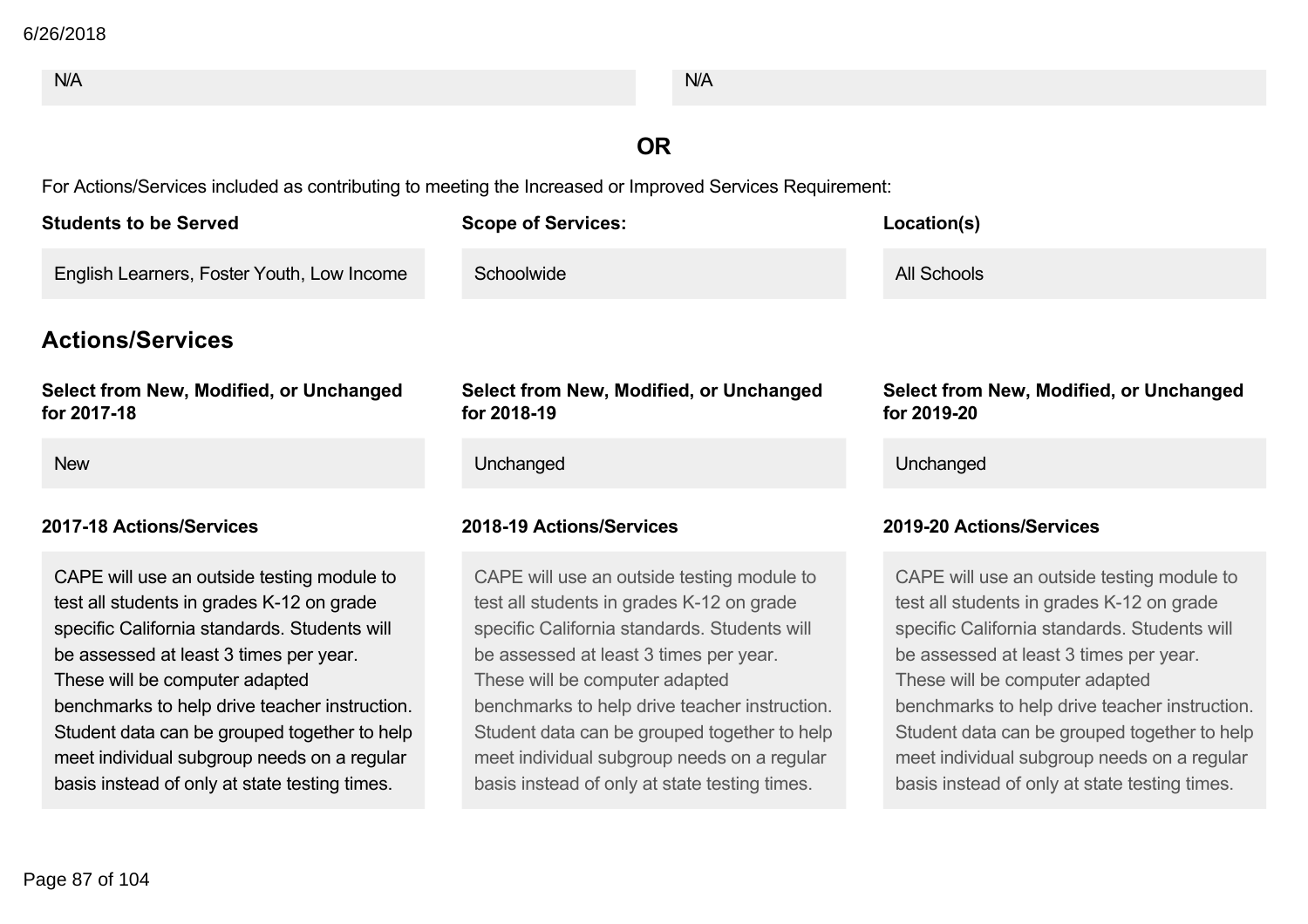# basis instead of only at state testing times.

## **Budgeted Expenditures**

| Year                              | 2017-18                                    | 2018-19                                    | 2019-20                                    |
|-----------------------------------|--------------------------------------------|--------------------------------------------|--------------------------------------------|
| <b>Amount</b>                     | \$4,000                                    | \$4,000                                    | \$4,000                                    |
| <b>Source</b>                     | <b>Supplemental and Concentration Rate</b> | <b>Supplemental and Concentration Rate</b> | <b>Supplemental and Concentration Rate</b> |
| <b>Budget</b><br><b>Reference</b> | 4000-4999 Books & Supplies                 | 4000-4999 Books & Supplies                 | 4000-4999 Books & Supplies                 |

# **Action #5**

| 6/26/2018<br>Year<br><b>Amount</b>                                     | <b>Budgeted Expenditures</b><br>2017-18<br>\$4,000                |                              |                                         | 2018-19<br>\$4,000         |                                                                                                                                               |              | 2019-20<br>\$4,000                                                |  |
|------------------------------------------------------------------------|-------------------------------------------------------------------|------------------------------|-----------------------------------------|----------------------------|-----------------------------------------------------------------------------------------------------------------------------------------------|--------------|-------------------------------------------------------------------|--|
| <b>Source</b><br><b>Budget</b><br><b>Reference</b><br><b>Action #5</b> | Supplemental and Concentration Rate<br>4000-4999 Books & Supplies |                              |                                         | 4000-4999 Books & Supplies | Supplemental and Concentration Rate                                                                                                           |              | Supplemental and Concentration Rate<br>4000-4999 Books & Supplies |  |
| <b>Students to be Served</b><br>N/A                                    |                                                                   |                              |                                         | OR                         | For Actions/Services not included as contributing to meeting the Increased or Improved Services Requirement:<br>Location(s)<br>N/A            |              |                                                                   |  |
| <b>Students to be Served</b><br><b>Actions/Services</b>                | Foster Youth, Low Income                                          | the company's company's pro- | <b>Scope of Services:</b><br>Schoolwide |                            | For Actions/Services included as contributing to meeting the Increased or Improved Services Requirement:<br><b>Contract Contract Contract</b> | and the con- | Location(s)<br>All Schools                                        |  |
| Page 88 of 104                                                         |                                                                   |                              |                                         |                            |                                                                                                                                               |              |                                                                   |  |
|                                                                        |                                                                   |                              |                                         |                            |                                                                                                                                               |              |                                                                   |  |
|                                                                        |                                                                   |                              |                                         |                            |                                                                                                                                               |              |                                                                   |  |
|                                                                        |                                                                   |                              |                                         |                            |                                                                                                                                               |              |                                                                   |  |
|                                                                        |                                                                   |                              |                                         |                            |                                                                                                                                               |              |                                                                   |  |
|                                                                        |                                                                   |                              |                                         |                            |                                                                                                                                               |              |                                                                   |  |
|                                                                        |                                                                   |                              |                                         |                            |                                                                                                                                               |              |                                                                   |  |
|                                                                        |                                                                   |                              |                                         |                            |                                                                                                                                               |              |                                                                   |  |
|                                                                        |                                                                   |                              |                                         |                            |                                                                                                                                               |              |                                                                   |  |
|                                                                        |                                                                   |                              |                                         |                            |                                                                                                                                               |              |                                                                   |  |
|                                                                        |                                                                   |                              |                                         |                            |                                                                                                                                               |              |                                                                   |  |
|                                                                        |                                                                   |                              |                                         |                            |                                                                                                                                               |              |                                                                   |  |
|                                                                        |                                                                   |                              |                                         |                            |                                                                                                                                               |              |                                                                   |  |
|                                                                        |                                                                   |                              |                                         |                            |                                                                                                                                               |              |                                                                   |  |
|                                                                        |                                                                   |                              |                                         |                            |                                                                                                                                               |              |                                                                   |  |
|                                                                        |                                                                   |                              |                                         |                            |                                                                                                                                               |              |                                                                   |  |
|                                                                        |                                                                   |                              |                                         |                            |                                                                                                                                               |              |                                                                   |  |
|                                                                        |                                                                   |                              |                                         |                            |                                                                                                                                               |              |                                                                   |  |
|                                                                        |                                                                   |                              |                                         |                            |                                                                                                                                               |              |                                                                   |  |
|                                                                        |                                                                   |                              |                                         |                            |                                                                                                                                               |              |                                                                   |  |
|                                                                        |                                                                   |                              |                                         |                            |                                                                                                                                               |              |                                                                   |  |
|                                                                        |                                                                   |                              |                                         |                            |                                                                                                                                               |              |                                                                   |  |
|                                                                        |                                                                   |                              |                                         |                            |                                                                                                                                               |              |                                                                   |  |
|                                                                        |                                                                   |                              |                                         |                            |                                                                                                                                               |              |                                                                   |  |
|                                                                        |                                                                   |                              |                                         |                            |                                                                                                                                               |              |                                                                   |  |
|                                                                        |                                                                   |                              |                                         |                            |                                                                                                                                               |              |                                                                   |  |
|                                                                        |                                                                   |                              |                                         |                            |                                                                                                                                               |              |                                                                   |  |
|                                                                        |                                                                   |                              |                                         |                            |                                                                                                                                               |              |                                                                   |  |
|                                                                        |                                                                   |                              |                                         |                            |                                                                                                                                               |              |                                                                   |  |
|                                                                        |                                                                   |                              |                                         |                            |                                                                                                                                               |              |                                                                   |  |
|                                                                        |                                                                   |                              |                                         |                            |                                                                                                                                               |              |                                                                   |  |
|                                                                        |                                                                   |                              |                                         |                            |                                                                                                                                               |              |                                                                   |  |
|                                                                        |                                                                   |                              |                                         |                            |                                                                                                                                               |              |                                                                   |  |
|                                                                        |                                                                   |                              |                                         |                            |                                                                                                                                               |              |                                                                   |  |
|                                                                        |                                                                   |                              |                                         |                            |                                                                                                                                               |              |                                                                   |  |
|                                                                        |                                                                   |                              |                                         |                            |                                                                                                                                               |              |                                                                   |  |
|                                                                        |                                                                   |                              |                                         |                            |                                                                                                                                               |              |                                                                   |  |
|                                                                        |                                                                   |                              |                                         |                            |                                                                                                                                               |              |                                                                   |  |
|                                                                        |                                                                   |                              |                                         |                            |                                                                                                                                               |              |                                                                   |  |
|                                                                        |                                                                   |                              |                                         |                            |                                                                                                                                               |              |                                                                   |  |
|                                                                        |                                                                   |                              |                                         |                            |                                                                                                                                               |              |                                                                   |  |
|                                                                        |                                                                   |                              |                                         |                            |                                                                                                                                               |              |                                                                   |  |
|                                                                        |                                                                   |                              |                                         |                            |                                                                                                                                               |              |                                                                   |  |
|                                                                        |                                                                   |                              |                                         |                            |                                                                                                                                               |              |                                                                   |  |
|                                                                        |                                                                   |                              |                                         |                            |                                                                                                                                               |              |                                                                   |  |
|                                                                        |                                                                   |                              |                                         |                            |                                                                                                                                               |              |                                                                   |  |
|                                                                        |                                                                   |                              |                                         |                            |                                                                                                                                               |              |                                                                   |  |
|                                                                        |                                                                   |                              |                                         |                            |                                                                                                                                               |              |                                                                   |  |
|                                                                        |                                                                   |                              |                                         |                            |                                                                                                                                               |              |                                                                   |  |
|                                                                        |                                                                   |                              |                                         |                            |                                                                                                                                               |              |                                                                   |  |
|                                                                        |                                                                   |                              |                                         |                            |                                                                                                                                               |              |                                                                   |  |
|                                                                        |                                                                   |                              |                                         |                            |                                                                                                                                               |              |                                                                   |  |
|                                                                        |                                                                   |                              |                                         |                            |                                                                                                                                               |              |                                                                   |  |
|                                                                        |                                                                   |                              |                                         |                            |                                                                                                                                               |              |                                                                   |  |
|                                                                        |                                                                   |                              |                                         |                            |                                                                                                                                               |              |                                                                   |  |
|                                                                        |                                                                   |                              |                                         |                            |                                                                                                                                               |              |                                                                   |  |
|                                                                        |                                                                   |                              |                                         |                            |                                                                                                                                               |              |                                                                   |  |

## **Actions/Services**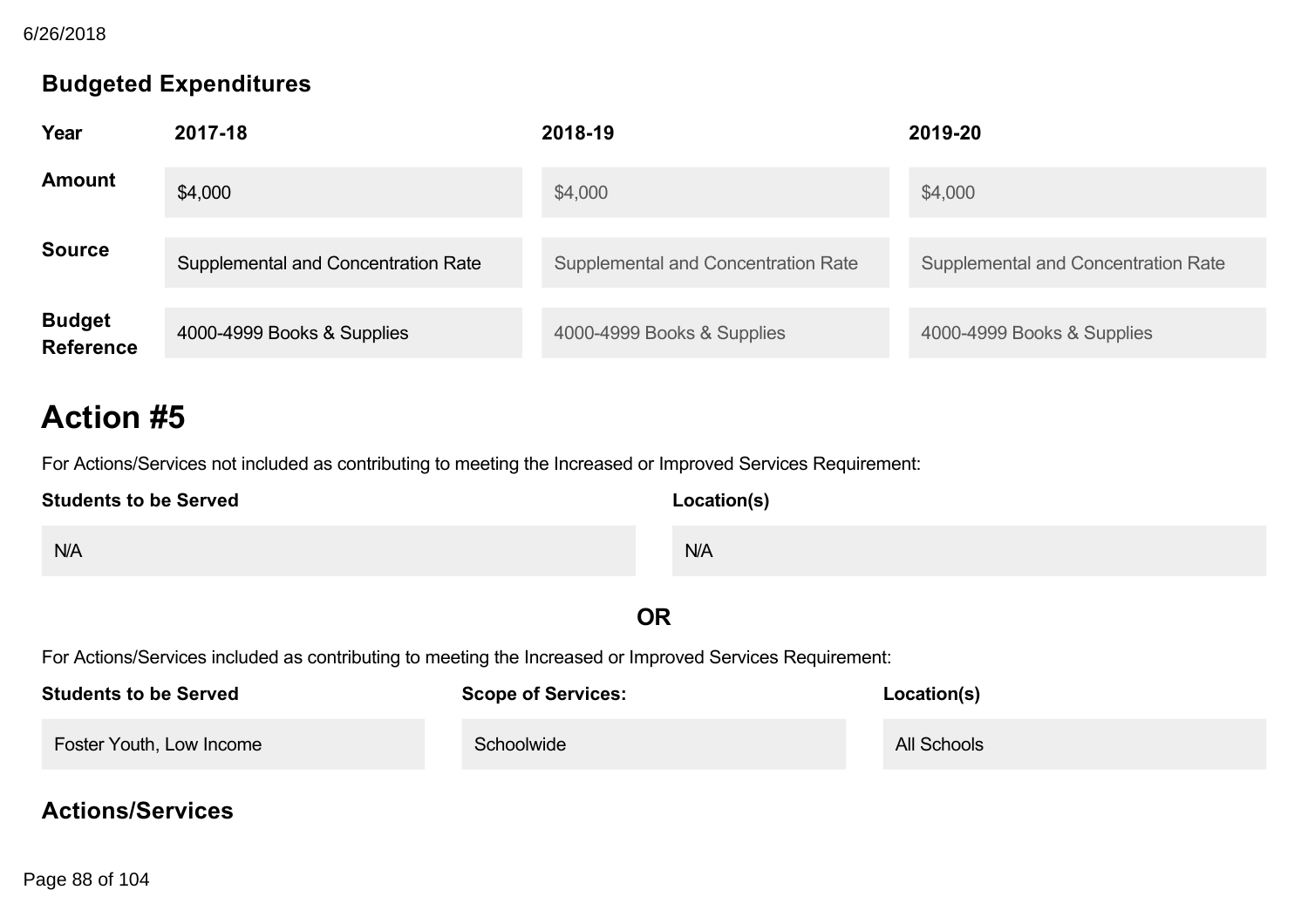#### **Actions/Services**

# **Budgeted Expenditures**

#### **201718 Actions/Services 201819 Actions/Services 201920 Actions/Services**

| 6/26/2018<br>Select from New, Modified, or Unchanged<br>for 2017-18<br>Unchanged |                                                                                                                                                                                                                                                       | Select from New, Modified, or Unchanged<br>for 2018-19                                                                                                                                                                                                             | Select from New, Modified, or Unchanged<br>for 2019-20                                                                                                                                                                                                             |  |  |
|----------------------------------------------------------------------------------|-------------------------------------------------------------------------------------------------------------------------------------------------------------------------------------------------------------------------------------------------------|--------------------------------------------------------------------------------------------------------------------------------------------------------------------------------------------------------------------------------------------------------------------|--------------------------------------------------------------------------------------------------------------------------------------------------------------------------------------------------------------------------------------------------------------------|--|--|
|                                                                                  | 2017-18 Actions/Services<br>Teachers will create lesson plans and<br>projects that will utilize technology in the<br>classrooms, and technology will be adequate<br>to meet the student's needs. CAPE will<br>provide loaner technology as needed for | Unchanged<br>2018-19 Actions/Services<br>Teachers will create lesson plans and<br>projects that will utilize technology in the<br>classrooms, and technology will be adequate<br>to meet the student's needs. CAPE will<br>provide loaner technology as needed for | Unchanged<br>2019-20 Actions/Services<br>Teachers will create lesson plans and<br>projects that will utilize technology in the<br>classrooms, and technology will be adequate<br>to meet the student's needs. CAPE will<br>provide loaner technology as needed for |  |  |
| school.<br>Year<br><b>Amount</b>                                                 | students who do not have access outside of<br><b>Budgeted Expenditures</b><br>2017-18<br>\$8,000                                                                                                                                                      | students who do not have access outside of<br>school.<br>2018-19<br>\$8,000                                                                                                                                                                                        | students who do not have access outside of<br>school.<br>2019-20<br>\$8,000                                                                                                                                                                                        |  |  |
| <b>Source</b><br><b>Budget</b><br><b>Reference</b>                               | LCFF Base Rate \$4,000<br>Supplemental and Concentration Rate<br>\$4,000<br>4000-4999 Books & Supplies                                                                                                                                                | LCFF Base Rate \$4,000<br>Supplemental and Concentration Rate<br>\$4,000<br>4000-4999 Books & Supplies                                                                                                                                                             | LCFF Base Rate \$4,000<br>Supplemental and Concentration Rate<br>\$4,000<br>4000-4999 Books & Supplies                                                                                                                                                             |  |  |
| Page 89 of 104                                                                   |                                                                                                                                                                                                                                                       |                                                                                                                                                                                                                                                                    |                                                                                                                                                                                                                                                                    |  |  |
|                                                                                  |                                                                                                                                                                                                                                                       |                                                                                                                                                                                                                                                                    |                                                                                                                                                                                                                                                                    |  |  |
|                                                                                  |                                                                                                                                                                                                                                                       |                                                                                                                                                                                                                                                                    |                                                                                                                                                                                                                                                                    |  |  |
|                                                                                  |                                                                                                                                                                                                                                                       |                                                                                                                                                                                                                                                                    |                                                                                                                                                                                                                                                                    |  |  |
|                                                                                  |                                                                                                                                                                                                                                                       |                                                                                                                                                                                                                                                                    |                                                                                                                                                                                                                                                                    |  |  |
|                                                                                  |                                                                                                                                                                                                                                                       |                                                                                                                                                                                                                                                                    |                                                                                                                                                                                                                                                                    |  |  |
|                                                                                  |                                                                                                                                                                                                                                                       |                                                                                                                                                                                                                                                                    |                                                                                                                                                                                                                                                                    |  |  |
|                                                                                  |                                                                                                                                                                                                                                                       |                                                                                                                                                                                                                                                                    |                                                                                                                                                                                                                                                                    |  |  |
|                                                                                  |                                                                                                                                                                                                                                                       |                                                                                                                                                                                                                                                                    |                                                                                                                                                                                                                                                                    |  |  |
|                                                                                  |                                                                                                                                                                                                                                                       |                                                                                                                                                                                                                                                                    |                                                                                                                                                                                                                                                                    |  |  |
|                                                                                  |                                                                                                                                                                                                                                                       |                                                                                                                                                                                                                                                                    |                                                                                                                                                                                                                                                                    |  |  |
|                                                                                  |                                                                                                                                                                                                                                                       |                                                                                                                                                                                                                                                                    |                                                                                                                                                                                                                                                                    |  |  |
|                                                                                  |                                                                                                                                                                                                                                                       |                                                                                                                                                                                                                                                                    |                                                                                                                                                                                                                                                                    |  |  |
|                                                                                  |                                                                                                                                                                                                                                                       |                                                                                                                                                                                                                                                                    |                                                                                                                                                                                                                                                                    |  |  |
|                                                                                  |                                                                                                                                                                                                                                                       |                                                                                                                                                                                                                                                                    |                                                                                                                                                                                                                                                                    |  |  |
|                                                                                  |                                                                                                                                                                                                                                                       |                                                                                                                                                                                                                                                                    |                                                                                                                                                                                                                                                                    |  |  |
|                                                                                  |                                                                                                                                                                                                                                                       |                                                                                                                                                                                                                                                                    |                                                                                                                                                                                                                                                                    |  |  |
|                                                                                  |                                                                                                                                                                                                                                                       |                                                                                                                                                                                                                                                                    |                                                                                                                                                                                                                                                                    |  |  |
|                                                                                  |                                                                                                                                                                                                                                                       |                                                                                                                                                                                                                                                                    |                                                                                                                                                                                                                                                                    |  |  |
|                                                                                  |                                                                                                                                                                                                                                                       |                                                                                                                                                                                                                                                                    |                                                                                                                                                                                                                                                                    |  |  |
|                                                                                  |                                                                                                                                                                                                                                                       |                                                                                                                                                                                                                                                                    |                                                                                                                                                                                                                                                                    |  |  |
|                                                                                  |                                                                                                                                                                                                                                                       |                                                                                                                                                                                                                                                                    |                                                                                                                                                                                                                                                                    |  |  |
|                                                                                  |                                                                                                                                                                                                                                                       |                                                                                                                                                                                                                                                                    |                                                                                                                                                                                                                                                                    |  |  |
|                                                                                  |                                                                                                                                                                                                                                                       |                                                                                                                                                                                                                                                                    |                                                                                                                                                                                                                                                                    |  |  |
|                                                                                  |                                                                                                                                                                                                                                                       |                                                                                                                                                                                                                                                                    |                                                                                                                                                                                                                                                                    |  |  |
|                                                                                  |                                                                                                                                                                                                                                                       |                                                                                                                                                                                                                                                                    |                                                                                                                                                                                                                                                                    |  |  |
|                                                                                  |                                                                                                                                                                                                                                                       |                                                                                                                                                                                                                                                                    |                                                                                                                                                                                                                                                                    |  |  |
|                                                                                  |                                                                                                                                                                                                                                                       |                                                                                                                                                                                                                                                                    |                                                                                                                                                                                                                                                                    |  |  |
|                                                                                  |                                                                                                                                                                                                                                                       |                                                                                                                                                                                                                                                                    |                                                                                                                                                                                                                                                                    |  |  |
|                                                                                  |                                                                                                                                                                                                                                                       |                                                                                                                                                                                                                                                                    |                                                                                                                                                                                                                                                                    |  |  |
|                                                                                  |                                                                                                                                                                                                                                                       |                                                                                                                                                                                                                                                                    |                                                                                                                                                                                                                                                                    |  |  |
|                                                                                  |                                                                                                                                                                                                                                                       |                                                                                                                                                                                                                                                                    |                                                                                                                                                                                                                                                                    |  |  |
|                                                                                  |                                                                                                                                                                                                                                                       |                                                                                                                                                                                                                                                                    |                                                                                                                                                                                                                                                                    |  |  |
|                                                                                  |                                                                                                                                                                                                                                                       |                                                                                                                                                                                                                                                                    |                                                                                                                                                                                                                                                                    |  |  |
|                                                                                  |                                                                                                                                                                                                                                                       |                                                                                                                                                                                                                                                                    |                                                                                                                                                                                                                                                                    |  |  |
|                                                                                  |                                                                                                                                                                                                                                                       |                                                                                                                                                                                                                                                                    |                                                                                                                                                                                                                                                                    |  |  |
|                                                                                  |                                                                                                                                                                                                                                                       |                                                                                                                                                                                                                                                                    |                                                                                                                                                                                                                                                                    |  |  |
|                                                                                  |                                                                                                                                                                                                                                                       |                                                                                                                                                                                                                                                                    |                                                                                                                                                                                                                                                                    |  |  |
|                                                                                  |                                                                                                                                                                                                                                                       |                                                                                                                                                                                                                                                                    |                                                                                                                                                                                                                                                                    |  |  |
|                                                                                  |                                                                                                                                                                                                                                                       |                                                                                                                                                                                                                                                                    |                                                                                                                                                                                                                                                                    |  |  |
|                                                                                  |                                                                                                                                                                                                                                                       |                                                                                                                                                                                                                                                                    |                                                                                                                                                                                                                                                                    |  |  |
|                                                                                  |                                                                                                                                                                                                                                                       |                                                                                                                                                                                                                                                                    |                                                                                                                                                                                                                                                                    |  |  |
|                                                                                  |                                                                                                                                                                                                                                                       |                                                                                                                                                                                                                                                                    |                                                                                                                                                                                                                                                                    |  |  |
|                                                                                  |                                                                                                                                                                                                                                                       |                                                                                                                                                                                                                                                                    |                                                                                                                                                                                                                                                                    |  |  |
|                                                                                  |                                                                                                                                                                                                                                                       |                                                                                                                                                                                                                                                                    |                                                                                                                                                                                                                                                                    |  |  |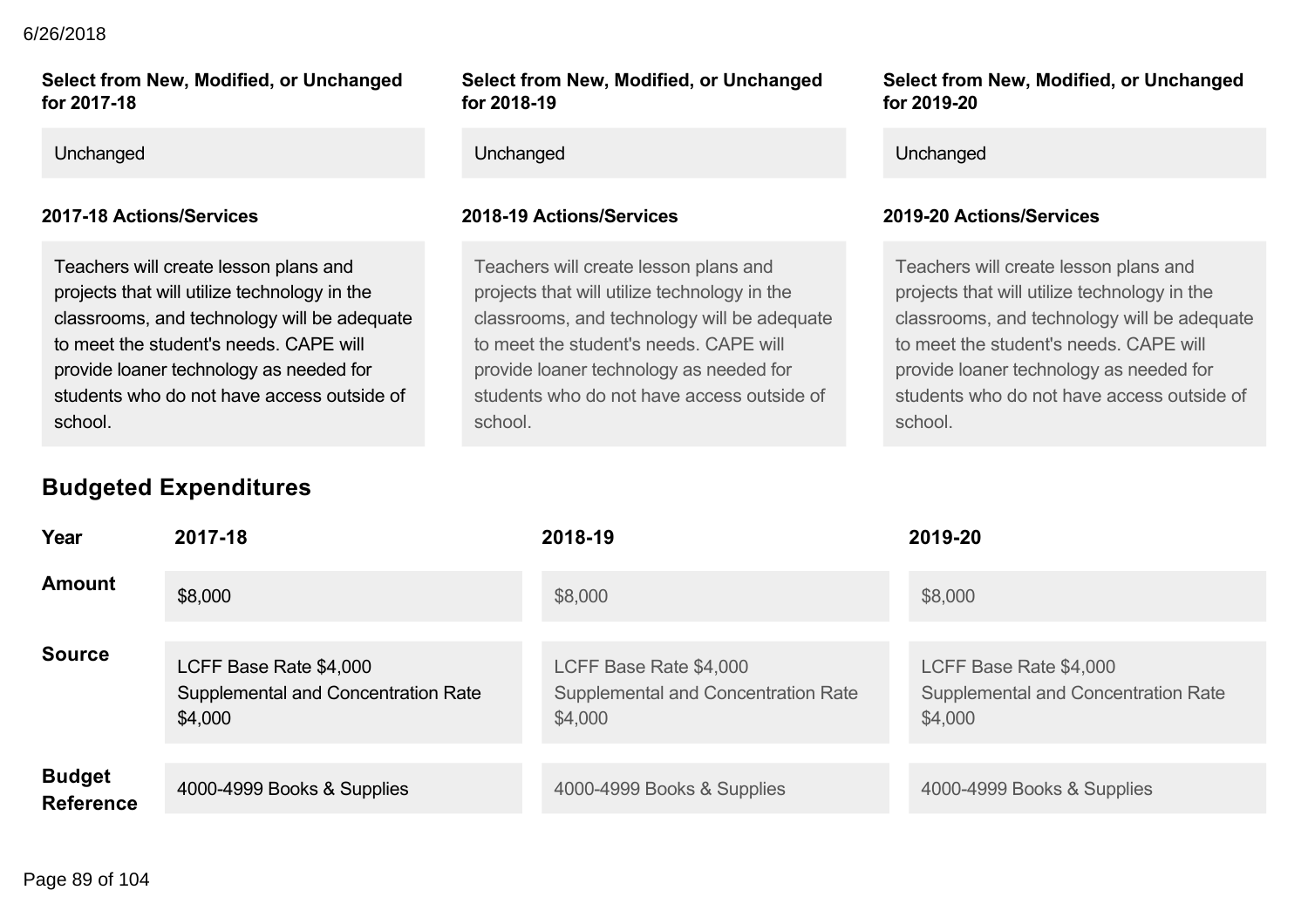(Select from New Goal, Modified Goal, or Unchanged Goal)

Modified

# **Goal 4**

Facilities will be physically safe, students will feel emotionally safe, and all stakeholders will collaborate as partners in the students' education.

**State and/or Local Priorities addressed by this goal:**

**State Priorities:** 6

**Local Priorities:** Citizenship

## **Identified Need:**

For best learning to occur, students must feel safe, both physically and emotionally, and they must be partners in learning, along with parents, community members, teachers and classified staff. 6/26/2018<br>
(Select from New G<br>
Modified<br> **Goal 4**<br>
Facilities will be pl<br>
State and/or Loca<br>
State Priorities:<br>
Local Priorities:<br>
Local Priorities:<br>
Identified Nee<br>
For best learning<br>
community memb<br> **Expected Anr**<br>
Metri

#### **Expected Annual Measureable Outcomes**

| <b>Metrics/Indicators</b><br>2017-18<br>2018-19<br><b>Baseline</b> |  |  |  |  | 2019-20 |
|--------------------------------------------------------------------|--|--|--|--|---------|
|--------------------------------------------------------------------|--|--|--|--|---------|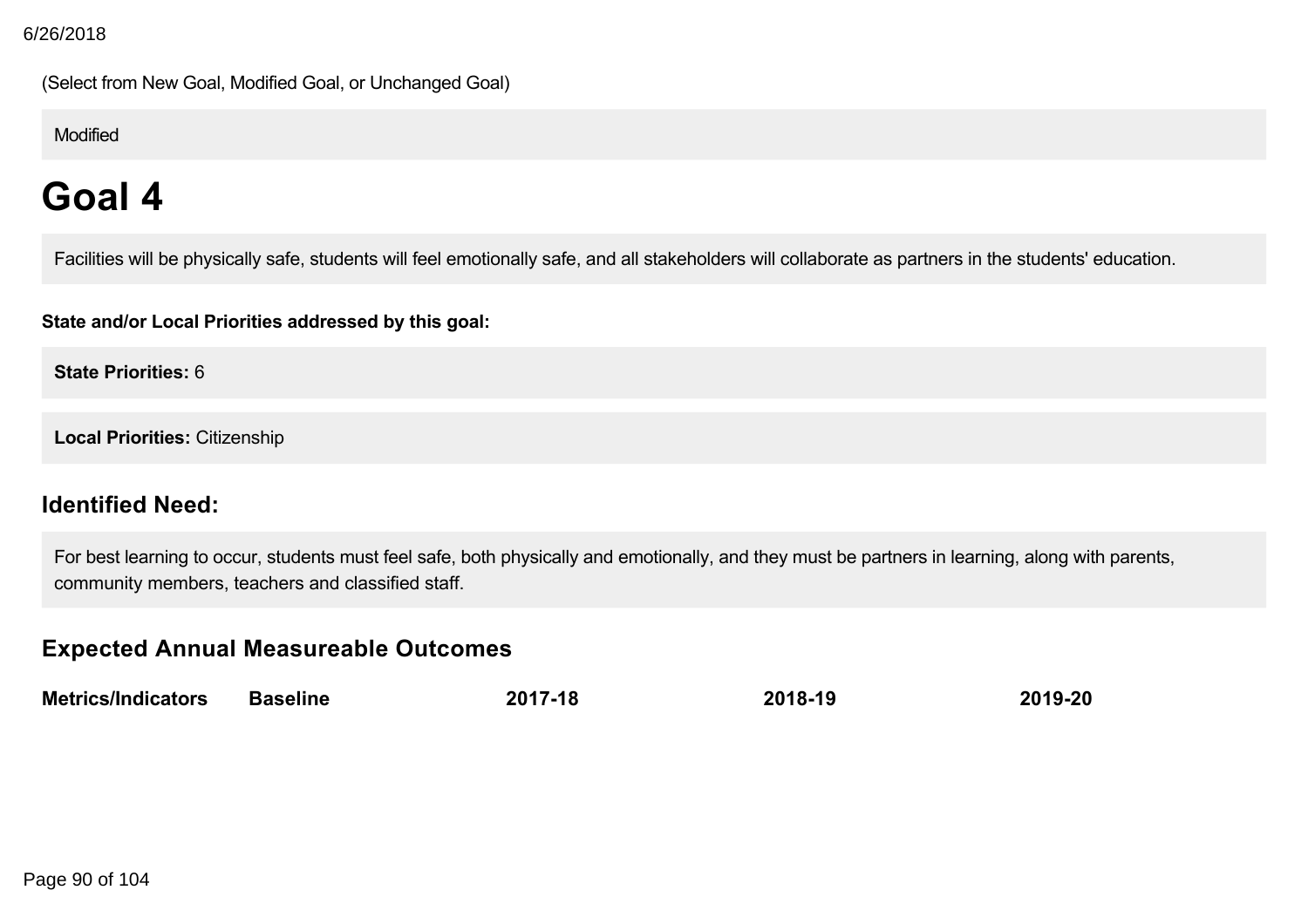| 6/26/2018<br>year<br>will receive<br>educational<br>resources as | CAPE will be 100%<br>compliant with all<br>items on the Facility<br><b>Inspection Tool</b><br><b>CAPE families will</b><br>average 35 hours of<br>volunteer time each<br>100% of students<br>related to character | CAPE will be 100%<br>compliant with all items on<br>the Facility Inspection Tool<br><b>CAPE families will</b><br>average 35 hours of<br>volunteer time each year<br>100% of students will<br>receive educational<br>resources as related to<br>character education/social<br>skills trainings | CAPE will be 100%<br>compliant with all items on<br>the Facility Inspection Tool<br><b>CAPE families will</b><br>average 35 hours of<br>volunteer time each year<br>100% of students will<br>receive educational<br>resources as related to<br>character education/social<br>skills trainings | CAPE will be 100%<br>compliant with all items on<br>the Facility Inspection Tool<br><b>CAPE families will</b><br>average 35 hours of<br>volunteer time each year<br>100% of students will<br>receive educational<br>resources as related to<br>character education/social<br>skills trainings | CAPE will be 100%<br>compliant with all items on<br>the Facility Inspection Tool<br>CAPE families will average<br>35 hours of volunteer time<br>each year<br>100% of students will<br>receive educational<br>resources as related to<br>character education/social<br>skills trainings |
|------------------------------------------------------------------|-------------------------------------------------------------------------------------------------------------------------------------------------------------------------------------------------------------------|-----------------------------------------------------------------------------------------------------------------------------------------------------------------------------------------------------------------------------------------------------------------------------------------------|-----------------------------------------------------------------------------------------------------------------------------------------------------------------------------------------------------------------------------------------------------------------------------------------------|-----------------------------------------------------------------------------------------------------------------------------------------------------------------------------------------------------------------------------------------------------------------------------------------------|----------------------------------------------------------------------------------------------------------------------------------------------------------------------------------------------------------------------------------------------------------------------------------------|
| Page 91 of 104                                                   | education/social<br>skills trainings                                                                                                                                                                              |                                                                                                                                                                                                                                                                                               |                                                                                                                                                                                                                                                                                               |                                                                                                                                                                                                                                                                                               |                                                                                                                                                                                                                                                                                        |
|                                                                  |                                                                                                                                                                                                                   |                                                                                                                                                                                                                                                                                               |                                                                                                                                                                                                                                                                                               |                                                                                                                                                                                                                                                                                               |                                                                                                                                                                                                                                                                                        |
|                                                                  |                                                                                                                                                                                                                   |                                                                                                                                                                                                                                                                                               |                                                                                                                                                                                                                                                                                               |                                                                                                                                                                                                                                                                                               |                                                                                                                                                                                                                                                                                        |
|                                                                  |                                                                                                                                                                                                                   |                                                                                                                                                                                                                                                                                               |                                                                                                                                                                                                                                                                                               |                                                                                                                                                                                                                                                                                               |                                                                                                                                                                                                                                                                                        |
|                                                                  |                                                                                                                                                                                                                   |                                                                                                                                                                                                                                                                                               |                                                                                                                                                                                                                                                                                               |                                                                                                                                                                                                                                                                                               |                                                                                                                                                                                                                                                                                        |
|                                                                  |                                                                                                                                                                                                                   |                                                                                                                                                                                                                                                                                               |                                                                                                                                                                                                                                                                                               |                                                                                                                                                                                                                                                                                               |                                                                                                                                                                                                                                                                                        |
|                                                                  |                                                                                                                                                                                                                   |                                                                                                                                                                                                                                                                                               |                                                                                                                                                                                                                                                                                               |                                                                                                                                                                                                                                                                                               |                                                                                                                                                                                                                                                                                        |
|                                                                  |                                                                                                                                                                                                                   |                                                                                                                                                                                                                                                                                               |                                                                                                                                                                                                                                                                                               |                                                                                                                                                                                                                                                                                               |                                                                                                                                                                                                                                                                                        |
|                                                                  |                                                                                                                                                                                                                   |                                                                                                                                                                                                                                                                                               |                                                                                                                                                                                                                                                                                               |                                                                                                                                                                                                                                                                                               |                                                                                                                                                                                                                                                                                        |
|                                                                  |                                                                                                                                                                                                                   |                                                                                                                                                                                                                                                                                               |                                                                                                                                                                                                                                                                                               |                                                                                                                                                                                                                                                                                               |                                                                                                                                                                                                                                                                                        |
|                                                                  |                                                                                                                                                                                                                   |                                                                                                                                                                                                                                                                                               |                                                                                                                                                                                                                                                                                               |                                                                                                                                                                                                                                                                                               |                                                                                                                                                                                                                                                                                        |
|                                                                  |                                                                                                                                                                                                                   |                                                                                                                                                                                                                                                                                               |                                                                                                                                                                                                                                                                                               |                                                                                                                                                                                                                                                                                               |                                                                                                                                                                                                                                                                                        |
|                                                                  |                                                                                                                                                                                                                   |                                                                                                                                                                                                                                                                                               |                                                                                                                                                                                                                                                                                               |                                                                                                                                                                                                                                                                                               |                                                                                                                                                                                                                                                                                        |
|                                                                  |                                                                                                                                                                                                                   |                                                                                                                                                                                                                                                                                               |                                                                                                                                                                                                                                                                                               |                                                                                                                                                                                                                                                                                               |                                                                                                                                                                                                                                                                                        |
|                                                                  |                                                                                                                                                                                                                   |                                                                                                                                                                                                                                                                                               |                                                                                                                                                                                                                                                                                               |                                                                                                                                                                                                                                                                                               |                                                                                                                                                                                                                                                                                        |
|                                                                  |                                                                                                                                                                                                                   |                                                                                                                                                                                                                                                                                               |                                                                                                                                                                                                                                                                                               |                                                                                                                                                                                                                                                                                               |                                                                                                                                                                                                                                                                                        |
|                                                                  |                                                                                                                                                                                                                   |                                                                                                                                                                                                                                                                                               |                                                                                                                                                                                                                                                                                               |                                                                                                                                                                                                                                                                                               |                                                                                                                                                                                                                                                                                        |
|                                                                  |                                                                                                                                                                                                                   |                                                                                                                                                                                                                                                                                               |                                                                                                                                                                                                                                                                                               |                                                                                                                                                                                                                                                                                               |                                                                                                                                                                                                                                                                                        |
|                                                                  |                                                                                                                                                                                                                   |                                                                                                                                                                                                                                                                                               |                                                                                                                                                                                                                                                                                               |                                                                                                                                                                                                                                                                                               |                                                                                                                                                                                                                                                                                        |
|                                                                  |                                                                                                                                                                                                                   |                                                                                                                                                                                                                                                                                               |                                                                                                                                                                                                                                                                                               |                                                                                                                                                                                                                                                                                               |                                                                                                                                                                                                                                                                                        |
|                                                                  |                                                                                                                                                                                                                   |                                                                                                                                                                                                                                                                                               |                                                                                                                                                                                                                                                                                               |                                                                                                                                                                                                                                                                                               |                                                                                                                                                                                                                                                                                        |
|                                                                  |                                                                                                                                                                                                                   |                                                                                                                                                                                                                                                                                               |                                                                                                                                                                                                                                                                                               |                                                                                                                                                                                                                                                                                               |                                                                                                                                                                                                                                                                                        |
|                                                                  |                                                                                                                                                                                                                   |                                                                                                                                                                                                                                                                                               |                                                                                                                                                                                                                                                                                               |                                                                                                                                                                                                                                                                                               |                                                                                                                                                                                                                                                                                        |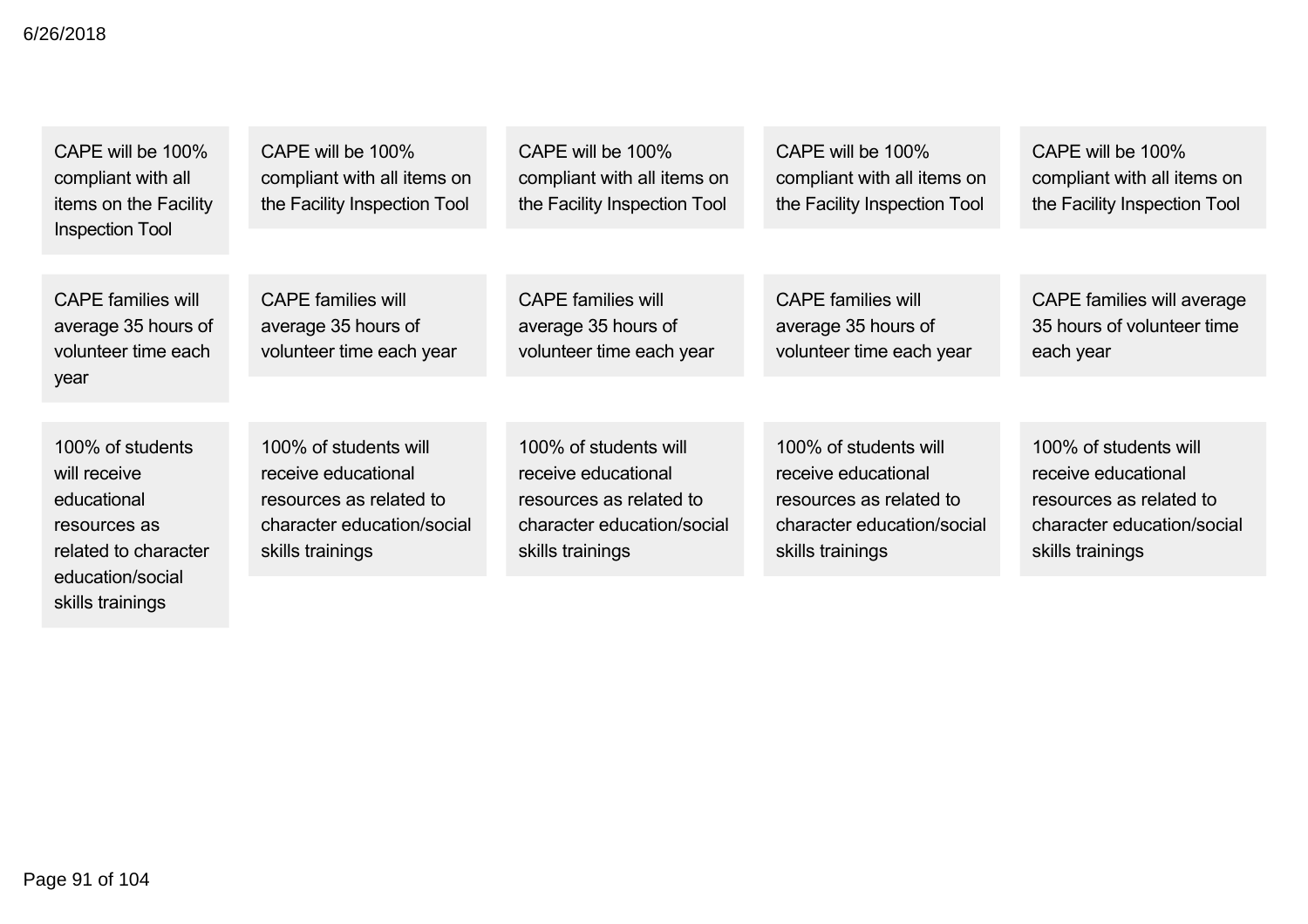CAPE students will learn how to participate positively within the CAPE community and the larger, surrounding community, preparing for a lifetime of positive contributions to society 6/26/2018<br>
CAPE students w<br>
learn how to<br>
participate positive<br>
within the CAPE<br>
community and the larger, surrounding<br>
community,<br>
preparing for a<br>
lifetime of positive<br>
contributions to<br>
society<br> **Planned A**<br>
Complete a

CAPE students will learn how to participate positively within the CAPE community and the larger, surrounding community, preparing for a lifetime of positive contributions to society

CAPE students will learn how to participate positively within the CAPE community and the larger, surrounding community, preparing for a lifetime of positive contributions to society

CAPE students will learn how to participate positively within the CAPE community and the larger, surrounding community, preparing for a lifetime of positive contributions to society

CAPE students will learn how to participate positively within the CAPE community and the larger, surrounding community, preparing for a lifetime of positive contributions to society

# **Planned Actions/Services**

Complete a copy of the following table for each of the LEA's Actions/Services. Duplicate the table, including Budgeted Expenditures, as needed.

# **Action #1**

For Actions/Services not included as contributing to meeting the Increased or Improved Services Requirement:

| <b>All Students</b><br>All Schools |  |
|------------------------------------|--|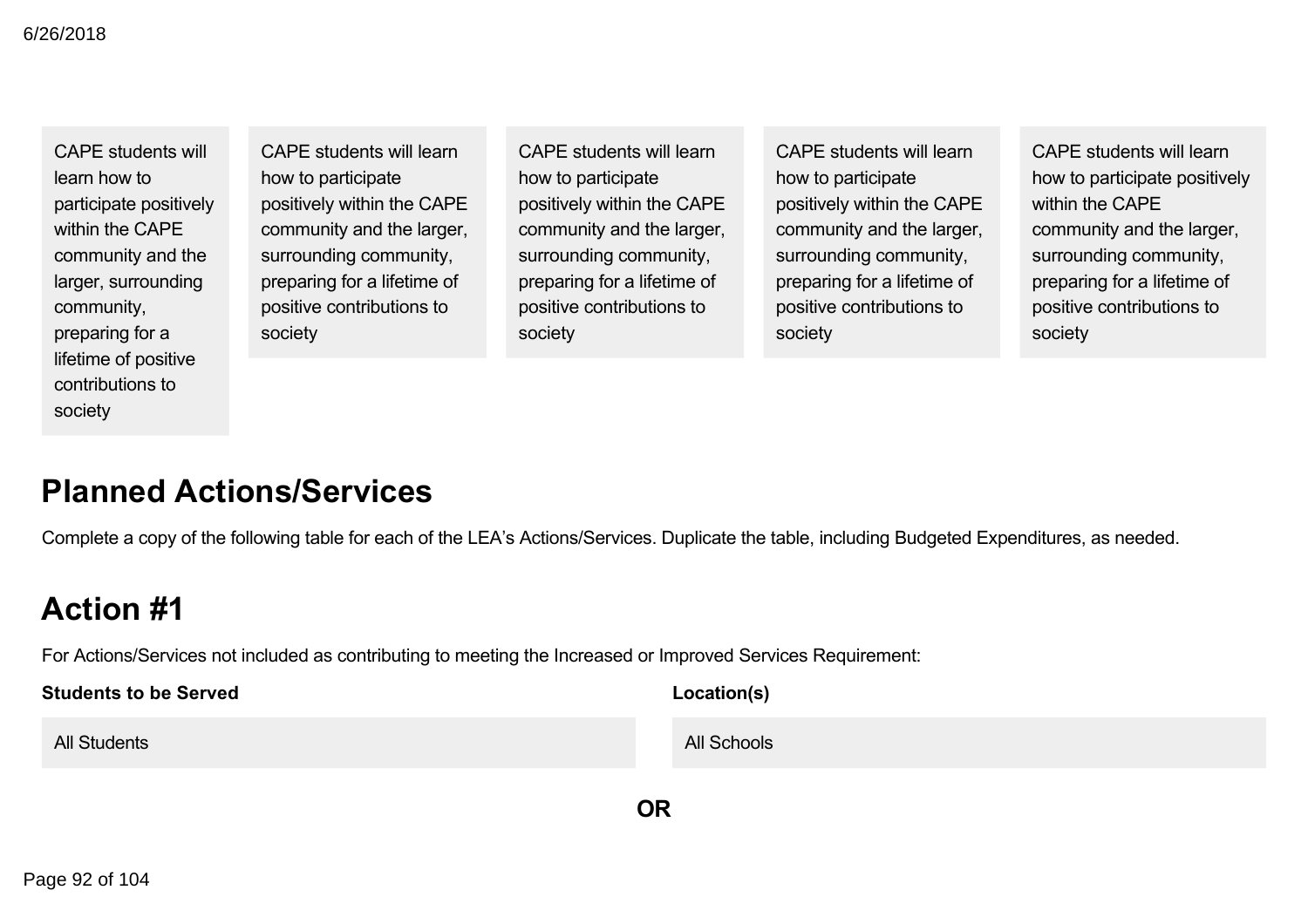| 6/26/2018<br><b>Students to be Served</b>                                                                                                   | For Actions/Services included as contributing to meeting the Increased or Improved Services Requirement:<br><b>Scope of Services:</b>       | Location(s)                                                                                                                                 |  |  |
|---------------------------------------------------------------------------------------------------------------------------------------------|---------------------------------------------------------------------------------------------------------------------------------------------|---------------------------------------------------------------------------------------------------------------------------------------------|--|--|
| N/A<br><b>Actions/Services</b>                                                                                                              | N/A                                                                                                                                         | N/A                                                                                                                                         |  |  |
| Select from New, Modified, or Unchanged<br>for 2017-18<br>Unchanged                                                                         | Select from New, Modified, or Unchanged<br>for 2018-19<br>Unchanged                                                                         | Select from New, Modified, or Unchanged<br>for 2019-20<br>Unchanged                                                                         |  |  |
| 2017-18 Actions/Services<br>School facilities will be maintained in good<br>repair, as measured by the state's Facility<br>Inspection Tool. | 2018-19 Actions/Services<br>School facilities will be maintained in good<br>repair, as measured by the state's Facility<br>Inspection Tool. | 2019-20 Actions/Services<br>School facilities will be maintained in good<br>repair, as measured by the state's Facility<br>Inspection Tool. |  |  |
| <b>Budgeted Expenditures</b><br>2017-18<br>Year                                                                                             | 2018-19                                                                                                                                     | 2019-20                                                                                                                                     |  |  |
| <b>Amount</b><br>\$10,000<br><b>Source</b><br>LCFF Base Rate                                                                                | \$10,000<br>LCFF Base Rate                                                                                                                  | \$10,000<br>LCFF Base Rate                                                                                                                  |  |  |
| Page 93 of 104                                                                                                                              |                                                                                                                                             |                                                                                                                                             |  |  |
|                                                                                                                                             |                                                                                                                                             |                                                                                                                                             |  |  |
|                                                                                                                                             |                                                                                                                                             |                                                                                                                                             |  |  |
|                                                                                                                                             |                                                                                                                                             |                                                                                                                                             |  |  |
|                                                                                                                                             |                                                                                                                                             |                                                                                                                                             |  |  |
|                                                                                                                                             |                                                                                                                                             |                                                                                                                                             |  |  |
|                                                                                                                                             |                                                                                                                                             |                                                                                                                                             |  |  |
|                                                                                                                                             |                                                                                                                                             |                                                                                                                                             |  |  |
|                                                                                                                                             |                                                                                                                                             |                                                                                                                                             |  |  |
|                                                                                                                                             |                                                                                                                                             |                                                                                                                                             |  |  |
|                                                                                                                                             |                                                                                                                                             |                                                                                                                                             |  |  |
|                                                                                                                                             |                                                                                                                                             |                                                                                                                                             |  |  |
|                                                                                                                                             |                                                                                                                                             |                                                                                                                                             |  |  |
|                                                                                                                                             |                                                                                                                                             |                                                                                                                                             |  |  |
|                                                                                                                                             |                                                                                                                                             |                                                                                                                                             |  |  |
|                                                                                                                                             |                                                                                                                                             |                                                                                                                                             |  |  |
|                                                                                                                                             |                                                                                                                                             |                                                                                                                                             |  |  |
|                                                                                                                                             |                                                                                                                                             |                                                                                                                                             |  |  |
|                                                                                                                                             |                                                                                                                                             |                                                                                                                                             |  |  |
|                                                                                                                                             |                                                                                                                                             |                                                                                                                                             |  |  |
|                                                                                                                                             |                                                                                                                                             |                                                                                                                                             |  |  |
|                                                                                                                                             |                                                                                                                                             |                                                                                                                                             |  |  |
|                                                                                                                                             |                                                                                                                                             |                                                                                                                                             |  |  |
|                                                                                                                                             |                                                                                                                                             |                                                                                                                                             |  |  |
|                                                                                                                                             |                                                                                                                                             |                                                                                                                                             |  |  |
|                                                                                                                                             |                                                                                                                                             |                                                                                                                                             |  |  |
|                                                                                                                                             |                                                                                                                                             |                                                                                                                                             |  |  |
|                                                                                                                                             |                                                                                                                                             |                                                                                                                                             |  |  |
|                                                                                                                                             |                                                                                                                                             |                                                                                                                                             |  |  |
|                                                                                                                                             |                                                                                                                                             |                                                                                                                                             |  |  |
|                                                                                                                                             |                                                                                                                                             |                                                                                                                                             |  |  |
|                                                                                                                                             |                                                                                                                                             |                                                                                                                                             |  |  |
|                                                                                                                                             |                                                                                                                                             |                                                                                                                                             |  |  |
|                                                                                                                                             |                                                                                                                                             |                                                                                                                                             |  |  |
|                                                                                                                                             |                                                                                                                                             |                                                                                                                                             |  |  |
|                                                                                                                                             |                                                                                                                                             |                                                                                                                                             |  |  |
|                                                                                                                                             |                                                                                                                                             |                                                                                                                                             |  |  |
|                                                                                                                                             |                                                                                                                                             |                                                                                                                                             |  |  |
|                                                                                                                                             |                                                                                                                                             |                                                                                                                                             |  |  |
|                                                                                                                                             |                                                                                                                                             |                                                                                                                                             |  |  |
|                                                                                                                                             |                                                                                                                                             |                                                                                                                                             |  |  |
|                                                                                                                                             |                                                                                                                                             |                                                                                                                                             |  |  |
|                                                                                                                                             |                                                                                                                                             |                                                                                                                                             |  |  |
|                                                                                                                                             |                                                                                                                                             |                                                                                                                                             |  |  |
|                                                                                                                                             |                                                                                                                                             |                                                                                                                                             |  |  |
|                                                                                                                                             |                                                                                                                                             |                                                                                                                                             |  |  |
|                                                                                                                                             |                                                                                                                                             |                                                                                                                                             |  |  |
|                                                                                                                                             |                                                                                                                                             |                                                                                                                                             |  |  |
|                                                                                                                                             |                                                                                                                                             |                                                                                                                                             |  |  |
|                                                                                                                                             |                                                                                                                                             |                                                                                                                                             |  |  |
|                                                                                                                                             |                                                                                                                                             |                                                                                                                                             |  |  |
|                                                                                                                                             |                                                                                                                                             |                                                                                                                                             |  |  |
|                                                                                                                                             |                                                                                                                                             |                                                                                                                                             |  |  |
|                                                                                                                                             |                                                                                                                                             |                                                                                                                                             |  |  |
|                                                                                                                                             |                                                                                                                                             |                                                                                                                                             |  |  |
|                                                                                                                                             |                                                                                                                                             |                                                                                                                                             |  |  |
|                                                                                                                                             |                                                                                                                                             |                                                                                                                                             |  |  |
|                                                                                                                                             |                                                                                                                                             |                                                                                                                                             |  |  |
|                                                                                                                                             |                                                                                                                                             |                                                                                                                                             |  |  |
|                                                                                                                                             |                                                                                                                                             |                                                                                                                                             |  |  |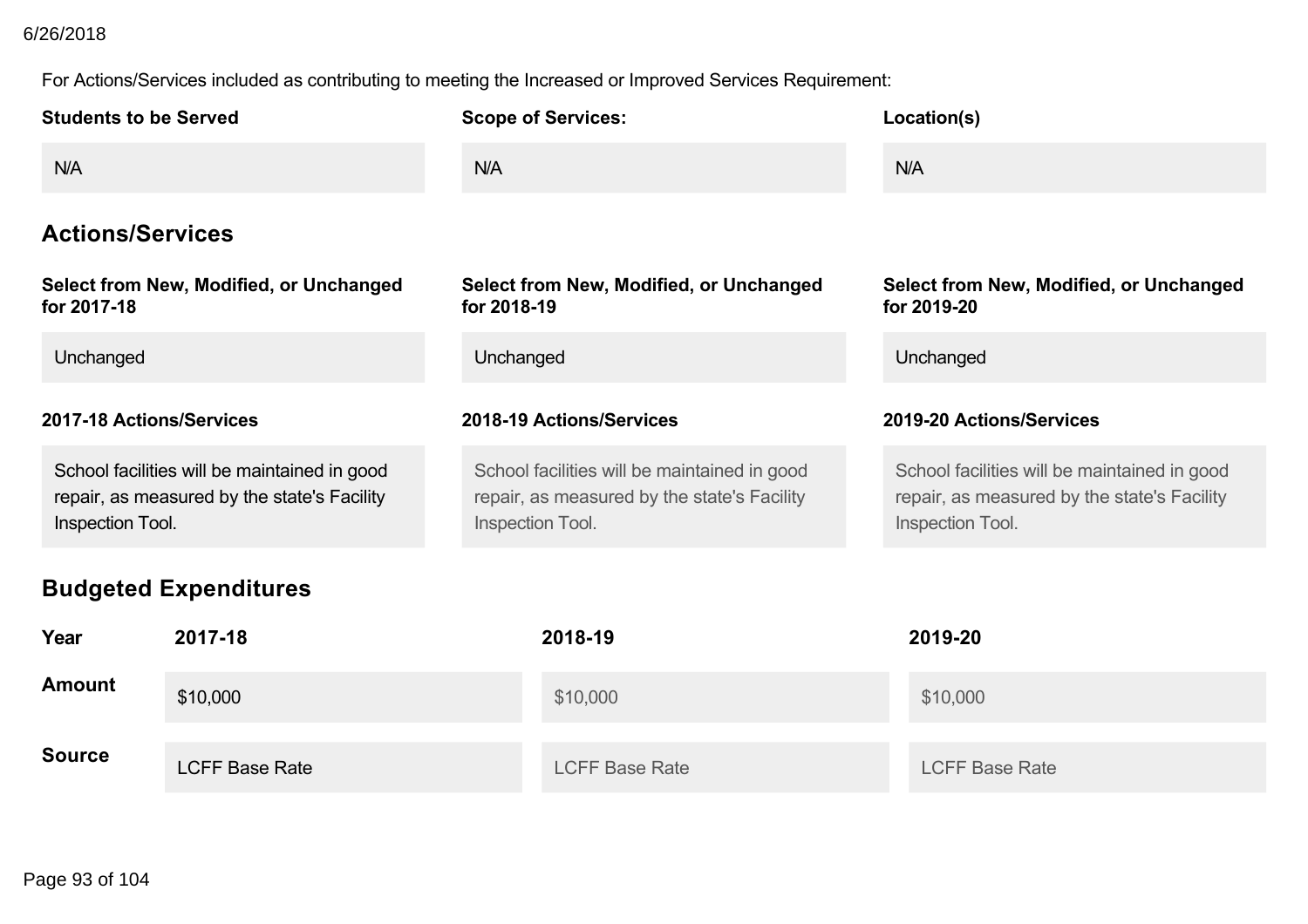| 6/26/2018                                                                                       |                                                                                                                                              |                                                            |
|-------------------------------------------------------------------------------------------------|----------------------------------------------------------------------------------------------------------------------------------------------|------------------------------------------------------------|
| <b>Budget</b><br>4000-4999 Books & Supplies<br><b>Reference</b><br>5000-5999 Operating Services | 4000-4999 Books & Supplies<br>5000-5999 Operating Services                                                                                   | 4000-4999 Books & Supplies<br>5000-5999 Operating Services |
| <b>Action #2</b><br><b>Students to be Served</b>                                                | For Actions/Services not included as contributing to meeting the Increased or Improved Services Requirement:<br>Location(s)                  |                                                            |
| <b>All Students</b>                                                                             | All Schools<br><b>OR</b>                                                                                                                     |                                                            |
| <b>Students to be Served</b><br>N/A                                                             | For Actions/Services included as contributing to meeting the Increased or Improved Services Requirement:<br><b>Scope of Services:</b><br>N/A | Location(s)<br>N/A                                         |
| <b>Actions/Services</b><br>Select from New, Modified, or Unchanged<br>for 2017-18               | Select from New, Modified, or Unchanged<br>for 2018-19                                                                                       | Select from New, Modified, or Unchanged<br>for 2019-20     |
| Unchanged<br>2017-18 Actions/Services                                                           | Unchanged<br>2018-19 Actions/Services                                                                                                        | Unchanged<br>2019-20 Actions/Services                      |
| Page 94 of 104                                                                                  |                                                                                                                                              |                                                            |
|                                                                                                 |                                                                                                                                              |                                                            |
|                                                                                                 |                                                                                                                                              |                                                            |
|                                                                                                 |                                                                                                                                              |                                                            |
|                                                                                                 |                                                                                                                                              |                                                            |
|                                                                                                 |                                                                                                                                              |                                                            |
|                                                                                                 |                                                                                                                                              |                                                            |
|                                                                                                 |                                                                                                                                              |                                                            |
|                                                                                                 |                                                                                                                                              |                                                            |
|                                                                                                 |                                                                                                                                              |                                                            |
|                                                                                                 |                                                                                                                                              |                                                            |
|                                                                                                 |                                                                                                                                              |                                                            |
|                                                                                                 |                                                                                                                                              |                                                            |
|                                                                                                 |                                                                                                                                              |                                                            |
|                                                                                                 |                                                                                                                                              |                                                            |
|                                                                                                 |                                                                                                                                              |                                                            |
|                                                                                                 |                                                                                                                                              |                                                            |
|                                                                                                 |                                                                                                                                              |                                                            |
|                                                                                                 |                                                                                                                                              |                                                            |
|                                                                                                 |                                                                                                                                              |                                                            |
|                                                                                                 |                                                                                                                                              |                                                            |
|                                                                                                 |                                                                                                                                              |                                                            |
|                                                                                                 |                                                                                                                                              |                                                            |
|                                                                                                 |                                                                                                                                              |                                                            |
|                                                                                                 |                                                                                                                                              |                                                            |
|                                                                                                 |                                                                                                                                              |                                                            |
|                                                                                                 |                                                                                                                                              |                                                            |
|                                                                                                 |                                                                                                                                              |                                                            |
|                                                                                                 |                                                                                                                                              |                                                            |
|                                                                                                 |                                                                                                                                              |                                                            |
|                                                                                                 |                                                                                                                                              |                                                            |
|                                                                                                 |                                                                                                                                              |                                                            |
|                                                                                                 |                                                                                                                                              |                                                            |
|                                                                                                 |                                                                                                                                              |                                                            |
|                                                                                                 |                                                                                                                                              |                                                            |
|                                                                                                 |                                                                                                                                              |                                                            |
|                                                                                                 |                                                                                                                                              |                                                            |
|                                                                                                 |                                                                                                                                              |                                                            |
|                                                                                                 |                                                                                                                                              |                                                            |
|                                                                                                 |                                                                                                                                              |                                                            |
|                                                                                                 |                                                                                                                                              |                                                            |
|                                                                                                 |                                                                                                                                              |                                                            |
|                                                                                                 |                                                                                                                                              |                                                            |
|                                                                                                 |                                                                                                                                              |                                                            |
|                                                                                                 |                                                                                                                                              |                                                            |
|                                                                                                 |                                                                                                                                              |                                                            |
|                                                                                                 |                                                                                                                                              |                                                            |
|                                                                                                 |                                                                                                                                              |                                                            |
|                                                                                                 |                                                                                                                                              |                                                            |
|                                                                                                 |                                                                                                                                              |                                                            |
|                                                                                                 |                                                                                                                                              |                                                            |
|                                                                                                 |                                                                                                                                              |                                                            |
|                                                                                                 |                                                                                                                                              |                                                            |
|                                                                                                 |                                                                                                                                              |                                                            |
|                                                                                                 |                                                                                                                                              |                                                            |
|                                                                                                 |                                                                                                                                              |                                                            |
|                                                                                                 |                                                                                                                                              |                                                            |
|                                                                                                 |                                                                                                                                              |                                                            |
|                                                                                                 |                                                                                                                                              |                                                            |
|                                                                                                 |                                                                                                                                              |                                                            |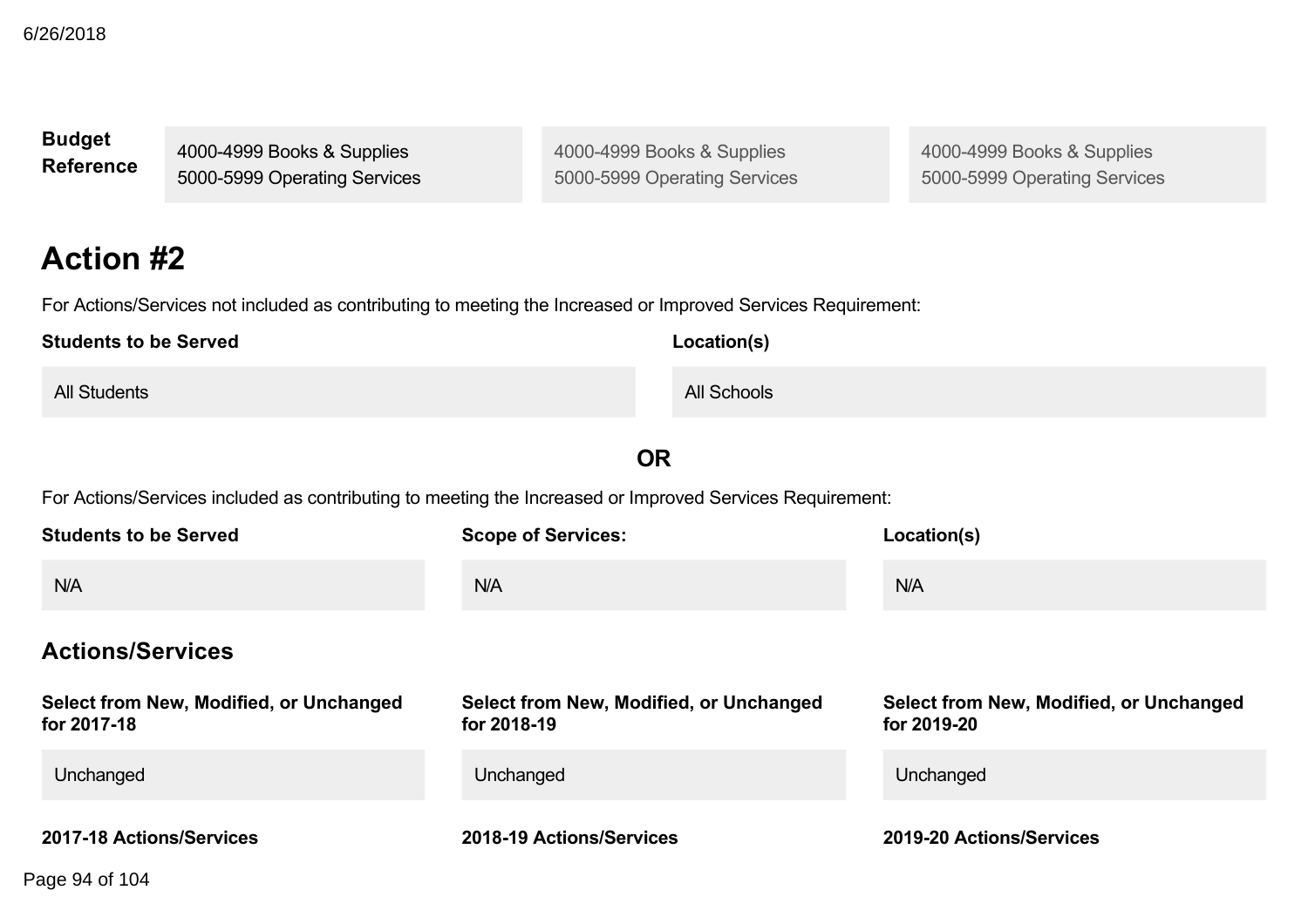## **Budgeted Expenditures**

| 6/26/2018<br>A database will be maintained to match<br>volunteers with volunteer opportunities.<br>Throughout the year, communications will go<br>out regarding volunteer activities from the<br>teachers and the volunteer coordinator. |                                         | A database will be maintained to match<br>volunteers with volunteer opportunities.<br>Throughout the year, communications will go<br>out regarding volunteer activities from the<br>teachers and the volunteer coordinator. | A database will be maintained to match<br>volunteers with volunteer opportunities.<br>Throughout the year, communications will go<br>out regarding volunteer activities from the<br>teachers and the volunteer coordinator. |  |  |
|------------------------------------------------------------------------------------------------------------------------------------------------------------------------------------------------------------------------------------------|-----------------------------------------|-----------------------------------------------------------------------------------------------------------------------------------------------------------------------------------------------------------------------------|-----------------------------------------------------------------------------------------------------------------------------------------------------------------------------------------------------------------------------|--|--|
| Year                                                                                                                                                                                                                                     | <b>Budgeted Expenditures</b><br>2017-18 | 2018-19                                                                                                                                                                                                                     | 2019-20                                                                                                                                                                                                                     |  |  |
| <b>Amount</b><br><b>Source</b>                                                                                                                                                                                                           | \$100<br>LCFF Budget Rate               | \$100<br>LCFF Budget Rate                                                                                                                                                                                                   | \$100<br>LCFF Budget Rate                                                                                                                                                                                                   |  |  |
| <b>Budget</b><br><b>Reference</b>                                                                                                                                                                                                        | 4000-4999 Books & Supplies              | 4000-4999 Books & Supplies                                                                                                                                                                                                  | 4000-4999 Books & Supplies                                                                                                                                                                                                  |  |  |
| <b>Action #3</b><br><b>All Students</b>                                                                                                                                                                                                  | <b>Students to be Served</b>            | For Actions/Services not included as contributing to meeting the Increased or Improved Services Requirement:<br>Location(s)<br><b>Contract</b><br>All Schools                                                               |                                                                                                                                                                                                                             |  |  |
| Page 95 of 104                                                                                                                                                                                                                           |                                         | OR                                                                                                                                                                                                                          |                                                                                                                                                                                                                             |  |  |
|                                                                                                                                                                                                                                          |                                         |                                                                                                                                                                                                                             |                                                                                                                                                                                                                             |  |  |
|                                                                                                                                                                                                                                          |                                         |                                                                                                                                                                                                                             |                                                                                                                                                                                                                             |  |  |
|                                                                                                                                                                                                                                          |                                         |                                                                                                                                                                                                                             |                                                                                                                                                                                                                             |  |  |
|                                                                                                                                                                                                                                          |                                         |                                                                                                                                                                                                                             |                                                                                                                                                                                                                             |  |  |
|                                                                                                                                                                                                                                          |                                         |                                                                                                                                                                                                                             |                                                                                                                                                                                                                             |  |  |
|                                                                                                                                                                                                                                          |                                         |                                                                                                                                                                                                                             |                                                                                                                                                                                                                             |  |  |
|                                                                                                                                                                                                                                          |                                         |                                                                                                                                                                                                                             |                                                                                                                                                                                                                             |  |  |
|                                                                                                                                                                                                                                          |                                         |                                                                                                                                                                                                                             |                                                                                                                                                                                                                             |  |  |
|                                                                                                                                                                                                                                          |                                         |                                                                                                                                                                                                                             |                                                                                                                                                                                                                             |  |  |
|                                                                                                                                                                                                                                          |                                         |                                                                                                                                                                                                                             |                                                                                                                                                                                                                             |  |  |
|                                                                                                                                                                                                                                          |                                         |                                                                                                                                                                                                                             |                                                                                                                                                                                                                             |  |  |
|                                                                                                                                                                                                                                          |                                         |                                                                                                                                                                                                                             |                                                                                                                                                                                                                             |  |  |
|                                                                                                                                                                                                                                          |                                         |                                                                                                                                                                                                                             |                                                                                                                                                                                                                             |  |  |
|                                                                                                                                                                                                                                          |                                         |                                                                                                                                                                                                                             |                                                                                                                                                                                                                             |  |  |
|                                                                                                                                                                                                                                          |                                         |                                                                                                                                                                                                                             |                                                                                                                                                                                                                             |  |  |
|                                                                                                                                                                                                                                          |                                         |                                                                                                                                                                                                                             |                                                                                                                                                                                                                             |  |  |
|                                                                                                                                                                                                                                          |                                         |                                                                                                                                                                                                                             |                                                                                                                                                                                                                             |  |  |
|                                                                                                                                                                                                                                          |                                         |                                                                                                                                                                                                                             |                                                                                                                                                                                                                             |  |  |
|                                                                                                                                                                                                                                          |                                         |                                                                                                                                                                                                                             |                                                                                                                                                                                                                             |  |  |
|                                                                                                                                                                                                                                          |                                         |                                                                                                                                                                                                                             |                                                                                                                                                                                                                             |  |  |
|                                                                                                                                                                                                                                          |                                         |                                                                                                                                                                                                                             |                                                                                                                                                                                                                             |  |  |
|                                                                                                                                                                                                                                          |                                         |                                                                                                                                                                                                                             |                                                                                                                                                                                                                             |  |  |
|                                                                                                                                                                                                                                          |                                         |                                                                                                                                                                                                                             |                                                                                                                                                                                                                             |  |  |
|                                                                                                                                                                                                                                          |                                         |                                                                                                                                                                                                                             |                                                                                                                                                                                                                             |  |  |
|                                                                                                                                                                                                                                          |                                         |                                                                                                                                                                                                                             |                                                                                                                                                                                                                             |  |  |
|                                                                                                                                                                                                                                          |                                         |                                                                                                                                                                                                                             |                                                                                                                                                                                                                             |  |  |
|                                                                                                                                                                                                                                          |                                         |                                                                                                                                                                                                                             |                                                                                                                                                                                                                             |  |  |
|                                                                                                                                                                                                                                          |                                         |                                                                                                                                                                                                                             |                                                                                                                                                                                                                             |  |  |
|                                                                                                                                                                                                                                          |                                         |                                                                                                                                                                                                                             |                                                                                                                                                                                                                             |  |  |
|                                                                                                                                                                                                                                          |                                         |                                                                                                                                                                                                                             |                                                                                                                                                                                                                             |  |  |
|                                                                                                                                                                                                                                          |                                         |                                                                                                                                                                                                                             |                                                                                                                                                                                                                             |  |  |
|                                                                                                                                                                                                                                          |                                         |                                                                                                                                                                                                                             |                                                                                                                                                                                                                             |  |  |
|                                                                                                                                                                                                                                          |                                         |                                                                                                                                                                                                                             |                                                                                                                                                                                                                             |  |  |
|                                                                                                                                                                                                                                          |                                         |                                                                                                                                                                                                                             |                                                                                                                                                                                                                             |  |  |
|                                                                                                                                                                                                                                          |                                         |                                                                                                                                                                                                                             |                                                                                                                                                                                                                             |  |  |
|                                                                                                                                                                                                                                          |                                         |                                                                                                                                                                                                                             |                                                                                                                                                                                                                             |  |  |
|                                                                                                                                                                                                                                          |                                         |                                                                                                                                                                                                                             |                                                                                                                                                                                                                             |  |  |
|                                                                                                                                                                                                                                          |                                         |                                                                                                                                                                                                                             |                                                                                                                                                                                                                             |  |  |
|                                                                                                                                                                                                                                          |                                         |                                                                                                                                                                                                                             |                                                                                                                                                                                                                             |  |  |
|                                                                                                                                                                                                                                          |                                         |                                                                                                                                                                                                                             |                                                                                                                                                                                                                             |  |  |
|                                                                                                                                                                                                                                          |                                         |                                                                                                                                                                                                                             |                                                                                                                                                                                                                             |  |  |
|                                                                                                                                                                                                                                          |                                         |                                                                                                                                                                                                                             |                                                                                                                                                                                                                             |  |  |
|                                                                                                                                                                                                                                          |                                         |                                                                                                                                                                                                                             |                                                                                                                                                                                                                             |  |  |
|                                                                                                                                                                                                                                          |                                         |                                                                                                                                                                                                                             |                                                                                                                                                                                                                             |  |  |
|                                                                                                                                                                                                                                          |                                         |                                                                                                                                                                                                                             |                                                                                                                                                                                                                             |  |  |
|                                                                                                                                                                                                                                          |                                         |                                                                                                                                                                                                                             |                                                                                                                                                                                                                             |  |  |
|                                                                                                                                                                                                                                          |                                         |                                                                                                                                                                                                                             |                                                                                                                                                                                                                             |  |  |
|                                                                                                                                                                                                                                          |                                         |                                                                                                                                                                                                                             |                                                                                                                                                                                                                             |  |  |
|                                                                                                                                                                                                                                          |                                         |                                                                                                                                                                                                                             |                                                                                                                                                                                                                             |  |  |
|                                                                                                                                                                                                                                          |                                         |                                                                                                                                                                                                                             |                                                                                                                                                                                                                             |  |  |
|                                                                                                                                                                                                                                          |                                         |                                                                                                                                                                                                                             |                                                                                                                                                                                                                             |  |  |
|                                                                                                                                                                                                                                          |                                         |                                                                                                                                                                                                                             |                                                                                                                                                                                                                             |  |  |

# **Action #3**

| <b>Students to be Served</b> | Location(s) |
|------------------------------|-------------|
| <b>All Students</b>          | All Schools |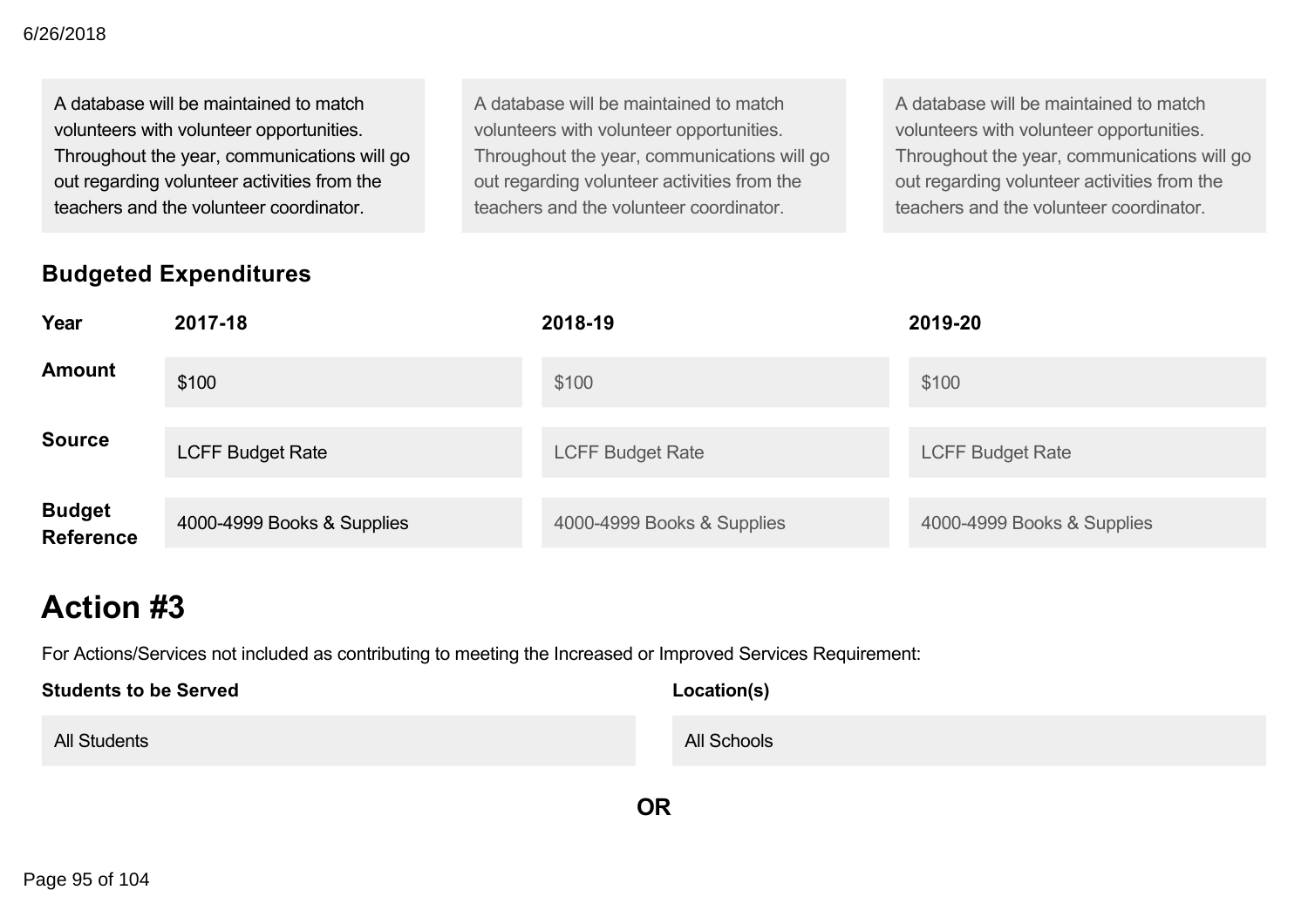| 6/26/2018<br><b>Students to be Served</b>                                                                                                                                   | For Actions/Services included as contributing to meeting the Increased or Improved Services Requirement:<br><b>Scope of Services:</b> | Location(s)                                                                                                                          |
|-----------------------------------------------------------------------------------------------------------------------------------------------------------------------------|---------------------------------------------------------------------------------------------------------------------------------------|--------------------------------------------------------------------------------------------------------------------------------------|
| N/A                                                                                                                                                                         | N/A                                                                                                                                   | N/A                                                                                                                                  |
| <b>Actions/Services</b><br>Select from New, Modified, or Unchanged<br>for 2017-18                                                                                           | Select from New, Modified, or Unchanged<br>for 2018-19                                                                                | Select from New, Modified, or Unchanged<br>for 2019-20                                                                               |
| <b>New</b><br>2017-18 Actions/Services                                                                                                                                      | Modified<br>2018-19 Actions/Services                                                                                                  | Unchanged<br>2019-20 Actions/Services                                                                                                |
| CAPE will purchase a new CAPE specific<br>app for smart phones. The new app will push<br>our notifications of events happening on                                           | Notices of board meetings, board agendas<br>and board minutes will be distributed both in<br>print and electronically. Communication  | Notices of board meetings, board agendas<br>and board minutes will be distributed both in<br>print and electronically. Communication |
| campus. CAPE also purchased a new<br>electronic board in 2016 that will be updated<br>regularly. Notices of board meetings, board                                           | about board meetings, Chatter Time and<br>other ongoing activities will go out to parents<br>and family members via emails, the push  | about board meetings, Chatter Time and<br>other ongoing activities will go out to parents<br>and family members via emails, the push |
| agendas and board minutes will be<br>distributed both in print and electronically.<br>Communication about board meetings,<br>Chatter Time and other ongoing activities will | notifications on the CAPE app, on the<br>electronic message board, flyers and<br>automated phone calls.                               | notifications on the CAPE app, on the<br>electronic message board, flyers and<br>automated phone calls.                              |
| go out to parents and family members via<br>emails, the push notifications on the CAPE<br>app, on the electronic message board, flyers<br>and automated phone calls.        |                                                                                                                                       |                                                                                                                                      |
| Page 96 of 104                                                                                                                                                              |                                                                                                                                       |                                                                                                                                      |
|                                                                                                                                                                             |                                                                                                                                       |                                                                                                                                      |
|                                                                                                                                                                             |                                                                                                                                       |                                                                                                                                      |
|                                                                                                                                                                             |                                                                                                                                       |                                                                                                                                      |
|                                                                                                                                                                             |                                                                                                                                       |                                                                                                                                      |
|                                                                                                                                                                             |                                                                                                                                       |                                                                                                                                      |
|                                                                                                                                                                             |                                                                                                                                       |                                                                                                                                      |
|                                                                                                                                                                             |                                                                                                                                       |                                                                                                                                      |
|                                                                                                                                                                             |                                                                                                                                       |                                                                                                                                      |
|                                                                                                                                                                             |                                                                                                                                       |                                                                                                                                      |
|                                                                                                                                                                             |                                                                                                                                       |                                                                                                                                      |
|                                                                                                                                                                             |                                                                                                                                       |                                                                                                                                      |
|                                                                                                                                                                             |                                                                                                                                       |                                                                                                                                      |
|                                                                                                                                                                             |                                                                                                                                       |                                                                                                                                      |
|                                                                                                                                                                             |                                                                                                                                       |                                                                                                                                      |
|                                                                                                                                                                             |                                                                                                                                       |                                                                                                                                      |
|                                                                                                                                                                             |                                                                                                                                       |                                                                                                                                      |
|                                                                                                                                                                             |                                                                                                                                       |                                                                                                                                      |
|                                                                                                                                                                             |                                                                                                                                       |                                                                                                                                      |
|                                                                                                                                                                             |                                                                                                                                       |                                                                                                                                      |
|                                                                                                                                                                             |                                                                                                                                       |                                                                                                                                      |
|                                                                                                                                                                             |                                                                                                                                       |                                                                                                                                      |
|                                                                                                                                                                             |                                                                                                                                       |                                                                                                                                      |
|                                                                                                                                                                             |                                                                                                                                       |                                                                                                                                      |
|                                                                                                                                                                             |                                                                                                                                       |                                                                                                                                      |
|                                                                                                                                                                             |                                                                                                                                       |                                                                                                                                      |
|                                                                                                                                                                             |                                                                                                                                       |                                                                                                                                      |
|                                                                                                                                                                             |                                                                                                                                       |                                                                                                                                      |
|                                                                                                                                                                             |                                                                                                                                       |                                                                                                                                      |
|                                                                                                                                                                             |                                                                                                                                       |                                                                                                                                      |
|                                                                                                                                                                             |                                                                                                                                       |                                                                                                                                      |
|                                                                                                                                                                             |                                                                                                                                       |                                                                                                                                      |
|                                                                                                                                                                             |                                                                                                                                       |                                                                                                                                      |
|                                                                                                                                                                             |                                                                                                                                       |                                                                                                                                      |
|                                                                                                                                                                             |                                                                                                                                       |                                                                                                                                      |
|                                                                                                                                                                             |                                                                                                                                       |                                                                                                                                      |
|                                                                                                                                                                             |                                                                                                                                       |                                                                                                                                      |
|                                                                                                                                                                             |                                                                                                                                       |                                                                                                                                      |
|                                                                                                                                                                             |                                                                                                                                       |                                                                                                                                      |
|                                                                                                                                                                             |                                                                                                                                       |                                                                                                                                      |
|                                                                                                                                                                             |                                                                                                                                       |                                                                                                                                      |
|                                                                                                                                                                             |                                                                                                                                       |                                                                                                                                      |
|                                                                                                                                                                             |                                                                                                                                       |                                                                                                                                      |
|                                                                                                                                                                             |                                                                                                                                       |                                                                                                                                      |
|                                                                                                                                                                             |                                                                                                                                       |                                                                                                                                      |
|                                                                                                                                                                             |                                                                                                                                       |                                                                                                                                      |
|                                                                                                                                                                             |                                                                                                                                       |                                                                                                                                      |
|                                                                                                                                                                             |                                                                                                                                       |                                                                                                                                      |
|                                                                                                                                                                             |                                                                                                                                       |                                                                                                                                      |
|                                                                                                                                                                             |                                                                                                                                       |                                                                                                                                      |
|                                                                                                                                                                             |                                                                                                                                       |                                                                                                                                      |
|                                                                                                                                                                             |                                                                                                                                       |                                                                                                                                      |
|                                                                                                                                                                             |                                                                                                                                       |                                                                                                                                      |
|                                                                                                                                                                             |                                                                                                                                       |                                                                                                                                      |
|                                                                                                                                                                             |                                                                                                                                       |                                                                                                                                      |
|                                                                                                                                                                             |                                                                                                                                       |                                                                                                                                      |
|                                                                                                                                                                             |                                                                                                                                       |                                                                                                                                      |
|                                                                                                                                                                             |                                                                                                                                       |                                                                                                                                      |
|                                                                                                                                                                             |                                                                                                                                       |                                                                                                                                      |
|                                                                                                                                                                             |                                                                                                                                       |                                                                                                                                      |
|                                                                                                                                                                             |                                                                                                                                       |                                                                                                                                      |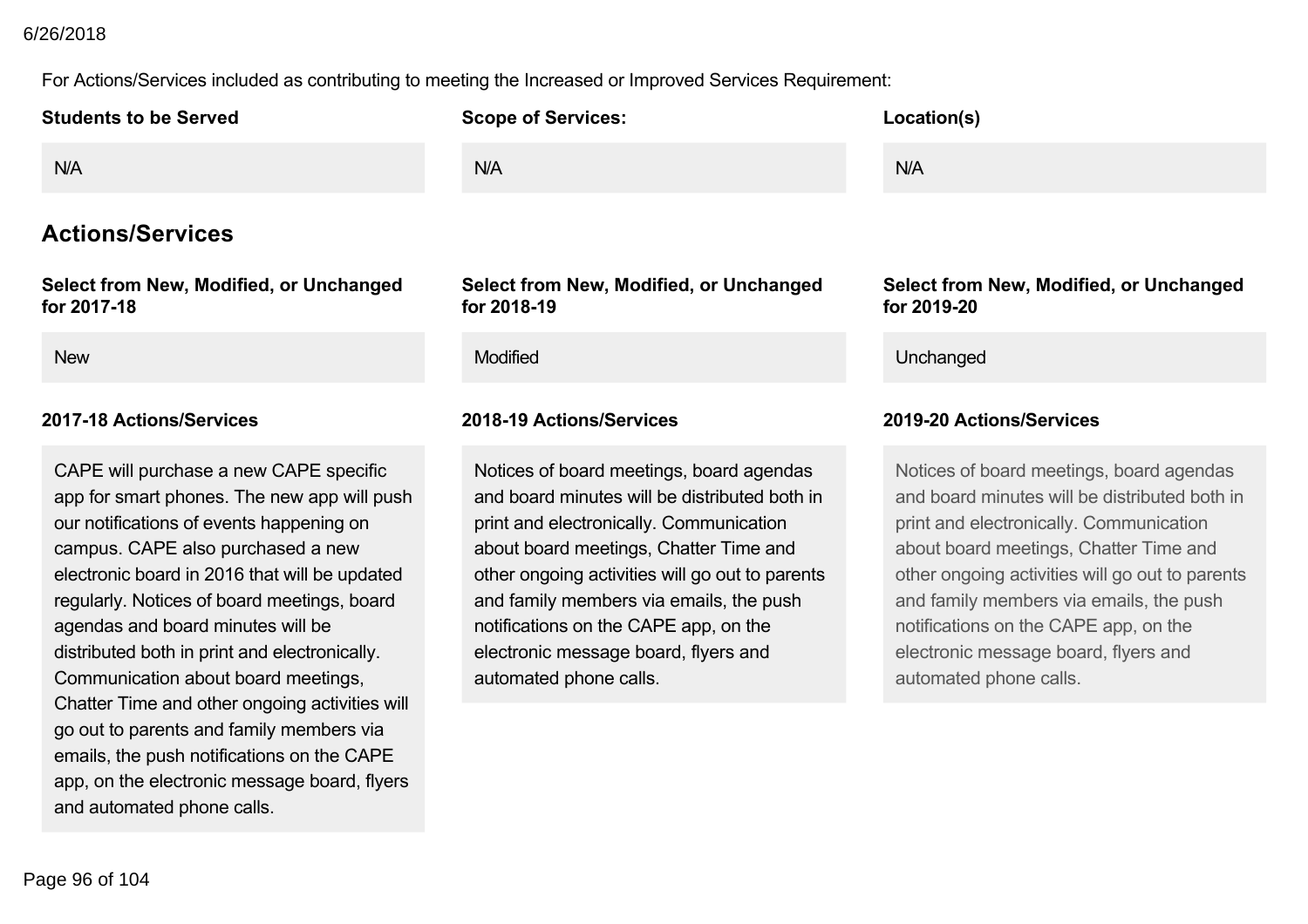## **Budgeted Expenditures**

| 6/26/2018                                                               | <b>Budgeted Expenditures</b> |                                                                                                                                             |                                  |  |  |
|-------------------------------------------------------------------------|------------------------------|---------------------------------------------------------------------------------------------------------------------------------------------|----------------------------------|--|--|
| Year<br><b>Amount</b>                                                   | 2017-18                      | 2018-19                                                                                                                                     | 2019-20                          |  |  |
| <b>Source</b>                                                           | \$10,000<br>LCFF Base Rate   | \$1,000<br><b>LCFF Base Rate</b>                                                                                                            | \$1,000<br><b>LCFF Base Rate</b> |  |  |
| <b>Budget</b><br><b>Reference</b>                                       | 5000-5999 Operating Services | 5000-5999 Operating Services                                                                                                                | 5000-5999 Operating Services     |  |  |
| <b>Action #4</b><br><b>Students to be Served</b><br><b>All Students</b> |                              | For Actions/Services not included as contributing to meeting the Increased or Improved Services Requirement:<br>Location(s)<br>All Schools  |                                  |  |  |
| <b>Students to be Served</b>                                            |                              | OR<br>For Actions/Services included as contributing to meeting the Increased or Improved Services Requirement:<br><b>Scope of Services:</b> | Location(s)                      |  |  |
| N/A<br><b>Actions/Services</b>                                          | N/A                          |                                                                                                                                             | N/A                              |  |  |
| Page 97 of 104                                                          |                              |                                                                                                                                             |                                  |  |  |
|                                                                         |                              |                                                                                                                                             |                                  |  |  |
|                                                                         |                              |                                                                                                                                             |                                  |  |  |
|                                                                         |                              |                                                                                                                                             |                                  |  |  |
|                                                                         |                              |                                                                                                                                             |                                  |  |  |
|                                                                         |                              |                                                                                                                                             |                                  |  |  |
|                                                                         |                              |                                                                                                                                             |                                  |  |  |
|                                                                         |                              |                                                                                                                                             |                                  |  |  |
|                                                                         |                              |                                                                                                                                             |                                  |  |  |
|                                                                         |                              |                                                                                                                                             |                                  |  |  |
|                                                                         |                              |                                                                                                                                             |                                  |  |  |
|                                                                         |                              |                                                                                                                                             |                                  |  |  |
|                                                                         |                              |                                                                                                                                             |                                  |  |  |
|                                                                         |                              |                                                                                                                                             |                                  |  |  |
|                                                                         |                              |                                                                                                                                             |                                  |  |  |
|                                                                         |                              |                                                                                                                                             |                                  |  |  |
|                                                                         |                              |                                                                                                                                             |                                  |  |  |
|                                                                         |                              |                                                                                                                                             |                                  |  |  |
|                                                                         |                              |                                                                                                                                             |                                  |  |  |
|                                                                         |                              |                                                                                                                                             |                                  |  |  |
|                                                                         |                              |                                                                                                                                             |                                  |  |  |
|                                                                         |                              |                                                                                                                                             |                                  |  |  |
|                                                                         |                              |                                                                                                                                             |                                  |  |  |
|                                                                         |                              |                                                                                                                                             |                                  |  |  |
|                                                                         |                              |                                                                                                                                             |                                  |  |  |
|                                                                         |                              |                                                                                                                                             |                                  |  |  |
|                                                                         |                              |                                                                                                                                             |                                  |  |  |
|                                                                         |                              |                                                                                                                                             |                                  |  |  |
|                                                                         |                              |                                                                                                                                             |                                  |  |  |
|                                                                         |                              |                                                                                                                                             |                                  |  |  |
|                                                                         |                              |                                                                                                                                             |                                  |  |  |
|                                                                         |                              |                                                                                                                                             |                                  |  |  |
|                                                                         |                              |                                                                                                                                             |                                  |  |  |
|                                                                         |                              |                                                                                                                                             |                                  |  |  |
|                                                                         |                              |                                                                                                                                             |                                  |  |  |
|                                                                         |                              |                                                                                                                                             |                                  |  |  |
|                                                                         |                              |                                                                                                                                             |                                  |  |  |
|                                                                         |                              |                                                                                                                                             |                                  |  |  |
|                                                                         |                              |                                                                                                                                             |                                  |  |  |
|                                                                         |                              |                                                                                                                                             |                                  |  |  |
|                                                                         |                              |                                                                                                                                             |                                  |  |  |
|                                                                         |                              |                                                                                                                                             |                                  |  |  |
|                                                                         |                              |                                                                                                                                             |                                  |  |  |
|                                                                         |                              |                                                                                                                                             |                                  |  |  |
|                                                                         |                              |                                                                                                                                             |                                  |  |  |
|                                                                         |                              |                                                                                                                                             |                                  |  |  |
|                                                                         |                              |                                                                                                                                             |                                  |  |  |
|                                                                         |                              |                                                                                                                                             |                                  |  |  |
|                                                                         |                              |                                                                                                                                             |                                  |  |  |
|                                                                         |                              |                                                                                                                                             |                                  |  |  |
|                                                                         |                              |                                                                                                                                             |                                  |  |  |
|                                                                         |                              |                                                                                                                                             |                                  |  |  |
|                                                                         |                              |                                                                                                                                             |                                  |  |  |

# **Action #4**

| <b>Students to be Served</b> | Location(s) |
|------------------------------|-------------|
| <b>All Students</b>          | All Schools |

#### **OR**

| <b>Students to be Served</b> | <b>Scope of Services:</b> | Location(s) |
|------------------------------|---------------------------|-------------|
| N/A                          | N/A                       | N/A         |

## **Actions/Services**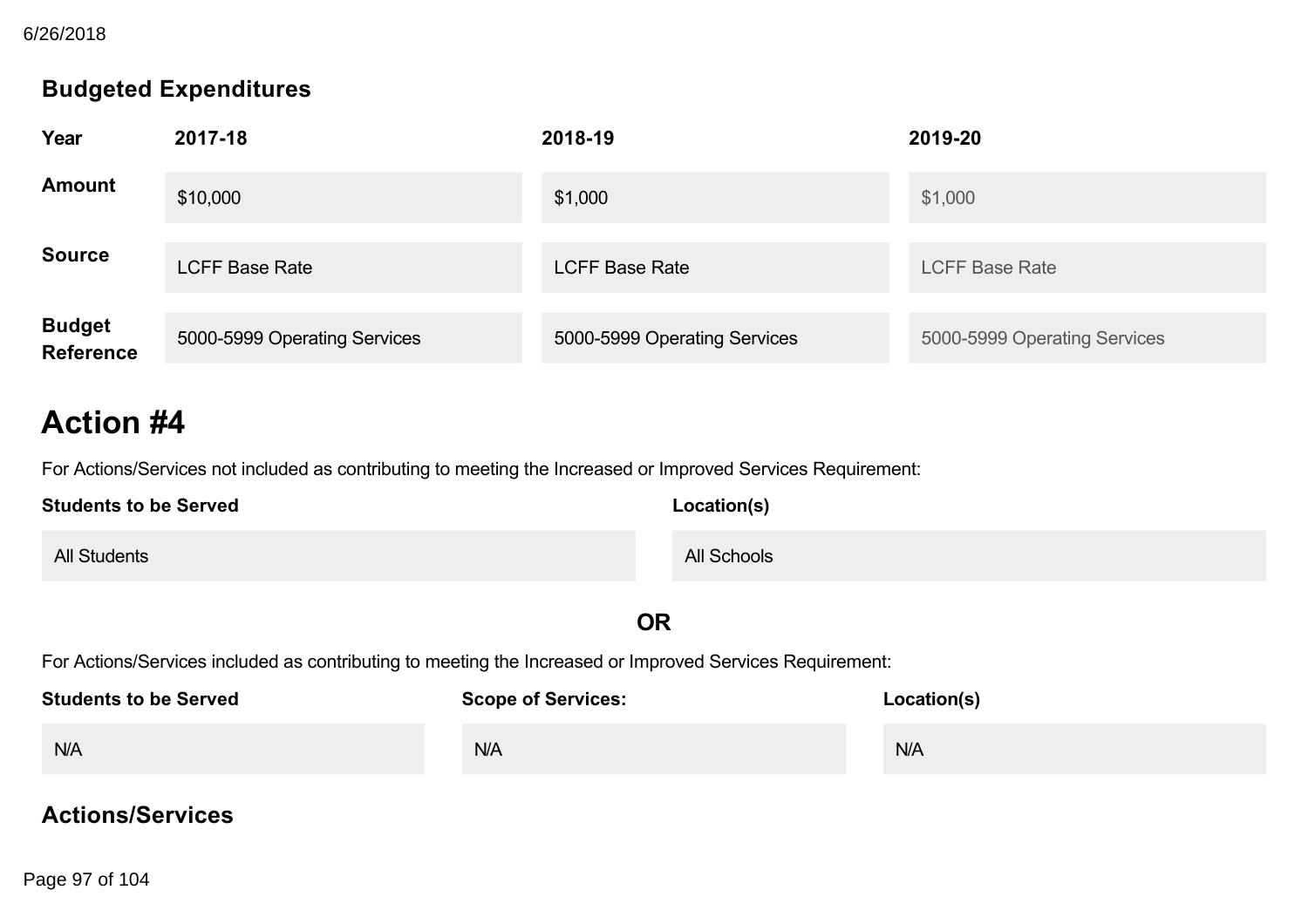#### **Actions/Services**

# **Budgeted Expenditures**

#### **201718 Actions/Services 201819 Actions/Services 201920 Actions/Services**

| 6/26/2018<br>Select from New, Modified, or Unchanged |                                                                                                              |                          | Select from New, Modified, or Unchanged                                                  | Select from New, Modified, or Unchanged                                                  |  |  |
|------------------------------------------------------|--------------------------------------------------------------------------------------------------------------|--------------------------|------------------------------------------------------------------------------------------|------------------------------------------------------------------------------------------|--|--|
| for 2017-18<br>Unchanged                             |                                                                                                              | for 2018-19<br>Unchanged |                                                                                          | for 2019-20<br>Unchanged                                                                 |  |  |
| 2017-18 Actions/Services                             |                                                                                                              |                          | 2018-19 Actions/Services                                                                 | 2019-20 Actions/Services                                                                 |  |  |
|                                                      | CAPE will focus on good citizenship, which<br>may include activities connected to CAPE's                     |                          | CAPE will focus on good citizenship, which<br>may include activities connected to CAPE's | CAPE will focus on good citizenship, which<br>may include activities connected to CAPE's |  |  |
|                                                      | Super Seven Principles, CAPE's Student<br>Wide Learning Outcomes; "Big Buddies";                             |                          | Super Seven Principles, CAPE's Student<br>Wide Learning Outcomes; "Big Buddies";         | Super Seven Principles, CAPE's Student<br>Wide Learning Outcomes; "Big Buddies";         |  |  |
|                                                      | Second-Step Social Skills Program and/or<br>community service projects                                       |                          | Second-Step Social Skills Program and/or<br>community service projects                   | Second-Step Social Skills Program and/or<br>community service projects                   |  |  |
|                                                      | <b>Budgeted Expenditures</b>                                                                                 |                          |                                                                                          |                                                                                          |  |  |
| Year                                                 | 2017-18                                                                                                      |                          | 2018-19                                                                                  | 2019-20                                                                                  |  |  |
| <b>Amount</b>                                        | \$1,000                                                                                                      |                          | \$1,000                                                                                  | \$1,000                                                                                  |  |  |
| <b>Source</b>                                        | LCFF Base Rate                                                                                               |                          | <b>LCFF Base Rate</b>                                                                    | <b>LCFF Base Rate</b>                                                                    |  |  |
| <b>Budget</b><br><b>Reference</b>                    | 4000-4999 Books & Supplie                                                                                    |                          | 4000-4999 Books & Supplie                                                                | 4000-4999 Books & Supplie                                                                |  |  |
| <b>Action #5</b>                                     |                                                                                                              |                          |                                                                                          |                                                                                          |  |  |
| Page 98 of 104                                       | For Actions/Services not included as contributing to meeting the Increased or Improved Services Requirement: |                          |                                                                                          |                                                                                          |  |  |
|                                                      |                                                                                                              |                          |                                                                                          |                                                                                          |  |  |
|                                                      |                                                                                                              |                          |                                                                                          |                                                                                          |  |  |
|                                                      |                                                                                                              |                          |                                                                                          |                                                                                          |  |  |
|                                                      |                                                                                                              |                          |                                                                                          |                                                                                          |  |  |
|                                                      |                                                                                                              |                          |                                                                                          |                                                                                          |  |  |
|                                                      |                                                                                                              |                          |                                                                                          |                                                                                          |  |  |
|                                                      |                                                                                                              |                          |                                                                                          |                                                                                          |  |  |
|                                                      |                                                                                                              |                          |                                                                                          |                                                                                          |  |  |
|                                                      |                                                                                                              |                          |                                                                                          |                                                                                          |  |  |
|                                                      |                                                                                                              |                          |                                                                                          |                                                                                          |  |  |
|                                                      |                                                                                                              |                          |                                                                                          |                                                                                          |  |  |
|                                                      |                                                                                                              |                          |                                                                                          |                                                                                          |  |  |
|                                                      |                                                                                                              |                          |                                                                                          |                                                                                          |  |  |
|                                                      |                                                                                                              |                          |                                                                                          |                                                                                          |  |  |
|                                                      |                                                                                                              |                          |                                                                                          |                                                                                          |  |  |
|                                                      |                                                                                                              |                          |                                                                                          |                                                                                          |  |  |
|                                                      |                                                                                                              |                          |                                                                                          |                                                                                          |  |  |
|                                                      |                                                                                                              |                          |                                                                                          |                                                                                          |  |  |
|                                                      |                                                                                                              |                          |                                                                                          |                                                                                          |  |  |
|                                                      |                                                                                                              |                          |                                                                                          |                                                                                          |  |  |
|                                                      |                                                                                                              |                          |                                                                                          |                                                                                          |  |  |
|                                                      |                                                                                                              |                          |                                                                                          |                                                                                          |  |  |
|                                                      |                                                                                                              |                          |                                                                                          |                                                                                          |  |  |
|                                                      |                                                                                                              |                          |                                                                                          |                                                                                          |  |  |
|                                                      |                                                                                                              |                          |                                                                                          |                                                                                          |  |  |
|                                                      |                                                                                                              |                          |                                                                                          |                                                                                          |  |  |
|                                                      |                                                                                                              |                          |                                                                                          |                                                                                          |  |  |
|                                                      |                                                                                                              |                          |                                                                                          |                                                                                          |  |  |
|                                                      |                                                                                                              |                          |                                                                                          |                                                                                          |  |  |
|                                                      |                                                                                                              |                          |                                                                                          |                                                                                          |  |  |
|                                                      |                                                                                                              |                          |                                                                                          |                                                                                          |  |  |
|                                                      |                                                                                                              |                          |                                                                                          |                                                                                          |  |  |
|                                                      |                                                                                                              |                          |                                                                                          |                                                                                          |  |  |
|                                                      |                                                                                                              |                          |                                                                                          |                                                                                          |  |  |
|                                                      |                                                                                                              |                          |                                                                                          |                                                                                          |  |  |
|                                                      |                                                                                                              |                          |                                                                                          |                                                                                          |  |  |
|                                                      |                                                                                                              |                          |                                                                                          |                                                                                          |  |  |
|                                                      |                                                                                                              |                          |                                                                                          |                                                                                          |  |  |
|                                                      |                                                                                                              |                          |                                                                                          |                                                                                          |  |  |
|                                                      |                                                                                                              |                          |                                                                                          |                                                                                          |  |  |
|                                                      |                                                                                                              |                          |                                                                                          |                                                                                          |  |  |
|                                                      |                                                                                                              |                          |                                                                                          |                                                                                          |  |  |
|                                                      |                                                                                                              |                          |                                                                                          |                                                                                          |  |  |
|                                                      |                                                                                                              |                          |                                                                                          |                                                                                          |  |  |
|                                                      |                                                                                                              |                          |                                                                                          |                                                                                          |  |  |
|                                                      |                                                                                                              |                          |                                                                                          |                                                                                          |  |  |
|                                                      |                                                                                                              |                          |                                                                                          |                                                                                          |  |  |
|                                                      |                                                                                                              |                          |                                                                                          |                                                                                          |  |  |
|                                                      |                                                                                                              |                          |                                                                                          |                                                                                          |  |  |
|                                                      |                                                                                                              |                          |                                                                                          |                                                                                          |  |  |
|                                                      |                                                                                                              |                          |                                                                                          |                                                                                          |  |  |
|                                                      |                                                                                                              |                          |                                                                                          |                                                                                          |  |  |
|                                                      |                                                                                                              |                          |                                                                                          |                                                                                          |  |  |
|                                                      |                                                                                                              |                          |                                                                                          |                                                                                          |  |  |
|                                                      |                                                                                                              |                          |                                                                                          |                                                                                          |  |  |
|                                                      |                                                                                                              |                          |                                                                                          |                                                                                          |  |  |
|                                                      |                                                                                                              |                          |                                                                                          |                                                                                          |  |  |
|                                                      |                                                                                                              |                          |                                                                                          |                                                                                          |  |  |
|                                                      |                                                                                                              |                          |                                                                                          |                                                                                          |  |  |
|                                                      |                                                                                                              |                          |                                                                                          |                                                                                          |  |  |
|                                                      |                                                                                                              |                          |                                                                                          |                                                                                          |  |  |
|                                                      |                                                                                                              |                          |                                                                                          |                                                                                          |  |  |
|                                                      |                                                                                                              |                          |                                                                                          |                                                                                          |  |  |
|                                                      |                                                                                                              |                          |                                                                                          |                                                                                          |  |  |
|                                                      |                                                                                                              |                          |                                                                                          |                                                                                          |  |  |
|                                                      |                                                                                                              |                          |                                                                                          |                                                                                          |  |  |
|                                                      |                                                                                                              |                          |                                                                                          |                                                                                          |  |  |
|                                                      |                                                                                                              |                          |                                                                                          |                                                                                          |  |  |

# **Action #5**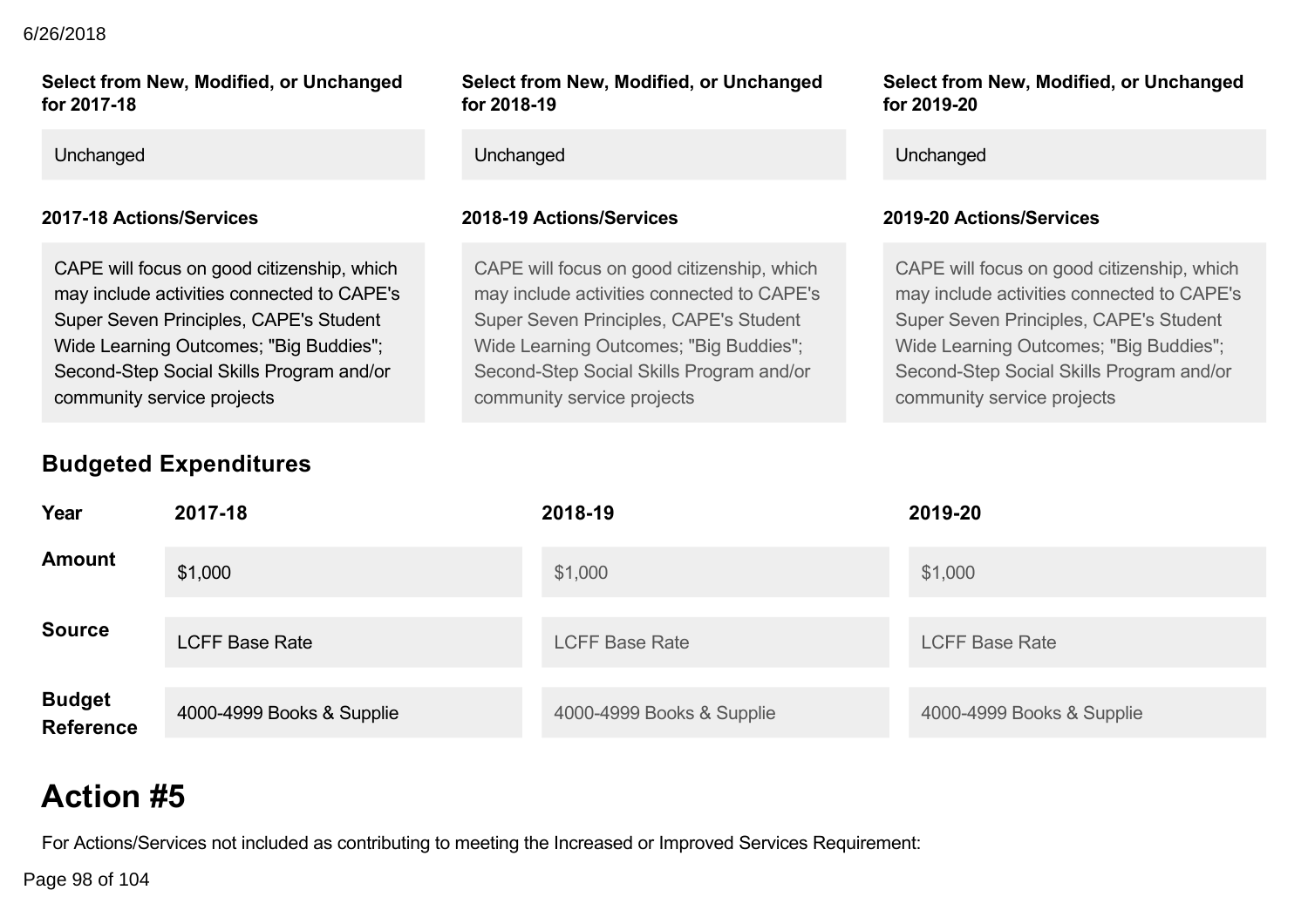| 6/26/2018                                                                                                                                                                                                                                          |                                                                                                                                                                                                                                                    |                                                                                                                                                                                                                                                    |
|----------------------------------------------------------------------------------------------------------------------------------------------------------------------------------------------------------------------------------------------------|----------------------------------------------------------------------------------------------------------------------------------------------------------------------------------------------------------------------------------------------------|----------------------------------------------------------------------------------------------------------------------------------------------------------------------------------------------------------------------------------------------------|
| <b>Students to be Served</b>                                                                                                                                                                                                                       | Location(s)                                                                                                                                                                                                                                        |                                                                                                                                                                                                                                                    |
| N/A                                                                                                                                                                                                                                                | N/A<br><b>OR</b>                                                                                                                                                                                                                                   |                                                                                                                                                                                                                                                    |
|                                                                                                                                                                                                                                                    | For Actions/Services included as contributing to meeting the Increased or Improved Services Requirement:                                                                                                                                           |                                                                                                                                                                                                                                                    |
| <b>Students to be Served</b><br>Foster Youth, Low Income                                                                                                                                                                                           | <b>Scope of Services:</b><br>Schoolwide                                                                                                                                                                                                            | Location(s)<br>All Schools                                                                                                                                                                                                                         |
|                                                                                                                                                                                                                                                    |                                                                                                                                                                                                                                                    |                                                                                                                                                                                                                                                    |
| <b>Actions/Services</b><br>Select from New, Modified, or Unchanged                                                                                                                                                                                 |                                                                                                                                                                                                                                                    | Select from New, Modified, or Unchanged                                                                                                                                                                                                            |
| for 2017-18                                                                                                                                                                                                                                        | Select from New, Modified, or Unchanged<br>for 2018-19                                                                                                                                                                                             | for 2019-20                                                                                                                                                                                                                                        |
| Unchanged                                                                                                                                                                                                                                          | Unchanged                                                                                                                                                                                                                                          | Unchanged                                                                                                                                                                                                                                          |
| 2017-18 Actions/Services                                                                                                                                                                                                                           | 2018-19 Actions/Services                                                                                                                                                                                                                           | 2019-20 Actions/Services                                                                                                                                                                                                                           |
| A part-time school counselor will continue to<br>work with students individually or in a group<br>setting. The counselor may work on social<br>skills, academic organization or specific<br>skills as suggested by the SST (school study<br>team). | A part-time school counselor will continue to<br>work with students individually or in a group<br>setting. The counselor may work on social<br>skills, academic organization or specific<br>skills as suggested by the SST (school study<br>team). | A part-time school counselor will continue to<br>work with students individually or in a group<br>setting. The counselor may work on social<br>skills, academic organization or specific<br>skills as suggested by the SST (school study<br>team). |
| <b>Budgeted Expenditures</b><br>Page 99 of 104                                                                                                                                                                                                     |                                                                                                                                                                                                                                                    |                                                                                                                                                                                                                                                    |
|                                                                                                                                                                                                                                                    |                                                                                                                                                                                                                                                    |                                                                                                                                                                                                                                                    |
|                                                                                                                                                                                                                                                    |                                                                                                                                                                                                                                                    |                                                                                                                                                                                                                                                    |
|                                                                                                                                                                                                                                                    |                                                                                                                                                                                                                                                    |                                                                                                                                                                                                                                                    |
|                                                                                                                                                                                                                                                    |                                                                                                                                                                                                                                                    |                                                                                                                                                                                                                                                    |
|                                                                                                                                                                                                                                                    |                                                                                                                                                                                                                                                    |                                                                                                                                                                                                                                                    |
|                                                                                                                                                                                                                                                    |                                                                                                                                                                                                                                                    |                                                                                                                                                                                                                                                    |
|                                                                                                                                                                                                                                                    |                                                                                                                                                                                                                                                    |                                                                                                                                                                                                                                                    |
|                                                                                                                                                                                                                                                    |                                                                                                                                                                                                                                                    |                                                                                                                                                                                                                                                    |
|                                                                                                                                                                                                                                                    |                                                                                                                                                                                                                                                    |                                                                                                                                                                                                                                                    |
|                                                                                                                                                                                                                                                    |                                                                                                                                                                                                                                                    |                                                                                                                                                                                                                                                    |
|                                                                                                                                                                                                                                                    |                                                                                                                                                                                                                                                    |                                                                                                                                                                                                                                                    |
|                                                                                                                                                                                                                                                    |                                                                                                                                                                                                                                                    |                                                                                                                                                                                                                                                    |
|                                                                                                                                                                                                                                                    |                                                                                                                                                                                                                                                    |                                                                                                                                                                                                                                                    |
|                                                                                                                                                                                                                                                    |                                                                                                                                                                                                                                                    |                                                                                                                                                                                                                                                    |
|                                                                                                                                                                                                                                                    |                                                                                                                                                                                                                                                    |                                                                                                                                                                                                                                                    |
|                                                                                                                                                                                                                                                    |                                                                                                                                                                                                                                                    |                                                                                                                                                                                                                                                    |
|                                                                                                                                                                                                                                                    |                                                                                                                                                                                                                                                    |                                                                                                                                                                                                                                                    |
|                                                                                                                                                                                                                                                    |                                                                                                                                                                                                                                                    |                                                                                                                                                                                                                                                    |
|                                                                                                                                                                                                                                                    |                                                                                                                                                                                                                                                    |                                                                                                                                                                                                                                                    |
|                                                                                                                                                                                                                                                    |                                                                                                                                                                                                                                                    |                                                                                                                                                                                                                                                    |
|                                                                                                                                                                                                                                                    |                                                                                                                                                                                                                                                    |                                                                                                                                                                                                                                                    |
|                                                                                                                                                                                                                                                    |                                                                                                                                                                                                                                                    |                                                                                                                                                                                                                                                    |
|                                                                                                                                                                                                                                                    |                                                                                                                                                                                                                                                    |                                                                                                                                                                                                                                                    |
|                                                                                                                                                                                                                                                    |                                                                                                                                                                                                                                                    |                                                                                                                                                                                                                                                    |
|                                                                                                                                                                                                                                                    |                                                                                                                                                                                                                                                    |                                                                                                                                                                                                                                                    |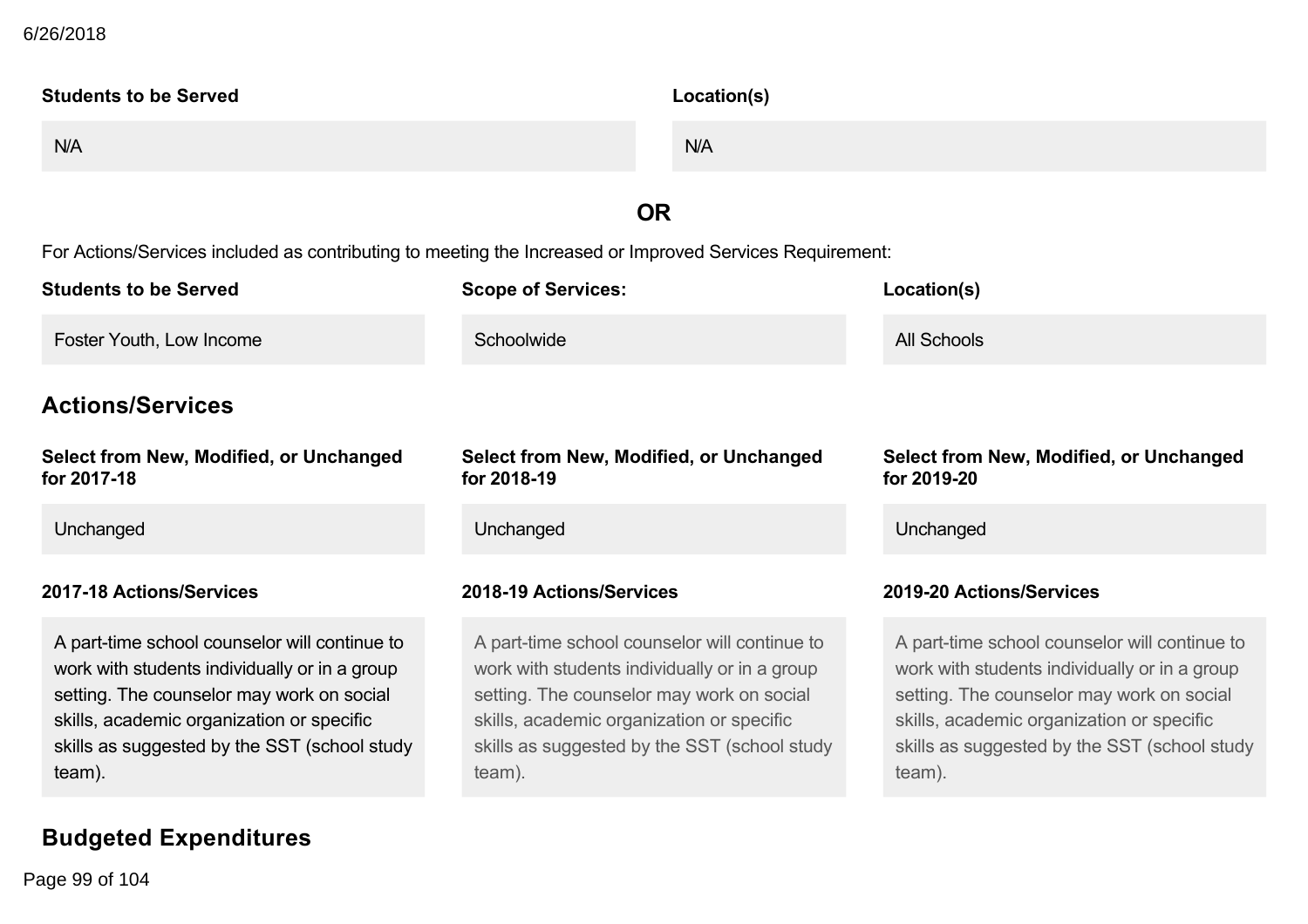| 6/26/2018                                           |                                                                                                              |     |                                     |     |                                     |
|-----------------------------------------------------|--------------------------------------------------------------------------------------------------------------|-----|-------------------------------------|-----|-------------------------------------|
| Year                                                | 2017-18                                                                                                      |     | 2018-19                             |     | 2019-20                             |
| <b>Amount</b>                                       | \$13,000                                                                                                     |     | \$13,000                            |     | \$13,000                            |
| <b>Source</b>                                       | Supplemental and Concentration Rate                                                                          |     | Supplemental and Concentration Rate |     | Supplemental and Concentration Rate |
| <b>Budget</b><br><b>Reference</b>                   | 4000-4999 Books & Supplies                                                                                   |     | 4000-4999 Books & Supplies          |     | 4000-4999 Books & Supplies          |
|                                                     | 5000-5999 Operating Services                                                                                 |     | 5000-5999 Operating Services        |     | 5000-5999 Operating Services        |
| <b>Action #6</b>                                    | For Actions/Services not included as contributing to meeting the Increased or Improved Services Requirement: |     |                                     |     |                                     |
| <b>Students to be Served</b><br><b>All Students</b> |                                                                                                              |     | Location(s)<br>All Schools          |     |                                     |
|                                                     |                                                                                                              |     |                                     |     |                                     |
|                                                     | For Actions/Services included as contributing to meeting the Increased or Improved Services Requirement:     |     | <b>OR</b>                           |     |                                     |
| <b>Students to be Served</b><br>N/A                 |                                                                                                              | N/A | <b>Scope of Services:</b>           | a i | Location(s)<br>N/A                  |
| <b>Actions/Services</b>                             |                                                                                                              |     |                                     |     |                                     |
|                                                     |                                                                                                              |     |                                     |     |                                     |
| Page 100 of 104                                     |                                                                                                              |     |                                     |     |                                     |
|                                                     |                                                                                                              |     |                                     |     |                                     |
|                                                     |                                                                                                              |     |                                     |     |                                     |
|                                                     |                                                                                                              |     |                                     |     |                                     |
|                                                     |                                                                                                              |     |                                     |     |                                     |
|                                                     |                                                                                                              |     |                                     |     |                                     |
|                                                     |                                                                                                              |     |                                     |     |                                     |
|                                                     |                                                                                                              |     |                                     |     |                                     |
|                                                     |                                                                                                              |     |                                     |     |                                     |
|                                                     |                                                                                                              |     |                                     |     |                                     |
|                                                     |                                                                                                              |     |                                     |     |                                     |
|                                                     |                                                                                                              |     |                                     |     |                                     |
|                                                     |                                                                                                              |     |                                     |     |                                     |
|                                                     |                                                                                                              |     |                                     |     |                                     |
|                                                     |                                                                                                              |     |                                     |     |                                     |
|                                                     |                                                                                                              |     |                                     |     |                                     |
|                                                     |                                                                                                              |     |                                     |     |                                     |
|                                                     |                                                                                                              |     |                                     |     |                                     |
|                                                     |                                                                                                              |     |                                     |     |                                     |
|                                                     |                                                                                                              |     |                                     |     |                                     |
|                                                     |                                                                                                              |     |                                     |     |                                     |
|                                                     |                                                                                                              |     |                                     |     |                                     |
|                                                     |                                                                                                              |     |                                     |     |                                     |
|                                                     |                                                                                                              |     |                                     |     |                                     |
|                                                     |                                                                                                              |     |                                     |     |                                     |
|                                                     |                                                                                                              |     |                                     |     |                                     |
|                                                     |                                                                                                              |     |                                     |     |                                     |
|                                                     |                                                                                                              |     |                                     |     |                                     |
|                                                     |                                                                                                              |     |                                     |     |                                     |
|                                                     |                                                                                                              |     |                                     |     |                                     |
|                                                     |                                                                                                              |     |                                     |     |                                     |
|                                                     |                                                                                                              |     |                                     |     |                                     |
|                                                     |                                                                                                              |     |                                     |     |                                     |
|                                                     |                                                                                                              |     |                                     |     |                                     |
|                                                     |                                                                                                              |     |                                     |     |                                     |
|                                                     |                                                                                                              |     |                                     |     |                                     |
|                                                     |                                                                                                              |     |                                     |     |                                     |
|                                                     |                                                                                                              |     |                                     |     |                                     |
|                                                     |                                                                                                              |     |                                     |     |                                     |
|                                                     |                                                                                                              |     |                                     |     |                                     |
|                                                     |                                                                                                              |     |                                     |     |                                     |
|                                                     |                                                                                                              |     |                                     |     |                                     |
|                                                     |                                                                                                              |     |                                     |     |                                     |
|                                                     |                                                                                                              |     |                                     |     |                                     |
|                                                     |                                                                                                              |     |                                     |     |                                     |
|                                                     |                                                                                                              |     |                                     |     |                                     |
|                                                     |                                                                                                              |     |                                     |     |                                     |
|                                                     |                                                                                                              |     |                                     |     |                                     |
|                                                     |                                                                                                              |     |                                     |     |                                     |
|                                                     |                                                                                                              |     |                                     |     |                                     |
|                                                     |                                                                                                              |     |                                     |     |                                     |

# **Action #6**

| <b>Students to be Served</b> | Location(s) |
|------------------------------|-------------|
| <b>All Students</b>          | All Schools |

| <b>Students to be Served</b> | <b>Scope of Services:</b> | Location(s) |
|------------------------------|---------------------------|-------------|
| N/A                          | <b>N/A</b>                | N/A         |

## **Actions/Services**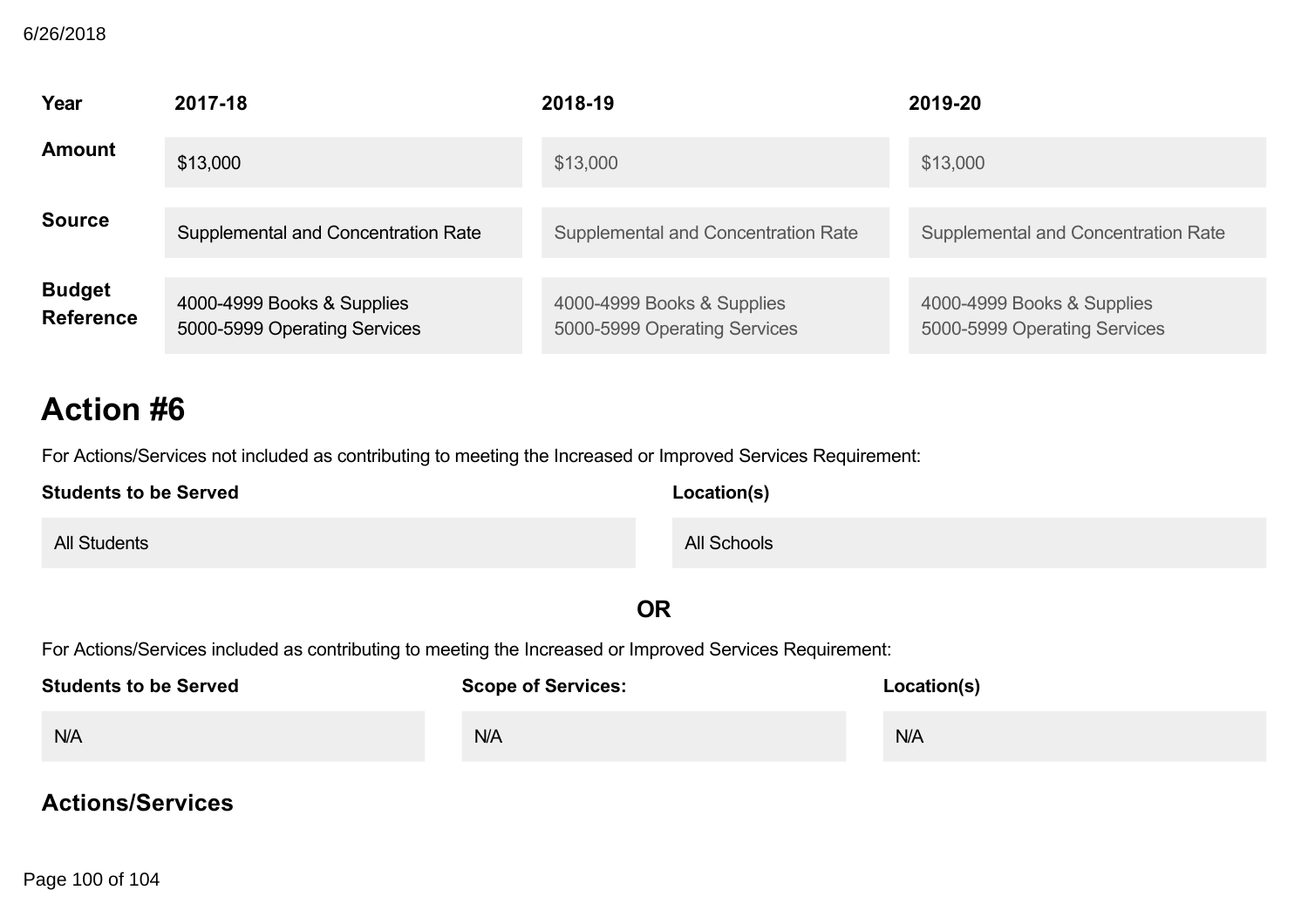#### **201718 Actions/Services 201819 Actions/Services 201920 Actions/Services**

## **Budgeted Expenditures**

#### **Select from New, Modified, or Unchanged for 201819**

#### New **New Service Contract of the Unchanged** Contract of the Unchanged Contract of the Unchanged Contract of the Unchanged

#### **Select from New, Modified, or Unchanged for 201920**

| Unchanged<br>Unchanged<br><b>New</b><br>2017-18 Actions/Services<br>2018-19 Actions/Services<br>2019-20 Actions/Services<br>CAPE will research and implement a suicide<br>CAPE will research and implement a suicide<br>awareness and prevention program for<br>awareness and prevention program for<br>awareness and prevention program for<br>students in grades 6-12. CAPE will provide<br>students in grades 6-12. CAPE will provide<br>at least one parent training included in the<br>at least one parent training included in the<br>program.<br>program.<br>program.<br><b>Budgeted Expenditures</b><br>2017-18<br>2018-19<br>2019-20<br>\$2,000<br>\$2,000<br>\$2,000<br><b>Source</b><br><b>LCFF Base Rate</b><br><b>LCFF Base Rate</b><br><b>LCFF Base Rate</b><br>5000-5999 Operating Services<br>5000-5999 Operating Services<br>5000-5999 Operating Services<br>4000-4999 Books and supplies<br>4000-4999 Books and supplies<br>4000-4999 Books and supplies<br>Page 101 of 104 | for 2017-18                       | Select from New, Modified, or Unchanged | for 2018-19 | Select from New, Modified, or Unchanged | Select from New, Modified, or Unchanged<br>for 2019-20                                                                                   |  |  |
|-----------------------------------------------------------------------------------------------------------------------------------------------------------------------------------------------------------------------------------------------------------------------------------------------------------------------------------------------------------------------------------------------------------------------------------------------------------------------------------------------------------------------------------------------------------------------------------------------------------------------------------------------------------------------------------------------------------------------------------------------------------------------------------------------------------------------------------------------------------------------------------------------------------------------------------------------------------------------------------------------|-----------------------------------|-----------------------------------------|-------------|-----------------------------------------|------------------------------------------------------------------------------------------------------------------------------------------|--|--|
|                                                                                                                                                                                                                                                                                                                                                                                                                                                                                                                                                                                                                                                                                                                                                                                                                                                                                                                                                                                               |                                   |                                         |             |                                         |                                                                                                                                          |  |  |
|                                                                                                                                                                                                                                                                                                                                                                                                                                                                                                                                                                                                                                                                                                                                                                                                                                                                                                                                                                                               |                                   |                                         |             |                                         |                                                                                                                                          |  |  |
|                                                                                                                                                                                                                                                                                                                                                                                                                                                                                                                                                                                                                                                                                                                                                                                                                                                                                                                                                                                               |                                   |                                         |             |                                         | CAPE will research and implement a suicide<br>students in grades 6-12. CAPE will provide<br>at least one parent training included in the |  |  |
|                                                                                                                                                                                                                                                                                                                                                                                                                                                                                                                                                                                                                                                                                                                                                                                                                                                                                                                                                                                               |                                   |                                         |             |                                         |                                                                                                                                          |  |  |
|                                                                                                                                                                                                                                                                                                                                                                                                                                                                                                                                                                                                                                                                                                                                                                                                                                                                                                                                                                                               | Year                              |                                         |             |                                         |                                                                                                                                          |  |  |
|                                                                                                                                                                                                                                                                                                                                                                                                                                                                                                                                                                                                                                                                                                                                                                                                                                                                                                                                                                                               | <b>Amount</b>                     |                                         |             |                                         |                                                                                                                                          |  |  |
|                                                                                                                                                                                                                                                                                                                                                                                                                                                                                                                                                                                                                                                                                                                                                                                                                                                                                                                                                                                               |                                   |                                         |             |                                         |                                                                                                                                          |  |  |
|                                                                                                                                                                                                                                                                                                                                                                                                                                                                                                                                                                                                                                                                                                                                                                                                                                                                                                                                                                                               | <b>Budget</b><br><b>Reference</b> |                                         |             |                                         |                                                                                                                                          |  |  |
|                                                                                                                                                                                                                                                                                                                                                                                                                                                                                                                                                                                                                                                                                                                                                                                                                                                                                                                                                                                               |                                   |                                         |             |                                         |                                                                                                                                          |  |  |
|                                                                                                                                                                                                                                                                                                                                                                                                                                                                                                                                                                                                                                                                                                                                                                                                                                                                                                                                                                                               |                                   |                                         |             |                                         |                                                                                                                                          |  |  |
|                                                                                                                                                                                                                                                                                                                                                                                                                                                                                                                                                                                                                                                                                                                                                                                                                                                                                                                                                                                               |                                   |                                         |             |                                         |                                                                                                                                          |  |  |
|                                                                                                                                                                                                                                                                                                                                                                                                                                                                                                                                                                                                                                                                                                                                                                                                                                                                                                                                                                                               |                                   |                                         |             |                                         |                                                                                                                                          |  |  |
|                                                                                                                                                                                                                                                                                                                                                                                                                                                                                                                                                                                                                                                                                                                                                                                                                                                                                                                                                                                               |                                   |                                         |             |                                         |                                                                                                                                          |  |  |
|                                                                                                                                                                                                                                                                                                                                                                                                                                                                                                                                                                                                                                                                                                                                                                                                                                                                                                                                                                                               |                                   |                                         |             |                                         |                                                                                                                                          |  |  |
|                                                                                                                                                                                                                                                                                                                                                                                                                                                                                                                                                                                                                                                                                                                                                                                                                                                                                                                                                                                               |                                   |                                         |             |                                         |                                                                                                                                          |  |  |
|                                                                                                                                                                                                                                                                                                                                                                                                                                                                                                                                                                                                                                                                                                                                                                                                                                                                                                                                                                                               |                                   |                                         |             |                                         |                                                                                                                                          |  |  |
|                                                                                                                                                                                                                                                                                                                                                                                                                                                                                                                                                                                                                                                                                                                                                                                                                                                                                                                                                                                               |                                   |                                         |             |                                         |                                                                                                                                          |  |  |
|                                                                                                                                                                                                                                                                                                                                                                                                                                                                                                                                                                                                                                                                                                                                                                                                                                                                                                                                                                                               |                                   |                                         |             |                                         |                                                                                                                                          |  |  |
|                                                                                                                                                                                                                                                                                                                                                                                                                                                                                                                                                                                                                                                                                                                                                                                                                                                                                                                                                                                               |                                   |                                         |             |                                         |                                                                                                                                          |  |  |
|                                                                                                                                                                                                                                                                                                                                                                                                                                                                                                                                                                                                                                                                                                                                                                                                                                                                                                                                                                                               |                                   |                                         |             |                                         |                                                                                                                                          |  |  |
|                                                                                                                                                                                                                                                                                                                                                                                                                                                                                                                                                                                                                                                                                                                                                                                                                                                                                                                                                                                               |                                   |                                         |             |                                         |                                                                                                                                          |  |  |
|                                                                                                                                                                                                                                                                                                                                                                                                                                                                                                                                                                                                                                                                                                                                                                                                                                                                                                                                                                                               |                                   |                                         |             |                                         |                                                                                                                                          |  |  |
|                                                                                                                                                                                                                                                                                                                                                                                                                                                                                                                                                                                                                                                                                                                                                                                                                                                                                                                                                                                               |                                   |                                         |             |                                         |                                                                                                                                          |  |  |
|                                                                                                                                                                                                                                                                                                                                                                                                                                                                                                                                                                                                                                                                                                                                                                                                                                                                                                                                                                                               |                                   |                                         |             |                                         |                                                                                                                                          |  |  |
|                                                                                                                                                                                                                                                                                                                                                                                                                                                                                                                                                                                                                                                                                                                                                                                                                                                                                                                                                                                               |                                   |                                         |             |                                         |                                                                                                                                          |  |  |
|                                                                                                                                                                                                                                                                                                                                                                                                                                                                                                                                                                                                                                                                                                                                                                                                                                                                                                                                                                                               |                                   |                                         |             |                                         |                                                                                                                                          |  |  |
|                                                                                                                                                                                                                                                                                                                                                                                                                                                                                                                                                                                                                                                                                                                                                                                                                                                                                                                                                                                               |                                   |                                         |             |                                         |                                                                                                                                          |  |  |
|                                                                                                                                                                                                                                                                                                                                                                                                                                                                                                                                                                                                                                                                                                                                                                                                                                                                                                                                                                                               |                                   |                                         |             |                                         |                                                                                                                                          |  |  |
|                                                                                                                                                                                                                                                                                                                                                                                                                                                                                                                                                                                                                                                                                                                                                                                                                                                                                                                                                                                               |                                   |                                         |             |                                         |                                                                                                                                          |  |  |
|                                                                                                                                                                                                                                                                                                                                                                                                                                                                                                                                                                                                                                                                                                                                                                                                                                                                                                                                                                                               |                                   |                                         |             |                                         |                                                                                                                                          |  |  |
|                                                                                                                                                                                                                                                                                                                                                                                                                                                                                                                                                                                                                                                                                                                                                                                                                                                                                                                                                                                               |                                   |                                         |             |                                         |                                                                                                                                          |  |  |
|                                                                                                                                                                                                                                                                                                                                                                                                                                                                                                                                                                                                                                                                                                                                                                                                                                                                                                                                                                                               |                                   |                                         |             |                                         |                                                                                                                                          |  |  |
|                                                                                                                                                                                                                                                                                                                                                                                                                                                                                                                                                                                                                                                                                                                                                                                                                                                                                                                                                                                               |                                   |                                         |             |                                         |                                                                                                                                          |  |  |
|                                                                                                                                                                                                                                                                                                                                                                                                                                                                                                                                                                                                                                                                                                                                                                                                                                                                                                                                                                                               |                                   |                                         |             |                                         |                                                                                                                                          |  |  |
|                                                                                                                                                                                                                                                                                                                                                                                                                                                                                                                                                                                                                                                                                                                                                                                                                                                                                                                                                                                               |                                   |                                         |             |                                         |                                                                                                                                          |  |  |
|                                                                                                                                                                                                                                                                                                                                                                                                                                                                                                                                                                                                                                                                                                                                                                                                                                                                                                                                                                                               |                                   |                                         |             |                                         |                                                                                                                                          |  |  |
|                                                                                                                                                                                                                                                                                                                                                                                                                                                                                                                                                                                                                                                                                                                                                                                                                                                                                                                                                                                               |                                   |                                         |             |                                         |                                                                                                                                          |  |  |
|                                                                                                                                                                                                                                                                                                                                                                                                                                                                                                                                                                                                                                                                                                                                                                                                                                                                                                                                                                                               |                                   |                                         |             |                                         |                                                                                                                                          |  |  |
|                                                                                                                                                                                                                                                                                                                                                                                                                                                                                                                                                                                                                                                                                                                                                                                                                                                                                                                                                                                               |                                   |                                         |             |                                         |                                                                                                                                          |  |  |
|                                                                                                                                                                                                                                                                                                                                                                                                                                                                                                                                                                                                                                                                                                                                                                                                                                                                                                                                                                                               |                                   |                                         |             |                                         |                                                                                                                                          |  |  |
|                                                                                                                                                                                                                                                                                                                                                                                                                                                                                                                                                                                                                                                                                                                                                                                                                                                                                                                                                                                               |                                   |                                         |             |                                         |                                                                                                                                          |  |  |
|                                                                                                                                                                                                                                                                                                                                                                                                                                                                                                                                                                                                                                                                                                                                                                                                                                                                                                                                                                                               |                                   |                                         |             |                                         |                                                                                                                                          |  |  |
|                                                                                                                                                                                                                                                                                                                                                                                                                                                                                                                                                                                                                                                                                                                                                                                                                                                                                                                                                                                               |                                   |                                         |             |                                         |                                                                                                                                          |  |  |
|                                                                                                                                                                                                                                                                                                                                                                                                                                                                                                                                                                                                                                                                                                                                                                                                                                                                                                                                                                                               |                                   |                                         |             |                                         |                                                                                                                                          |  |  |
|                                                                                                                                                                                                                                                                                                                                                                                                                                                                                                                                                                                                                                                                                                                                                                                                                                                                                                                                                                                               |                                   |                                         |             |                                         |                                                                                                                                          |  |  |
|                                                                                                                                                                                                                                                                                                                                                                                                                                                                                                                                                                                                                                                                                                                                                                                                                                                                                                                                                                                               |                                   |                                         |             |                                         |                                                                                                                                          |  |  |
|                                                                                                                                                                                                                                                                                                                                                                                                                                                                                                                                                                                                                                                                                                                                                                                                                                                                                                                                                                                               |                                   |                                         |             |                                         |                                                                                                                                          |  |  |
|                                                                                                                                                                                                                                                                                                                                                                                                                                                                                                                                                                                                                                                                                                                                                                                                                                                                                                                                                                                               |                                   |                                         |             |                                         |                                                                                                                                          |  |  |
|                                                                                                                                                                                                                                                                                                                                                                                                                                                                                                                                                                                                                                                                                                                                                                                                                                                                                                                                                                                               |                                   |                                         |             |                                         |                                                                                                                                          |  |  |
|                                                                                                                                                                                                                                                                                                                                                                                                                                                                                                                                                                                                                                                                                                                                                                                                                                                                                                                                                                                               |                                   |                                         |             |                                         |                                                                                                                                          |  |  |
|                                                                                                                                                                                                                                                                                                                                                                                                                                                                                                                                                                                                                                                                                                                                                                                                                                                                                                                                                                                               |                                   |                                         |             |                                         |                                                                                                                                          |  |  |
|                                                                                                                                                                                                                                                                                                                                                                                                                                                                                                                                                                                                                                                                                                                                                                                                                                                                                                                                                                                               |                                   |                                         |             |                                         |                                                                                                                                          |  |  |
|                                                                                                                                                                                                                                                                                                                                                                                                                                                                                                                                                                                                                                                                                                                                                                                                                                                                                                                                                                                               |                                   |                                         |             |                                         |                                                                                                                                          |  |  |
|                                                                                                                                                                                                                                                                                                                                                                                                                                                                                                                                                                                                                                                                                                                                                                                                                                                                                                                                                                                               |                                   |                                         |             |                                         |                                                                                                                                          |  |  |
|                                                                                                                                                                                                                                                                                                                                                                                                                                                                                                                                                                                                                                                                                                                                                                                                                                                                                                                                                                                               |                                   |                                         |             |                                         |                                                                                                                                          |  |  |
|                                                                                                                                                                                                                                                                                                                                                                                                                                                                                                                                                                                                                                                                                                                                                                                                                                                                                                                                                                                               |                                   |                                         |             |                                         |                                                                                                                                          |  |  |
|                                                                                                                                                                                                                                                                                                                                                                                                                                                                                                                                                                                                                                                                                                                                                                                                                                                                                                                                                                                               |                                   |                                         |             |                                         |                                                                                                                                          |  |  |
|                                                                                                                                                                                                                                                                                                                                                                                                                                                                                                                                                                                                                                                                                                                                                                                                                                                                                                                                                                                               |                                   |                                         |             |                                         |                                                                                                                                          |  |  |
|                                                                                                                                                                                                                                                                                                                                                                                                                                                                                                                                                                                                                                                                                                                                                                                                                                                                                                                                                                                               |                                   |                                         |             |                                         |                                                                                                                                          |  |  |
|                                                                                                                                                                                                                                                                                                                                                                                                                                                                                                                                                                                                                                                                                                                                                                                                                                                                                                                                                                                               |                                   |                                         |             |                                         |                                                                                                                                          |  |  |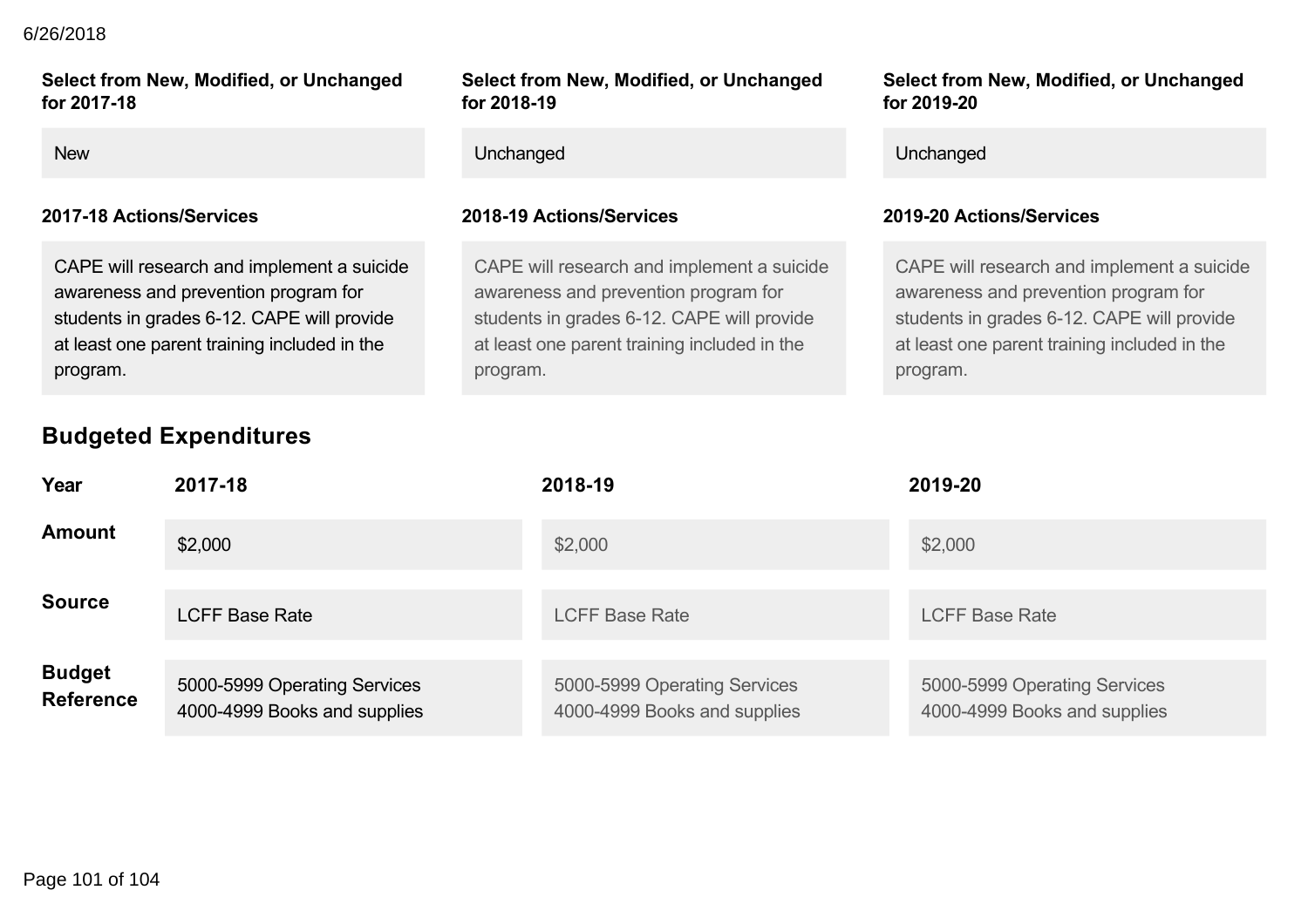# **Demonstration of Increased or Improved Services for Unduplicated Pupils** 6/26/2018<br> **Undup**<br> **CAP Yea**<br>
Estimated Supplem<br>
\$64,976 Original E<br>
Describe how servic<br>
quantitatively, as co<br>
dentify each action<br>
or LEA-wide use of<br>
Teachers will atter<br>
youth support and<br>
At least one parer<br>
philoso

# **LCAP Year: 2017-18**

Estimated Supplemental and Concentration Grant Funds Percentage to Increase or Improve Services

\$64,976 Original Budget \$67,187 Actual 1.57% Original Budget 1.63% Actual

Describe how services provided for unduplicated pupils are increased or improved by at least the percentage identified above, either qualitatively or quantitatively, as compared to services provided for all students in the LCAP year.

Identify each action/service being funded and provided on a schoolwide or LEA-wide basis. Include the required descriptions supporting each schoolwide or LEAwide use of funds.

Teachers will attend training that support the curriculum and philosophies of CAPE. At least one training will focus on English Learner support, foster youth support and resources or resources for students from low income households.

At least one parent education event will happen. Either an outside speaker or teachers will present parents with information on either curriculum or philosophy. At least one student assembly will happen that enhances the school's philosophy or curriculum.

Teachers will continue to implement and evaluate intervention materials and refine formative and summative assessments for lowachieving students Teachers will be trained in techniques for teaching English-language learners and incorporate them into the classroom, including Specially Designed Academic Instruction in English, active learning, prior knowledge and collaboration among students

Teachers will collaborate within grade level teams and cross grade levels. Teachers will be trained on how to use Data Teams to discuss assessments and use data analysis to drive instruction and share best practices.

Band will be a required half-year course for fourth graders. It will also be a voluntary program for students in grades 4-8, which takes place both during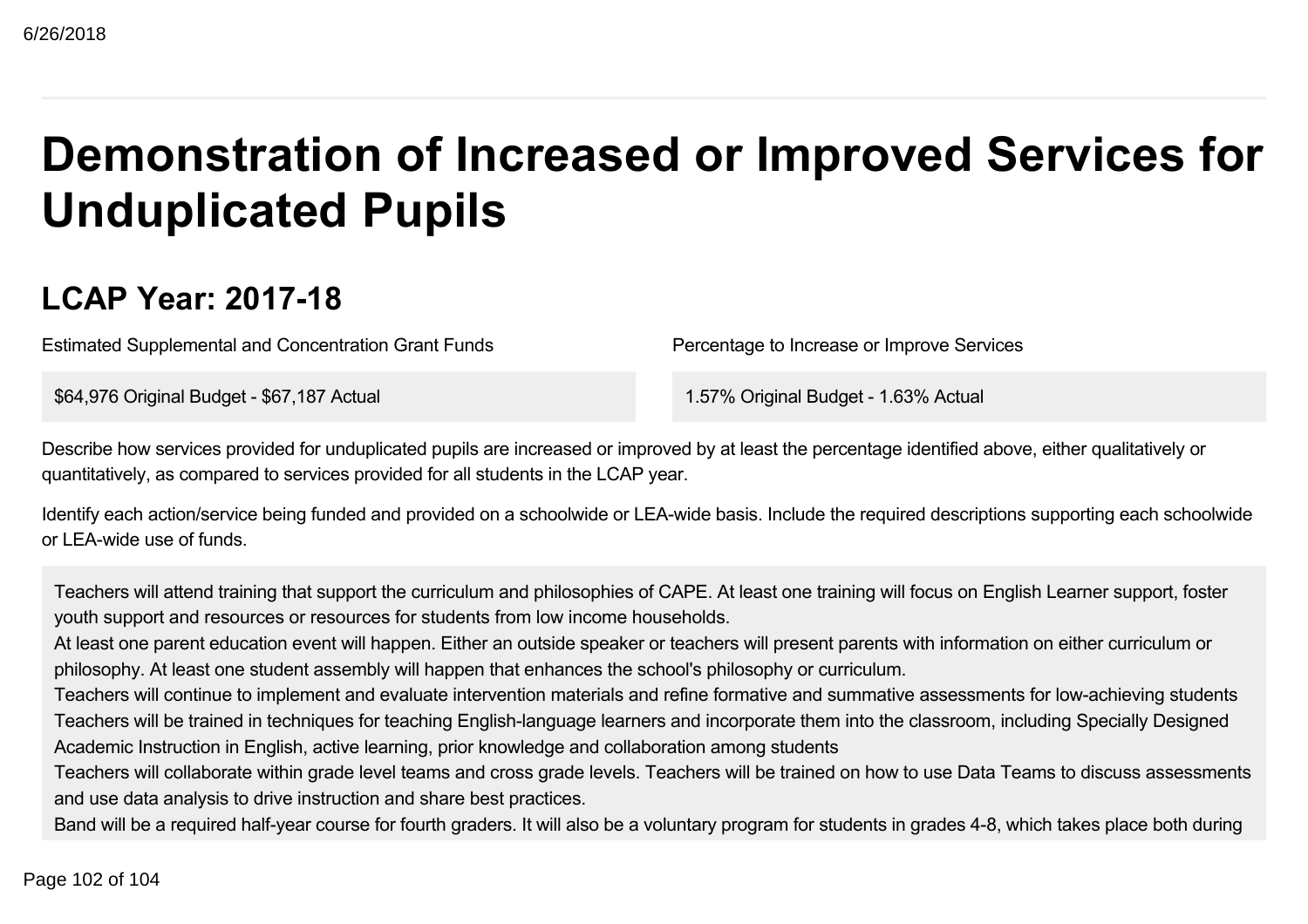#### $3/2018$

school and after school. A voluntary strings program will be added for students in grades 2-5. Students in grades 5-8 can take afterschool guitar classes.

CAPE will adopt Lucy Calkins Readers and Writers for the K-5 language arts program. Supplemental intervention for students who are struggling and students who have been identified as English Learners will be purchased. Grades 6-8 will use the Collection series with supplemental materials purchased to help struggling readers and students identified as English Learners.

CAPE will use an outside testing module to test all students in grades K12 on grade specific California standards. Students will be assessed at least 3 times per year. These will be computer-adapted benchmarks to help drive teacher instruction. Student data can be grouped together to help meet individual subgroup needs on a regular basis instead of only at state testing times. Teachers will create lesson plans and projects that will utilize technology in the classrooms, and technology will be adequate to meet the student's needs. CAPE will provide loaner technology as needed for students who do not have access outside of school. 6/26/2018<br>
school and after s<br>
classes.<br>
CAPE will adopt L<br>
students who have purchased to help<br>
CAPE will use an<br>
times per year. The individual subgrout<br>
technology in the<br>
students who do r<br>
A part-time school<br>
organiz

A part-time school counselor will continue to work with students individually or in a group setting. The counselor may work on social skills, academic organization or specific skills as suggested by the SST (school study team).

# **LCAP Year: 201819**

| <b>Estimated Supplemental and Concentration Grant Funds</b> | Percentage to Increase or Improve Services |
|-------------------------------------------------------------|--------------------------------------------|
| $$87,079.00$ Original Budget                                | 2.01% Original Budget                      |

Describe how services provided for unduplicated pupils are increased or improved by at least the percentage identified above, either qualitatively or quantitatively, as compared to services provided for all students in the LCAP year.

Identify each action/service being funded and provided on a schoolwide or LEA-wide basis. Include the required descriptions supporting each schoolwide or LEAwide use of funds.

CAPE will use the majority of the increase to create a MTSS team comprised of teachers, admin and resource specialists. The team will attend the National MTSS conference during the summer of 2018. Together they will create and develop a scope and sequence of implementation for a new MTSS framework which will begin in the school year 2018-2019. (MTSS is a multi tiered system of intervention that included both academic and socialemotional needs).